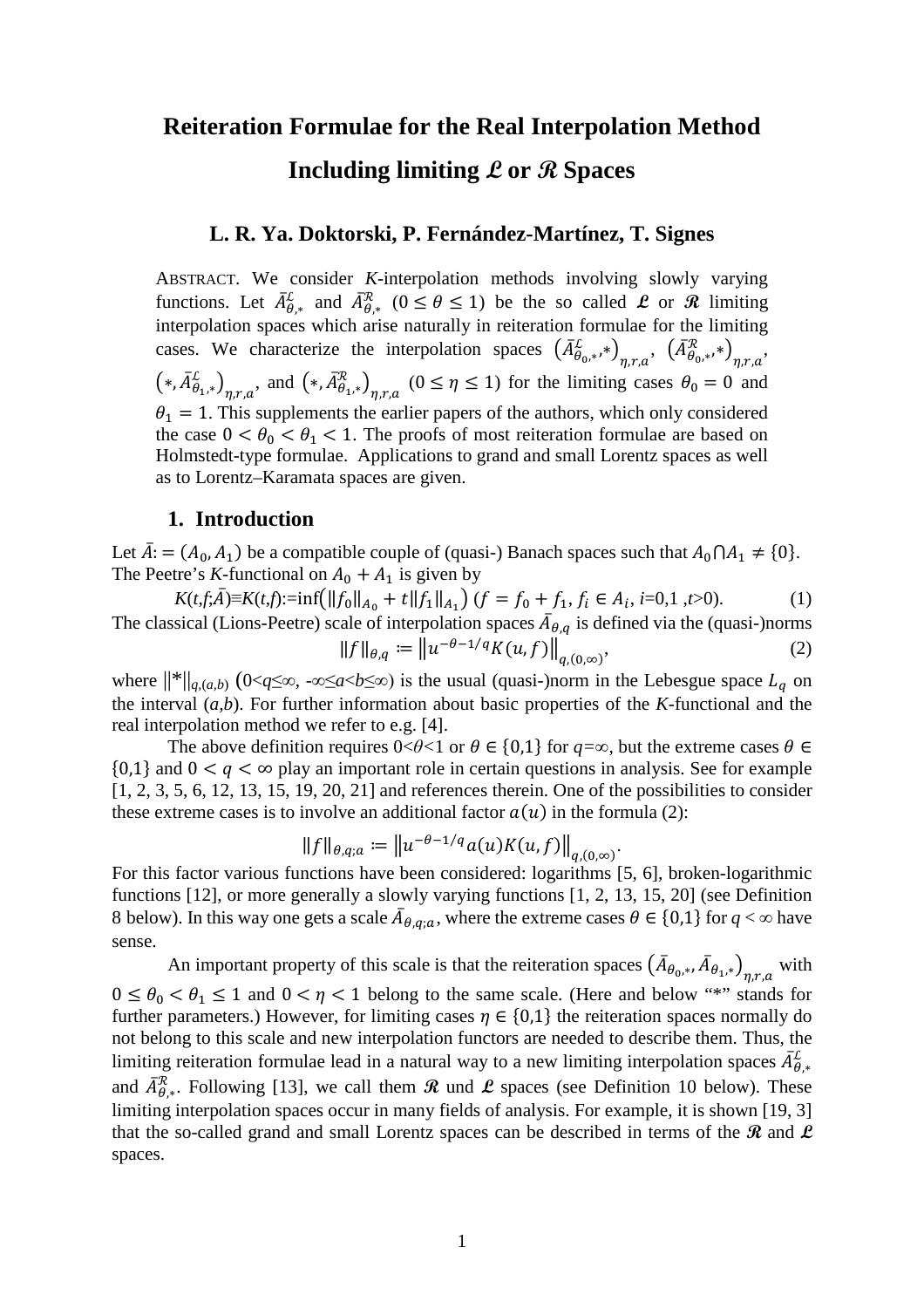Naturally, the question arises about the description of the reiteration spaces  $(*,*)_{\eta,r,a}$  $(0 \le \eta \le 1)$  for couples where the first operand is  $A_{\theta_{0},*}^{\mathcal{K}}$  or  $A_{\theta_{0},*}^{\mathcal{K}}$  and/or the second operand is  $A_{\theta_{1},*}^{\mathcal{H}}$  or  $A_{\theta_{1},*}^{\mathcal{H}}$ . In the previous papers [\[8,](#page-46-8) [9,](#page-46-9) [16,](#page-47-4) [17,](#page-47-5) [18\]](#page-47-6), such reiteration formulae are established under condition  $0 < \theta_0 < \theta_1 < 1$ . Additionally, the couple  $(A_{\theta,*}^{\mathcal{R}}, A_{\theta,*}^{\mathcal{L}})$   $(0 < \theta < 1)$  is studied in the paper [\[11\]](#page-46-10).

The principal aim of this paper is to examine the cases  $\theta_0 = 0$  and  $\theta_1 = 1$  and all possibilities  $0 \leq \eta \leq 1$ .

As in [\[8,](#page-46-8) [9,](#page-46-9) [11,](#page-46-10) [16,](#page-47-4) [17,](#page-47-5) [18\]](#page-47-6), the present work finds its motivation in applications to the interpolation of grand and small Lorentz spaces (see Section [7](#page-41-0) below). Other motivation was the paper  $[2]$ , which gives a good technical tool to prove Holmstedt's formulae for the  $K$ functional, which are needed to establish the reiteration formulae.

This paper is organized as follows. Section [3](#page-1-0) contains some notations, definitions, and technical results. In Section [4](#page-4-1) we collect necessary definitions and statements dealing with the real interpolation method involving slowly varying functions. The aim of Section [5](#page-11-0) is to establish the Holmstedt's and reiteration formulae in the case when the second operand is either  $A_{1,*}^L$  or  $A_{1,*}^R$ . In Section [6](#page-41-1) we show how the case when the first operand is either  $A_{0,*}^L$  or  $A_{0,*}^R$  can be reduced to the previous case. Finally, in Section [7](#page-41-0) we present some interpolation results for the grand and small Lorentz spaces as well as for Lorentz–Karamata spaces as applications of our general reiteration theorems.

## <span id="page-1-0"></span>**2. Preliminaries**

Throughout the paper, we write  $X \subset Y$  for two (quasi-)normed spaces X and Y to indicate that *X* is continuously embedded in *Y*. We write  $X = Y$  if  $X \subset Y$  and  $Y \subset X$ . For *f* and *g* being positive functions, we write  $f \prec g$  if  $f \leq Cg$ , where the constant C is independent on all significant quantities. Two positive functions f and g are considered equivalent ( $f \approx g$ ) if  $f \prec$ g and  $g \lt f$ . We write  $f \uparrow (f \downarrow)$  if the function f is non-decreasing (non-increasing). We adopt the conventions  $1/\infty = 0$  and  $1/0 = \infty$ . The abbreviation *LHS*(\*) (*RHS*(\*)) will be used for the left- (right-) hand side of the relation (\*). By  $\chi_{(a,b)}$  we denote the characteristic function on an interval  $(a, b)$ .  $\|\ast\|_{q,(a,b)}$  is the usual (quasi-)norm in the Lebesgue space  $L_q$  on the interval  $(a, b)$   $(0 < q \le \infty, 0 \le a < b \le \infty)$ .

#### **2.1. Slowly varying functions**

We will need the definition and some basic properties of slowly varying functions. For further information about slowly varying functions, we refer to e.g. [\[13,](#page-46-7) [15,](#page-47-0) [20,](#page-47-2) [22\]](#page-47-7).

**Definition 1.** We say that a positive Lebesgue measurable function *b* is slowly varying on (0,∞), notation  $b \in SV$ , if, for each  $\varepsilon > 0$ , the function  $t^{\varepsilon}b(t)$  is equivalent to an increasing function while the function  $t^{-\varepsilon}b(t)$  is equivalent to a decreasing function.

<span id="page-1-1"></span>**Lemma 2.** Let  $b, b_1, b_2 \in SV$ ,  $r > 0$ ,  $a > 0$ ,  $0 < q \le \infty$ , and  $t \in (0, \infty)$ .

- (i) Then  $b^r \in SV$ ,  $b\left(\frac{1}{t}\right)$  $\frac{1}{t}$   $\in$  SV,  $b(t^rb_1(t)) \in SV$ , and  $b_1b_2 \in SV$ .
- (ii) If  $f \approx g$ , then  $b \circ f \approx b \circ g$ .
- (iii)  $||u^{\alpha-1/q}b(u)||_{q,(0,t)} \approx t^{\alpha}b(t)$  and  $||u^{-\alpha-1/q}b(u)||_{q,(t,\infty)} \approx t^{-\alpha}b(t).$

(iv)The functions  $\|u^{-1/q}b(u)\|_{q,(0,t)}$  and  $\|u^{-1/q}b(u)\|_{q,(t,\infty)}$  (if exist) belong to SV and  $|b(t) \times ||u^{-1/q}b(u)||_{q,(0,t)}$  and  $|b(t) \times ||u^{-1/q}b(u)||_{q,(t,\infty)}$ .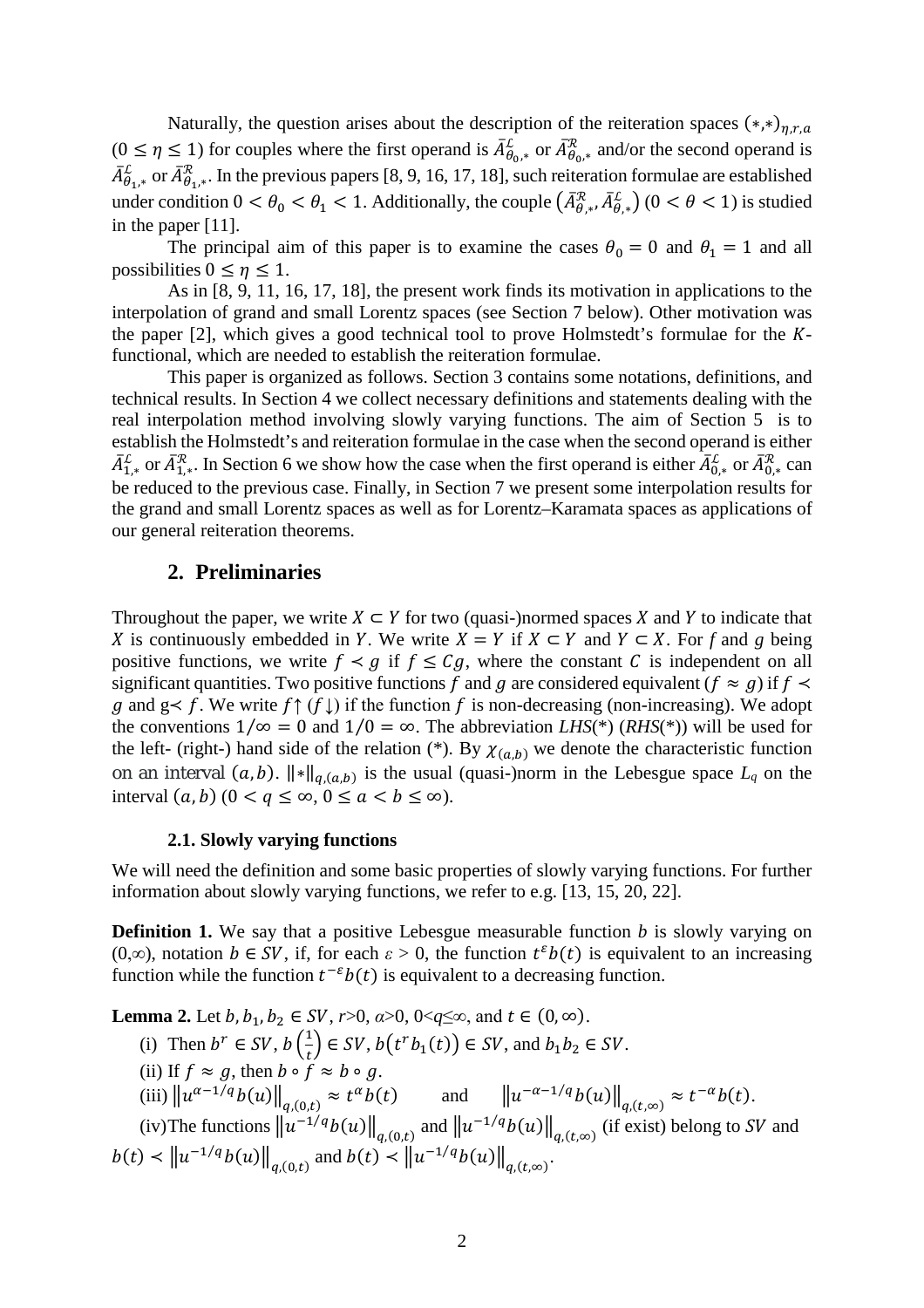(v) If 
$$
\lambda \in (-\infty, \infty)
$$
, then  $\left\| u^{\lambda - 1/q} b(u) \right\|_{q, \left(\frac{t}{2}, t\right)} \approx \left\| u^{\lambda - 1/q} b(u) \right\|_{q, (t, 2t)} \approx t^{\lambda} b(t)$ .

We will often use these properties without explicitly referencing every time. The following simple lemma will be also useful below.

<span id="page-2-1"></span>**Lemma 3.** Let  $a, b \in SV$  and  $0 < q, r \leq \infty$ . The functions  $||s^{-1/r}b(s)||u^{-1/q}a(u)||_{q,(s,t)}||_{r,(0,t)}$ and  $||s^{-1/r}b(s)||u^{-1/q}a(u)||_{q,(t,s)}||_{r,(t,\infty)}$  (if exist) belong to SV and for all  $t \in (0,\infty)$  $a(t)b(t) \prec a(t) \|s^{-1/r}b(s)\|_{r,(0,t)} \prec \|s^{-1/r}b(s)\|u^{-1/q}a(u)\|_{q,(s,t)}\|_{r,(0,t)}$ 

and

$$
a(t)b(t) < a(t) \|s^{-1/r}b(s)\|_{r,(t,\infty)} < \|s^{-1/r}b(s)\|u^{-1/q}a(u)\|_{q,(t,s)}\|_{r,(t,\infty)}.
$$

Proof. We prove only the first statement. The second one can be proved similarly. We can assume that  $||s^{-1/r}b(s)||u^{-1/q}a(u)||_{q,(s,1)}||_{r,(0,1)} < \infty$ . Then, it is not hard to show that  $\|s^{-1/r}b(s)\|_{r,(0,1)} < \infty$ . Let  $\varepsilon$  be an arbitrary positive number and the increasing functions g and h be such that  $g(s) \approx s^{\varepsilon/2} b(s)$  and  $h(u) \approx u^{\varepsilon/2} a(u)$ . Put

$$
G(t) = t^{\varepsilon} \left\| s^{-\varepsilon/2 - 1/r} g(s) \left\| u^{-\varepsilon/2 - 1/q} h(u) \right\|_{q,(t,s)} \right\|_{r,(t,\infty)}
$$

$$
\approx t^{\varepsilon} \left\| s^{-1/r} b(s) \left\| u^{-1/q} a(u) \right\|_{q,(t,s)} \right\|_{r,(t,\infty)}
$$

Let 
$$
0 < t_1 < t_2 < \infty
$$
. By the change of variables  $s = x \frac{t_1}{t_2}$  and  $u = y \frac{t_1}{t_2}$ , we get  
\n
$$
G(t_1) = (t_1)^{\varepsilon} \left\| s^{-\varepsilon/2 - 1/r} g(s) \right\| u^{-\varepsilon/2 - 1/q} h(u) \left\|_{q,(t_1,s)} \right\|_{r,(t_1,\infty)}
$$
\n
$$
= (t_1)^{\varepsilon} \left\| x^{-1/r} \left( x \frac{t_1}{t_2} \right)^{-\varepsilon/2} g\left( x \frac{t_1}{t_2} \right) \left\| u^{-1/q} u^{-\varepsilon/2} h(u) \right\|_{q,(t_1,x\frac{t_1}{t_2})} \right\|_{r,(t_2,\infty)}
$$
\n
$$
= (t_1)^{\varepsilon} \left\| x^{-1/r} \left( x \frac{t_1}{t_2} \right)^{-\varepsilon/2} g\left( x \frac{t_1}{t_2} \right) \left\| y^{-1/q} \left( y \frac{t_1}{t_2} \right)^{-\varepsilon/2} h\left( y \frac{t_1}{t_2} \right) \right\|_{q,(t_2,x)} \right\|_{r,(t_2,\infty)}
$$
\n
$$
= (t_2)^{\varepsilon} \left\| x^{-\varepsilon/2 - 1/r} g\left( x \frac{t_1}{t_2} \right) \left\| y^{-\varepsilon/2 - 1/q} h\left( y \frac{t_1}{t_2} \right) \right\|_{q,(t_2,x)} \right\|_{r,(t_2,\infty)}
$$
\n
$$
\leq (t_2)^{\varepsilon} \left\| x^{-\varepsilon/2 - 1/r} g(x) \left\| y^{-\varepsilon/2 - 1/q} h(y) \right\|_{q,(t_2,x)} \right\|_{r,(t_2,\infty)} = G(t_2).
$$

The last inequality holds because the functions  $g$  and  $h$  are increasing. Thus,  $t^{\varepsilon}$   $||s^{-1/r}b(s)||u^{-1/q}a(u)||_{q,(t,s)}||_{r,(t,\infty)}$  is equivalent to an increasing function. Similarly can be shown that  $t^{-\varepsilon}$   $||s^{-1/r}b(s)||u^{-1/q}a(u)||_{q,(t,s)}||_{r,(t,\infty)}$  is equivalent to a decreasing function. This means that  $||s^{-1/r}b(s)||u^{-1/q}a(u)||_{q,(t,s)}||_{r,(t,\infty)} \in SV$ . Moreover, by Lemma 2,  $||s^{-1/r}b(s)||u^{-1/q}a(u)||_{q,(t,s)}||_{r,(t,\infty)} \ge ||s^{-1/r}b(s)||u^{-1/q}a(u)||_{q,(t,s)}||_{r,(2t,\infty)}$  $\geq \left\|s^{-1/r}b(s)\right\|u^{-1/q}a(u)\right\|_{q,(t,2t)}\left\|_\mathit{r.(2t,\infty)}\approx a(t)\left\|s^{-1/r}b(s)\right\|_{r,(t,\infty)}\succ a(t)b(t).$  $\Box$ 

<span id="page-2-0"></span>This completes the proof.

**Remark 4.** (See [8, Remark 3].) Let  $a, b \in SV$ ,  $\lambda > 0$ , and  $\rho(t) = t^{\lambda} a(t)$ .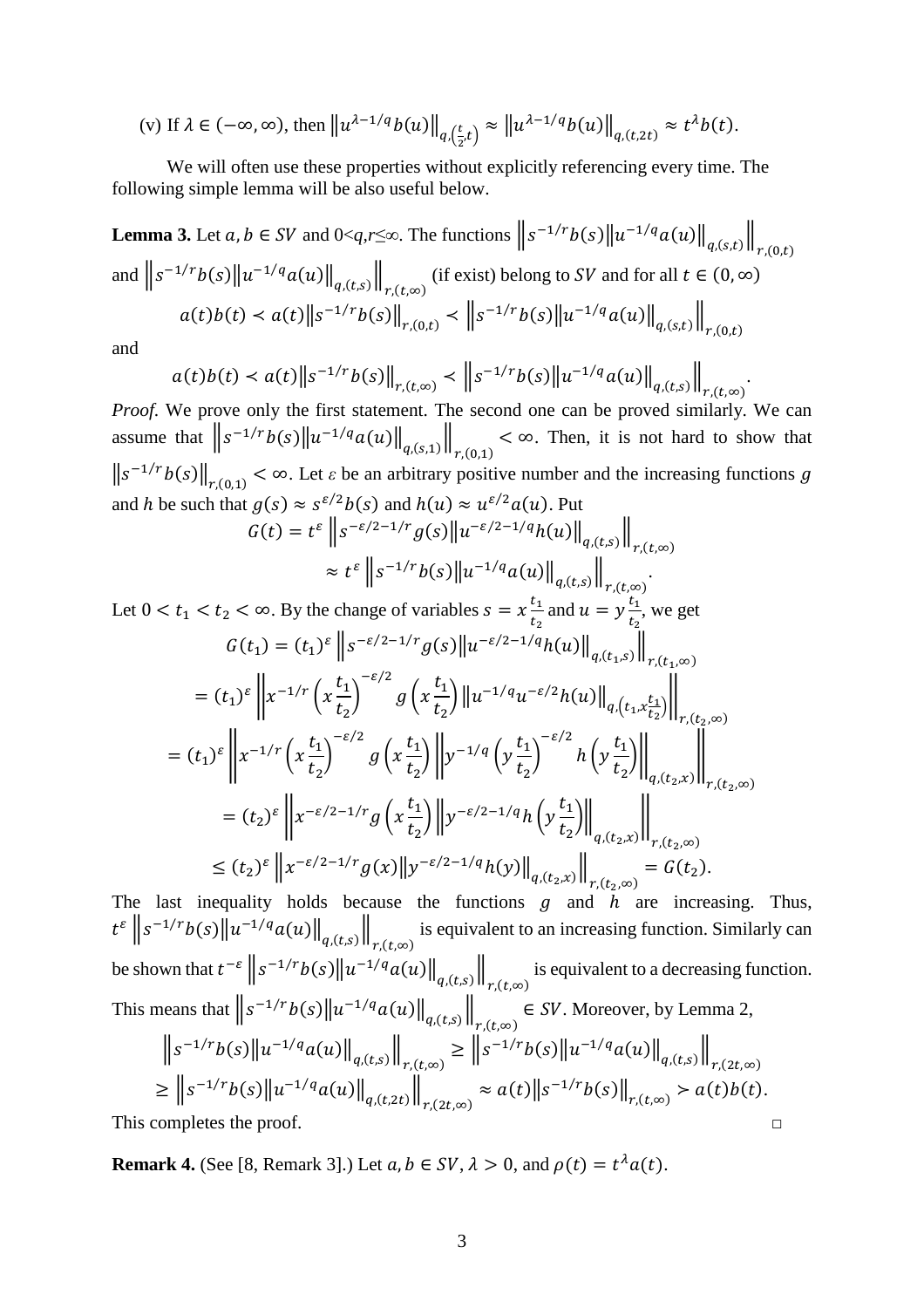(i) We may assume without loss of generality that the function  $a$  is continuous.

(ii) Due to [\[1,](#page-46-1) Lemma 3.1], there exists a strongly increasing, differentiable function  $\sigma(t) \approx \rho(t)$ , such that  $\sigma(+0) = 0$ ,  $\sigma(\infty) = \infty$ , and

$$
\sigma'(t) \approx \sigma(t)\frac{1}{t}.\tag{3}
$$

Obviously, the function  $\sigma$  has inverse  $\sigma^{(-1)}$  and it holds

$$
\sigma^{(-1)'}(t) \approx \sigma^{(-1)}(t) \frac{1}{t}.
$$
 (4)

(iii) It is not difficult to show that for any compatible couple  $\overline{A}$ , it holds

$$
K(\rho(t), f; \bar{A}) \approx K(\sigma(t), f; \bar{A})
$$
\n<sup>(5)</sup>

for all  $f \in A_0 + A_1$  and  $t \in (0, \infty)$ .

(iv) Using [\[20,](#page-47-2) Proposition 2.2 (ii)], it can be shown that  $b^{\circ}\sigma \in SV$  and  $b^{\circ}\sigma^{(-1)} \in SV$ .<br>
(v) Let  $0 \le \theta \le 1$ ,  $0 < r \le \infty$  Consider the expression

(v) Let  $0 \le \theta \le 1$ ,  $0 < r \le \infty$  . Consider the expression  $\left\|\rho(t)^{-\theta}t^{-1/r}b(\rho(t))K(\rho(t),f)\right\|_{r,(0,\infty)}$ . (5) implies that for all  $f \in A_0 + A_1$ 

$$
\|\rho(t)^{-\theta}t^{-1/r}a(\rho(t))\overline{K}(\rho(t),f)\|_{r,(0,\infty)} \approx \|\sigma(t)^{-\theta}t^{-1/r}a(\sigma(t))\overline{K}(\sigma(t),f)\|_{r,(0,\infty)}.
$$

Using the change of variables  $u = \sigma(t)$  and (3), we get

$$
\left\|\sigma(t)^{-\theta}t^{-1/r}a\big(\sigma(t)\big)\overline{K}(\sigma(t),f)\right\|_{r,(0,\infty)}\approx \left\|u^{-\theta-1/r}a(u)\overline{K}(u,f)\right\|_{r,(0,\infty)}.
$$

Thus,

$$
\left\|\rho(t)^{-\theta}t^{-1/r}b\big(\rho(t)\big)\overline{K}(\rho(t),f)\right\|_{r,(0,\infty)}\approx\left\|u^{-\theta-1/r}a(u)\overline{K}(u,f)\right\|_{r,(0,\infty)}.
$$

We will use the last property when making the change of variables.

<span id="page-3-0"></span>**Lemma** 5. Let  $0 < r, q, p \le \infty$ ,  $a, b, c, \chi \in SV$ ,  $\lambda > 0$  and  $\rho(t) \approx t^{\lambda} \chi(t)$  be a strongly increasing, differentiable function such that  $\rho(1) = 1$ .

(i) If 
$$
||s^{-1/r}c(s)||_{r,(1,\infty)} < \infty
$$
,  $||s^{-1/p}b(s)||_{p,(1,\infty)} < \infty$  and  $B(t) =$   
 $||s^{-1/p}b(s)||_{p,(t,\infty)}c(\rho(t))$ , then  $||s^{-1/r}B(s)||_{r,(1,\infty)} < \infty$ .

(ii) If 
$$
||s^{-1/r}c(s)||_{r,(0,1)} < \infty
$$
,  $||s^{-1/p}b(s)||u^{-1/q}a(u)||_{q,(s,1)}||_{p,(0,1)} < \infty$  and  $B(t) =$ 

$$
\|s^{-1/p}b(s)\|_{p,(0,t)}c(\rho(t)), \text{ then } \|t^{-1/r}B(t)\|u^{-1/q}a(u)\|_{q,(t,1)}\|_{r,(0,1)} < \infty.
$$
  
(iii) If  $\|s^{-1/r}c(s)\|_{r,(1,\infty)} < \infty$ ,  $\|s^{-1/p}b(s)\|u^{-1/q}a(u)\|_{q,(1,s)}\|_{p,(1,\infty)} < \infty$  and  $B(t) =$   
 $\|s^{-1/p}b(s)\|_{p,(t,\infty)}c(\rho(t))$ , then  $\|t^{-1/r}B(t)\|u^{-1/q}a(u)\|_{q,(1,t)}\|_{r,(1,\infty)} < \infty$ .

*Proof.* First, note that due [Remark 4,](#page-2-0) such function  $\rho(t)$  exists and  $\rho(+0) = 0$ ,  $\rho(\infty) = \infty$ . Secondly, by the change of variables, we consider that

$$
\left\|s^{-1/r}c(\rho(t))\right\|_{r,(0,1)} \approx \left\|s^{-1/r}c(s)\right\|_{r,(0,1)}
$$

and

$$
\|s^{-1/r}c(\rho(t))\|_{r,(1,\infty)} \approx \|s^{-1/r}c(s)\|_{r,(1,\infty)}
$$

.

Let us prove (i). We have

$$
||t^{-1/r}B(t)||_{r,(1,\infty)} = ||t^{-1/r}||s^{-1/p}b(s)||_{p,(t,\infty)}c(\rho(t))||_{r,(1,\infty)}
$$
  
\n
$$
\leq ||t^{-1/r}c(\rho(t))||_{r,(1,\infty)}||s^{-1/p}b(s)||_{p,(1,\infty)} < \infty.
$$

Now we prove (ii). In this case, we observe that by  $0 < t < 1$  it holds

$$
\|s^{-1/p}b(s)\|_{p,(0,t)}\|u^{-1/q}a(u)\|_{q,(t,1)} < \left\|s^{-1/p}b(s)\|u^{-1/q}a(u)\right\|_{q,(s,1)}\right\|_{p,(0,t)}
$$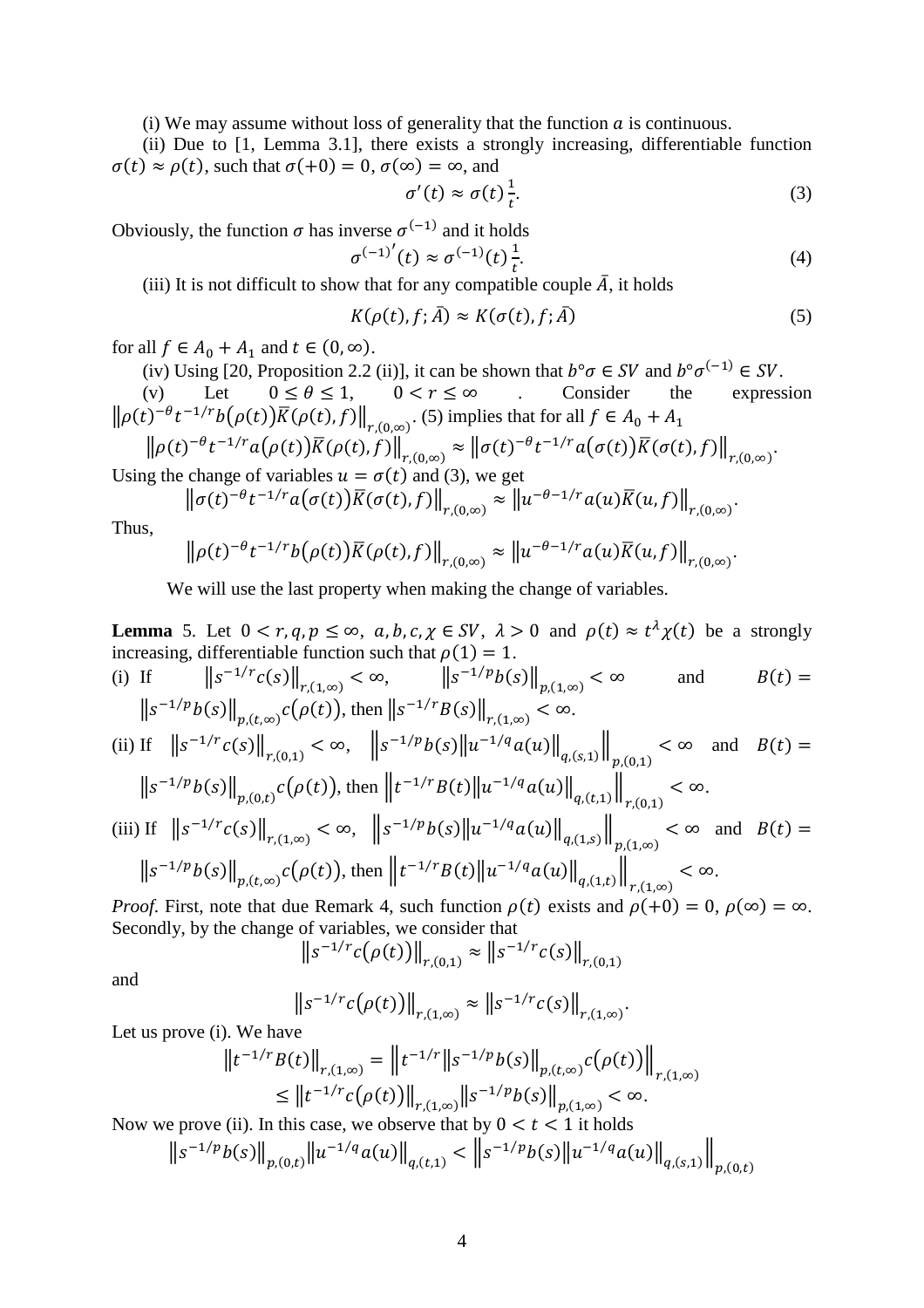$$
\leq \left\| s^{-1/p} b(s) \left\| u^{-1/q} a(u) \right\|_{q,(s,1)} \right\|_{p,(0,1)}
$$

Thus,

$$
\|t^{-1/r}B(t)\|u^{-1/q}a(u)\|_{q,(t,1)}\|_{r,(0,1)}
$$
\n
$$
= \|t^{-1/r}\|s^{-1/p}b(s)\|_{p,(0,t)}c(\rho(t))\|u^{-1/q}a(u)\|_{q,(t,1)}\|_{r,(0,1)}
$$
\n
$$
< \|t^{-1/r}c(\rho(t))\|_{r,(0,1)}\|s^{-1/p}b(s)\|u^{-1/q}a(u)\|_{q,(s,1)}\|_{p,(0,1)} < \infty.
$$
\n1. (iii) can be proved similarly.

.

The assertion (iii) can be proved similarly.  $\Box$ 

#### **2.2. Hardy-type inequality**

Using Fubini's theorem if the case  $q = r$  or applying [\[20,](#page-47-2) Lemma 2.7] for  $q < r$ , we obtain the following Hardy-type inequality.

<span id="page-4-3"></span>**Lemma 6.** Let  $0 < q \le r \le \infty$ ,  $b \in SV$ , and  $\mu > 0$ . Then for all (Lebesgue-) measurable nonnegative functions  $q$  on  $(0, \infty)$ 

$$
\left\|t^{-\mu-1/r}b(t)\right\|u^{-1/q}g(u)\right\|_{q,(0,t)}\left\|_{r,(0,\infty)}\right\|_{r,(0,\infty)}\left\|t^{-\mu-1/r}b(t)g(t)\right\|_{r,(0,\infty)}
$$

<span id="page-4-1"></span>and

$$
\left\|t^{\mu-1/r}b(t)\right\|u^{-1/q}g(u)\right\|_{q,(t,\infty)}\left\|t^{\mu-1/r}b(t)g(t)\right\|_{r,(0,\infty)}.
$$

# **3. Real interpolation method involving slowly varying functions: a short overview**

Here we collect necessary definitions and statements dealing with the real interpolation method involving slowly varying functions. We consider a compatible couple of (quasi-) Banach spaces  $\overline{A} = (A_0, A_1)$  such that  $A_0 \cap A_1 \neq \{0\}$  and use the Peetre's *K*-functional on  $A_0 + A_1$ , given by  $(1)$ .

<span id="page-4-2"></span>**Definition 7**. As usual [\[4\]](#page-46-0),

$$
A_0 + \infty A_1 = \left\{ a \in A_0 + A_1 : ||a||_{A_0 + \infty A_1} = \sup_{t > 0} K(t, a) = \lim_{t \to \infty} K(t, a) < \infty \right\}
$$

and

$$
A_1 + \infty A_0 = \left\{ a \in A_0 + A_1 : ||a||_{A_1 + \infty A_0} = \sup_{t > 0} t^{-1} K(t, a) = \lim_{t \to 0} t^{-1} K(t, a) < \infty \right\}
$$

are the Gagliardo completion of  $A_0$  and  $A_1$  in  $A_0 + A_1$ , respectively.

#### **3.1. Standard interpolation spaces**

<span id="page-4-0"></span>**Definition 8.** [\[20\]](#page-47-2). Let  $0 \le \theta \le 1$ ,  $0 \le q \le \infty$  and  $b \in SV$ . We put

$$
\bar{A}_{\theta,q;b} \equiv (A_0, A_1)_{\theta,q;b} := \Big\{ f \in A_0 + A_1 : ||f||_{\theta,q;b} = ||u^{-\theta-1/q}b(u)K(u,f)||_{q,(0,\infty)} < \infty \Big\}.
$$

**Lemma 9.** [\[20,](#page-47-2) Proposition 2.5].  $A_{\theta,q;b}$  is a (quasi-) Banach space.  $A_0 \cap A_1 \subset A_{\theta,q;b} \subset A_0 +$  $A<sub>1</sub>$  if and only if one of the following conditions is satisfied:

(i)  $0 < \theta < 1$ ,

(ii)  $\theta = 0$  and  $\|u^{-1/q}b(u)\|_{a,(1,\infty)} < \infty$ ,

(iii) 
$$
\theta = 1
$$
 and  $||u^{-1/q}b(u)||_{q,(0,1)} < \infty$ 

Moreover, if none of these conditions holds, then  $A_{\theta,q;b} = \{0\}$ .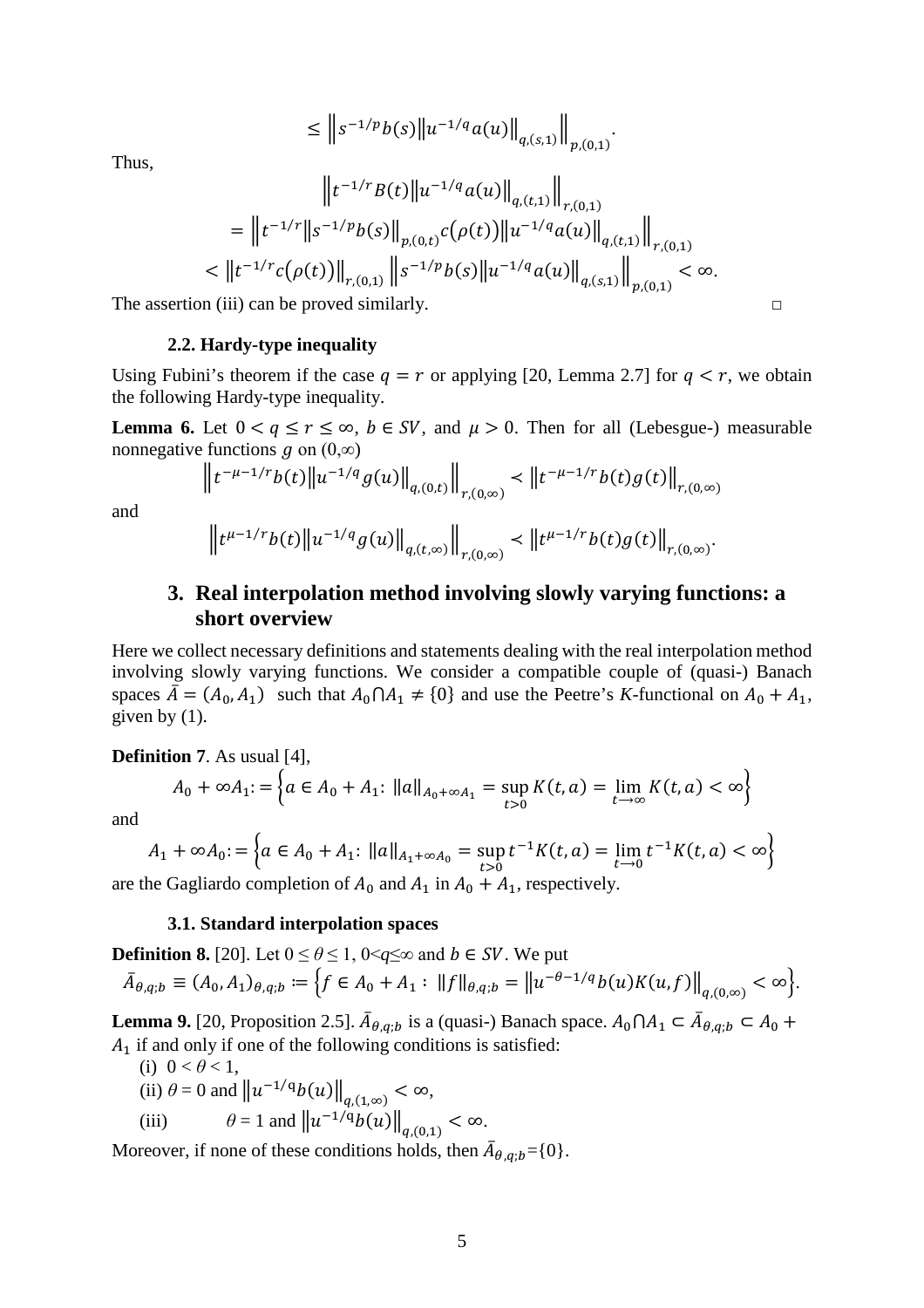We refer to the spaces  $A_{\theta,q;b}$  as standard interpolation spaces.

#### **3.2. R and L limiting interpolation spaces**

<span id="page-5-0"></span>**Definition 10.** [\[20\]](#page-47-2). Let  $0 \le \theta \le 1$ ,  $0 \lt r, q \le \infty$ , and  $a, b \in SV$ . We put

$$
A_{\theta,r,b,q,a}^{\perp} \equiv (A_0, A_1)_{\theta,r,b,q,a}^{\perp} :=
$$
  

$$
\left\{ f \in A_0 + A_1 : ||f||_{\mathcal{L};\theta,r,b,q,a} = ||t^{-1/r}b(t)||u^{-\theta-1/q}a(u)K(u,f)||_{q,(0,t)}||_{r,(0,\infty)} < \infty \right\}
$$

and

$$
A_{\theta,r,b,q,a}^{\mathcal{X}} \equiv (A_0, A_1)_{\theta,r,b,q,a}^{\mathcal{X}} :=
$$
  

$$
\Big\{ f \in A_0 + A_1 : ||f||_{\mathcal{R};\theta,r,b,q,a} = ||t^{-1/r}b(t)||u^{-\theta-1/q}a(u)K(u,f)||_{q,(t,\infty)}||_{r,(0,\infty)} < \infty \Big\}.
$$

<span id="page-5-1"></span>**Lemma 11.** [\[10\]](#page-46-11). Let  $0 \le \theta \le 1$ ,  $0 \le r, q \le \infty$ , and  $a, b \in SV$ . Then  $A_0 \cap A_1 \subset A_{\theta, r, b, q, a}^L \subset A_0 +$  $A_1$  if and only if one of the following conditions is satisfied:

(i) 
$$
0 < \theta < 1
$$
 and  $||t^{-1/r}b(t)||_{r,(1,\infty)} < \infty$ ,  
\n(ii)  $\theta = 0$  and  $||t^{-1/r}b(t)||u^{-1/q}a(u)||_{q,(1,t)}||_{r,(1,\infty)} < \infty$ ,  
\n(iii)  $\theta = 1$ ,  $||t^{-1/r}b(t)||_{r,(1,\infty)} < \infty$ , and  $||t^{-1/r}b(t)||u^{-1/q}a(u)||_{q,(0,t)}||_{r,(0,1)} < \infty$ .

<span id="page-5-2"></span>Moreover, if none of these conditions holds, then  $A^{\mathcal{L}}_{\theta,r,b,q,a} = \{0\}.$ 

**Lemma 12.** [\[10\]](#page-46-11). Let  $0 < r, q \le \infty$ ,  $0 \le \theta \le 1$ ,  $a, b \in SV$ . Then  $A_0 \cap A_1 \subset \overline{A}_{\theta, r, b, q, a}^{\mathcal{R}} \subset A_0 + A_1$  if and only if one of the following conditions is satisfied:

(i) 
$$
0 < \theta < 1
$$
 and  $||s^{-1/r}b(s)||_{r,(0,1)} < \infty$ .  
\n(ii)  $\theta = 0$ ,  $||s^{-1/r}b(s)||_{r,(0,1)} < \infty$  and  $||s^{-1/r}b(s)||u^{-1/q}a(u)||_{q,(s,\infty)}||_{r,(1,\infty)} < \infty$ .  
\n(iii)  $\theta = 1$ ,  $||s^{-1/r}b(s)||u^{-1/q}a(u)||_{q,(s,1)}||_{r,(0,1)} < \infty$ .  
\nMoreover, if none of these conditions holds, then  $\overline{A}_{\theta,r,b,q,a}^R = \{0\}$ .

Similar definitions can be found for example in [\[1,](#page-46-1) [5,](#page-46-4) [6,](#page-46-5) [12,](#page-46-6) [13,](#page-46-7) [15\]](#page-47-0) where the reader can find further properties of these spaces. These spaces arise naturally in reiteration formulae for the limiting cases. (See for example, [\[20,](#page-47-2) Theorems 3.2 and 4.3].) Following [\[13\]](#page-46-7), we refer to these spaces as  $\mathcal L$  and  $\mathcal R$  spaces (or  $\mathcal L$  and  $\mathcal R$  limiting interpolation spaces). In view of the applications below, we are especially interested in  $\mathcal{L}$  and  $\mathcal{R}$  spaces if  $a = 1$ . The next lemma describes some of those in the cases  $\theta = 0$  or  $\theta = 1$ .

<span id="page-5-3"></span>**Lemma 13.** Let  $0 < r \leq \infty$  and  $b \in SV$ .

(i) If 
$$
0 < q < \infty
$$
 then  $\overline{A}_{1,r,b,q,1}^L = \{0\}$  and  $\overline{A}_{0,r,b,q,1}^R = \{0\}$ .  
\n(ii) If  $||t^{-1/r}b(t)||_{r,(1,\infty)} < \infty$  then  $\overline{A}_{0,r,b,\infty,1}^L = \overline{A}_{0,r,b}$ .  
\n(iii) If  $||t^{-1/r}b(t)||_{r,(0,1)} < \infty$  then  $\overline{A}_{1,r,b,\infty,1}^R = \overline{A}_{1,r,b}$ .  
\n(iv) If  $||t^{-1/r}b(t)||_{r,(0,\infty)} < \infty$  then  $\overline{A}_{1,r,b,\infty,1}^L = A_1 + \infty A_0$ .  
\n(v) If  $||t^{-1/r}b(t)||_{r,(0,\infty)} < \infty$  then  $\overline{A}_{0,r,b,\infty,1}^R = A_0 + \infty A_1$ .  
\n*Proof.* The statement (i) follows from Lemma 11 (iii) and Lemma 12 (ii). Let us prove

*Proof*. The statement (i) follows from [Lemma 11](#page-5-1) (iii) and [Lemma 12](#page-5-2) (ii). Let us prove (ii) the assertion (iii) can be proved similarly. Because  $K(u, f)$ <sup> $\uparrow$ </sup>, we have

$$
||f||_{L;0,r,b,\infty,1} = ||t^{-1/r}b(t)||K(u,f)||_{\infty,(0,t)}||_{r,(0,\infty)} = ||t^{-1/r}b(t)K(t,f)||_{r,(0,\infty)} = ||f||_{0,r,b}.
$$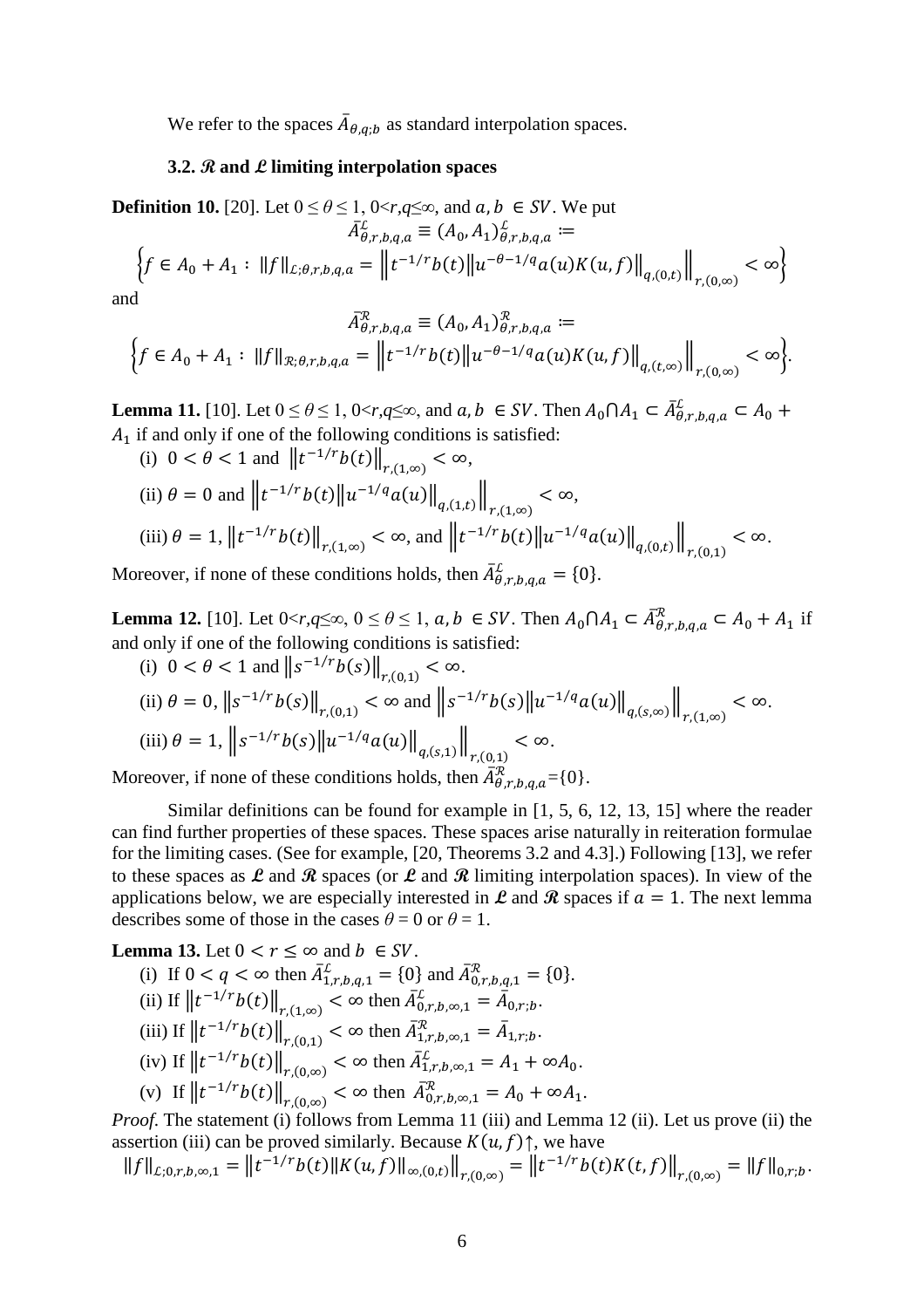Let us prove (iv). The statement (v) can be proved similarly. Because  $u^{-1}K(u, f)\downarrow$ , we see that

$$
||f||_{\mathcal{L};1,r,b,\infty,1} = ||t^{-1/r}b(t)||u^{-1}K(u,f)||_{\infty,(0,t)}||_{r,(0,\infty)}
$$
  
= 
$$
||t^{-1/r}b(t)||_{r,(0,\infty)} \sup_{u>0} (u^{-1}K(u,f)) \approx ||f||_{A_1+\infty A_0}.
$$

 $S,(0,\infty)$ 

#### **3.3. RR, RL, LR, and LL extremal interpolation spaces**

In the next definition, we introduce four further interpolation spaces. We follow [\[9,](#page-46-9) [10,](#page-46-11) [11,](#page-46-10) [16,](#page-47-4) [17,](#page-47-5) [18\]](#page-47-6) where it has been shown that they appear in relation with the extreme reiteration results. We refer to these spaces as  $LL$ ,  $LR$ ,  $RL$ , and  $RR$  extremal interpolation spaces.

**Definition 14.** Let  $0 \le \theta \le 1$ ,  $0 \le s, q, r \le \infty$ , and  $a, b, c \in SV$ . The space  $\overline{A}^{L,L}_{\theta,s,c,r,b,q,a} \equiv$  $(A_0, A_1)_{\theta,s,c,r,b,q,a}^{L,L}$  is the set of all  $f \in A_0 + A_1$  for which the (quasi-)norm  $||f||_{L,L;\theta,s,c,r,b,q,a} = ||t^{-1/s}c(t)||u^{-1/r}b(u)||v^{-\theta-1/q}a(v)K(v,f)||_{q,(0,u)}||_{r,(0,t)}||_{r,(0,t)}$ 

is finite. The spaces  $\bar{A}^{L,\mathcal{R}}_{\theta,s,c,r,b,q,a} \equiv (A_0, A_1)^{L,\mathcal{R}}_{\theta,s,c,r,b,q,a}, \bar{A}^{\mathcal{R},L}_{\theta,s,c,r,b,q,a} \equiv (A_0, A_1)^{\mathcal{R},L}_{\theta,s,c,r,b,q,a}$ , and  $\bar{A}_{\theta,s,c,r,b,q,a}^{\kappa,\kappa} \equiv (A_0, A_1)_{\theta,s,c,r,b,q,a}^{\kappa,\kappa}$  are defined analogously via the (quasi-)norms

$$
||f||_{\mathcal{L},\mathcal{R};\theta,s,c,r,b,q,a} = ||t^{-1/s}c(t)||u^{-1/r}b(u)||v^{-\theta-1/q}a(v)K(v,f)||_{q,(t,u)}||_{r,(t,\infty)}||_{s,(0,\infty)},
$$
  

$$
||f||_{\mathcal{R},\mathcal{L};\theta,s,c,r,b,q,a} = ||t^{-1/s}c(t)||u^{-1/r}b(u)||v^{-\theta-1/q}a(v)K(v,f)||_{q,(u,t)}||_{r,(0,t)}||_{s,(0,\infty)},
$$

and

$$
||f||_{\mathcal{R},\mathcal{R};\theta,s,c,r,b,q,a} = \left||t^{-1/s}c(t)||u^{-1/r}b(u)||v^{-\theta-1/q}a(v)K(v,f)||_{q,(u,\infty)}\right||_{r,(t,\infty)}\right||_{s,(0,\infty)},
$$

respectively.

For these spaces, it is also possible to formulate conditions under which they are trivial. For example, if  $||u^{-1/r}b(u)||_{r,(1,\infty)} = \infty$  then  $\bar{A}^{L,\mathcal{R}}_{\theta,s,c,r,b,q,a} = \{0\}$ . We leave this to the reader. For other combinations of parameters, they are interpolation spaces for the couple  $(A_0, A_1)$ . Subsequently, we will assume we will assume that no spaces under consideration are trivial. The next lemma describes some extremal interpolation spaces if  $q = \infty$ ,  $a = 1$ , and  $\theta = 0$  or  $\theta$  $= 1.$ 

# <span id="page-6-0"></span>**Lemma** 15. Let  $0 \le s, r \le \infty$ , b,  $c \in SV$ . Then

(i) 
$$
\bar{A}_{0,s,c,r,b,\infty,1}^{L,L}
$$
  
\n(ii)  $\bar{A}_{1,s,c,r,b,\infty,1}^{L,L} = A_1 + \infty A_0$ , provided  $||t^{-1/s}c(t)||s^{-1/r}b(s)||_{r,(0,t)}||_{s,(0,\infty)} < \infty$ .  
\n(iii)  $\bar{A}_{0,s,c,r,b,\infty,1}^{L,R} = \bar{A}_{0,s,c,r,b}^R$ .  
\n(iv)  $\bar{A}_{1,s,c,r,b,\infty,1}^{L,R} = \bar{A}_{1,s,B}^{L}$ , where  $B(t) := c(t)||s^{-1/r}b(s)||_{r,(t,\infty)}$ .  
\n(v)  $\bar{A}_{0,s,c,r,b,\infty,1}^{R,L} = \bar{A}_{0,s,B}^{L}$ , where  $B(t) := c(t)||s^{-1/r}b(s)||_{r,(0,t)}$ .  
\n(vi)  $\bar{A}_{1,s,c,r,b,\infty,1}^{R,L} = \bar{A}_{1,s,c,r,b}^{L}$ .  
\n(vii)  $\bar{A}_{0,s,c,r,b,\infty,1}^{R,R} = A_1 + \infty A_0$ , provided  $||t^{-1/s}c(t)||s^{-1-r}b(s)K(s,f)||_{r,(0,t)}||_{s,(0,\infty)} < \infty$ .  
\n(viii)  $\bar{A}_{1,s,c,r,b,\infty,1}^{R,R} = \bar{A}_{1,s,c,r,b}^{R}$ .

*Proof*. We use the monotonicity of the *K*-functional and [Definition 7.](#page-4-2)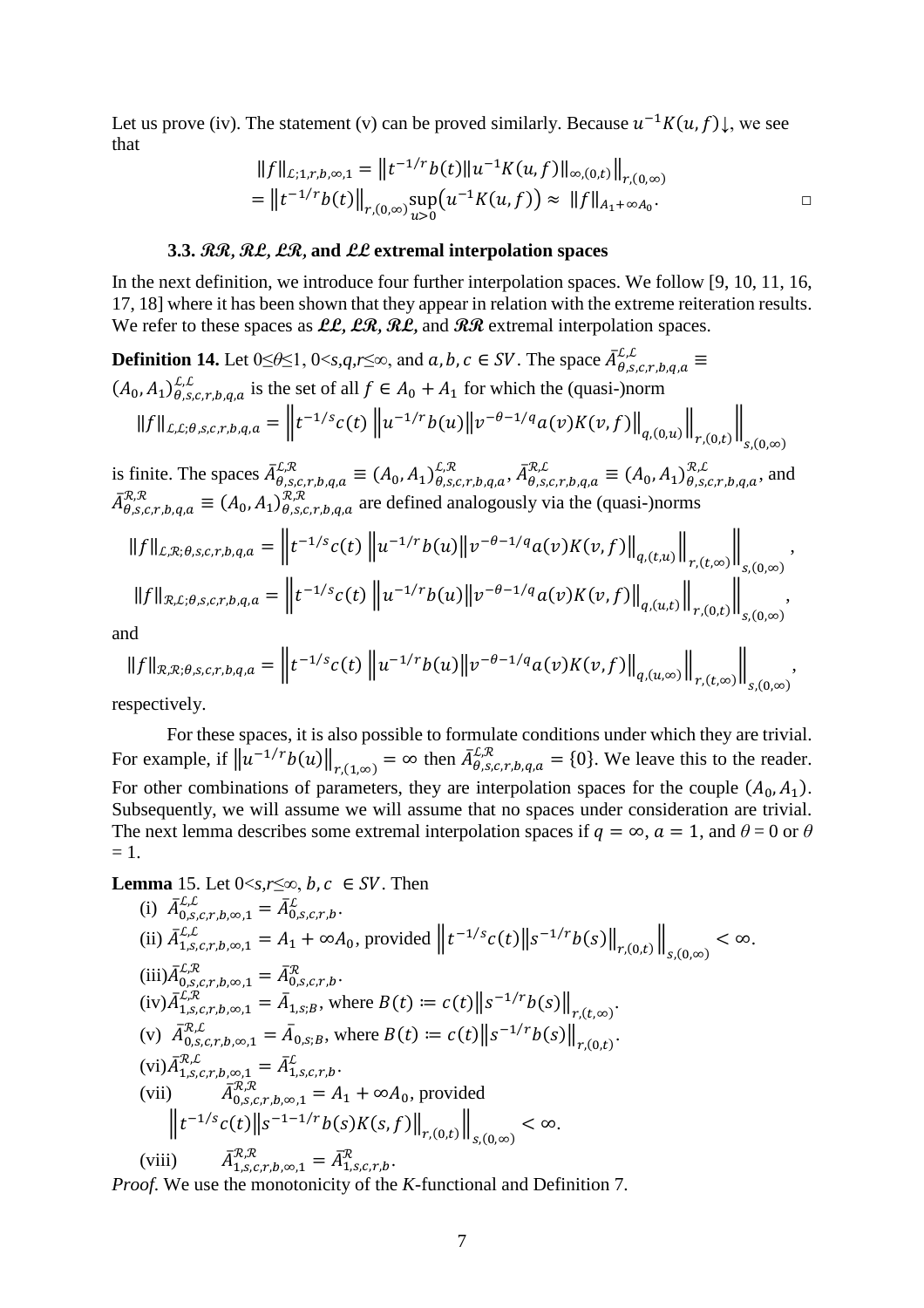(i) 
$$
||f||_{\mathcal{L},\mathcal{L};0,s,c,r,b,\infty,1} = ||t^{-1/s}c(t)||s^{-1/r}b(s)||K(u,f)||_{\infty,(0,s)}||_{r,(0,t)}||_{s,(0,\infty)}
$$
  
\n
$$
= ||t^{-1/s}c(t)||s^{-1/r}b(s)K(s,f)||_{r,(0,t)}||_{s,(0,\infty)} = ||f||_{\mathcal{L};0,s,c,r,b}.
$$
  
\n(ii) 
$$
||f||_{\mathcal{L},\mathcal{L};1,s,c,r,b,\infty,1} = ||t^{-1/s}c(t)||s^{-1/r}b(s)||u^{-1}K(u,f)||_{\infty,(0,s)}||_{r,(0,t)}||_{s,(0,\infty)}
$$

$$
= \left\| t^{-1/s} c(t) \right\| s^{-1/r} b(s) \left\|_{r,(0,t)} \right\|_{s,(0,\infty)} \|f\|_{A_1 + \infty A_0}.
$$

(iii) 
$$
||f||_{\mathcal{L},\mathcal{R};0,s,c,r,b,\infty,1} = ||t^{-1/s}c(t)||s^{-1/r}b(s)||K(u,f)||_{\infty,(t,s)}||_{r,(t,\infty)}||_{s,(0,\infty)}
$$

$$
= ||t^{-1/s}c(t)||_{\infty}(r,b)|_{\infty,(t,s)} ||_{\infty,(t,s)} ||_{r,(t,\infty)}||_{s,(0,\infty)}
$$

$$
= ||t^{-1/s}c(t)||s^{-1/r}b(s)K(s,f)||_{r,(t,\infty)}||_{s,(0,\infty)} = ||f||_{\mathcal{R};0,s,c,r,b}.
$$
  
\n(iv) 
$$
||f||_{\mathcal{L},\mathcal{R};1,s,c,r,b,\infty,1} = ||t^{-1/s}c(t)||s^{-1/r}b(s)||u^{-1}K(u,f)||_{\infty,(t,s)}||_{r,(t,\infty)}||_{s,(0,\infty)}
$$

$$
= ||t^{-1-1/s}c(t)||s^{-1/r}b(s)||_{r,(t,\infty)}K(t,f)||_{s,(0,\infty)} = ||f||_{1,s;b}.
$$

The statements  $(v) - (viii)$  can be proved similarly.  $\Box$ 

#### **3.4. Some known formulae and auxiliary lemmas**

Let  $C \ge 1$ ,  $t > 0$ , and  $\tilde{b}(t) = b(t^{-1})$ . Under suitable conditions, the following formulae hold [\[4,](#page-46-0) Chap. 5, Proposition 1.2], [\[20\]](#page-47-2), (Cf. [\[17,](#page-47-5) Lemma 2.12]):

$$
K(t, f) \le K(Ct, f) \le CK(t, f),
$$
  
\n
$$
K(t, f; A_0, A_1) = tK(t^{-1}, f; A_1, A_0),
$$
  
\n
$$
(A_0, A_1)_{\theta, q, b} = (A_1, A_0)_{1-\theta, q, \tilde{b}},
$$
  
\n(6)

$$
(A_0, A_1)_{\sigma, r, b, q, a}^{\mathcal{L}} = (A_1, A_0)_{1-\sigma, r, \tilde{b}, q, \tilde{a}}^{\mathcal{R}}, \tag{7}
$$

$$
(A_0, A_1)_{\theta, p, c, r, b, q, a}^{\mathcal{L}, \mathcal{L}} = (A_1, A_0)_{1-\theta, p, \tilde{c}, r, \tilde{b}, q, \tilde{a}}^{\mathcal{R}, \mathcal{R}}, \ (A_0, A_1)_{\theta, p, c, r, b, q, a}^{\mathcal{L}, \mathcal{R}} = (A_1, A_0)_{1-\theta, p, \tilde{c}, r, \tilde{b}, q, \tilde{a}}^{\mathcal{R}, \mathcal{L}}.
$$
 (8)

<span id="page-7-0"></span>**Lemma 16.** [\[9\]](#page-46-9). Let  $0 < r \le q \le \infty$  and  $a \in SV$ . Then, for all  $f \in A_0 + A_1$  and  $t > 0$  $\|u^{-\theta-1/q}a(u)K(u,f)\|_{q,(t,\infty)} \leq \|u^{-\theta-1/r}a(u)K(u,f)\|_{r,(t,\infty)},$  provided  $\theta > 0$ 

and

 $\|u^{-\theta-1/q}a(u)K(u,f)\|_{q,(0,t)} \le \|u^{-\theta-1/r}a(u)K(u,f)\|_{r,(0,t)},$  provided  $\theta < 1$ . Moreover, it holds

$$
\|u^{-1/r}a(u)\|_{r,(t,\infty)}K(t,f) < \|u^{-1/r}a(u)K(u,f)\|_{r,(t,\infty)},
$$
  

$$
t^{-1}\|u^{-1/r}a(u)\|_{r,(0,t)}K(t,f) < \|u^{-1-1/r}a(u)K(u,f)\|_{r,(0,t)}.
$$

<span id="page-7-1"></span>**Corollary 17**. (Cf. [\[17,](#page-47-5) (2.8), (2.9)].) Let  $0 < p, r \le \infty, a, b \in SV$ .<br>(i) If  $0 \le \theta < 1$  then

If  $0 \le \theta < 1$  then

(ii) If  $0 < \theta \le 1$  then

$$
\bar{A}_{\theta,p,b,r,a}^{\mathcal{L}} \subset \bar{A}_{\theta,p;ab}.
$$

$$
\bar{A}_{\theta,p,b,r,a}^{\mathcal{R}} \subset \bar{A}_{\theta,p;ab}.
$$
\n(iii)

\n
$$
\text{If } \|u^{-1/r}a(u)\|_{r,(0,1)} < \infty \text{ and } B(t) = \|u^{-1/r}a(u)\|_{r,(0,t)}b(t), \text{ then}
$$

$$
\bar{A}_{1,p,b,r,a}^L \subset \bar{A}_{1,p,B}.
$$
\n(iv) If  $||u^{-1/r}a(u)||_{r,(1,\infty)} < \infty$  and  $B(t) = ||u^{-1/r}a(u)||_{r,(t,\infty)}b(t)$ , then  
\n
$$
\bar{A}_{0,p,b,r,a}^R \subset \bar{A}_{0,p,B}.
$$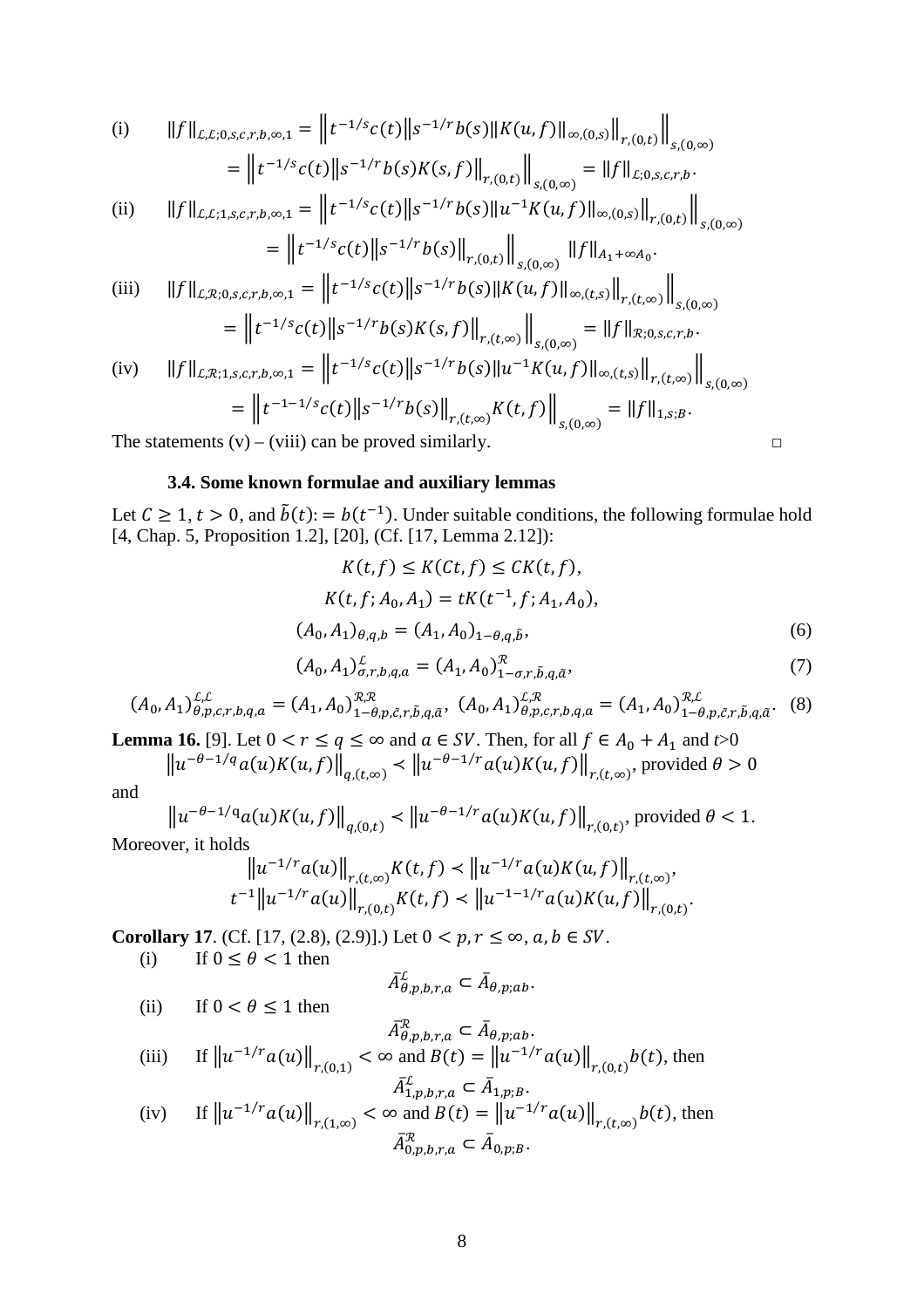*Proof.* Let us prove the first statement. The second one can be proved similarly. Because  $\theta$  < 1, by [Lemma 16,](#page-7-0) we conclude that for all  $f \in A_0 + A_1$  and  $t > 0$ 

$$
t^{-\theta}a(t)K(t,f) < ||u^{-\theta-1/r}a(u)K(u,f)||_{r,(0,t)}.
$$

Hence,

$$
||f||_{\theta,p;ab} = ||t^{-\theta-1/p}a(t)b(t)K(t,f)||_{p,(0,\infty)}
$$
  

$$
< ||t^{-1/p}b(t)||u^{-\theta-1/r}a(u)K(u,f)||_{r,(0,t)}||_{p,(0,\infty)} = ||f||_{L;\theta,p,b,r,a}.
$$

Now we prove the third statement. The fourth one can be proved similarly. By [Lemma 16,](#page-7-0) we have

$$
||f||_{1,p;B} = ||t^{-1-1/p}||u^{-1/r}a(u)||_{r,(0,t)}b(t)K(t,f)||_{p,(0,\infty)}
$$
  

$$
< ||t^{-1/p}b(t)||u^{-1-1/r}a(u)K(u,f)||_{r,(0,t)}||_{p,(0,\infty)} = ||f||_{L;1,p,b,r,a}.
$$

Thus,  $A_{1,p,b,ra}^{\mathcal{L}} \subset A$ 

The next lemma is an analog to [\[16,](#page-47-4) Lemma 2.12], [\[17,](#page-47-5) Lemma 2.10], and [\[18,](#page-47-6) Lemma 2.10] and can be proved similarly.

**Lemma 18.** Let 
$$
0 \le \theta \le 1
$$
,  $0 < q, r \le \infty$ ,  $a, b \in SV$ . Then, for all  $f \in A_0 + A_1$  and  $u > 0$ ,  
\n
$$
u^{-\theta} a(u) \|s^{-1/r} b(s)\|_{r,(0,u)} K(u, f) < \left\|t^{-1/r} b(t)\right\|s^{-\theta-\frac{1}{q}} a(s)K(s, f)\right\|_{q,(t,u)}\Big\|_{r,(0,u)}, \quad (9)
$$

$$
u^{-\theta}a(u)\|s^{-1/r}b(s)\|_{r,(u,\infty)}K(u,f) \leq \|t^{-1/r}b(t)\|s^{-\theta-\frac{1}{q}}a(s)K(s,f)\|_{q,(u,t)}\|_{r,(u,\infty)}, \quad (10)
$$

$$
u^{-\theta}a(u)b(u)K(u,f) \prec \left\| t^{-1/r}b(t) \right\| s^{-\theta - \frac{1}{q}}a(s)K(s,f) \left\|_{q,(t,\infty)} \right\|_{r,(u,\infty)},\tag{11}
$$

$$
u^{-\theta}a(u)b(u)K(u,f) \prec \left\| t^{-1/r}b(t) \left\| s^{-\theta - \frac{1}{q}} a(s)K(s,f) \right\|_{q,(0,t)} \right\|_{r,(0,u)}.
$$
 (12)

.

<span id="page-8-0"></span>**Corollary** 19. Let  $0 \le \theta \le 1$ ,  $0 < p, q, r \le \infty$ ,  $a, b, c \in SV$ . Then

- (i)  $A_{\theta,r,b,q,a}^{\mathcal{R}} \subset A_{\theta,\infty,B}$ , where  $B(u) = a(u) \|s^{-1/r}b(s)\|_{r,(0,u)},$ (ii)  $\bar{A}_{\theta,r,b,q,a}^{\mathcal{L}} \subset \bar{A}_{\theta,\infty;\mathcal{B}}$ , where  $B(u) \coloneqq a(u) \| s^{-1/r} b(s) \|_{r,(u,\infty)}$ ,
- (iii)  $\bar{A}_{\theta,p,c,r,b,q,a}^{\mathcal{R},\mathcal{R}} \subset \bar{A}_{\theta,p;abc},$
- $(iv)$   $\bar{A}^{L,L}_{\theta,p,c,r,b,q,a} \subset \bar{A}_{\theta,p;abc},$
- (v)  $\bar{A}_{\theta,p,c,r,b,q,a}^{R,L} \subset \bar{A}_{\theta,p,B}$ , where  $B(u) = c(u)a(u) \| s^{-1/r} b(s) \|_{r,(0,u)},$

(vi) 
$$
\bar{A}_{\theta, p, c, r, b, q, a}^{L, \mathcal{R}} \subset \bar{A}_{\theta, p; B}
$$
, where  $B(u) = c(u)a(u) \|s^{-1/r}b(s)\|_{r, (u, \infty)}$ 

*Proof*. First, we prove the embedding (i). By (9), we have

$$
||f||_{\theta,\infty;B} = \sup_{0 < u < \infty} \left( u^{-\theta} a(u) ||s^{-1/r} b(s)||_{r,(0,u)} K(u,f) \right)
$$
\n
$$
\leq \sup_{0 < u < \infty} \left( \left\| t^{-1/r} b(t) ||s^{-\theta-\frac{1}{q}} a(s) K(s,f) \right\|_{q,(t,u)} \right\|_{r,(0,u)} \right)
$$
\n
$$
= \left\| t^{-1/r} b(t) ||s^{-\theta-\frac{1}{q}} a(s) K(s,f) \right\|_{q,(t,\infty)} \right\|_{r,(0,\infty)} = ||f||_{\mathcal{R};\theta,r,b,q,a}.
$$

Now we prove the embedding (iii). By (11), we have

$$
||f||_{\theta,p;abc} = ||u^{-\theta-1/p}a(u)b(u)c(u)K(u,f)||_{p,(0,\infty)}
$$
  

$$
\leq ||u^{-1/p}c(u)||t^{-1/r}b(t)||s^{-\theta-\frac{1}{q}}a(s)K(s,f)||_{q,(t,\infty)}||_{r,(u,\infty)}||_{p,(0,\infty)} = ||f||_{\mathcal{R},\mathcal{R};\theta,p,c,r,b,q,a}.
$$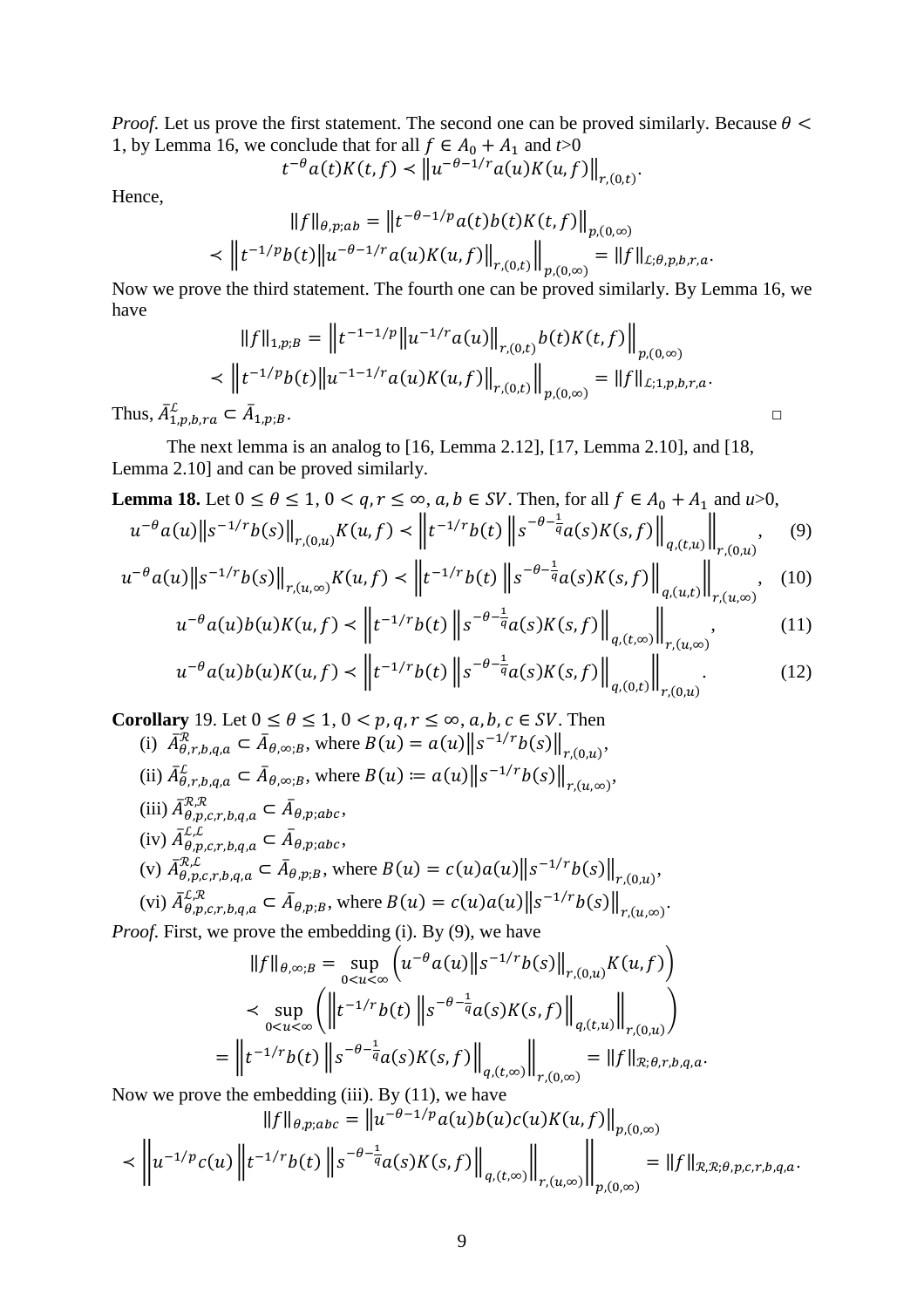Let us prove the embedding  $(v)$ . By  $(9)$ , we have

$$
||f||_{\theta,p;B} = ||u^{-\theta-1/p}c(u)a(u)||s^{-1/r}b(s)||_{r,(0,u)}K(u,f)||_{p,(0,\infty)}
$$
  

$$
< ||u^{-1/p}c(u)||t^{-1/r}b(t)||s^{-\theta-\frac{1}{q}}a(s)K(s,f)||_{q,(t,u)}||_{r,(0,u)}||_{p,(0,\infty)} = ||f||_{\mathcal{R},\mathcal{L};\theta,p,c,r,b,q,a}.
$$

The embeddings (ii), (iv), and (vi) can be proved similarly.  $\Box$ 

**Lemma 20.** Let  $0 < \theta < 1$ ,  $0 < p \le \infty$ ,  $0 < r < q \le \infty$ , and  $a, b \in SV$ . Then, for all  $f \in$  $A_0 + A_1$  and  $t > 0$ ,

$$
\|s^{-1/q}b(s)\|u^{-\theta-1/p}a(u)K(u,f)\|_{p,(0,s)}\|_{q,(0,t)} \|s^{-1/r}b(s)\|u^{-\theta-1/p}a(u)K(u,f)\|_{p,(0,s)}\|_{r,(0,t)}
$$
\n(13)

.

and

$$
\|s^{-1/q}b(s)\|u^{-\theta-1/p}a(u)K(u,f)\|_{p,(s,\infty)}\|_{q,(t,\infty)}\prec
$$
  

$$
\langle\|s^{-1/r}b(s)\|u^{-\theta-1/p}a(u)K(u,f)\|_{p,(s,\infty)}\|_{r,(t\infty)}.
$$

*Proof.* We prove the first estimate. The second one can be proved analogously. The function  $s^{1-\theta}a(s)$  is equivalent to an increasing function. Moreover, it is known [\[20,](#page-47-2) Theorem 3.1] that for all  $f \in A_0 + A_1$  and  $t > 0$ 

$$
K(t^{1-\theta}a(t), f; \bar{A}_{\theta, p, a}, A_1) \approx ||u^{-\theta-1/p}a(u)K(u, f)||_{p,(0,t)}
$$

Therefore, the function  $\frac{1}{t^{1-\theta}a(t)}||u^{-\theta-1/p}a(u)K(u,f)||_{p,(0,t)}$  is equivalent to a decreasing function. Hence, for  $v < t$ , we get

$$
b(v) \|u^{-\theta-1/p} a(u) K(u,f)\|_{p,(0,v)}
$$
  
\n
$$
\approx \|s^{1-\theta-1/r} a(s) b(s)\|_{r,(0,v)} \frac{1}{v^{1-\theta} a(v)} \|u^{-\theta-1/p} a(u) K(u,f)\|_{p,(0,v)}
$$
  
\n
$$
\le \|s^{-1/r} b(s) \|u^{-\theta-1/p} a(u) K(u,f)\|_{p,(0,s)} \|_{r,(0,v)}
$$
  
\n
$$
\le \|s^{-1/r} b(s) \|u^{-\theta-1/p} a(u) K(u,f)\|_{p,(0,s)} \|_{r,(0,t)}.
$$

Hence, (13) is proved for  $q = \infty$ :

sup  $\sup_{0\le v\le t} b(v) \|u^{-\theta-1/p}a(u)K(u,f)\|_{p,(0,v)} \le \|s^{-1/r}b(s)\|u^{-\theta-1/p}a(u)K(u,f)\|_{p,(0,s)}\|_{r,(0,t)}$ . Denote  $g(s) = b(s) \|u^{-\theta - 1/p} a(u) K(u, f)\|_{p,(0,s)}$ . If  $q < \infty$  using the last estimate, we get

$$
LHS(13) = \left\{ \int_0^t (g(s))^q \frac{ds}{s} \right\}^{\frac{1}{q}} \le \left( \sup_{0 < s < t} g(s) \right)^{\frac{q-r}{q}} \left\{ \int_0^t (g(s))^r \frac{ds}{s} \right\}^{\frac{1}{q}}
$$
\n
$$
\le \left\| s^{-1/r} b(s) \right\| u^{-\theta - 1/p} a(u) K(u, f) \Big\|_{p,(0,s)} \Big\|_{r,(0,t)}.
$$

This completes the proof.  $\Box$ 

<span id="page-9-0"></span>**Lemma 21.** (Cf. [\[14,](#page-47-8) Theorems 3.6 and 3.7].) Let  $0 < q, r \le \infty$ ,  $a, b \in SV$ , and  $\beta > 0$ . Then, for all  $f \in A_0 + A_1$ ,

$$
\left\|t^{-\beta-1/r}b(t)\right\|u^{\alpha-1/q}a(u)K(u,f)\right\|_{q,(0,t)}\left\|_{r,(0,\infty)}\approx\left\|t^{\alpha-\beta-1/r}a(t)b(t)K(t,f)\right\|_{r,(0,\infty)},
$$

provided that 
$$
\alpha > -1
$$
, and

$$
\left\|t^{\beta-1/r}b(t)\right\|u^{\alpha-1/q}a(u)K(u,f)\right\|_{q,(t,\infty)}\left\| \int_{r,(0,\infty)}\approx \left\|t^{\alpha+\beta-1/r}a(t)b(t)K(t,f)\right\|_{r,(0,\infty)},
$$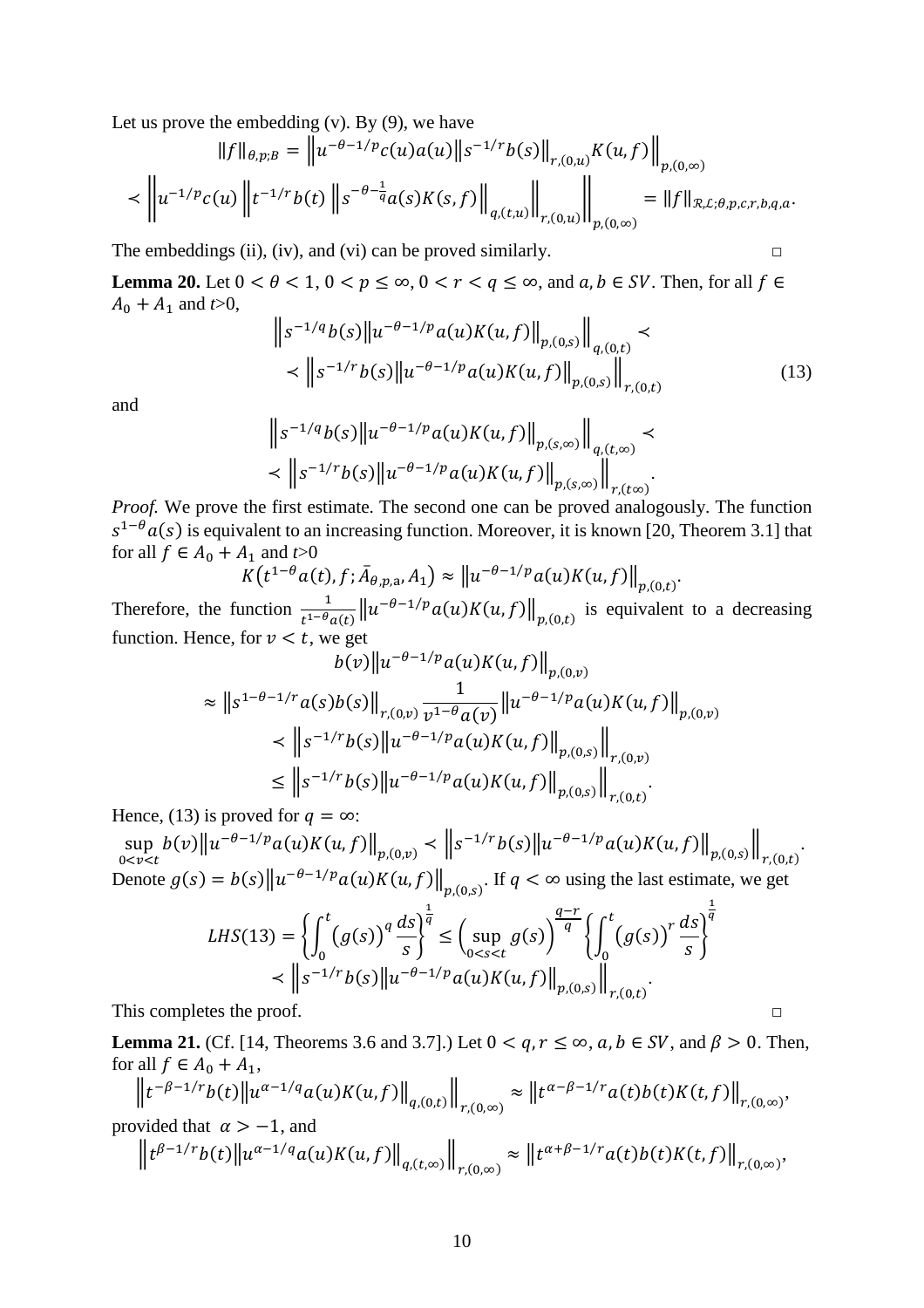provided that  $\alpha < 0$ .

*Proof.* We prove the first equivalence. The second one can be prove analogously. We have

$$
\|u^{\alpha-1/q}a(u)K(u,f)\|_{q,(0,t)} \ge \|u^{\alpha-1/q}a(u)K(u,f)\|_{q,\left(\frac{t}{2},t\right)} \ge \|u^{\alpha-1/q}a(u)\|_{q,\left(\frac{t}{2},t\right)}K\left(\frac{t}{2},f\right)
$$
  

$$
\approx t^{\alpha}a(t)K(t,f).
$$

Hence,

$$
\left\|t^{-\beta-1/r}b(t)\right\|u^{\alpha-1/q}a(u)K(u,f)\right\|_{q,(0,t)}\left\|_{r,(0,\infty)}\right\|t^{\alpha-\beta-1/r}a(t)b(t)K(t,f)\right\|_{r,(0,\infty)}.
$$

Let us prove the converse inequality.

**Case**  $q \le r$ **. Because**  $\beta > 0$ **, by [Lemma 6,](#page-4-3) we get** 

$$
\left\| t^{-\beta - 1/r} b(t) \right\| u^{\alpha - 1/q} a(u) K(u, f) \right\|_{q,(0,t)} \left\| \int_{r,(0,\infty)} \left\| t^{\alpha - \beta - 1/r} a(t) b(t) K(t, f) \right\|_{r,(0,\infty)}.
$$

In particular,

$$
\left\|t^{-\beta-1/r}b(t)\right\|u^{\alpha-1/r}a(u)K(u,f)\right\|_{r,(0,t)}\left\|t^{\alpha-\beta-1/r}a(t)b(t)K(t,f)\right\|_{r,(0,\infty)}.
$$

**Case**  $q > r$ **.** Because  $\alpha > -1$ , using [Lemma 16](#page-7-0) and the last estimate, we get

$$
\|t^{-\beta-1/r}b(t)\|u^{\alpha-1/q}a(u)K(u,f)\|_{q,(0,t)}\|_{r,(0,\infty)}\|\t+^{-\beta-1/r}b(t)\|u^{\alpha-1/r}a(u)K(u,f)\|_{r,(0,t)}\|\t+^{-\beta-1/r}a(t)b(t)K(t,f)\|_{r,(0,\infty)}.
$$
\nThis completes the proof.

<span id="page-10-0"></span>**Lemma 22.** Let  $0 \le \theta_0 < \theta_1 \le 1$ ,  $0 < p, q, r \le \infty$ , and  $a, b, c \in SV$ , then, for all  $f \in A_0 +$  $A_1$ ,

$$
\left\| t^{\theta_0 - \theta_1 - 1/p} c(t) \left\| s^{-1/r} b(s) \right\| u^{-\theta_0 - 1/q} a(u) K(u, f) \right\|_{q,(0,s)} \right\|_{r,(0,t)} \Big\|_{p,(0,\infty)}
$$
  
 
$$
\approx \left\| t^{-\theta_1 - 1/p} a(t) b(t) c(t) K(t, f) \right\|_{p,(0,\infty)} = \|f\|_{\theta_1, p,abc}
$$
 (14)

and

$$
\|t^{\theta_1-\theta_0-1/p}c(t)\|s^{-1/r}b(s)\|u^{-\theta_1-1/q}a(u)K(u,f)\|_{q,(s,\infty)}\|_{r,(t,\infty)}\|_{p,(0,\infty)}
$$
  

$$
\approx \|t^{-\theta_0-1/p}a(t)b(t)c(t)K(t,f)\|_{p,(0,\infty)} = \|f\|_{\theta_0,p,abc}.
$$

*Proof.* We prove the first equivalence. The second one can be proved analogously or using the first equivalence and symmetry argument. For fixed r, denote  $I(r) = LHS(14)$ .

**Case**  $r \le p$ . Because  $\theta_0 - \theta_1 < 0$  and  $\theta_0 < 1$ , by **[Lemma](#page-4-3) 6** (taking  $g(s) =$  $||b(s)||u^{-\theta_0-1/q}a(u)K(u,f)||_{q,(0,s)}$  and by **[Lemma 21](#page-9-0)**, we get

$$
I(r) = \left\| t^{\theta_0 - \theta_1 - 1/p} c(t) \right\| s^{-1/r} g(s) \left\|_{r,(0,t)} \right\|_{p,(0,\infty)} \leq \left\| t^{\theta_0 - \theta_1 - 1/p} c(t) g(t) \right\|_{p,(0,\infty)}
$$
  
= 
$$
\left\| t^{\theta_0 - \theta_1 - 1/p} c(t) b(t) \right\| u^{-\theta_0 - 1/q} a(u) K(u,f) \left\|_{q,(0,t)} \right\|_{p,(0,\infty)}
$$
  

$$
\approx \left\| t^{-\theta_1 - 1/p} a(t) b(t) c(t) K(t,f) \right\|_{p,(0,\infty)} = RHS(14).
$$

In particular, it is shown that

$$
I(p) < RHS(14). \tag{15}
$$

Case 
$$
r > p
$$
. By (13) and (15), we get  
\n
$$
I(r) < \left\| t^{\theta_0 - \theta_1 - 1/p} c(t) \right\| s^{-1/p} b(s) \| u^{-\theta_0 - 1/q} a(u) K(u, f) \|_{q,(0,s)} \|_{p,(0,t)} \|_{p,(0,\infty)}
$$

 $= I(p) \le RHS(14).$ Let us prove the inverse estimate. Using (12), we conclude that

 $RHS(14) = ||t^{\theta_0 - \theta_1 - 1/p}c(t)t^{-\theta_0}a(t)b(t)K(t, f)||_{n,(0,\infty)}$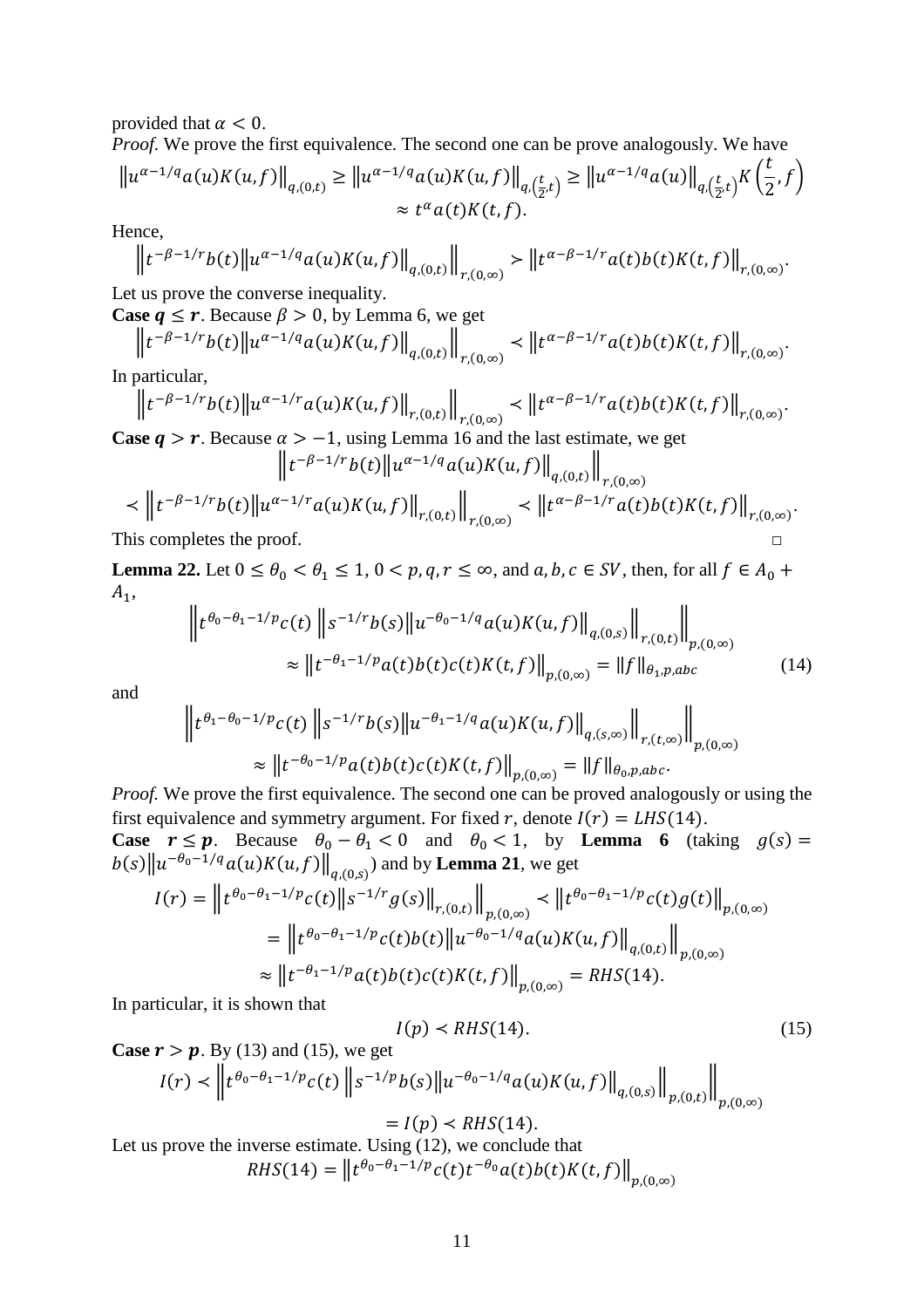$$
<\left\|t^{\theta_0-\theta_1-1/p}c(t)\right\|s^{-1/r}b(s)\left\|u^{-\theta_0-1/q}a(u)K(u,f)\right\|_{q,(0,s)}\right\|_{r,(0,t)}\right\|_{p,(0,\infty)}.
$$

This completes the proof. □

<span id="page-11-1"></span>**Lemma 23.** Let  $0 \le \theta_0 < \theta_1 \le 1$ ,  $0 < q, r \le \infty$ , and  $a, b \in SV$ .

(i) If 
$$
||s^{-1/r}b(s)||_{r,(0,1)} < \infty
$$
, then, for all  $f \in A_0 + A_1$ ,  
\n
$$
\left\|t^{\theta_0 - \theta_1 - 1/p}c(t)\right\|s^{-1/r}b(s)\|u^{-\theta_0 - 1/q}a(u)K(u,f)\right\|_{q,(s,t)}\Big\|_{r,(0,t)}\Big\|_{p,(0,\infty)}
$$
\n
$$
\approx \left\|t^{-\theta_1 - 1/p}a(t)\right\|s^{-1/r}b(s)\right\|_{r,(0,t)}c(t)K(t,f)\Big\|_{p,(0,\infty)} = \|f\|_{\theta_1, p,a^{\#}},\qquad(16)
$$

where  $a^{#}(t) = a(t) \|s^{-1/r}b(s)\|_{r,(0,t)}c(t)$ .

(ii) If 
$$
||s^{-1/r}b(s)||_{r,(1,\infty)} < \infty
$$
, then, for all  $f \in A_0 + A_1$ ,  
\n
$$
\left\|t^{\theta_1-\theta_0-1/p}c(t)\right\|s^{-1/r}b(s)\left\|u^{-\theta_1-1/q}a(u)K(u,f)\right\|_{q,(t,s)}\left\|_{r,(t,\infty)}\right\|_{p,(0,\infty)}
$$
\n
$$
\approx \left\|t^{-\theta_0-1/p}a(t)\right\|s^{-1/r}b(s)\left\|_{r,(t,\infty)}c(t)K(t,f)\right\|_{p,(0,\infty)} = \|f\|_{\theta_0,p,a^*},
$$

where  $a^{*}(t) = a(t) \|s^{-1/r}b(s)\|_{r,(t,\infty)} c(t)$ .

*Proof.* We prove the first equivalence. The second one can be proved analogously or using symmetry argument. By (9), we have

$$
t^{-\theta_0}a(t)\|s^{-1/r}b(s)\|_{r,(0,t)}K(t,f) < \left\|s^{-1/r}b(s)\|u^{-\theta_0-1/q}a(u)K(u,f)\right\|_{q,(s,t)}\right\|_{r,(0,t)}.
$$

Hence,

$$
RHS(16) \le \left\| t^{\theta_0 - \theta_1 - 1/p} c(s) \right\| s^{-1/r} b(s) \left\| u^{-\theta_0 - 1/q} a(u) K(u, f) \right\|_{q,(s,t)} \right\|_{r,(0,t)} \Big\|_{p,(0,\infty)}
$$
  
= LHS(16).

Let us prove the inverse estimate. By **[Lemma 21](#page-9-0)**, we conclude

$$
LHS(16) \leq \left\| t^{\theta_0 - \theta_1 - 1/p} c(t) \right\| s^{-1/r} b(s) \left\|_{r,(0,t)} \left\| u^{-\theta_0 - 1/q} a(u) K(u,f) \right\|_{q,(0,t)} \right\|_{p,(0,\infty)}
$$

$$
\approx \left\| t^{-\theta_1 - 1/p} c(t) \right\| s^{-1/r} b(s) \left\|_{r,(0,t)} a(t) K(t,f) \right\|_{p,(0,\infty)} = RHS(16).
$$

<span id="page-11-0"></span>This completes the proof.  $\Box$ 

# **4.** The limiting case  $\theta_1 = 1$

In this section we establish some limiting reiteration formulae for the couples of the form  $(*, \bar{A}_{1,*}^{\mathcal{L}})$  and  $(*, \bar{A}_{1,*}^{\mathcal{R}})$ . Here we need the relevant Holmstedt-type formulae. The proofs of all Holmstedt-type formulae below are based on the paper [\[2\]](#page-46-2). Therefore, we adopt the notation from it. Recall that  $K(t, f)$  stands for  $K(t, f; A_0, A_1)$  and that we will often be using the basic properties of slowly varying functions formulated in [Lemma 2.](#page-1-1)

# **4.1.** Couples of the form  $(*,\overline{A}_{1,*}^{\mathcal{L}})$

In this subsection we consider the space  $\bar{A}_{1,r_1,b_1,q_1,a_1}^L$  as the second operand. Hence, in view of **[Lemma 11](#page-5-1)**, in all theorems of this subsection, we assume that  $0 < q_1, r_1 \le \infty$ ,  $a_1, b_1 \in SV$ ,

$$
\|s^{-1/r_1}b_1(s)\|_{r_1,(1,\infty)} < \infty, \text{ and }\left\|s^{-1/r_1}b_1(s)\|u^{-1/q_1}a_1(u)\right\|_{q_1,(0,s)}\right\|_{r_1,(0,1)} < \infty.
$$

Additionally, we put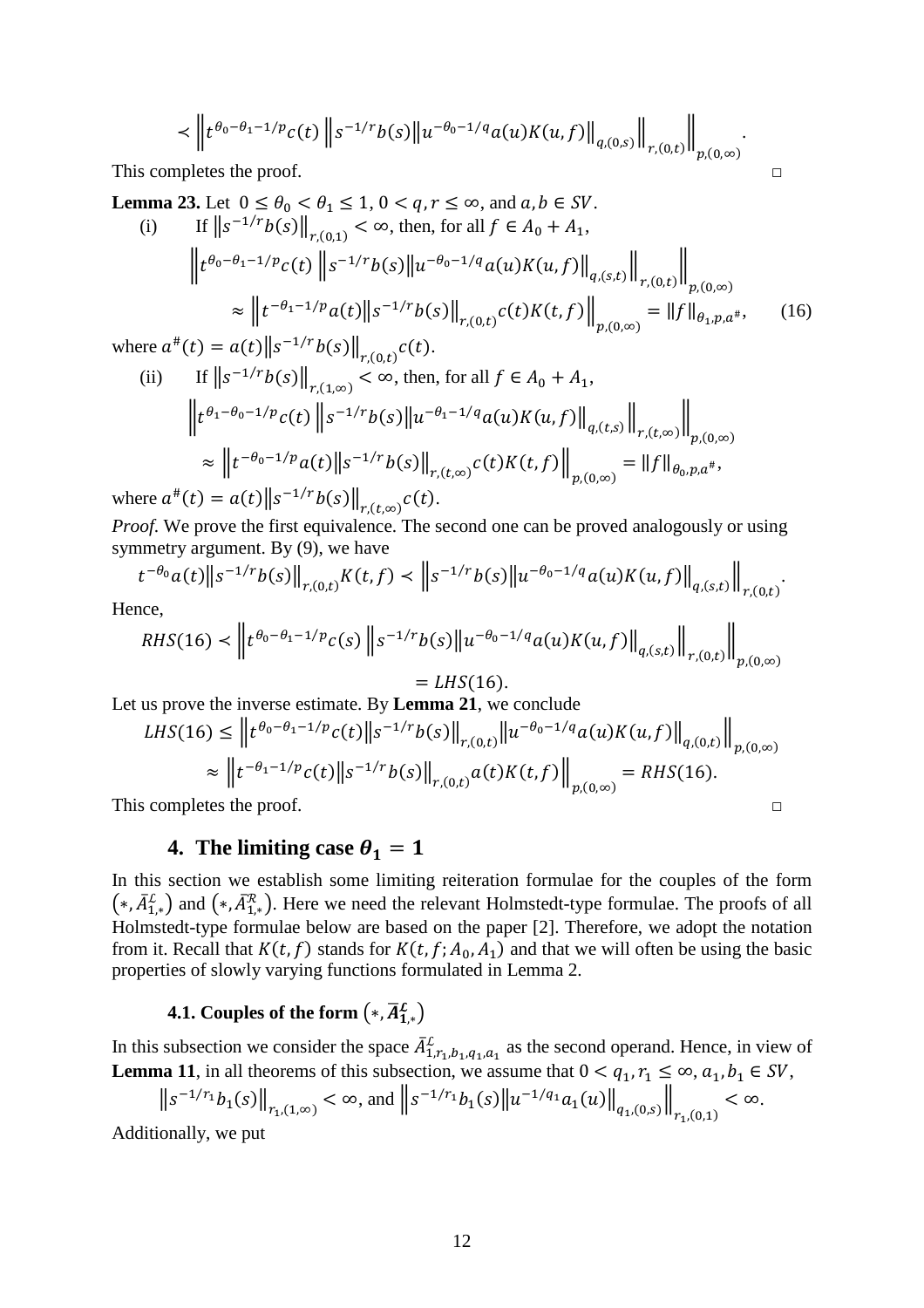$$
\chi_1(t) = \left\| s^{-1/r_1} b_1(s) \left\| u^{-1/q_1} a_1(u) \right\|_{q_1,(0,s)} \right\|_{r_1,(0,t)} +
$$
  

$$
\left\| s^{-1/r_1} b_1(s) \right\|_{r_1,(t,\infty)} \left\| u^{-1/q_1} a_1(u) \right\|_{q_1,(0,t)}.
$$

Note that  $\chi_1 \in SV$  and

 $||s^{-1/r_1}b_1(s)||_{r_1,(t,\infty)}a_1(t) < ||s^{-1/r_1}b_1(s)||_{r_1,(t,\infty)}||u^{-1/q_1}a_1(u)||_{q_1,(0,t)} < \chi_1(t).$  (17) In proving Holmstedt-type formulae in this subsection, by  $\Phi_1$  we denote the function space corresponding to  $A^{\mathcal{L}}_{1,r_1,b_1,q_1,a_1}$ :

$$
||F||_{\Phi_1} = ||s^{-1/r_1}b_1(s)||u^{-1-1/q_1}a_1(u)F(u)||_{q_1,(0,s)}||_{r_1,(0,\infty)}
$$

.

Following [\[2\]](#page-46-2), we consider the next auxiliary functions  $J(t, f)$ ,  $g_1(t)$ , and  $h_1(t)$ .

$$
J(t, f) := \left\| \chi_{(t,\infty)}(*)K(*, f) \right\|_{\Phi_1} = \left\| s^{-1/r_1} b_1(s) \left\| u^{-1-1/q_1} a_1(u) K(u, f) \right\|_{q_1,(t,s)} \right\|_{r_1,(t,\infty)}.
$$
  

$$
g_1(t) := t \left\| \chi_{(t,\infty)}(*) \right\|_{\Phi_1} = t \left\| s^{-1/r_1} b_1(s) \left\| u^{-1-1/q_1} a_1(u) \right\|_{q_1,(t,s)} \right\|_{r_1,(t,\infty)}.
$$
  

$$
\leq t \left\| s^{-1/r_1} b_1(s) \left\| u^{-1-1/q_1} a_1(u) \right\|_{q_1,(t,\infty)} \right\|_{r_1,(t,\infty)} \approx a_1(t) \left\| s^{-1/r_1} b_1(s) \right\|_{r_1,(t,\infty)}
$$

and

$$
h_1(t) := \left\| \int \chi_{(0,t)}(\cdot) \right\|_{\Phi_1} = \left\| s^{-1/r_1} b_1(s) \left\| u^{-1/q_1} a_1(u) \right\|_{q_1,(0, \min(t,s))} \right\|_{r_1,(0,\infty)}
$$
  

$$
\approx \left\| s^{-1/r_1} b_1(s) \left\| u^{-1/q_1} a_1(u) \right\|_{q_1,(0,s)} \right\|_{r_1,(0,t)} + \left\| s^{-1/r_1} b_1(s) \right\|_{r_1,(t,\infty)} \left\| u^{-1/q_1} a_1(u) \right\|_{q_1,(0,t)}
$$
  

$$
= \chi_1(t).
$$

Because of (17), we conclude that

<span id="page-12-0"></span>
$$
g_1(t) < h_1(t) \approx g_1(t) + h_1(t) \approx \chi_1(t). \tag{18}
$$
\nTheorem 24. Put  $\rho(t) = \frac{t}{\chi_1(t)}$ . For all  $f \in A_0 + \bar{A}_{1,r_1,b_1,q_1,a_1}^{\mathcal{L}}$  and  $t > 0$ ,

\n
$$
K(\rho(t), f; A_0, \bar{A}_{1,r_1,b_1,q_1,a_1}^{\mathcal{L}})
$$
\n
$$
\approx K(t, f) + \rho(t) \left\| s^{-1/r_1} b_1(s) \left\| u^{-1-1/q_1} a_1(u) K(u, f) \right\|_{q_1, (t,s)} \right\|_{r_1, (t,\infty)}.
$$

*Proof.* By (18), we arrive at  $\rho(t) \approx \frac{t}{g_1(t) + h_1(t)}$ . Theorem 3 of [\[2\]](#page-46-2) completes the proof.  $\square$ 

**Theorem 25.** Let  $0 < r \le \infty$ , and  $a \in SV$ . Put  $\rho(t) = \frac{t}{\chi_1(t)}$ . For given  $0 \le \theta \le 1$ , denote  $a^{\#} = \chi_1^{\ \theta} a^{\circ} \rho.$ (i) If  $0 < \theta < 1$ . Then

$$
(A_0, \bar{A}_{1,r_1,b_1,q_1,a_1}^{\mathcal{L}})_{\theta,r,a} = \bar{A}_{\theta,r,a^{\#}}.
$$
\n(ii) If  $||s^{-1/r}a(s)||_{r,(1,\infty)} < \infty$ , then  
\n
$$
(A_0, \bar{A}_{1,r_1,b_1,q_1,a_1}^{\mathcal{L}})_{0,r,a} = \bar{A}_{0,r,a^{\circ}\rho}.
$$
\n(iii) If  $||s^{-1/r}a(s)||_{r,(0,1)} < \infty$ , then  
\n
$$
(A_0, \bar{A}_{1,r_1,b_1,q_1,a_1}^{\mathcal{L}})_{1,r,a} = \bar{A}_{1,r,a^{\#}} \cap \bar{A}_{1,r,a^{\circ}\rho,r_1,b_1,q_1,a_1}^{\mathcal{L},\mathcal{R}}.
$$

*Proof.* Denote  $\overline{K}(t, f) = K(t, f; A_0, \overline{A}_{1,r_1,b_1,q_1,a_1}^L)$  and  $Z = (A_0, \overline{A}_{1,r_1,b_1,q_1,a_1}^L)_{\theta,r,a}$   $(0 \le \theta \le 1)$ . By [Remark 4](#page-2-0) (v) and [Theorem 24](#page-12-0) we can write

$$
||f||_Z = ||u^{-\theta-1/r}a(u)\overline{K}(u,f)||_{r,(0,\infty)}
$$
  

$$
\approx ||\rho(t)^{-\theta}t^{-1/r}a(\rho(t))\overline{K}(\rho(t),f)||_{r,(0,\infty)} \approx I_1 + I_2,
$$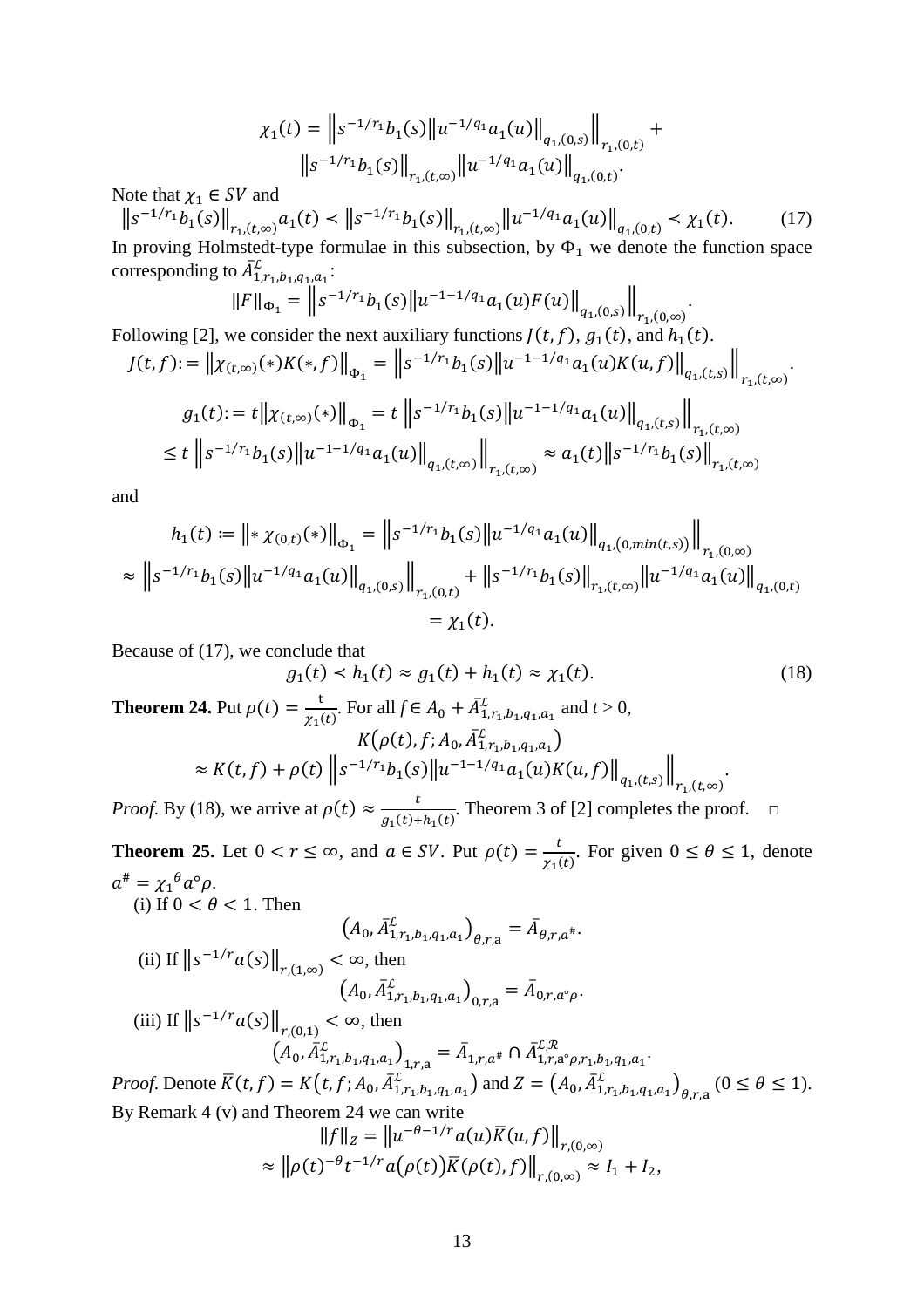where

$$
I_1 := ||\rho(t)^{-\theta} t^{-1/r} a(\rho(t)) K(t, f)||_{r, (0, \infty)}
$$
  
=  $||t^{-\theta-1/r} \chi_1(t)^{\theta} a(\rho(t)) K(t, f)||_{r, (0, \infty)} = ||f||_{\theta, r; a^*}$ 

and

$$
I_2 := \left\| \rho(t)^{1-\theta} t^{-1/r} a(\rho(t)) \left\| s^{-1/r_1} b_1(s) \right\| u^{-1-1/q_1} a_1(u) K(u, f) \right\|_{q_1,(t,s)} \left\| \bigg\|_{r,(0,\infty)} \right\|_{r,(0,\infty)}
$$
  
= 
$$
\left\| t^{1-\theta-1/r} \chi_1(t)^{\theta-1} a(\rho(t)) \left\| s^{-1/r_1} b_1(s) \right\| u^{-1-1/q_1} a_1(u) K(u, f) \right\|_{q_1,(t,s)} \left\| \bigg\|_{r,(0,\infty)} \right\|_{r,(0,\infty)}
$$
  
If  $\theta = 1$  we have

If  $\theta = 1$ , we have

$$
I_2 = \left\| t^{-1/r} a(\rho(t)) \left\| s^{-1/r_1} b_1(s) \right\| u^{-1-1/q_1} a_1(u) K(u, f) \right\|_{q_1, (t,s)} \left\| \int_{r_1, (t,\infty)} \right\|_{r,(0,\infty)}
$$
  
= 
$$
\left\| f \right\|_{\mathcal{L},\mathcal{R};1,r,a^\circ\rho,r_1,b_1,q_1,a_1}.
$$

Thus, the statement (iii) is proved. Consider the case  $0 \le \theta < 1$ . To proof the statements (i) and (ii) it is enough to show that  $I_2 \lt I_1$ . By [Lemma 23](#page-11-1) and (17), we get

$$
I_2 \approx \left\| t^{-\theta - 1/r} \chi_1(t)^{\theta - 1} a(\rho(t)) \right\| s^{-1/r_1} b_1(s) \left\|_{r_1, (t, \infty)} a_1(t) K(t, f) \right\|_{r, (0, \infty)}
$$
  

$$
\prec \left\| t^{-\theta - 1/r} \chi_1(t)^{\theta} a(\rho(t)) K(t, f) \right\|_{r, (0, \infty)} \approx I_1.
$$
  
This completes the proof.

<span id="page-13-0"></span>**Theorem 26.** Let 
$$
0 < r_0 \le \infty
$$
,  $b_0 \in SV$ , and  $||s^{-1/r_0}b_0(s)||_{r_0,(1,\infty)} < \infty$ . Put  $\chi_0(t) =$   
\n $||s^{-1/r_0}b_0(s)||_{r_0,(t,\infty)}$  and  $\rho(t) = t \frac{\chi_0(t)}{\chi_1(t)}$ . Then, for all  $f \in A_{0,r_0,b_0} + \bar{A}_{1,r_1,b_1,q_1,a_1}^L$  and  $t > 0$ ,  
\n $K(\rho(t), f; A_{0,r_0,b_0}, \bar{A}_{1,r_1,b_1,q_1,a_1}^L) \approx ||u^{-1/r_0}b_0(u)K(u, f)||_{r_0,(0,t)}$   
\n $+\rho(t) ||s^{-1/r_1}b_1(s)||u^{-1-1/q_1}a_1(u)K(u, f)||_{q_1,(t,s)}||_{r_1,(t,\infty)} + \chi_0(t)K(t, f).$  (19)

*Proof.* Let  $\Phi_0$  be the function space corresponding to  $A_{0,r_0,b_0}$ :

 $\|F\|_{\Phi_0} = \|u^{-1/r_0}b_0(u)F(u)\|_{r_{0}(0,\infty)}.$ 

Following [\[2\]](#page-46-2), we consider the functions

$$
I(t, f) := \left\| \chi_{(0,t)}(*)K(*, f) \right\|_{\Phi_0} = \left\| u^{-1/r_0} b_0(u) K(u, f) \right\|_{r_0, (0,t)},
$$
  

$$
g_0(t) := t \left\| \chi_{(t,\infty)}(*) \right\|_{\Phi_0} = t \left\| u^{-1/r_0} b_0(u) \right\|_{r_0, (t,\infty)} = t \chi_0(t),
$$

and

$$
h_0(t) := \left\| \mathbf{1} \chi_{(0,t)}(\mathbf{1}) \right\|_{\Phi_0} = \left\| u^{1-1/r_0} b_0(u) \right\|_{r_0,(0,t)} \approx t b_0(t).
$$

Thus,

$$
h_0(t) < g_0(t) \approx g_0(t) + h_0(t) \approx t \chi_0(t).
$$
\nNow we estimate the auxiliary functions  $g(t)$  and  $h(t)$ .

$$
\frac{1}{g(t)} := \left\| \chi_{(t,\infty)}(u) \frac{u}{g_0(u) + h_0(u)} \right\|_{\Phi_1}
$$
\n
$$
= \left\| s^{-1/r_1} b_1(s) \left\| u^{-1-1/q_1} a_1(u) \chi_{(t,\infty)}(u) \frac{u}{g_0(u) + h_0(u)} \right\|_{q_1,(0,s)} \right\|_{r_1,(0,\infty)}
$$
\n
$$
\approx \left\| s^{-1/r_1} b_1(s) \left\| u^{-1-1/q_1} \frac{a_1(u)}{\chi_0(u)} \right\|_{q_1,(t,s)} \right\|_{r_1,(t,\infty)}
$$
\n
$$
\leq \left\| u^{-1-1/q_1} \frac{a_1(u)}{\chi_0(u)} \right\|_{q_1,(t,\infty)} \left\| s^{-1/r_1} b_1(s) \right\|_{r_1,(t,\infty)} \approx t^{-1} \frac{a_1(t)}{\chi_0(t)} \left\| s^{-1/r_1} b_1(s) \right\|_{r_1,(t,\infty)}.
$$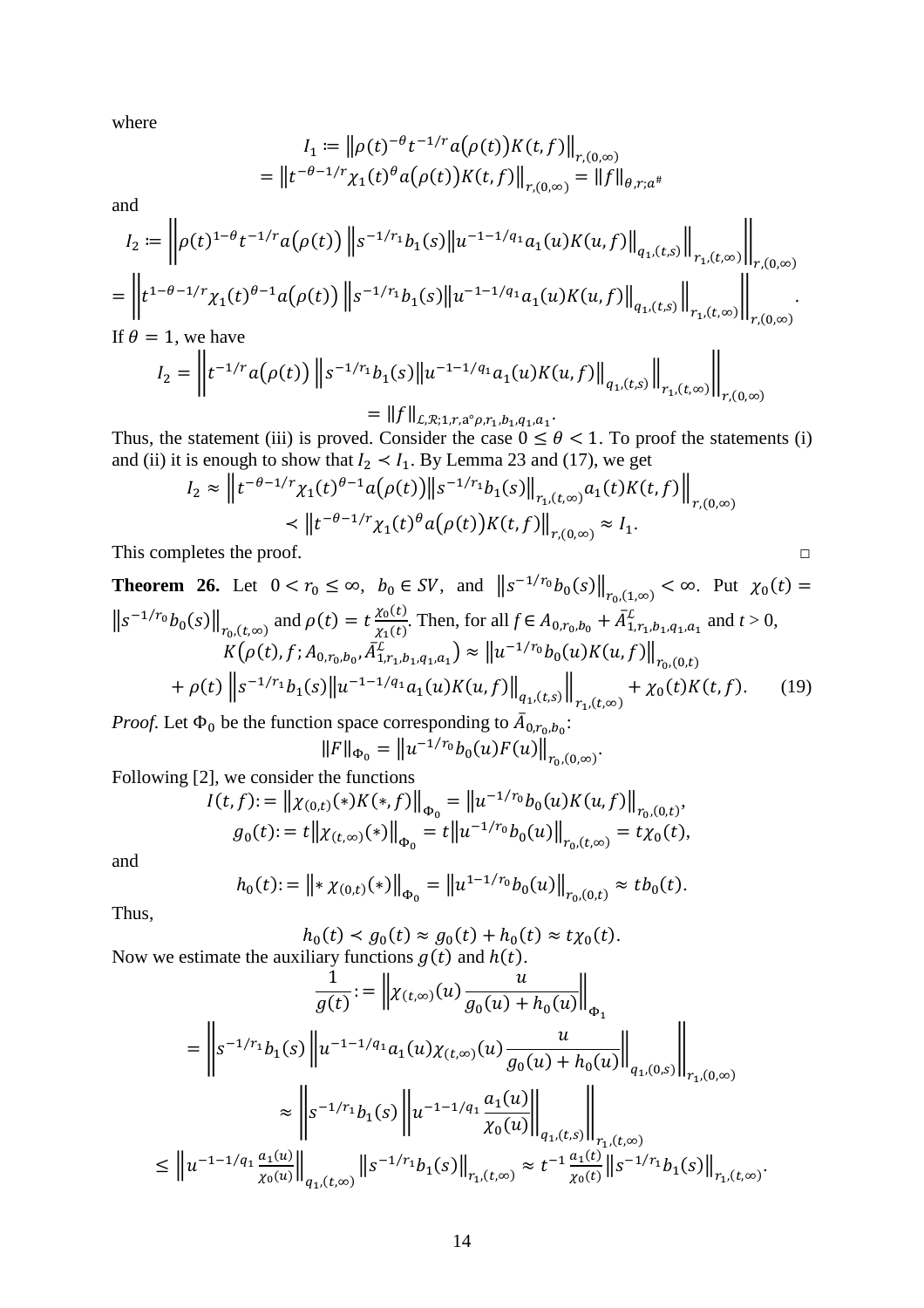By  $(17)$ , we have

$$
h(t) := \left\| \chi_{(0,t)}(u) \frac{u}{g_1(u) + h_1(u)} \right\|_{\Phi_0} \approx \left\| u^{1-1/r_0} \frac{b_0(u)}{h_1(u)} \right\|_{\mathcal{V}_{(0,t)}} \approx t \frac{b_0(t)}{h_1(t)} < t \frac{\chi_0(t)}{\chi_1(t)} = \rho(t).
$$
\nwhere the system is the estimate (18). Hence, we arrive at

Here we have used the est

$$
h(t) \approx t \frac{b_0(t)}{\chi_1(t)} < \rho(t) < g(t).
$$

Using [\[2,](#page-46-2) Theorem 4, Case 1], we get

$$
K(\rho(t), f; A_{0,r_0,b_0}, \bar{A}_{1,r_1,b_1,q_1,a_1}^L) \approx ||u^{-1/r_0}b_0(u)K(u, f)||_{r_0,(0,t)}
$$
  
+  $\rho(t) ||s^{-1/r_1}b_1(s)||u^{-1-1/q_1}a_1(u)K(u, f)||_{q_1,(t,s)}||_{r_1,(t,\infty)}$   
+  $\{t\chi_0(t) + \rho(t)\chi_1(t)\}t^{-1}K(t, f).$ 

Note that

$$
\{t\chi_0(t) + \rho(t)\chi_1(t)\}t^{-1} = 2\chi_0(t).
$$
 Thus, we obtain formula (19).

$$
\Box
$$

<span id="page-14-0"></span>**Theorem 27.** Let  $0 < r, r_0 \le \infty$ ,  $a, b_0 \in SV$ , and  $||u^{-1/r_0}b_0(u)||_{r_0,(1,\infty)} < \infty$ . Put  $\chi_0(t)$  ≔  $\|u^{-1/r_0}b_0(u)\|_{r_0,(t,\infty)}$  and  $\rho(t) = t \frac{\chi_0(t)}{\chi_1(t)}$  $\frac{\chi_0(\epsilon)}{\chi_1(t)}$ . For given  $0 \le \theta \le 1$ , denote  $a^* = {\chi_0}^{(1-\theta)} {\chi_1}^{\theta} a^{\circ} \rho$ . (i) If  $0 < \theta < 1$ , then

$$
(A_{0,r_0,b_0}, A_{1,r_1,b_1,q_1,a_1}^L)_{\theta,r,a} = A_{\theta,r,a^*}.
$$
\n(ii) If  $||s^{-1/r}a(s)||_{r,(1,\infty)} < \infty$ , then  
\n
$$
(\bar{A}_{0,r_0,b_0}, \bar{A}_{1,r_1,b_1,q_1,a_1}^L)_{0,r,a} = \bar{A}_{0,r,a^*} \cap \bar{A}_{0,r,a^0,p,r_0,b_0}^L.
$$
\n(iii) If  $||s^{-1/r}a(s)||_{r,(0,1)} < \infty$ , then  
\n
$$
(\bar{A}_{0,r_0,b_0}, \bar{A}_{1,r_1,b_1,q_1,a_1}^L)_{1,r,a} = \bar{A}_{1,r,a^*} \cap \bar{A}_{1,r,a^0,p,r_1,b_1,q_1,a_1}^{L,R}.
$$

*Proof.* Denote  $K(t, f) = K(t, f; A_{0,r_0,b_0}, A_{1,r_1,b_1,q_1,a_1}^L)$ , and  $Z = (A_{0,r_0,b_0}, A_{1,r_1,b_1,q_1,a_1}^L)_{\theta, r, a_1}$  $(0 \le \theta \le 1)$ . By [Remark 4](#page-2-0) (v) and (19) we can write

$$
||f||_Z \approx ||\rho(t)^{-\theta}t^{-1/r}a(\rho(t))\overline{K}(\rho(t),f)||_{r,(0,\infty)}
$$
  
= 
$$
||t^{-\theta-1/r}a(\rho(t))\chi_0(t)^{-\theta}\chi_1(t)^{\theta}\overline{K}(\rho(t),f)||_{r,(0,\infty)} \approx I_1(\theta) + I_2(\theta) + I_3(\theta),
$$

where

$$
I_1(\theta) := \left\| t^{-\theta - 1/r} a(\rho(t)) \chi_0(t)^{-\theta} \chi_1(t)^{\theta} \left\| u^{-1/r_0} b_0(u) K(u, f) \right\|_{r_0(0,t)} \right\|_{r,(0,\infty)},
$$
  

$$
I_2(\theta) := \left\| \rho(t)^{1-\theta} t^{-1/r} a(\rho(t)) \left\| s^{-1/r_1} b_1(s) \right\| u^{-1-1/q_1} a_1(u) K(u, f) \left\|_{q_1,(t,s)} \right\|_{r_1,(t,\infty)} \right\|_{r,(0,\infty)}
$$
  

$$
=
$$

$$
\left\|t^{1-\theta-\frac{1}{r}}a(\rho(t))\chi_0(t)^{1-\theta}\chi_1(t)^{\theta-1}\right\|s^{-\frac{1}{r_1}}b_1(s)\left\|u^{-1-\frac{1}{q_1}}a_1(u)K(u,f)\right\|_{q_1,(t,s)}\right\|_{r_1,(t,\infty)}\left\| \int_{r_1(0,\infty)}\right\|_{r_1(0,\infty)},
$$

and

$$
I_3(\theta) := \left\| t^{-\theta - 1/r} a(\rho(t)) \chi_0(t)^{-\theta} \chi_1(t)^{\theta} \chi_0(t) K(t, f) \right\|_{r, (0, \infty)}
$$
  
= 
$$
\left\| t^{-\theta - 1/r} a(\rho(t)) \chi_0(t)^{1-\theta} \chi_1(t)^{\theta} K(t, f) \right\|_{r, (0, \infty)} = \|f\|_{\theta, r; a^{\#}}.
$$

Consider  $I_1$ . If  $0 < \theta \le 1$ , using the first equivalence from [Lemma 21,](#page-9-0) we conclude that  $I_1(\theta) \approx ||t^{-\theta-1/r} a(\rho(t)) \chi_0(t)^{-\theta} \chi_1(t)^{\theta} b_0(t) K(t,f)||_{r,(0,\infty)}$  $\langle \mathbf{r} | t^{-\theta-1/r} a(\rho(t)) \chi_0(t)^{1-\theta} \chi_1(t)^{\theta} K(t,f) \rangle |_{r,(0,\infty)} = I_3(\theta).$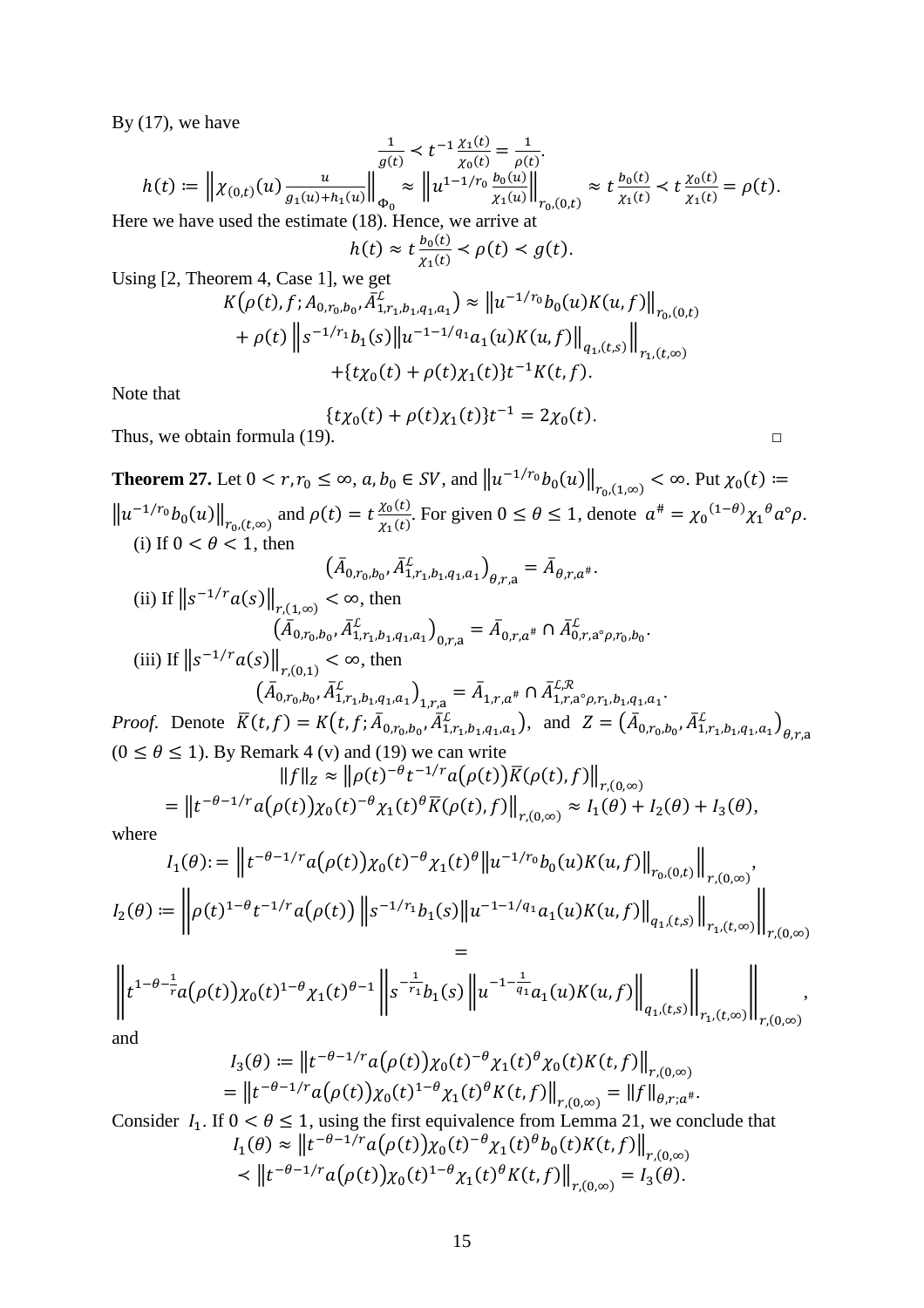Hence, to prove the statement (i), it is enough to show that  $I_2(\theta) < I_3(\theta)$  if  $0 < \theta < 1$ . If  $\theta = 0$ , we obtain

$$
I_1(0) = \left\| t^{-1/r} a(\rho(t)) \right\| u^{-1/r_0} b_0(u) K(u,f) \right\|_{r_0,(0,t)} \Big\|_{r,(0,\infty)} = \|f\|_{L;0,r,a^{\circ}\rho,r_0,b_0}.
$$

Hence, to prove the statement (ii), it is enough to show that  $I_2(0) < I_3(0)$  or  $I_2(0) < I_1(0)$ . Consider  $I_2$ . We have

$$
I_2(1) = \left\| t^{-1/r} a(\rho(t)) \left\| s^{-1/r_1} b_1(s) \left\| u^{-1-1/q_1} a_1(u) K(u, f) \right\|_{q_1,(t,s)} \right\|_{r_1,(t,\infty)} \right\|_{r,(0,\infty)}
$$
  
=  $||f||_{L,\mathcal{R};1,r,a^{\circ}\rho,r_1,b_1,q_1,a_1}.$ 

Hence, the statement (iii) is proved. Let  $0 \le \theta < 1$ . The proof of the statements (i) and (ii) is completed when we show that  $I_2(\theta) < I_3(\theta)$ . From [Lemma 23](#page-11-1) (ii) and (17), it follows

$$
I_2(\theta) \approx \left\| t^{-\theta - 1/r} a(\rho(t)) \chi_0(t)^{1-\theta} \chi_1(t)^{\theta - 1} \right\| s^{-1/r_1} b_1(s) \Big\|_{r_1(t,\infty)} a_1(t) K(t,f) \Big\|_{r,(0,\infty)}
$$
  

$$
\leq \left\| t^{-\theta - 1/r} \chi_0(t)^{1-\theta} \chi_1(t)^{\theta} a(\rho(t)) K(t,f) \right\|_{r,(0,\infty)} \approx I_3(\theta).
$$
  
This completes the proof.

<span id="page-15-0"></span>**Theorem 28.** Let  $0 < \theta_0 < 1$ ,  $0 < r_0 \le \infty$ , and  $b_0 \in SV$ . Put  $\rho(t) = t^{1-\theta_0} \frac{b_0(t)}{x_1(t)}$ . Then, for all  $f \in A_{\theta_0, r_0, b_0} + A^{\mathcal{L}}_{1, r_1, b_1, q_1, a_1}$  and  $t > 0$ ,  $K(\rho(t), f; A_{\theta_0, r_0, b_0}, A_{1, r_1, b_1, q_1, a_1}^L) \approx ||u^{-\theta_0 - 1/r_0} b_0(u) K(u, f)||_{r_0, (0, t)} +$  $\rho(t)$   $||s^{-1/r_1}b_1(s)||u^{-1-1/q_1}a_1(u)K(u,f)||_{q_1,(t,s)}||$ .

*Proof.* Let  $\Phi_0$  be the function space corresponding to  $A_{\theta_0, r_0, b_0}$ :

$$
||F||_{\Phi_0} = ||u^{-\theta_0 - 1/r_0} b_0(u) F(u)||_{r_0, (0,\infty)}.
$$

 $r_{1}$ , $(t,\infty)$ 

From the proof of [\[8,](#page-46-8) Theorem 18], it is known that

$$
I(t,f) = \|u^{-\theta_0 - 1/r_0} b_0(u) K(u,f)\|_{r_0,(0,t)},
$$

and

Now, using (17) and (18), we estimate the functions 
$$
g(t) \approx t^{1-\theta_0} b_0(t)
$$
.  
Now, using (17) and (18), we estimate the functions  $g(t)$  and  $h(t)$ .

$$
\frac{1}{g(t)} := \left\| \chi_{(t,\infty)}(u) \frac{u}{g_0(u) + h_0(u)} \right\|_{\Phi_1}
$$
\n
$$
\approx \left\| s^{-1/r_1} b_1(s) \left\| u^{\theta_0 - 1 - 1/q_1} \frac{a_1(u)}{b_0(u)} \right\|_{q_1,(t,s)} \right\|_{r_1,(t,\infty)}
$$
\n
$$
\leq \left\| u^{\theta_0 - 1 - 1/q_1} \frac{a_1(u)}{b_0(u)} \right\|_{q_1,(t,\infty)} \left\| s^{-1/r_1} b_1(s) \right\|_{r_1,(t,\infty)}
$$
\n
$$
\approx t^{\theta_0 - 1} \frac{a_1(t)}{b_0(t)} \left\| s^{-1/r_1} b_1(s) \right\|_{r_1,(t,\infty)} \prec t^{\theta_0 - 1} \frac{\chi_1(t)}{b_0(t)} = \frac{1}{\rho(t)}.
$$
\n
$$
h(t) := \left\| \chi_{(0,t)}(u) \frac{u}{g_1(u) + h_1(u)} \right\|_{\Phi_0} = \left\| u^{1 - \theta_0 - 1/r_0} \frac{b_0(u)}{g_1(u) + h_1(u)} \right\|_{r_0,(0,t)}
$$
\n
$$
\approx \left\| u^{1 - \theta_0 - 1/r_0} \frac{b_0(u)}{\chi_1(u)} \right\|_{r_0,(0,t)} \approx t^{1 - \theta_0} \frac{b_0(t)}{\chi_1(t)} = \rho(t).
$$

So,

$$
h(t) \approx \rho(t) < g(t).
$$

Finally, note that

$$
\frac{h_0(t)}{h_1(t)} \approx \frac{t^{1-\theta_0}b_0(t)}{\chi_1(t)} = \rho(t).
$$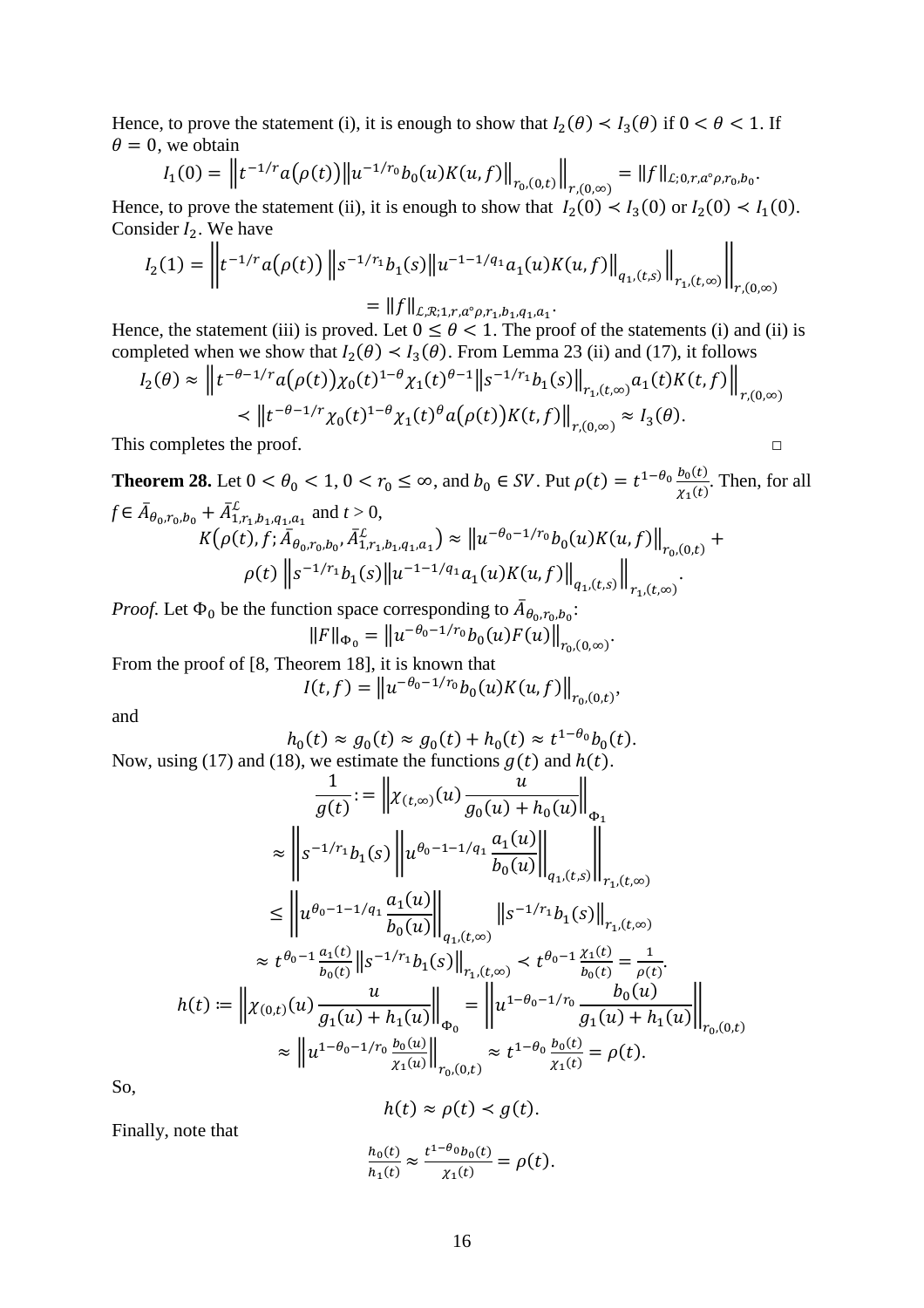Theorem 4 (Case 4) of [\[2\]](#page-46-2) completes the proof.  $□$ 

$$
\mathbb{L}_{\mathbb{L}}
$$

**Theorem** 29. Let  $0 < \theta_0 < 1$ ,  $0 < r, r_0 \le \infty$ , and  $a, b_0 \in SV$ . Put  $\rho(t) = t^{1-\theta_0} \frac{b_0(t)}{x_1(t)}$ . For given  $0 \le \theta \le 1$ , denote  $\alpha^* = b_0^{1-\theta} \chi_1^{\theta} \alpha^{\circ} \rho$  and  $\eta = (1-\theta)\theta_0 + \theta$ . (i) If  $0 < \theta < 1$ , then  $(A_{\theta_0, r_0, b_0}, A_{1, r_1, b_1, q_1, a_1}^{\mathcal{L}})_{\theta, r, a} = A_{\eta, r, a^{\#}},$ where  $\eta = (1 - \theta)\theta_0 + \theta$ . (ii) If  $||s^{-1/r}a(s)||_{r,(1,\infty)} < \infty$ , then  $(A_{\theta_0, r_0, b_0}, A_{1, r_1, b_1, q_1, a_1}^L)_{0, r, a} = A_{\theta_0, r, a^{\circ} \rho, r_0, b_0}^L.$ (iii) If  $||s^{-1/r}a(s)||_{r,(0,1)} < \infty$ , then  $\left(\bar{A}_{\theta_0,r_0,b_0}, \bar{A}_{1,r_1,b_1,q_1,a_1}^L\right)_{1,r,a} = \bar{A}_{1,r,a^*} \cap \bar{A}_{1,r,a^{\circ} \rho,r_1,b_1,q_1,a_1}^{L,R}.$ 

*Proof.* Denote  $K(t, f) = K(t, f; A_{\theta_0, r_0, b_0}, A_{1, r_1, b_1, q_1, a_1}^L)$  and  $Z = (A_{\theta_0, r_0, b_0}, A_{1, r_1, b_1, q_1, a_1}^L)_{\theta, r, a_1}$  $(0 \le \theta \le 1)$ . We write for shortness

$$
e(t) = b_0(t)^{-\theta} \chi_1(t)^{\theta} a(\rho(t)) = a^{\#}(t) b_0(t)^{-1}.
$$
  
and Theorem 28 we can write

By [Remark 4](#page-2-0) (v) and [Theorem 28](#page-15-0) we can write

$$
||f||_z \approx ||\rho(t)^{-\theta}t^{-1/r}a(\rho(t))K(\rho(t),f)||_{r,(0,\infty)}
$$
  
= 
$$
||t^{-\theta(1-\theta_0)-1/r}e(t)\overline{K}(\rho(t),f)||_{r,(0,\infty)} \approx I_1(\theta) + I_2(\theta),
$$

where

$$
I_1(\theta) := \left\| t^{-\theta(1-\theta_0)-1/r} e(t) \right\| u^{-\theta_0-1/r_0} b_0(u) K(u,f) \Big\|_{r_0,(0,t)} \right\|_{r,(0,\infty)}
$$

and

$$
I_2(\theta)\coloneqq\left\|\rho(t)^{-\theta}t^{-\frac{1}{r}}a\big(\rho(t)\big)\rho(t)\left\|s^{-\frac{1}{r_1}}b_1(s)\left\|u^{-1-\frac{1}{q_1}}a_1(u)K(u,f)\right\|_{q_1,(t,s)}\right\|_{r_1,(t,\infty)}\right\|_{r,(0,\infty)}
$$

$$
=\\
\left\|t^{(1-\theta)(1-\theta_0)-\frac{1}{r}}\left(\frac{b_0(t)}{\chi_1(t)}\right)^{1-\theta}a(\rho(t))\right\|s^{-\frac{1}{r_1}}b_1(s)\left\|u^{-1-\frac{1}{q_1}}a_1(u)K(u,f)\right\|_{q_1,(t,s)}\right\|_{r_1,(t,\infty)}\right\|_{r,(0,\infty)}.
$$

Consider the case  $\theta = 0$ . We have

$$
I_1(0) = \left\| t^{-1/r} a(\rho(t)) \right\| u^{-\theta_0 - 1/r_0} b_0(u) K(u, f) \Big\|_{r_0, (0, t)} \Big\|_{r, (0, \infty)} = \|f\|_{L; \theta_0, r, a^\circ \rho, r_0, b_0}.
$$

By [Lemma 23](#page-11-1) (ii) and (17), we observe

$$
I_2(0) = \left\| t^{1-\theta_0 - \frac{1}{r}} \frac{b_0(t)}{\chi_1(t)} a(\rho(t)) \right\| s^{-\frac{1}{r_1}} b_1(s) \left\| u^{-1-\frac{1}{q_1}} a_1(u) K(u, f) \right\|_{q_1,(t,s)} \left\| \int_{r_1,(t,\infty)} \left\| u_{r_1,(t,\infty)} \right\|_{r_1,(t,\infty)} \right\|_{r_1,(t,\infty)} \leq \left\| t^{-\theta_0 - 1/r} \frac{b_0(t)}{\chi_1(t)} a(\rho(t)) \right\| s^{-1/r_1} b_1(s) \left\| \int_{r_1,(t,\infty)} a_1(t) K(t, f) \right\|_{r,(0,\infty)} \leq \left\| t^{-\theta_0 - 1/r} a(\rho(t)) b_0(t) K(t, f) \right\|_{r,(0,\infty)} = \left\| f \right\|_{\theta_0, r; b_0 a^\circ \rho}.
$$

By [Corollary 17](#page-7-1) (i), we know that  $\bar{A}^L_{\theta_0,r,a^{\circ} \rho,r_0,b_0} \subset \bar{A}_{\theta_0,r,b_0a^{\circ} \rho}$ . This means, that  $I_2(0) \prec ||f||_{\theta_0, r; b_0 a^{\circ} \rho} \prec ||f||_{\mathcal{L}; \theta_0, r, a^{\circ} \rho, r_0, b_0} = I_1(0).$ 

Thus, the statement (ii) is proved. Consider  $I_1(\theta)$  for  $0 < \theta \le 1$ . By [Lemma 21,](#page-9-0) we have  $I_1(\theta) \approx ||t^{-\theta(1-\theta_0)-\theta_0-1/r}e(t)b_0(t)K(t,f)||_{r,(0,\infty)}$ 

$$
= \left\| t^{-\theta(1-\theta_0)-\theta_0-1/r} a^*(t) K(t,f) \right\|_{r,(0,\infty)}.
$$

Hence,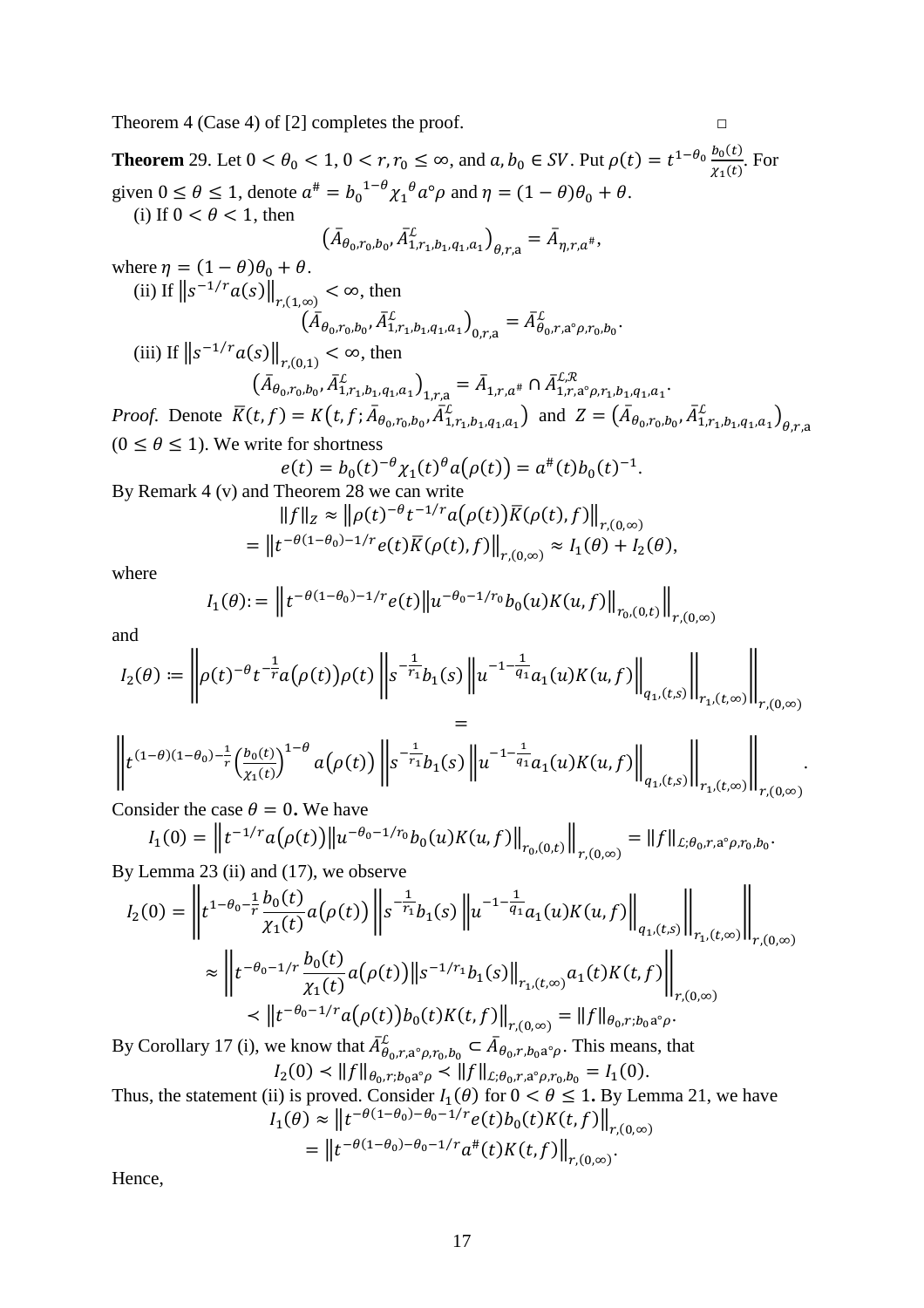$I_1(\theta) \approx ||f||_{\eta, r; a^*}$  provided  $0 < \theta \le 1$ , (20) Consider  $I_2(\theta)$  for  $0 < \theta < 1$ . Note that  $(1 - \theta)(1 - \theta_0) = 1 - \eta$ . By [Lemma 23](#page-11-1) (ii) and (17), we get

$$
I_2(\theta) \approx \left\| t^{-\eta - 1/r} b_0(t)^{(1-\theta)} \chi_1(t)^{\theta - 1} a(\rho(t)) \right\| s^{-1/r_1} b_1(s) \right\|_{r_1, (t, \infty)} a_1(t) K(t, f) \Big\|_{r, (0, \infty)}
$$
  

$$
\leq \| t^{-\eta - 1/r} b_0(t)^{(1-\theta)} \chi_1(t)^{\theta} a(\rho(t)) K(t, f) \Big\|_{r, (0, \infty)} = \| f \|_{\eta, r; a^{\#}}.
$$

So, taking into account (20), we arrive at  $I_1(\theta) + I_2(\theta) \approx ||f||_{\eta, r; a^*}$ . Thus, the statement (i) is proved. For  $I_2(1)$ , We have

$$
I_2(1) = \left\| t^{-1/r} a(\rho(t)) \left\| s^{-1/r_1} b_1(s) \left\| u^{-1-1/q_1} a_1(u) K(u, f) \right\|_{q_1,(t,s)} \right\|_{r_1,(t,\infty)} \right\|_{r,(0,\infty)}
$$
  
= \|f\|\_{L,\mathcal{R};1,r,a^{\circ}\rho,r\_1,b\_1,q\_1,a\_1}.

Together with  $(20)$ , this means that the statement  $(iii)$  is proved.  $□$ 

<span id="page-17-0"></span>**Theorem** 30. Let  $0 < r_0, q_0 \le \infty, a_0, b_0 \in SV$ , and  $\|s^{-1/r_0}b_0(s)\|u^{-1/q_0}a_0(u)\|_{q_0,(1,s)}\|$  $r_0$ ,(1,∞)  $< \infty$ .

Put

$$
\chi_0(t) = \left\| s^{-1/r_0} b_0(s) \left\| u^{-1/q_0} a_0(u) \right\|_{q_0,(t,s)} \right\|_{r_0,(t,\infty)}
$$

and 
$$
\rho(t) = t \frac{\chi_0(t)}{\chi_1(t)}
$$
. Then, for all  $f \in \overline{A}_{0,r_0,b_0,q_0,a_0}^L + \overline{A}_{1,r_1,b_1,q_1,a_1}^L$  and  $t > 0$ ,  
\n
$$
K(\rho(t), f; \overline{A}_{0,r_0,b_0,q_0,a_0}^L, \overline{A}_{1,r_1,b_1,q_1,a_1}^L)
$$
\n
$$
\approx ||s^{-1/r_0}b_0(s)||u^{-1/q_0}a_0(u)K(u,f)||_{q_0,(0,s)}||_{r_0,(0,t)}
$$
\n
$$
+ ||s^{-1/r_0}b_0(s)||_{r_0,(t,\infty)}||u^{-1/q_0}a_0(u)K(u,f)||_{q_0,(0,t)}
$$
\n
$$
+ \rho(t) ||s^{-1/r_1}b_1(s)||u^{-1-1/q_1}a_1(u)K(u,f)||_{q_1,(t,s)}||_{r_1,(t,\infty)} + \chi_0(t)K(t,f).
$$
\n(21)

*Proof.* Let  $\Phi_0$  be the function space corresponding to  $\bar{A}^L_{0,r_0,b_0,q_0,a_0}$ :

$$
||F||_{\Phi_0} = ||s^{-1/r_0}b_0(s)||u^{-1/q_0}a_0(u)F(u)||_{q_0,(0,s)}||_{r_0,(0,\infty)}.
$$

Let us calculate the functions  $I(t, f)$ ,  $g_0(t)$ , and  $h_0(t)$ .  $I(t, f) := || \chi_{(0,t)}(*) K(*, f) ||$ 

$$
\begin{split}\n&= \left\|s^{-1/r_0}b_0(s)\right\|u^{-1/q_0}a_0(u)\chi_{(0,t)}(u)K(u,f)\right\|_{q_0,(0,s)}\left\| \underset{r_0,(0,\infty)}{\times} \left\|s^{-1/r_0}b_0(s)\right\|u^{-1/q_0}a_0(u)K(u,f)\right\|_{q_0,(0,s)}\left\| \underset{r_0,(0,t)}{\times} + \left\|s^{-1/r_0}b_0(s)\right\|_{r_0,(t,\infty)}\left\|u^{-1/q_0}a_0(u)K(u,f)\right\|_{q_0,(0,t)}.\n\end{split}
$$
\n
$$
g_0(t) := t\left\|\chi_{(t,\infty)}(*)\right\|_{\Phi_0} = t\left\|s^{-1/r_0}b_0(s)\right\|u^{-1/q_0}a_0(u)\left\|_{q_0,(t,s)}\right\|_{r_0,(t,\infty)} = t\chi_0(t).
$$
\n
$$
h_0(t) := \left\|*\chi_{(0,t)}(*)\right\|_{\Phi_0} = \left\|s^{-1/r_0}b_0(s)\right\|u^{1-1/q_0}a_0(u)\left\|_{q_0,(0,\min(t,s))}\right\|_{r_0,(0,\infty)}\right\|_{r_0,(0,\infty)}\n\approx \left\|s^{-1/r_0}b_0(s)\left\|u^{1-1/q_0}a_0(u)\right\|_{q_0,(0,t)}\right\|_{r_0,(t,\infty)}\n\approx \left\|s^{1-1/r_0}b_0(s)a_0(s)\right\|_{r_0,(0,t)} + \left\|s^{-1/r_0}b_0(s)\right\|_{r_0,(t,\infty)}ta_0(t)\n\approx tb_0(t)a_0(t) + \left\|s^{-1/r_0}b_0(s)\right\|_{r_0,(t,\infty)}ta_0(t) \approx ta_0(t)\left\|s^{-1/r_0}b_0(s)\right\|_{r_0,(t,\infty)}.\n\end{split}
$$

Note that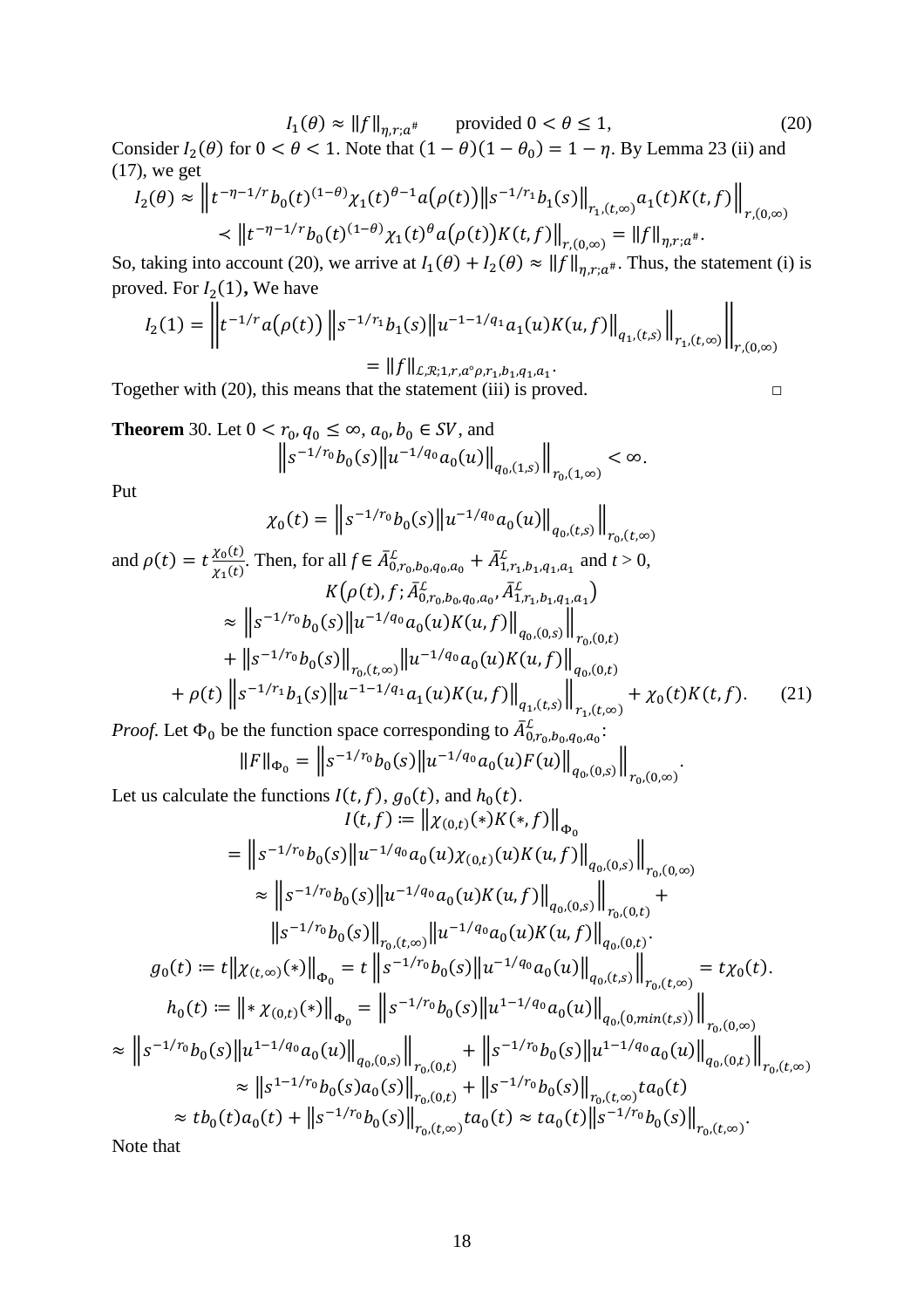$$
\chi_0(t) > \|s^{-1/r_0} b_0(s)\| u^{-1/q_0} a_0(u) \|_{q_0,(t,s)} \|_{r_0,(2t,\infty)}
$$
  
 
$$
> \|s^{-1/r_0} b_0(s)\|_{r_0,(2t,\infty)} \|u^{-1/q_0} a_0(u)\|_{q_0,(t,2t)} \approx a_0(t) \|s^{-1/r_0} b_0(s)\|_{r_0,(t,\infty)}.
$$
 (22)

Hence,

Now we estimate the functions 
$$
g(t)
$$
 and  $h(t)$ .  
\nNow we estimate the functions  $g(t)$  and  $h(t)$ .  
\n
$$
\frac{1}{g(t)} := \left\| \chi_{(t,\infty)}(u) \frac{u}{g_0(u) + h_0(u)} \right\|_{\Phi_1}
$$
\n
$$
= \left\| s^{-1/r_1} b_1(s) \left\| u^{-1-1/q_1} a_1(u) \frac{u}{g_0(u) + h_0(u)} \right\|_{q_1,(t,s)} \right\|_{r_1,(t,\infty)}
$$
\n
$$
\approx \left\| s^{-1/r_1} b_1(s) \left\| u^{-1-1/q_1} \frac{a_1(u)}{x_0(u)} \right\|_{q_1,(t,s)} \right\|_{r_1,(t,\infty)}
$$
\nHence by (17),  $\rho(t) \leq g(t)$ . Using (18), we get  
\n
$$
h(t) := \left\| \chi_{(0,t)}(u) \frac{u}{g_1(u) + h_1(u)} \right\|_{\Phi_0}
$$
\n
$$
= \left\| s^{-1/r_0} b_0(s) \left\| u^{-1/q_0} a_0(u) \chi_{(0,t)}(u) \frac{u}{g_1(u) + h_1(u)} \right\|_{\Phi_0}
$$
\n
$$
\approx \left\| s^{-1/r_0} b_0(s) \left\| u^{-1/q_0} a_0(u) \chi_{(0,t)}(u) \frac{u}{g_1(u) + h_1(u)} \right\|_{q_0,(0,s)} \right\|_{r_0,(0,\infty)}
$$
\n
$$
\approx \left\| s^{-1/r_0} b_0(s) \left\| u^{1-1/q_0} \frac{a_0(u)}{x_1(u)} \right\|_{q_0,(0,\infty)} \right\|_{r_0,(0,\infty)}
$$
\n
$$
\approx \left\| s^{-1/r_0} b_0(s) \left\| u^{1-1/q_0} \frac{a_0(u)}{x_1(u)} \right\|_{q_0,(0,t)} \right\|_{r_0,(0,\infty)}
$$
\n
$$
\approx \left\| s^{-1/r_0} b_0(s) \left\| u^{1-1/q_0} \frac{a_0(u)}{x_1(u)} \right\|_{r_0,(0,t)}
$$
\n
$$
\approx t
$$

<span id="page-18-0"></span>**Theorem** 31. Let 
$$
0 < r, r_0, q_0 \le \infty
$$
, a,  $a_0, b_0 \in SV$ , and  
\n
$$
\|s^{-1/r_0}b_0(s)\|u^{-1/q_0}a_0(u)\|_{q_0,(1,s)}\|_{r_0,(1,\infty)} < \infty.
$$
\nPut  $\chi_0(t) = \|s^{-1/r_0}b_0(s)\|u^{-1/q_0}a_0(u)\|_{q_0,(t,s)}\|_{r_0,(t,\infty)}$  and  $\rho(t) = t \frac{\chi_0(t)}{\chi_1(t)}$ . For given  $0 \le \theta \le 1$ , denote  $a^* = \chi_0^{(1-\theta)}\chi_1^{\theta}a^{\circ}\rho$ .  
\n(i) If  $0 < \theta < 1$ , then  
\n
$$
(\bar{A}_{0,r_0,b_0,q_0,a_0}^{\mathcal{L}}, \bar{A}_{1,r_1,b_1,q_1,a_1}^{\mathcal{L}})_{\theta,r,a} = \bar{A}_{\theta,r,a^*}.
$$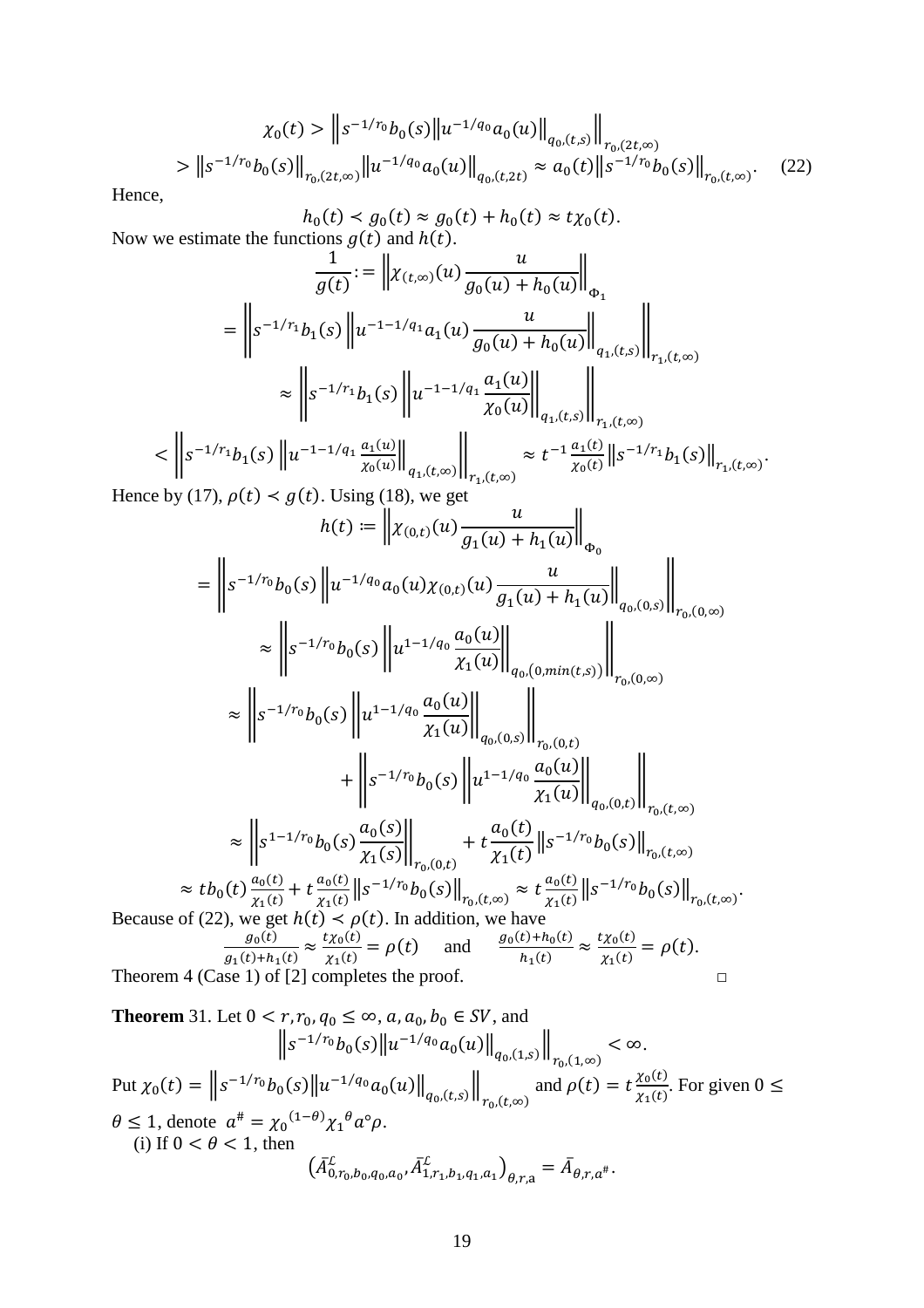(ii) If  $||s^{-1/r} a(s)||_{r,(1,\infty)} < \infty$ , then  $\left(\bar{A}_{0,r_0,b_0,q_0,a_0}^{\mathcal{L}}, \bar{A}_{1,r_1,b_1,q_1,a_1}^{\mathcal{L}}\right)_{0,r,a} = \bar{A}_{0,r,a^{\#}} \cap \bar{A}_{0,r,B_0,q_0,a_0}^{\mathcal{L}} \cap \bar{A}_{0,r,a^{\circ} \rho,r_0,b_0,q_0,a_0}^{\mathcal{L},\mathcal{L}},$  where  $B_0(t) = ||s^{-1/r_0}b_0(s)||_{r_0,(t,\infty)} a(\rho(t)).$ 

(iii) If  $||s^{-1/r}a(s)||_{r,(0,1)} < \infty$ , then

 $(\bar{A}_{0,r_0,b_0,q_0,a_0}^{\mathcal{L}}, \bar{A}_{1,r_1,b_1,q_1,a_1}^{\mathcal{L}})_{1,r,a} = \bar{A}_{1,r,a^*} \cap \bar{A}_{1,r,a^0,p,r_1,b_1,q_1,a_1}^{\mathcal{L},\mathcal{R}}$ <br>*Proof.* First, note that due to Lemma 5 (iii) and Lemma 11, the space  $\bar{A}_{0,r,B_0,q_0,a_0}^{\mathcal{L}}$  is an intermediate space for the couple  $(A_0, A_1)$ . Denote  $\overline{K}(t, f) = K(t, f; \overline{A}_{0,r_0,b_0,q_0,a_0}^C, \overline{A}_{1,r_1,b_1,q_1,a_1}^C)$ <br>and  $Z = (\overline{A}_{0,r_0,b_0,q_0,a_0}^C, \overline{A}_{1,r_1,b_1,q_1,a_1}^C)_{\theta,r,a}$  ( $0 \le \theta \le 1$ ). Using the change of variabl Theorem 30, we can write  $\overline{1}$ 

$$
||f||_Z \approx ||\rho(t)^{-\theta}t^{-\frac{1}{r}}a(\rho(t))\overline{K}(\rho(t),f)||_{r,(0,\infty)}
$$
  
= 
$$
||t^{-\theta-\frac{1}{r}}\left(\frac{\chi_1(t)}{\chi_0(t)}\right)^{\theta}a(\rho(t))\overline{K}(\rho(t),f)||_{r,(0,\infty)} \approx I_1(\theta) + I_2(\theta) + I_3(\theta) + I_4(\theta)
$$

where

$$
I_1(\theta) := \left\| t^{-\theta - \frac{1}{r}} \left( \frac{\chi_1(t)}{\chi_0(t)} \right)^{\theta} a(\rho(t)) \left\| s^{-1/r_0} b_0(s) \right\| u^{-1/q_0} a_0(u) K(u, f) \right\|_{q_0,(0,s)} \right\|_{r_0,(0,t)} \bigg\|_{r,(0,\infty)}
$$
  

$$
I_2(\theta) := \left\| t^{-\theta - \frac{1}{r}} \left( \frac{\chi_1(t)}{\chi_0(t)} \right)^{\theta} a(\rho(t)) \left\| s^{-1/r_0} b_0(s) \right\|_{r_0,(t,\infty)} \left\| u^{-1/q_0} a_0(u) K(u, f) \right\|_{q_0,(0,t)} \right\|_{r,(0,\infty)},
$$
  

$$
I_3(\theta)
$$

$$
:= \left\| t^{-\theta - \frac{1}{r}} \left( \frac{\chi_1(t)}{\chi_0(t)} \right)^{\theta} a(\rho(t)) \rho(t) \right\| s^{-\frac{1}{r_1}} b_1(s) \left\| u^{-1-\frac{1}{q_1}} a_1(u) K(u, f) \right\|_{q_1,(t,s)} \left\| \bigg\|_{r_1,(t,\infty)} \right\|_{r_1,(t,\infty)} \right\|_{r_1,(0,\infty)} = \left\| t^{1-\theta - \frac{1}{r}} \left( \frac{\chi_1(t)}{\chi_0(t)} \right)^{\theta - 1} a(\rho(t)) \left\| s^{-\frac{1}{r_1}} b_1(s) \left\| u^{-1-\frac{1}{q_1}} a_1(u) K(u, f) \right\|_{q_1,(t,s)} \right\|_{r_1,(t,\infty)} \right\|_{r_1,(0,\infty)} ,
$$

and

$$
I_4(\theta) := \left\| t^{-\theta - \frac{1}{r}} (\chi_0(t))^{1-\theta} (\chi_1(t))^{\theta} a(\rho(t)) K(t, f) \right\|_{r, (0, \infty)} = \|f\|_{\theta, r; a^{\#}}.
$$

Consider  $I_1(\theta)$ . Obviously,

$$
I_1(0) = \left\| t^{-1/r} a(\rho(t)) \left\| s^{-1/r_0} b_0(s) \left\| u^{-1/q_0} a_0(u) K(u, f) \right\|_{q_0,(0,s)} \right\|_{r_0,(0,t)} \right\|_{r,(0,\infty)}
$$
  
=  $||f||_{\bar{A}_{0,r,a^{\circ}\rho,r_0,b_0,q_0,a_0}}.$ 

Let  $\theta > 0$ . By Lemma 22, we have

$$
I_1(\theta) \approx ||t^{-\theta - 1/r} \chi_0(t)^{-\theta} \chi_1(t)^{\theta} a(\rho(t)) b_0(t) a_0(t) K(t, f)||_{r, (0,\infty)}.
$$

By Lemma 3,

$$
b_0(t)a_0(t) < ||s^{-1/r_0}b_0(s)||u^{-1/q_0}a_0(u)||_{q_0,(t,s)}||_{r_0,(t,\infty)} = \chi_0(t)
$$

Hence,

$$
\chi_0(t)^{-\theta} \chi_1(t)^{\theta} a(\rho(t)) b_0(t) a_0(t) < (\chi_0(t))^{1-\theta} (\chi_1(t))^{\theta} a(\rho(t))
$$

and

$$
I_1(\theta) < I_4(\theta).
$$

Consider 
$$
I_2(\theta)
$$
. We observe,

$$
I_2(0) = \left\| t^{-1/r} a(\rho(t)) \right\| s^{-1/r_0} b_0(s) \left\|_{r_0(t,\infty)} \| u^{-1/q_0} a_0(u) K(u,f) \right\|_{q_0,(0,t)} \left\|_{r,(0,\infty)} \right\|_{r,(0,\infty)}
$$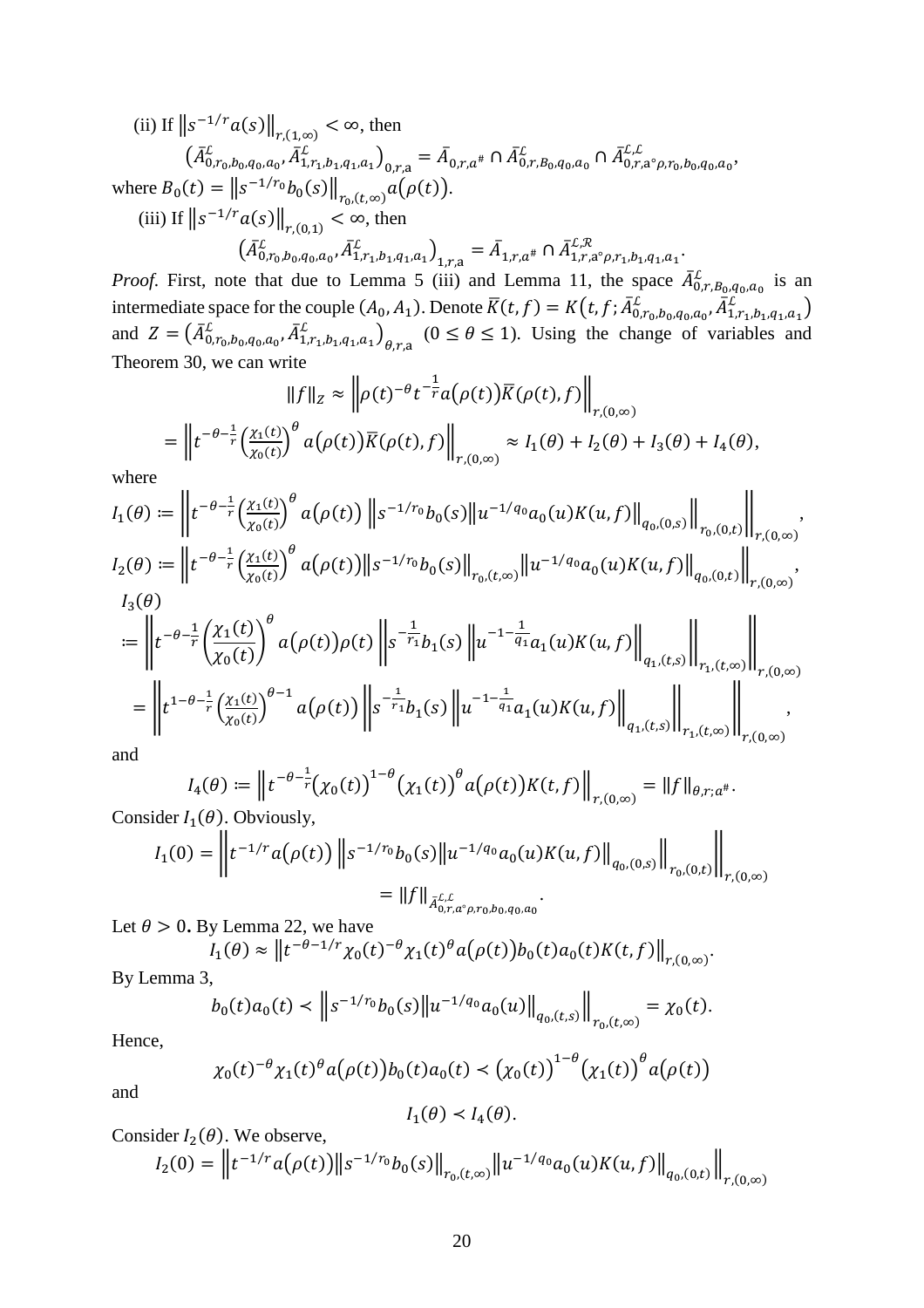$=$   $||f||_{L;0,r,B_0,q_0,a_0},$ where  $B_0(t) = a(\rho(t)) \|\mathbf{s}^{-1/r_0} b_0(\mathbf{s})\|_{r_0, (t, \infty)}$ . Let  $\theta > 0$ . [Lemma 21,](#page-9-0) implies

$$
I_2(\theta) \approx \left\| t^{-\theta - 1/r} \left( \frac{\chi_1(t)}{\chi_0(t)} \right)^{\theta} a(\rho(t)) \right\| s^{-1/r_0} b_0(s) \right\|_{r_0, (t, \infty)} a_0(t) K(t, f) \left\| \int_{r, (0, \infty)} |t - \rho(t)|^{\theta} ds
$$

.

 $\ddot{\phantom{a}}$ 

By [Lemma 3,](#page-2-1)

$$
\left\|s^{-1/r_0}b_0(s)\right\|_{r_0,(t,\infty)}a_0(t) \prec \left\|s^{-1/r_0}b_0(s)\right\|u^{-1/q_0}a_0(u)\right\|_{q_0,(t,s)}\left\|_{r_0,(t,\infty)}=\chi_0(t).
$$

Hence,

$$
\chi_0(t)^{-\theta} \chi_1(t)^{\theta} a(\rho(t)) \big\| s^{-1/r_0} b_0(s) \big\|_{r_0, (t, \infty)} a_0(t) < \big( \chi_0(t) \big)^{1-\theta} \big( \chi_1(t) \big)^{\theta} a(\rho(t))
$$

and

$$
I_2(\theta) < I_4(\theta).
$$

Consider  $I_3(\theta)$ . If  $0 \le \theta < 1$ , by [Lemma 23](#page-11-1) (ii) and (17), we get

$$
I_3(\theta) \approx \left\| t^{-\theta - 1/r} \left( \frac{\chi_1(t)}{\chi_0(t)} \right)^{\theta - 1} a(\rho(t)) \| s^{-1/r_1} b_1(s) \|_{r_1, (t, \infty)} a_1(t) K(t, f) \right\|_{r, (0, \infty)}
$$

$$
\prec \left\| t^{-\theta - 1/r} \left( \frac{\chi_1(t)}{\chi_0(t)} \right)^{\theta - 1} a(\rho(t)) \chi_1(t) K(t, f) \right\|_{r, (0, \infty)} = I_4(\theta).
$$

Thus, the statements (i) and (ii) are proved. Furthermore,

$$
I_3(1) = \left\| t^{-1/r} a(\rho(t)) \left\| s^{-1/r_1} b_1(s) \right\| u^{-1-1/q_1} a_1(u) K(u, f) \right\|_{q_1,(t,s)} \left\| \int_{r_1,(t,\infty)} \right\|_{r,(0,\infty)}
$$
  
=  $||f||_{L,\mathcal{R};1,r,a^{\circ}\rho,r_1,b_1,q_1,a_1}.$ 

Thus, the statement (iii) is also proved.  $□$ 

**Remark 32.** Note that [Theorem 26](#page-13-0) and [Theorem 27](#page-14-0) can be deduced from [Theorem 30](#page-17-0) and [Theorem 31,](#page-18-0) respectively. Really, taking  $q_0 = \infty$  and  $a_0 = 1$  in [Theorem 30](#page-17-0) and using Lemma [13](#page-5-3) and [Lemma 15,](#page-6-0) we get [Theorem 26.](#page-13-0) Similarly, [Theorem 41](#page-30-0) and [Theorem 42](#page-31-0) can be deduced from [Theorem 45](#page-34-0) and [Theorem 46,](#page-35-0) correspondently. See below.

<span id="page-20-0"></span>**Theorem** 33. Let  $0 < \theta_0 < 1$ ,  $0 < r_0$ ,  $q_0 \leq \infty$ ,  $a_0, b_0 \in SV$ , and  $||s^{-1/r_0}b_0(s)||_{r_0,(1,\infty)} < \infty$ . Put  $\chi_0(t) = a_0(t) ||s^{-1/r_0} b_0(s)||_{r_0, (t, \infty)}$  and  $\rho(t) = t^{1-\theta_0} \frac{\chi_0(t)}{\chi_1(t)}$ . Then, for all *f* ∈  $\bar{A}_{\theta_0,r_0,b_0,q_0,a_0}^L + \bar{A}_{1,r_1,b_1,q_1,a_1}^L$  and  $t > 0$ ,  $K(\rho(t), f; \bar{A}^L_{\theta_0, r_0, b_0, q_0, a_0}, \bar{A}^L_{1, r_1, b_1, q_1, a_1})$  $\approx$   $||s^{-1/r_0}b_0(s)||u^{-\theta_0-1/q_0}a_0(u)K(u,f)||_{q_0,(0,s)}||$  $r_{0}$ , $(0,t)$  $+ \|s^{-1/r_0} b_0(s)\|_{r_0,(t,\infty)} \|u^{-\theta_0-1/q_0} a_0(u) K(u,f)\|_{q_0,(0,t)}$ +  $\rho(t)$   $||s^{-1/r_1}b_1(s)||u^{-1-1/q_1}a_1(u)K(u,f)||_{q_1,(t,s)}||$  $r_{1}$ , $(t,\infty)$ .

*Proof.* Let  $\Phi_0$  be the function space corresponding to  $\bar{A}^L_{\theta_0, r_0, b_0, q_0, a_0}$ .

$$
||F||_{\Phi_0} = ||s^{-1/r_0}b_0(s)||u^{-\theta_0 - 1/q_0}a_0(u)F(u)||_{q_0,(0,s)}||_{r_0,(0,\infty)}.
$$

We know (see the proof of Theorem 22 [\[9\]](#page-46-9)) that

$$
I(t,f) \approx \left\| s^{-1/r_0} b_0(s) \left\| u^{-\theta_0 - 1/q_0} a_0(u) K(u,f) \right\|_{q_0,(0,s)} \right\|_{r_0,(0,t)}
$$
  
+ 
$$
\left\| s^{-1/r_0} b_0(s) \right\|_{r_0,(t,\infty)} \left\| u^{-\theta_0 - 1/q_0} a_0(u) K(u,f) \right\|_{q_0,(0,t)}
$$

and

$$
g_0(t) < h_0(t) \approx g_0(t) + h_0(t) \approx t^{1-\theta_0} \chi_0(t).
$$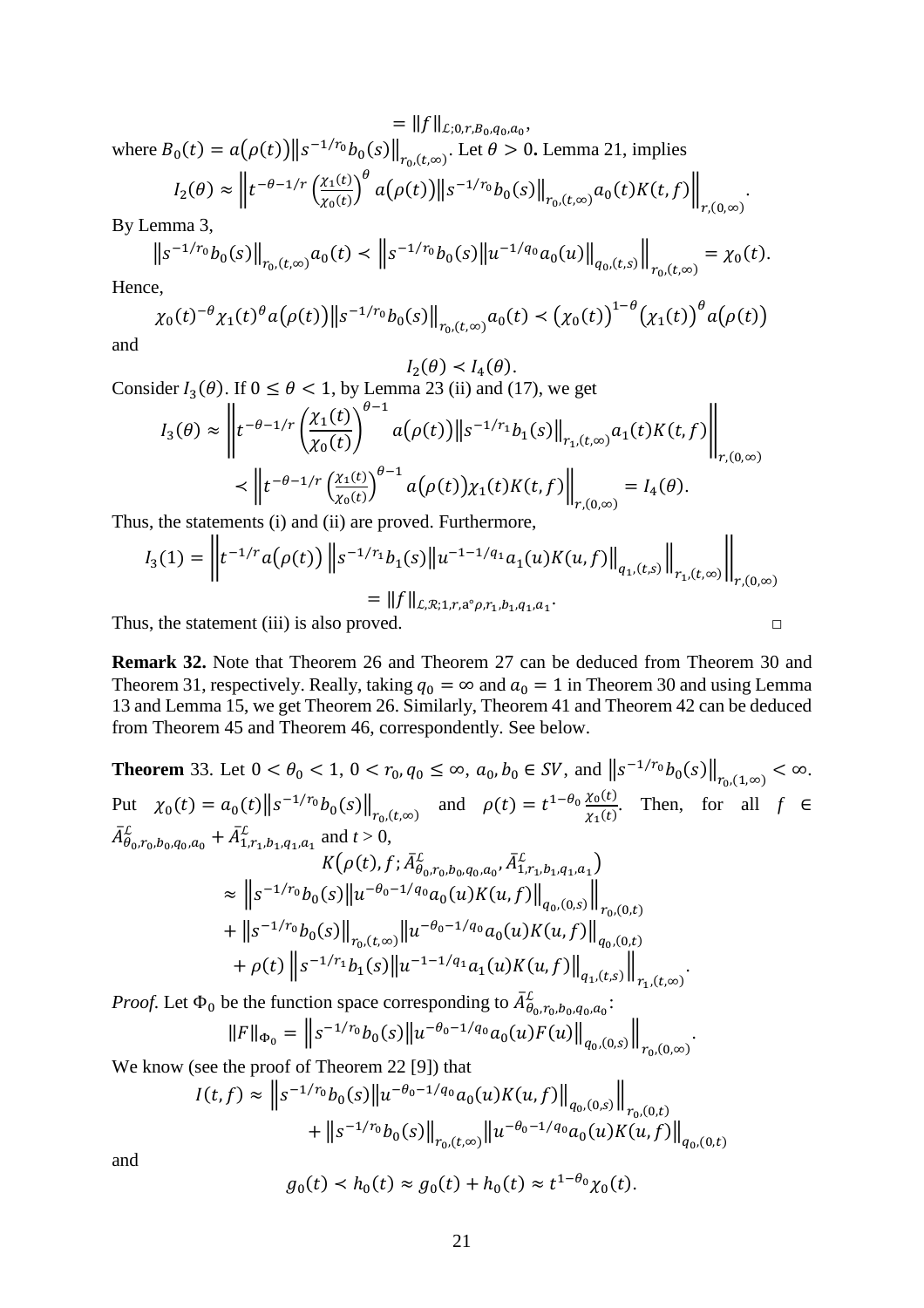Now we estimate the functions  $g(t)$  and  $h(t)$ .

$$
\frac{1}{g(t)} := \left\| \chi_{(t,\infty)}(u) \frac{u}{g_0(u) + h_0(u)} \right\|_{\Phi_1}
$$
\n
$$
\approx \left\| s^{-1/r_1} b_1(s) \left\| u^{\theta_0 - 1 - 1/q_1} \frac{a_1(u)}{\chi_0(u)} \right\|_{q_1,(t,s)} \right\|_{r_1,(t,\infty)}
$$
\n
$$
< \left\| s^{-1/r_1} b_1(s) \left\| u^{\theta_0 - 1 - 1/q_1} \frac{a_1(u)}{\chi_0(u)} \right\|_{q_1,(t,\infty)} \right\|_{r_1,(t,\infty)}
$$
\n
$$
\approx t^{\theta_0 - 1} \frac{a_1(t)}{\chi_0(t)} \left\| s^{-1/r_1} b_1(s) \right\|_{r_1,(t,\infty)} < t^{\theta_0 - 1} \frac{\chi_1(t)}{\chi_0(t)} = \frac{1}{\rho(t)}.
$$
\nin follows from (17). Hence,  $g(t) \le g(t)$ .

The last inequality follows from (17). Hence,  $\rho(t) < g(t)$ .

$$
h(t) := \left\| \chi_{(0,t)}(u) \frac{u}{g_1(u) + h_1(u)} \right\|_{\Phi_0}
$$
  
\n
$$
\approx \left\| s^{-1/r_0} b_0(s) \left\| u^{1-\theta_0-1/q_0} \frac{a_0(u)}{\chi_1(u)} \right\|_{q_0,(0, \min(t,s))} \right\|_{r_0,(0,\infty)}
$$
  
\n
$$
\approx \left\| s^{-1/r_0} b_0(s) \left\| u^{1-\theta_0-1/q_0} \frac{a_0(u)}{\chi_1(u)} \right\|_{q_0,(0,s)} \right\|_{r_0,(0,t)}
$$
  
\n
$$
+ \left\| s^{-1/r_0} b_0(s) \left\| u^{1-\theta_0-1/q_0} \frac{a_0(u)}{\chi_1(u)} \right\|_{q_0,(0,t)} \right\|_{r_0,(t,\infty)}
$$
  
\n
$$
\approx \left\| s^{1-\theta_0-1/r_0} b_0(s) \frac{a_0(s)}{\chi_1(s)} \right\|_{r_0,(0,t)} + t^{1-\theta_0} \frac{a_0(t)}{\chi_1(t)} \left\| s^{-1/r_0} b_0(s) \right\|_{r_0,(t,\infty)}
$$
  
\n
$$
\approx t^{1-\theta_0} b_0(t) \frac{a_0(t)}{\chi_1(t)} + t^{1-\theta_0} \frac{a_0(t)}{\chi_1(t)} \left\| s^{-1/r_0} b_0(s) \right\|_{r_0,(t,\infty)}
$$
  
\n
$$
\approx t^{1-\theta_0} \frac{a_0(t)}{\chi_1(t)} \left\| s^{-1/r_0} b_0(s) \right\|_{r_0,(t,\infty)} = \rho(t).
$$

Finally, note that

$$
\frac{h_0(t)}{h_1(t)} \approx \frac{t^{1-\theta_0} \chi_0(t)}{\chi_1(t)} = \rho(t).
$$

Theorem 4 (Case 4) of [\[2\]](#page-46-2) completes the proof.  $\Box$ 

<span id="page-21-0"></span>**Theorem** 34. Let 
$$
0 < \theta_0 < 1
$$
,  $0 < r, r_0, q_0 \le \infty$ ,  $a, a_0, b_0 \in SV$ , and  $||s^{-1/r_0}b_0(s)||_{r_0,(1,\infty)} < \infty$ . Put  $\chi_0(t) = a_0(t)||s^{-1/r_0}b_0(s)||_{r_0,(t,\infty)}$  and  $\rho(t) = t^{1-\theta_0} \frac{\chi_0(t)}{\chi_1(t)}$ . For given  $0 \le \theta \le 1$ ,  
 denote  $a^{\#} = \chi_0^{(1-\theta)} \chi_1^{\theta} a^{\circ} \rho$  and  $\eta = (1-\theta)\theta_0 + \theta$ .  
\n(i) If  $0 < \theta < 1$ , then  $(\bar{A}_{\theta_0,r_0,b_0,q_0,a_0}^{\mathcal{L}}, \bar{A}_{1,r_1,b_1,q_1,a_1}^{\mathcal{L}})_{\theta,r,a} = \bar{A}_{\eta,r,a^{\#}}$ .  
\n(ii) If  $||s^{-1/r}a(s)||_{r,(1,\infty)} < \infty$ , then  $(\bar{A}_{\theta_0,r_0,b_0,q_0,a_0}^{\mathcal{L}}, \bar{A}_{1,r_1,b_1,q_1,a_1}^{\mathcal{L}})_{0,r,a} = \bar{A}_{\theta_0,r, \theta_0,q_0,a_0}^{\mathcal{L}}$   $(\bar{A}_{\theta_0,r_0,b_0,q_0,a_0}^{\mathcal{L}}$ ,  $\bar{A}_{1,r_1,b_1,q_1,a_1}^{\mathcal{L}})_{0,r,a} = \bar{A}_{\theta_0,r, \theta_0,q_0,a_0}^{\mathcal{L}}$   $(\bar{A}_{\theta_0,r_0,b_0,q_0,a_0}^{\mathcal{L}}$ ,  $\bar{A}_{1,r_1,b_1,q_1,a_1}^{\mathcal{L}}$ )  
\n(iii) If  $||s^{-1/r}a(s)||_{r,(0,1)} < \infty$ , then  $(\bar{A}_{\theta_0,r_0,b_0,q_0,a_0}^{\mathcal{L}}$ ,  $\bar{A}_{1,r_1,b_1,q_1,a_1}^{\mathcal{L}}$ )<sub>1,r,a</sub>  $= \bar{A}_{1,r,a^{\$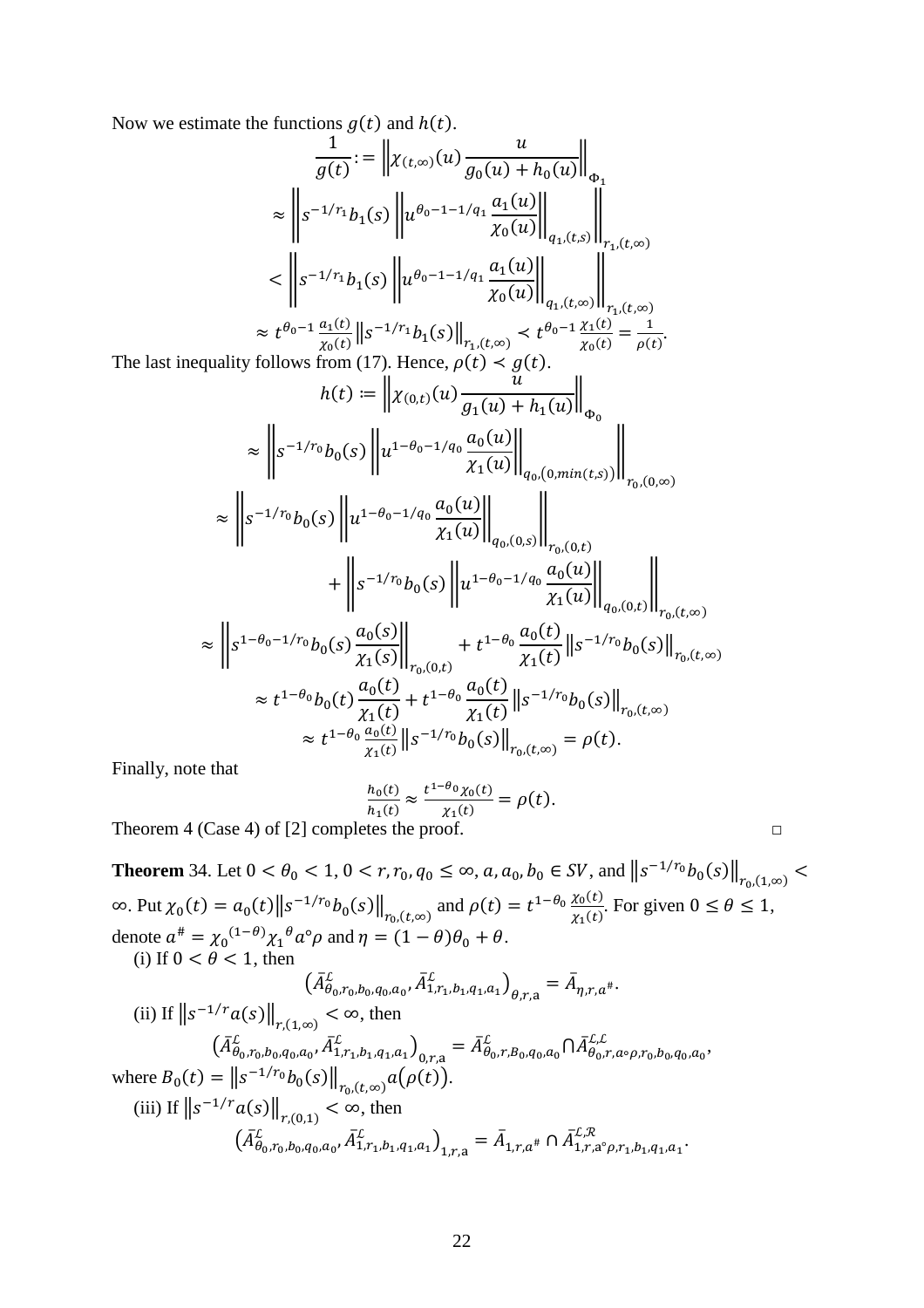*Proof.* First, note that due to Lemma 5 (i) and Lemma 11 the space  $\bar{A}_{\theta_0,r,B_0,q_0,a_0}^{\mathcal{L}}$  is an intermediate space for the couple  $(A_0, A_1)$ . Denote  $\bar{K}(t, f) = K(t, f; \bar{A}_{\theta_0,r_0,b_0,q_0,a_0}^{\mathcal{L}}, \bar{A}_{1,r_1,b_1,q_1,a_1}$ 

$$
\|f\|_{Z} \approx \|\rho(t)^{-\theta}t^{-1/r}a(\rho(t))\overline{K}(\rho(t),f)\|_{r,(0,\infty)}
$$
  

$$
= \left\|t^{-\theta(1-\theta_0)-1/r}\left(\frac{\chi_1(t)}{\chi_0(t)}\right)^{\theta}a(\rho(t))\overline{K}(\rho(t),f)\right\|_{r,(0,\infty)}
$$
  

$$
= \left\|t^{\theta_0-\eta-1/r}\left(\frac{\chi_1(t)}{\chi_0(t)}\right)^{\theta}a(\rho(t))\overline{K}(\rho(t),f)\right\|_{r,(0,\infty)} \approx I_1(\theta) + I_2(\theta) + I_3(\theta),
$$

where

$$
I_1(\theta) := \left\| t^{\theta_0 - \eta - \frac{1}{r}} \left( \frac{\chi_1(t)}{\chi_0(t)} \right)^{\theta} a(\rho(t)) \right\| s^{-\frac{1}{r_0}} b_0(s) \left\| u^{-\theta_0 - \frac{1}{q_0}} a_0(u) K(u, f) \right\|_{q_0,(0,s)} \left\| \bigg\|_{r_0,(0,t)} \right\|_{r,(0,\infty)},
$$
  

$$
I_2(\theta) := \left\| t^{\theta_0 - \eta - \frac{1}{r}} \left( \frac{\chi_1(t)}{\chi_0(t)} \right)^{\theta} a(\rho(t)) \left\| s^{-\frac{1}{r_0}} b_0(s) \right\|_{r_0,(t,\infty)} \left\| u^{-\theta_0 - \frac{1}{q_0}} a_0(u) K(u, f) \right\|_{q_0,(0,t)} \right\|_{r,(0,\infty)},
$$

and

Consider  $I_1(\theta)$ . We observe,

$$
I_1(0) = \left\| t^{-1/r} a(\rho(t)) \left\| s^{-1/r_0} b_0(s) \left\| u^{-\theta_0 - 1/q_0} a_0(u) K(u, f) \right\|_{q_0, (0, s)} \right\|_{r_0, (0, t)} \right\|_{r, (0, \infty)}
$$
  
= 
$$
\left\| f \right\|_{\bar{A}_{\rho}^{LL}} \left\| s^{-2/r} a_0(u) K(u, f) \right\|_{q_0, (0, s)} \left\| r_{0, (0, t)} \right\|_{r, (0, \infty)}
$$

Let 
$$
\theta > 0
$$
. Because  $b_0(t)a_0(t) < \chi_0(t)$ , Lemma 22 implies  
\n
$$
I_1(\theta) \approx \left\| t^{-\eta - 1/r} \left( \frac{\chi_1(t)}{\chi_0(t)} \right)^{\theta} a(\rho(t))b_0(t)a_0(t)K(t, f) \right\|_{r,(0,\infty)}
$$
\n
$$
< \left\| t^{-\eta - 1/r} \left( \chi_0(t) \right)^{1-\theta} \left( \chi_1(t) \right)^{\theta} a(\rho(t))K(t, f) \right\|_{r,(0,\infty)} = \|f\|_{\eta, r; a^{\#}}.
$$

Consider  $I_2(\theta)$ . First, notice that

$$
I_2(0) := \left\| t^{-1/r} a(\rho(t)) \right\| s^{-1/r_0} b_0(s) \left\|_{r_0, (t, \infty)} \| u^{-\theta_0 - 1/q_0} a_0(u) K(u, f) \right\|_{q_0, (0, t)} \left\|_{r, (0, \infty)} \right\|_{r, (0, \infty)}
$$
  
= \|f\|\_{L; \theta\_0, r, B\_0, q\_0, a\_0},

where 
$$
B_0(t) = a(\rho(t)) \|\mathbf{s}^{-1/r_0} b_0(\mathbf{s})\|_{r_0,(t,\infty)}
$$
. Let  $\theta > 0$ . Lemma 21 implies  
\n
$$
I_2(\theta) \approx \left\| t^{-\eta - 1/r} \left( \frac{\chi_1(t)}{\chi_0(t)} \right)^{\theta} a(\rho(t)) \|\mathbf{s}^{-1/r_0} b_0(\mathbf{s})\|_{r_0,(t,\infty)} a_0(t) K(t,f) \right\|_{r,(0,\infty)}
$$
\n
$$
= \left\| t^{-\eta - 1/r} \left( \chi_0(t) \right)^{1-\theta} \left( \chi_1(t) \right)^{\theta} a(\rho(t)) K(t,f) \right\|_{r,(0,\infty)} = \|f\|_{\eta,r;a^*}.
$$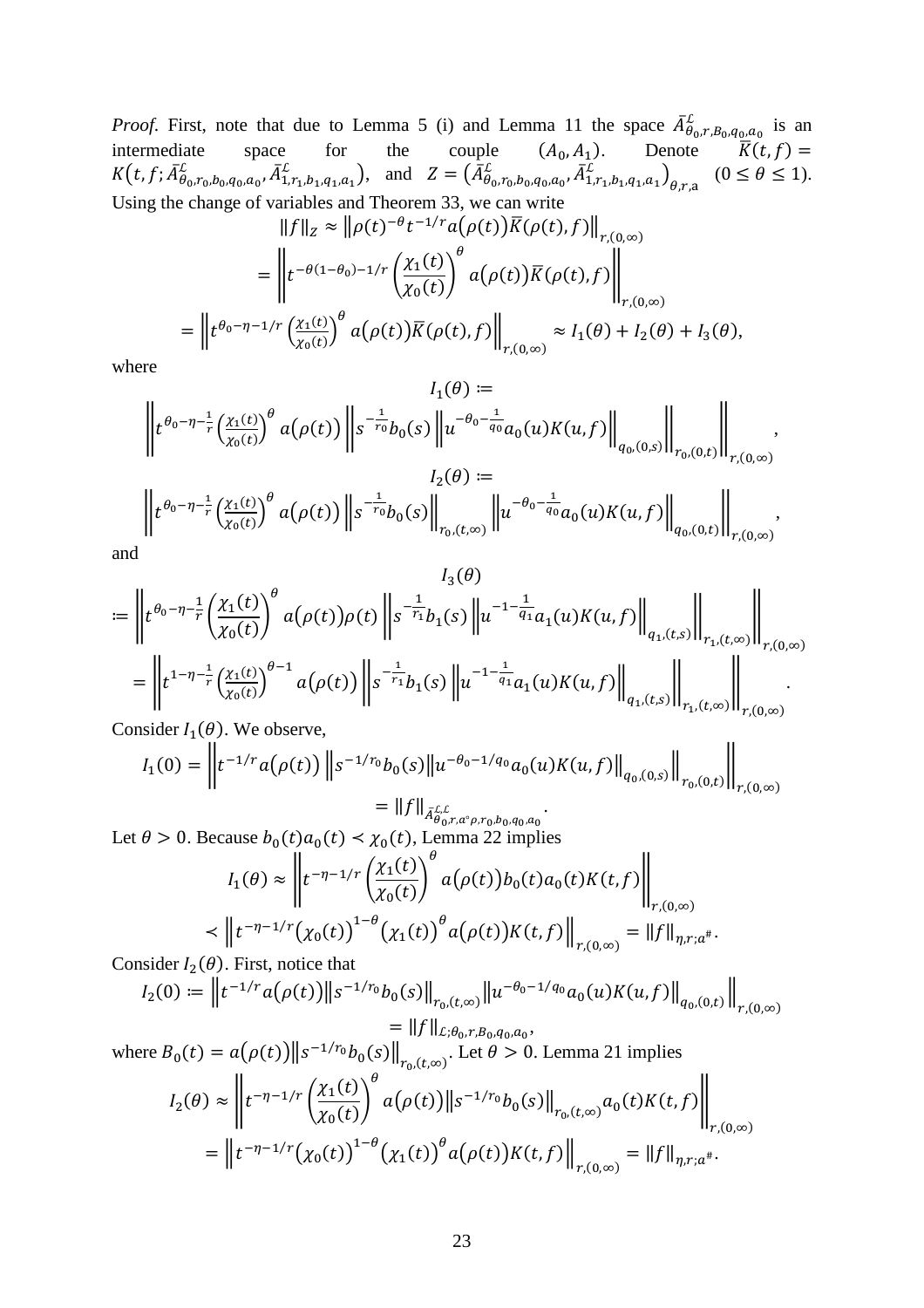Consider  $I_3(\theta)$ . If  $0 < \theta < 1$ , by Lemma 23 (ii) and (17), we get

$$
I_3(\theta) \approx \left\| t^{-\eta - 1/r} \left( \frac{\chi_1(t)}{\chi_0(t)} \right)^{\theta - 1} a(\rho(t)) \right\| s^{-1/r_1} b_1(s) \Big\|_{r_1, (t, \infty)} a_1(t) K(t, f) \Big\|_{r, (0, \infty)}
$$

$$
\prec \left\| t^{-\eta - 1/r} \left( \chi_0(t) \right)^{1 - \theta} \left( \chi_1(t) \right)^{\theta} a(\rho(t)) K(t, f) \right\|_{r, (0, \infty)} = \|f\|_{\eta, r; a^{\#}}.
$$

Thus, the statement (i) is proved. From Lemma 23 (ii), (17), and Lemma 16, it follows

$$
I_3(0) \approx \left\| t^{-\theta_0 - 1/r} \frac{\chi_0(t)}{\chi_1(t)} a(\rho(t)) \right\| s^{-1/r_1} b_1(s) \left\|_{r_1, (t,\infty)} a_1(t) K(t, f) \right\|_{r, (0,\infty)}
$$
  

$$
\prec \left\| t^{-\theta_0 - 1/r} \chi_0(t) a(\rho(t)) K(t, f) \right\|_{r, (0,\infty)}
$$
  

$$
= \left\| t^{-\theta_0 - 1/r} a_0(t) \right\| s^{-1/r_0} b_0(s) \left\|_{r_0, (t,\infty)} a(\rho(t)) K(t, f) \right\|_{r, (0,\infty)}
$$
  

$$
\prec \left\| t^{-1/r} \right\| s^{-1/r_0} b_0(s) \left\|_{r_0, (t,\infty)} a(\rho(t)) \left\| u^{-\theta_0 - 1/q_0} a_0(u) K(u, f) \right\|_{q_0, (0,t)} \right\|_{r, (0,\infty)} = I_2(0).
$$
  
So,

$$
I_1(0) + I_2(0) + I_3(0) \approx I_1(0) + I_2(0).
$$
 This means that the statement (ii) is proved. Finally,

$$
I_3(1) = \left\| t^{-1/r} a(\rho(t)) \left\| s^{-1/r_1} b_1(s) \left\| u^{-1-1/q_1} a_1(u) K(u, f) \right\|_{q_1,(t,s)} \right\|_{r_1,(t,\infty)} \right\|_{r,(0,\infty)}
$$
  
=  $||f||_{L,\mathcal{R};1,r,a^{\circ}\rho,r_1,b_1,q_1,a_1}$ 

Thus, the statement (iii) is also proved.

<span id="page-23-0"></span>**Theorem** 35. Let 
$$
0 < r_0, q_0 \le \infty, a_0, b_0 \in SV
$$
,  $||s^{-1/r_0}b_0(s)||_{r_{0}(0,1)} < \infty$ , and  
\n $||s^{-1/r_0}b_0(s)||u^{-1/q_0}a_0(u)||_{q_0,(s,\infty)}||_{r_{0}(1,\infty)} < \infty$ . Put  
\n
$$
\chi_0(t) = ||s^{-1/r_0}b_0(s)||u^{-1/q_0}a_0(u)||_{q_0,(s,\infty)}||_{r_{0},(t,\infty)} \n+ ||s^{-1/r_0}b_0(s)||_{r_{0},(0,t)} ||u^{-1/q_0}a_0(u)||_{q_0,(t,\infty)} \nand \rho(t) = t \frac{\chi_0(t)}{\chi_1(t)}
$$
. Then, for all  $f \in \overline{A}_{0,r_0,b_0,q_0,a_0}^R + \overline{A}_{1,r_1,b_1,q_1,a_1}^L$  and  $t > 0$ ,  
\n
$$
K(\rho(t), f; \overline{A}_{0,r_0,b_0,q_0,a_0}^R, \overline{A}_{1,r_1,b_1,q_1,a_1}^L) \approx ||s^{-1/r_0}b_0(s)||u^{-1/q_0}a_0(u)K(u, f)||_{q_0,(s,t)}||_{r_{0},(0,t)} \n+ \rho(t) ||s^{-1/r_1}b_1(s)||u^{-1-1/q_1}a_1(u)K(u, f)||_{q_1,(t,s)}||_{r_1,(t,\infty)} + \chi_0(t)K(t, f).
$$

*Proof.* Let  $\Phi_0$  be the function space corresponding to  $\bar{A}_{0,r_0,b_0,q_0,a_0}^{\mathcal{R}}$ :

$$
||F||_{\Phi_0} = ||s^{-1/r_0}b_0(s)||u^{-1/q_0}a_0(u)F(u)||_{q_0,(s,\infty)}||_{r_0,(0,\infty)}.
$$

Let us estimate the functions  $I(t, f)$ ,  $g_0(t)$ , and  $h_0(t)$ .<br> $I(t, f) := ||\mathbf{v}_{(0,t)}(*)K(*, f)||$ 

$$
I(t, f) := ||\chi_{(0,t)}(*)K(*, f)||_{\Phi_0}
$$
  
\n
$$
= ||s^{-1/r_0}b_0(s)||u^{-1/q_0}a_0(u)(u)K(u, f)||_{q_0,(s,t)}||_{r_{0},(0,t)}.
$$
  
\n
$$
g_0(t) := t||\chi_{(t,\infty)}(*)||_{\Phi_0} = t ||s^{-1/r_0}b_0(s)||u^{-1/q_0}a_0(u)||_{q_0,(\max(t,s),\infty)}||_{r_{0},(t,\infty)}
$$
  
\n
$$
\approx t (||s^{-1/r_0}b_0(s)||_{r_{0},(0,t)}||u^{-1/q_0}a_0(u)||_{q_0,(t,\infty)} +
$$
  
\n
$$
||s^{-1/r_0}b_0(s)||u^{-1/q_0}a_0(u)||_{q_0,(s,\infty)}||_{r_0,(t,\infty)} = t\chi_0(t).
$$

 $\Box$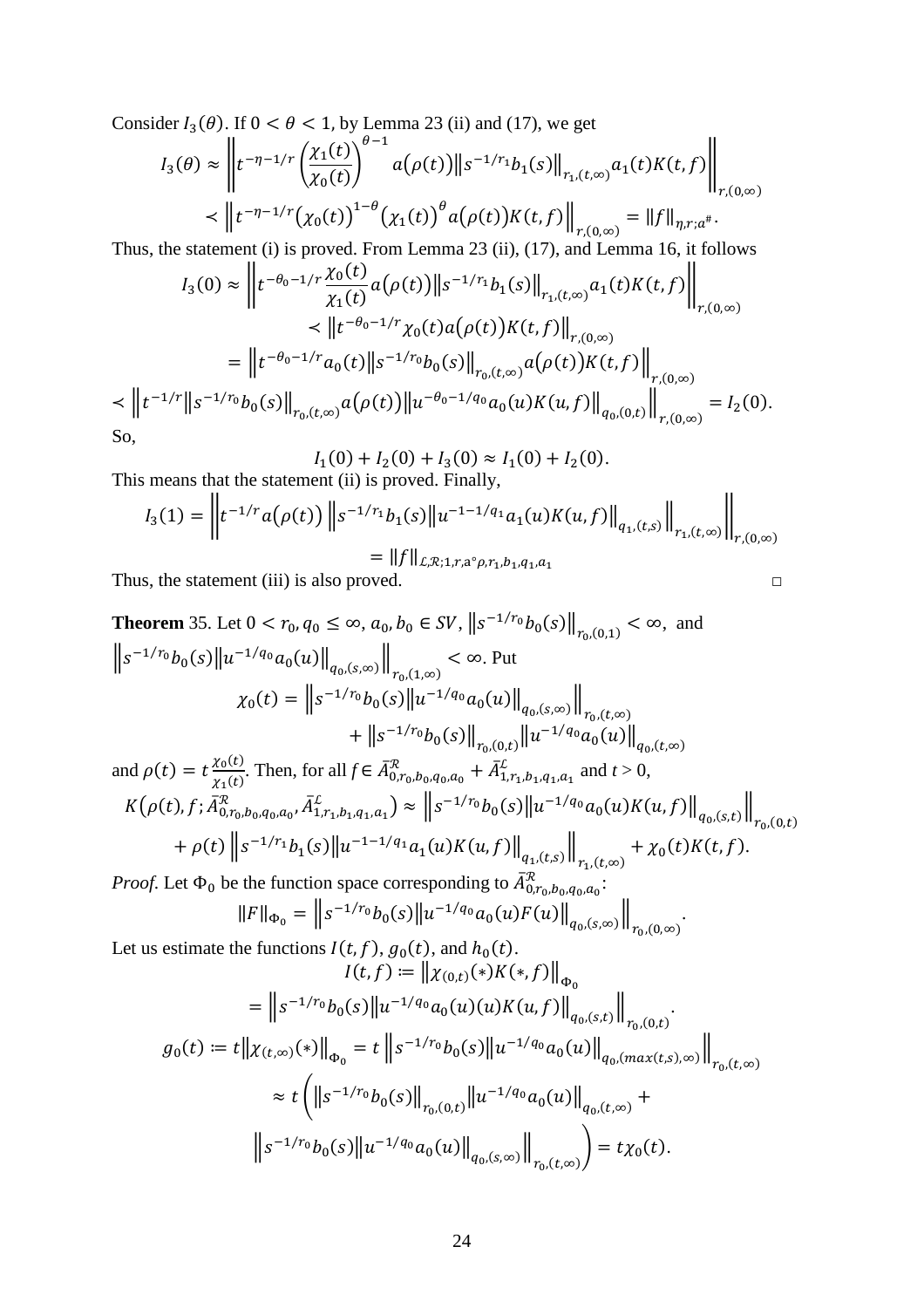$$
h_0(t) := \left\| * \chi_{(0,t)}(*) \right\|_{\Phi_0} = \left\| s^{-1/r_0} b_0(s) \left\| u^{1-1/q_0} a_0(u) \right\|_{q_0,(s,t)} \right\|_{r_0,(0,t)}
$$
  
\n
$$
\leq \left\| s^{-1/r_0} b_0(s) \left\| u^{1-1/q_0} a_0(u) \right\|_{q_0,(0,t)} \right\|_{r_0,(0,t)}
$$
  
\n
$$
\approx ta_0(t) \left\| s^{-1/r_0} b_0(s) \right\|_{r_0,(0,t)} < t \left\| u^{-1/q_0} a_0(u) \right\|_{q_0,(t,\infty)} \left\| s^{-1/r_0} b_0(s) \right\|_{r_0,(0,t)} < t \chi_0(t).
$$

Thus,

$$
h_0(t) < g_0(t) \approx h_0(t) + g_0(t) \approx t \chi_0(t).
$$
\n\n
$$
\text{arccos } g(t) \text{ and } h(t).
$$

Now we estimate the fu  $\overline{1}$  $\overline{g(t)} := ||x_{(t,\infty)}(u)|$  $\frac{u}{\sqrt{2}}$  $g_0(u) + h_0(u)$ <sub> $\phi_1$ </sub> =  $\frac{\Phi_1}{\cdot \cdot \cdot}$  $\approx \left\| s^{-1/r_1} b_1(s) \right\| u^{-1-1/q_1} \frac{a_1(u)}{a_2(u)}$  $\overline{\chi_0(u)}$  $q_{1}$ , $(t,s)$  $\mathbb I$  $r_1$ , $(t,\infty)$ 

$$
\langle \left\| s^{-1/r_1} b_1(s) \left\| u^{-1-1/q_1} \frac{a_1(u)}{\chi_0(u)} \right\|_{q_1, (t, \infty)} \right\|_{r_1, (t, \infty)} \approx t^{-1} \frac{a_1(t)}{\chi_0(t)} \| s^{-1/r_1} b_1(s) \|_{r_1, (t, \infty)}
$$

Using (17), we get  $\frac{1}{g(t)} < t^{-1} \frac{\chi_1(t)}{\chi_0(t)} = \frac{1}{\rho(t)}$  and  $\rho(t) < g(t)$ .

$$
h(t) := \left\| \chi_{(0,t)}(u) \frac{u}{g_1(u) + h_1(u)} \right\|_{\Phi_0} \approx \left\| s^{-1/r_0} b_0(s) \left\| u^{1-1/q_0} \frac{a_0(u)}{\chi_1(u)} \right\|_{q_0,(s,t)} \right\|_{r_{0},(0,t)}
$$
  

$$
< \left\| u^{1-1/q_0} \frac{a_0(u)}{\chi_1(u)} \right\|_{q_0,(0,t)} \left\| s^{-1/r_0} b_0(s) \right\|_{r_{0},(0,t)}
$$
  

$$
\approx t \frac{a_0(t)}{\chi_1(t)} \left\| s^{-1/r_0} b_0(s) \right\|_{r_{0},(0,t)} < t \frac{\left\| u^{-1/q_0} a_0(u) \right\|_{q_0,(t,\infty)}}{\chi_1(t)} \left\| s^{-1/r_0} b_0(s) \right\|_{r_{0},(0,t)}
$$
  

$$
< t \frac{\chi_0(t)}{\chi_1(t)} = \rho(t).
$$

Thus,  $h(t) < \rho(t) < g(t)$ . Theorem 4 (Case 2) of [\[2\]](#page-46-2) completes the proof. □

**Theorem** 36. Let 
$$
0 < r, r_0, q_0 \le \infty
$$
,  $a, a_0, b_0 \in SV$ ,  $||s^{-1/r_0}b_0(s)||_{r_{0}(0,1)} < \infty$ , and  
\n
$$
||s^{-1/r_0}b_0(s)||u^{-1/q_0}a_0(u)||_{q_{0}(s,\infty)}||_{r_{0}(1,\infty)} < \infty
$$
. Put  
\n
$$
\chi_0(t) = ||s^{-1/r_0}b_0(s)||u^{-1/q_0}a_0(u)||_{q_{0}(s,\infty)}||_{r_{0}(t,\infty)} \n+ ||s^{-1/r_0}b_0(s)||_{r_{0}(0,t)}||u^{-1/q_0}a_0(u)||_{q_{0}(t,\infty)}
$$
\nand  $\rho(t) = t \frac{\chi_0(t)}{\chi_1(t)}$ . For given  $0 \le \theta \le 1$ , denote  $a^{\#} = \chi_0^{(1-\theta)}\chi_1^{\theta}a^{\circ}\rho$ .  
\n(i) If  $0 < \theta < 1$ , then  
\n
$$
(A_{0,r_0,b_0,q_0,a_0}^{\mathcal{R}}, \overline{A}_{1,r_1,b_1,q_1,a_1}^{\mathcal{L}})_{\theta,r,a} = \overline{A}_{\theta,r,a^{\#}}
$$
\n(ii) If  $||s^{-1/r}a(s)||_{r,(1,\infty)} < \infty$ , then  
\n
$$
(\overline{A}_{0,r_0,b_0,q_0,a_0}^{\mathcal{R}}, \overline{A}_{1,r_1,b_1,q_1,a_1}^{\mathcal{L}})_{0,r,a} = \overline{A}_{0,r,a^{\#}} \cap \overline{A}_{0,r,a^{\circ}\rho,r_0,b_0,q_0,a_0}^{\mathcal{R}}
$$
\n(iii) If  $||s^{-1/r}a(s)||_{r,(0,1)} < \infty$ , then  
\n
$$
(\overline{A}_{0,r_0,b_0,q_0,a_0}^{\mathcal{R}}, \overline{A}_{1,r_1,b_1,q_1,a_1}^{\mathcal{L}})_{1,r,a} = \overline{A}_{1,r,a^{\#}} \cap \overline{A}_{1,r,a^{\circ}\rho,r_1,b_1,q_1,a_1}^{\mathcal{L}}
$$
\nProof. Denote  $\overline{K}(t, f) =$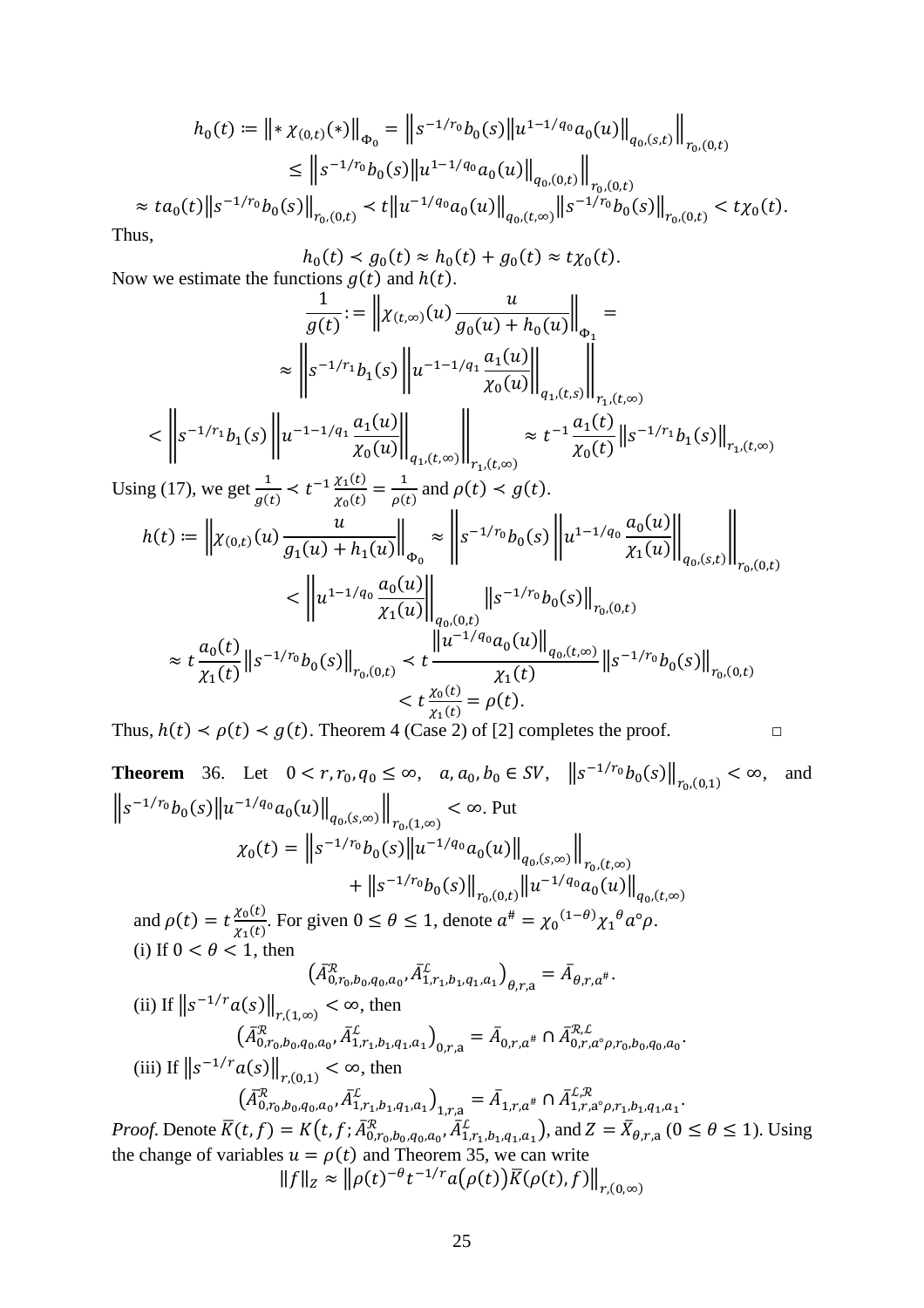$$
= \left\| t^{-\theta-1/r} \left( \frac{\chi_1(t)}{\chi_0(t)} \right)^{\theta} a(\rho(t)) \overline{K}(\rho(t),f) \right\|_{r,(0,\infty)} \approx I_1(\theta) + I_2(\theta) + I_3(\theta),
$$

where

$$
I_1(\theta) := \left\| t^{-\theta - \frac{1}{r}} \left( \frac{\chi_1(t)}{\chi_0(t)} \right)^{\theta} a(\rho(t)) \right\| s^{-\frac{1}{r_0}} b_0(s) \left\| u^{-\frac{1}{q_0}} a_0(u) K(u, f) \right\|_{q_0,(s,t)} \right\|_{r_0,(0,t)} \le \int_{r,(0,\infty)} \left\| u^{-\frac{1}{r_0}} a_0(u) K(u, f) \right\|_{r_0,(0,t)} \le \int_{r,(0,\infty)} \left\| u^{-\frac{1}{r_0}} a_0(u) K(u, f) \right\|_{r_0,(0,t)} \le \int_{r,(0,\infty)} \left\| u^{-\frac{1}{r_0}} a_0(u) K(u, f) \right\|_{r_0,(0,t)} \le \int_{r,(0,\infty)} \left\| u^{-\frac{1}{r_0}} a_0(u) K(u, f) \right\|_{r_0,(0,t)} \le \int_{r,(0,\infty)} \left\| u^{-\frac{1}{r_0}} a_0(u) K(u, f) \right\|_{r_0,(0,t)} \le \int_{r,(0,\infty)} \left\| u^{-\frac{1}{r_0}} a_0(u) K(u, f) \right\|_{r_0,(0,t)} \le \int_{r,(0,\infty)} \left\| u^{-\frac{1}{r_0}} a_0(u) K(u, f) \right\|_{r_0,(0,t)} \le \int_{r,(0,\infty)} \left\| u^{-\frac{1}{r_0}} a_0(u) K(u, f) \right\|_{r_0,(0,t)} \le \int_{r,(0,\infty)} \left\| u^{-\frac{1}{r_0}} a_0(u) K(u, f) \right\|_{r_0,(0,t)} \le \int_{r,(0,\infty)} \left\| u^{-\frac{1}{r_0}} a_0(u) K(u, f) \right\|_{r_0,(0,t)} \le \int_{r,(0,\infty)} \left\| u^{-\frac{1}{r_0}} a_0(u) K(u, f) \right\|_{r_0,(0,t)} \le \int_{r,(0,\infty)} \left\| u^{-\frac{1}{r_0}} a_0(u) K(u, f) \right\|_{r_0,(0,t)} \le \int_{r,(0,\infty)} \left\| u^{-\frac{1}{r_0}} a_0(u) K(u, f) \right\|_{r_0,(0,t)} \le
$$

$$
= \left\| t^{-\theta - \frac{1}{r}} \left( \frac{\chi_1(t)}{\chi_0(t)} \right)^{\theta} a(\rho(t)) \rho(t) \right\| s^{-\frac{1}{r_1}} b_1(s) \left\| u^{-1-\frac{1}{q_1}} a_1(u) K(u, f) \right\|_{q_1,(t,s)} \left\| \bigg\|_{r_1,(t,\infty)} \right\|_{r,(0,\infty)} = \left\| t^{1-\theta - \frac{1}{r}} \left( \frac{\chi_1(t)}{\chi_0(t)} \right)^{\theta - 1} a(\rho(t)) \left\| s^{-\frac{1}{r_1}} b_1(s) \left\| u^{-1-\frac{1}{q_1}} a_1(u) K(u, f) \right\|_{q_1,(t,s)} \right\|_{r_1,(t,\infty)} \right\|_{r,(0,\infty)} ,
$$

and

$$
I_3(\theta) := \left\| t^{-\theta - 1/r} \left( \frac{\chi_1(t)}{\chi_0(t)} \right)^{\theta} a(\rho(t)) \chi_0(t) K(t, f) \right\|_{r, (0, \infty)} = \|f\|_{\theta, r; a^{\#}}.
$$

Consider  $I_1(\theta)$ . We observe,

$$
I_1(0) = \left\| t^{-1/r} a(\rho(t)) \left\| s^{-1/r_0} b_0(s) \right\| u^{-1/q_0} a_0(u) K(u, f) \right\|_{q_0,(s,t)} \left\| \int_{r_0(0,t)} \right\|_{r,(0,\infty)}
$$
  
= 
$$
||f||_{\mathcal{R}, \mathcal{L}; 0, r, a^\circ \rho, r_0, b_0, q_0, a_0}.
$$

Let  $\theta > 0$ . Note that by Lemma 2 (iv), we have<br>  $a_0(t) \|s^{-1/r_0} b_0(s)\|_{r_0,(0,t)} < \|s^{-1/r_0} b_0(s)\|_{r_0,(0,t)} \|u^{-1/q_0} a_0(u)\|_{q_0,(t,\infty)} < \chi_0(t)$ . Hence, by Lemma 23 (i), we get

$$
I_1(\theta) \approx \left\| t^{-\theta - 1/r} \chi_0(t)^{-\theta} \chi_1(t)^{\theta} a(\rho(t)) \right\| s^{-1/r_0} b_0(s) \right\|_{r_0,(0,t)} a_0(t) K(t,f) \Big\|_{r,(0,\infty)}
$$
  

$$
\leq \left\| t^{-\theta - 1/r} \chi_0(t)^{1-\theta} \chi_1(t)^{\theta} a(\rho(t)) K(t,f) \right\|_{r,(0,\infty)} = \|f\|_{\theta, r, a^{\#}}.
$$

Consider  $I_2(\theta)$ . If  $\theta < 1$ , by Lemma 23 (ii) and (17), we obtain

$$
I_2(\theta) \approx \left\| t^{-\theta - 1/r} \chi_0(t)^{1-\theta} \chi_1(t)^{\theta - 1} a(\rho(t)) \left\| s^{-1/r_1} b_1(s) \right\|_{r_1, (t, \infty)} a_1(t) K(t, f) \right\|_{r, (0, \infty)}
$$
  

$$
\leq \left\| t^{-\theta - 1/r} \chi_0(t)^{1-\theta} \chi_1(t)^{\theta} a(\rho(t)) K(t, f) \right\|_{r, (0, \infty)} = \left\| f \right\|_{\theta, r, a^{\#}}.
$$

Thus, the statements (i) and (ii) are proved. Finally,

$$
I_2(1) = \left\| t^{-1/r} a(\rho(t)) \left\| s^{-1/r_1} b_1(s) \| u^{-1-1/q_1} a_1(u) K(u, f) \right\|_{q_1,(t,s)} \right\|_{r_1,(t,\infty)} \right\|_{r,(0,\infty)}
$$
  
= \|f\|\_{L,R;1,r,a^{\circ} \rho, r\_1, b\_1, q\_1, a\_1}.

 $\Box$ 

Hence, the statement (iii) is also proved.

<span id="page-25-0"></span>**Theorem** 37. Let  $0 < \theta_0 < 1$ ,  $0 < r_0, q_0 \le \infty$ ,  $a_0, b_0 \in SV$ , and  $||s^{-1/r_0}b_0(s)||_{r_0,(0,1)} < \infty$ . Put  $C_1$   $\sqrt{||}$   $\frac{1}{r_0}$   $\sqrt{||}$ 

$$
\chi_0(t) = a_0(t) \|s^{-1/r_0} b_0(s)\|_{r_0,(0,t)}
$$
  
and  $\rho(t) = t^{1-\theta_0} \frac{\chi_0(t)}{\chi_1(t)}$ . Then, for all  $f \in \bar{A}_{\theta_0, r_0, b_0, q_0, a_0}^R + \bar{A}_{1, r_1, b_1, q_1, a_1}^L$  and  $t > 0$ ,  

$$
K(\rho(t), f; \bar{A}_{\theta_0, r_0, b_0, q_0, a_0}^R, \bar{A}_{1, r_1, b_1, q_1, a_1}^L) \approx
$$

$$
= \|s^{-1/r_0} b_0(s) \|u^{-\theta_0 - 1/q_0} a_0(u) K(u, f)\|_{q_0,(s,t)}\|_{r_0,(0,t)} +
$$

$$
+ \rho(t) \|s^{-1/r_1} b_1(s) \|u^{-1-1/q_1} a_1(u) K(u, f)\|_{q_1,(t,s)}\|_{r_1,(t,\infty)}.
$$
(23)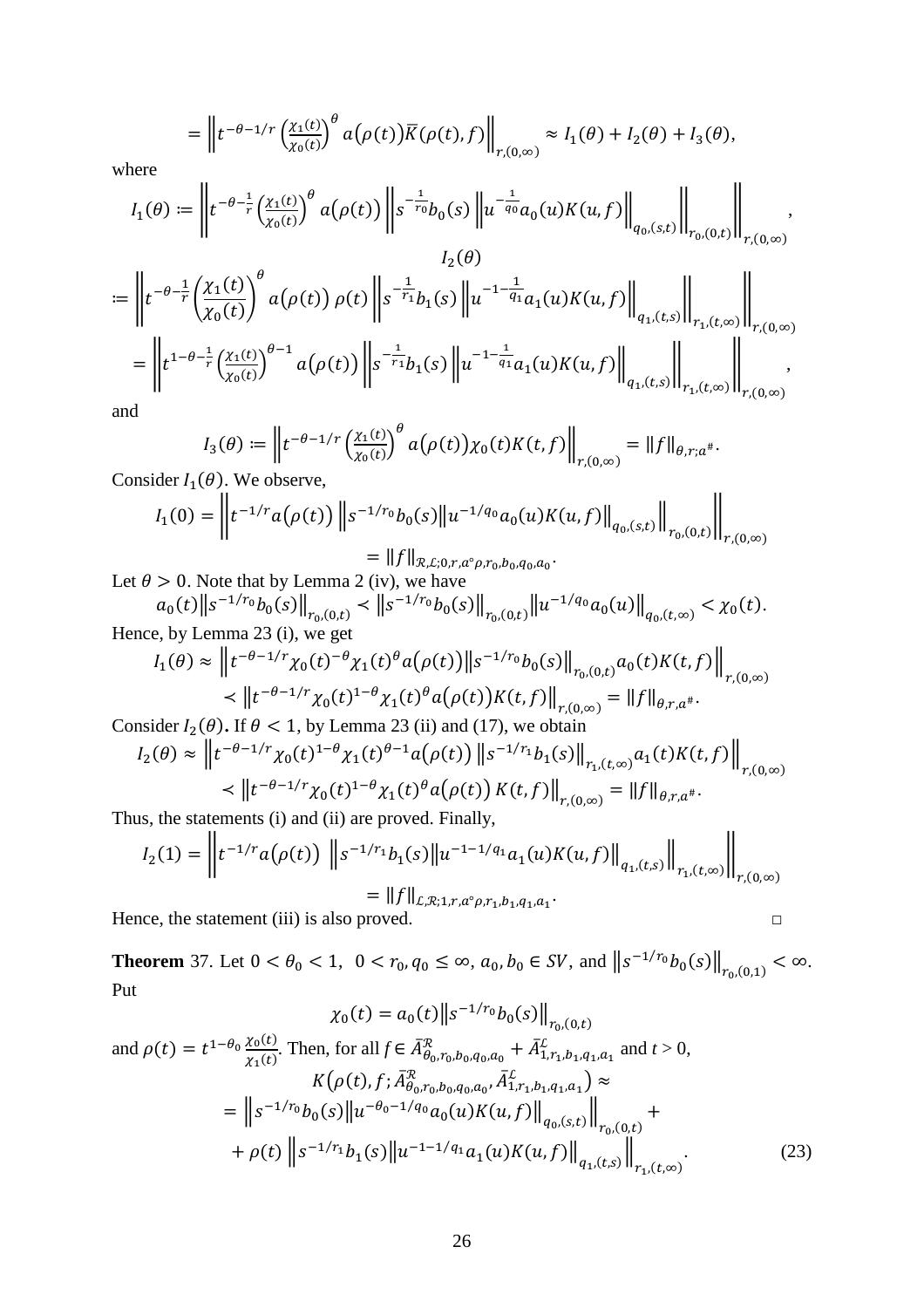*Proof.* Let  $\Phi_0$  be the function space corresponding to  $A_{\theta_0, r_0, b_0, q_0, a_0}^{\mathcal{R}}$ :

$$
||F||_{\Phi_0} = ||s^{-1/r_0}b_0(s)||u^{-\theta_0 - 1/q_0}a_0(u)F(u)||_{q_0,(s,\infty)}||_{r_0,(0,\infty)}
$$

.

We know (see the proof of Theorem 37 [\[9\]](#page-46-9)) that

$$
I(t,f) = \left\| s^{-1/r_0} b_0(s) \left\| u^{-\theta_0 - 1/q_0} a_0(u) K(u,f) \right\|_{q_0,(s,t)} \right\|_{r_0,(0,t)}
$$

and

 $h_0(t) < g_0(t) \approx g_0(t) + h_0(t) \approx t^{1-\theta_0} \chi_0(t).$ Now we estimate the functions  $g(t)$  and  $h(t)$ .

$$
\frac{1}{g(t)} := \left\| \chi_{(t,\infty)}(u) \frac{u}{g_0(u) + h_0(u)} \right\|_{\Phi_1}
$$
\n
$$
\approx \left\| s^{-1/r_1} h_1(s) \left\| u^{\theta_0 - 1 - 1/q_1} \frac{a_1(u)}{x_0(u)} \right\|_{q_1,(t,s)} \right\|_{r_1,(t,\infty)}
$$
\n
$$
< \left\| s^{-1/r_1} h_1(s) \left\| u^{\theta_0 - 1 - 1/q_1} \frac{a_1(u)}{x_0(u)} \right\|_{q_1,(t,\infty)} \right\|_{r_1,(t,\infty)} \approx t^{\theta_0 - 1} \frac{a_1(t)}{x_0(t)} \left\| s^{-1/r_1} h_1(s) \right\|_{r_1,(t,\infty)}
$$
\nBy (17), we get  $\frac{1}{g(t)} < t^{\theta_0 - 1} \frac{x_1(t)}{x_0(t)} = \frac{1}{\rho(t)}$  and hence,  $\rho(t) < g(t)$ .

$$
h(t) := \left\| \chi_{(0,t)}(u) \frac{u}{g_1(u) + h_1(u)} \right\|_{\Phi_0} \approx \left\| s^{-1/r_0} b_0(s) \left\| u^{1-\theta_0-1/q_0} \frac{a_0(u)}{\chi_1(u)} \right\|_{q_0,(s,t)} \right\|_{r_0,(0,t)}
$$
  

$$
< \left\| u^{1-\theta_0-1/q_0} \frac{a_0(u)}{\chi_1(u)} \right\|_{q_0,(0,t)} \left\| s^{-1/r_0} b_0(s) \right\|_{r_0,(0,t)}
$$
  

$$
\approx t^{1-\theta_0} \frac{a_0(t)}{\chi_1(t)} \left\| s^{-1/r_0} b_0(s) \right\|_{r_0,(0,t)} = t^{1-\theta_0} \frac{\chi_0(t)}{\chi_1(t)} = \rho(t).
$$
  
Thus,  $h(t) < \rho(t) < g(t)$ . By [2, Theorem 4, Case 2] we get

$$
K(\rho(t), f; \bar{A}_{\theta_0, r_0, b_0, q_0, a_0}^R, \bar{A}_{1, r_1, b_1, q_1, a_1}^R)
$$
  
\n
$$
\approx ||s^{-1/r_0}b_0(s)||u^{-\theta_0 - 1/q_0}a_0(u)K(u, f)||_{q_0,(s,t)}||_{r_0,(0,t)}
$$
  
\n
$$
+ \rho(t) ||s^{-1/r_1}b_1(s)||u^{-1-1/q_1}a_1(u)K(u, f)||_{q_1,(t,s)}||_{r_1,(t,\infty)} + t^{-\theta_0}\chi_0(t)K(t, f).
$$

By  $(9)$ , we have

$$
t^{-\theta_0} \chi_0(t) K(t, f) = t^{-\theta_0} a_0(t) \|s^{-1/r_0} b_0(s)\|_{r_{0,}(0,t)} K(t, f)
$$
  
< 
$$
\langle \|s^{-1/r_0} b_0(s)\|u^{-\theta_0 - 1/q_0} a_0(u) K(u, f)\|_{q_{0,}(s,t)}\|_{r_{0,}(0,t)}.
$$
 (24)  
So, we arrive at (23).

<span id="page-26-0"></span>**Theorem** 38. Let  $0 < \theta_0 < 1$ ,  $0 < r, r_0, q_0 \le \infty$ ,  $a, a_0, b_0 \in SV$ , and  $||s^{-1/r_0}b_0(s)||_{r_0,(0,1)} <$ ∞. Put

$$
\chi_0(t) = a_0(t) \|s^{-1/r_0} b_0(s)\|_{r_{0}(0,t)}
$$

and  $\rho(t) = t^{1-\theta_0} \frac{\chi_0(t)}{\chi_1(t)}$ . For given  $0 \le \theta \le 1$ , denote  $\alpha^{\#} = {\chi_0}^{(1-\theta)} {\chi_1}^{\theta} \alpha^{\circ} \rho$  and  $\eta =$  $(1 - \theta)\theta_0 + \theta$ . (i) If  $0 < \theta < 1$ , then  $\left(\bar{A}_{\theta_0,r_0,b_0,q_0,a_0}^{\mathcal{R}},\bar{A}_{1,r_1,b_1,q_1,a_1}^{\mathcal{L}}\right)_{\theta,r,a}=\bar{A}_{\eta,r,a^{\#}}.$ (ii) If  $||s^{-1/r}a(s)||_{r,(1,\infty)} < \infty$ , then  $\left(\bar{A}_{\theta_0,r_0,b_0,q_0,a_0}^{\mathcal{R}},\bar{A}_{1,r_1,b_1,q_1,a_1}^{\mathcal{L}}\right)_{0,r,a}=\bar{A}_{\theta_0,r,a^{\circ}\rho,r_0,b_0,q_0,a_0}^{\mathcal{R},L}.$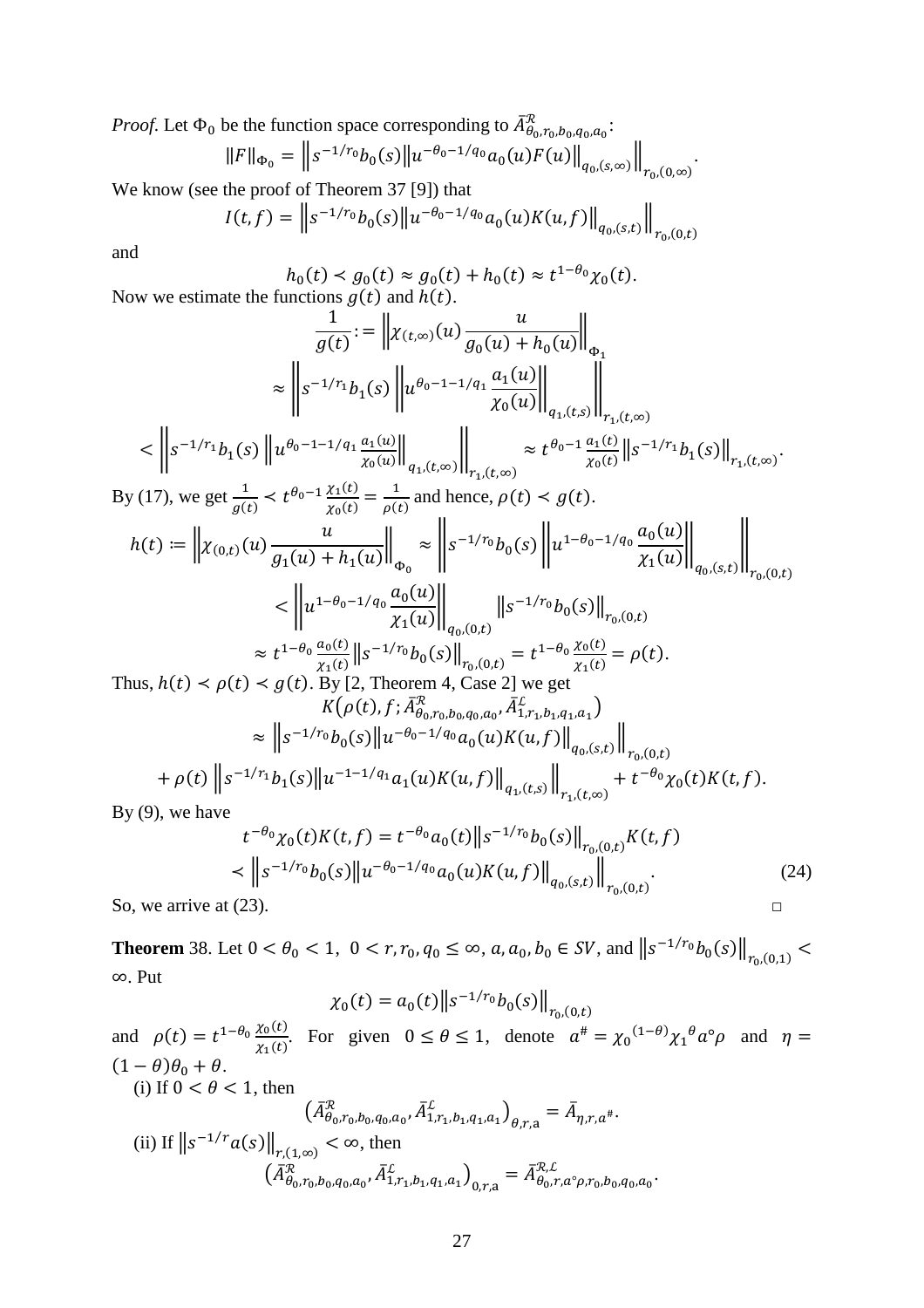(iii) If  $||s^{-1/r}a(s)||_{r,(0,1)} < \infty$ , then

$$
\left(\bar{A}_{\theta_{0},r_{0},b_{0},q_{0},a_{0}}^{R},\bar{A}_{1,r_{1},b_{1},q_{1},a_{1}}^{L}\right)_{1,r_{\alpha}} = \bar{A}_{1,r,a^{*}} \cap \bar{A}_{1,r,a^{0},p,r_{1},b_{1},q_{1},a_{1}}^{L,R}.
$$
\n
$$
\left(\bar{A}_{1,r,a^{0},p,r_{1},b_{1},q_{1},a_{1}}^{R},\bar{A}_{1,r,a^{0},p,r_{1},b_{1},q_{1},a_{1}}^{L,R}\right)_{\text{ord }Z} = \bar{V}
$$

*Proof.* Denote  $\overline{K}(t, f) = K(t, f; \overline{A}_{\theta_0, r_0, b_0, q_0, a_0}^{\mathcal{R}}, \overline{A}_{1, r_1, b_1, q_1, a_1}^{\mathcal{L}})$  and  $Z = \overline{X}_{\theta, r, a}$   $(0 \le \theta \le 1)$ . Using the change of variables  $u = \rho(t)$  and Theorem 37, we can write  $\|f\|_{\alpha} \approx \|o(t)^{-\theta}t^{-1/r}a(o(t))\overline{K}(o(t),f)\|$ 

$$
\|f\|_Z \sim \|p(t) - t - u(p(t))R(p(t), f)\|_{r,(0,\infty)}
$$
  
= 
$$
\left\|t^{-\theta(1-\theta_0)-1/r}\left(\frac{\chi_1(t)}{\chi_0(t)}\right)^{\theta}a(\rho(t))\overline{R}(\rho(t), f)\right\|_{r,(0,\infty)} \approx I_1(\theta) + I_2(\theta),
$$

where

$$
I_1(\theta)
$$
  
 :=  $\left\| t^{-\theta(1-\theta_0) - \frac{1}{r}} \left( \frac{\chi_1(t)}{\chi_0(t)} \right)^{\theta} a(\rho(t)) \right\| s^{-\frac{1}{r_0}} b_0(s) \left\| u^{-\theta_0 - \frac{1}{q_0}} a_0(u) K(u, f) \right\|_{q_0,(s,t)} \right\|_{r_0,(0,t)} \right\|_{r,(0,\infty)}$ 

and

$$
I_2(\theta)
$$
\n
$$
:= \left\| t^{-\theta(1-\theta_0) - \frac{1}{r}} \left( \frac{\chi_1(t)}{\chi_0(t)} \right)^{\theta} a(\rho(t)) \rho(t) \right\| s^{-\frac{1}{r_1}} b_1(s) \left\| u^{-1-\frac{1}{q_1}} a_1(u) K(u, f) \right\|_{q_1,(t,s)} \left\| \int_{r_1,(t,\infty)} \right\|_{r,(0,\infty)}
$$
\n
$$
= \left\| t^{(1-\theta)(1-\theta_0) - \frac{1}{r}} \left( \frac{\chi_1(t)}{\chi_0(t)} \right)^{\theta-1} a(\rho(t)) \right\| s^{-\frac{1}{r_1}} b_1(s) \left\| u^{-1-\frac{1}{q_1}} a_1(u) K(u, f) \right\|_{q_1,(t,s)} \left\| \int_{r_1,(t,\infty)} \right\|_{r,(0,\infty)}
$$

Consider the case  $\theta = 0$ . We have  $\sim$  11

$$
I_1(0) = \left\| t^{-1/r} a(\rho(t)) \left\| s^{-1/r_0} b_0(s) \left\| u^{-\theta_0 - 1/q_0} a_0(u) K(u, f) \right\|_{q_0,(s,t)} \right\|_{r_0,(0,t)} = 0
$$

 $IIJ \, II\mathcal{R},\mathcal{L};\theta_0,r,a^\circ\rho,r_0,b_0,q_0,a_0$ 

By Lemma 23 (ii) and (17), we get  
\n
$$
I_2(0) = \left\| t^{1-\theta_0 - \frac{1}{r}} \frac{\chi_0(t)}{\chi_1(t)} a(\rho(t)) \right\| s^{-1/r_1} b_1(s) \| u^{-1-1/q_1} a_1(u) K(u, f) \|_{q_1,(t,s)} \|_{r_1,(t,\infty)} \right\|_{r,(0,\infty)}
$$
\n
$$
\approx \left\| t^{-\theta_0 - 1/r} \frac{\chi_0(t)}{\chi_1(t)} a(\rho(t)) \| s^{-1/r_1} b_1(s) \|_{r_1,(t,\infty)} a_1(t) K(t, f) \right\|_{r,(0,\infty)}
$$
\n
$$
\leq \left\| t^{-\theta_0 - 1/r} \chi_0(t) a(\rho(t)) K(t, f) \right\|_{r,(0,\infty)}.
$$

Using now  $(24)$ , we arrive at

$$
I_2(0) \prec \left\| t^{-1/r} a(\rho(t)) \left\| s^{-1/r} b_0(s) \left\| u^{-\theta_0 - \frac{1}{q}} a_0(u) K(u,f) \right\|_{q,(s,t)} \right\|_{r,(0,t)} = I_1(0).
$$

Thus, the statement (ii) is proved. Consider  $I_1(\theta)$  for  $\theta > 0$ . By Lemma 23 (i), we get

$$
I_1(\theta) \approx \left\| t^{-\eta - 1/r} \left( \frac{\chi_1(t)}{\chi_0(t)} \right)^{\theta} a(\rho(t)) \right\| s^{-1/r_0} b_0(s) \left\|_{r_0(0,t)} a_0(t) K(t, f) \right\|_{r, (0,\infty)}
$$
  
=  $\left\| t^{-\eta - 1/r} \left( \chi_0(t) \right)^{1-\theta} \left( \chi_1(t) \right)^{\theta} a(\rho(t)) K(t, f) \right\|_{r, (0,\infty)} = \left\| f \right\|_{\eta, r, a^{\#}}.$ 

Consider  $I_2(\theta)$  for  $0 < \theta < 1$ . By Lemma 23 (ii) and (17), we get

$$
I_2(\theta) \approx \left\| t^{-\eta - \frac{1}{r}} (\chi_0(t))^{1-\theta} (\chi_1(t))^{\theta - 1} a(\rho(t)) \right\| s^{-1/r_1} b_1(s) \Big\|_{r_1, (t, \infty)} a_1(t) K(t, f) \Big\|_{r, (0, \infty)}
$$

$$
\prec \left\| t^{-\eta - \frac{1}{r}} (\chi_0(t))^{1-\theta} (\chi_1(t))^{\theta} a(\rho(t)) K(t, f) \right\|_{r, (0, \infty)} = \left\| f \right\|_{\eta, r, a^*}.
$$

Hence, the statement (i) is proved. Finally,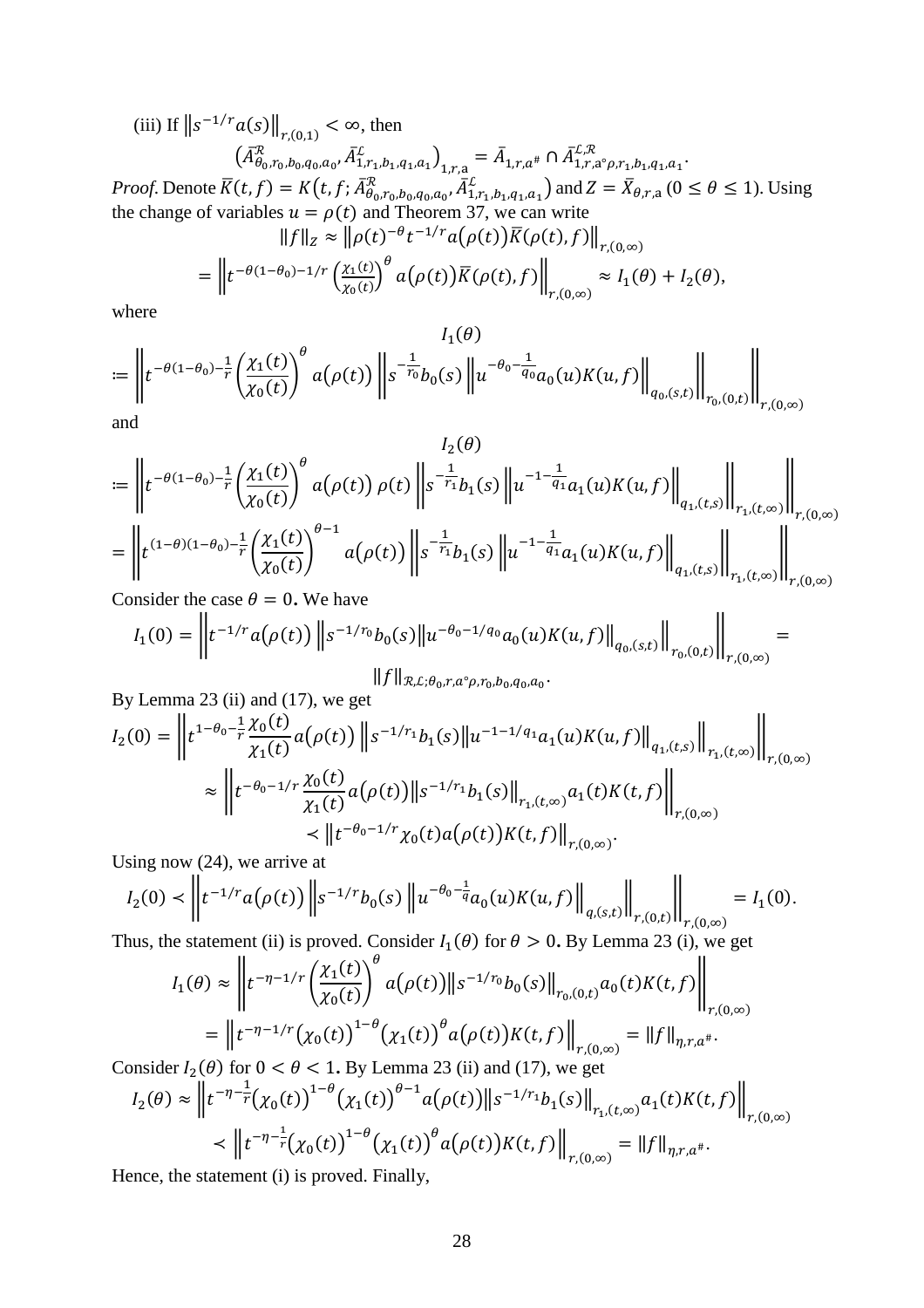$$
I_2(1) = \left\| t^{-1/r} a(\rho(t)) \left\| s^{-1/r_1} b_1(s) \left\| u^{-1-1/q_1} a_1(u) K(u, f) \right\|_{q_1,(t,s)} \right\|_{r_1,(t,\infty)} \right\|_{r,(0,\infty)}
$$
  
= 
$$
\left\| f \right\|_{\mathcal{L},\mathcal{R};1,r,a^{\circ}\rho,r_1,b_1,q_1,a_1}.
$$

<span id="page-28-1"></span>Hence, the statement (iii) is also proved.  $□$ 

# <span id="page-28-0"></span>**4.2.** Couples of the form  $(*, A^{\mathcal{R}}_{1,*})$

In this subsection we consider the space  $A_{1,r_1,b_1,q_1,a_1}^{\mathcal{R}}$  as the second operand. Hence, in view of [Lemma 12,](#page-5-2) in all theorems of this subsection, we assume that  $0 < q_1, r_1 \le \infty, a_1, b_1 \in SV$ , and  $\|s^{-1/r_1}b_1(s)\|u^{-1/q_1}a_1(u)\|_{q_1,(s,1)}\|$  $r_{1}$ , $(0,1)$ < ∞. Additionally, we put  $\chi_1(t) = ||s^{-1/r_1}b_1(s)||u^{-1/q_1}a_1(u)||_a$  $\mathbb I$ .

$$
\lambda_1(\varepsilon) = \|\varepsilon - \varepsilon_1(\varepsilon)\| \varepsilon - \alpha_1(\varepsilon) \|\varepsilon\|_{q_1}
$$
  
Note that  $\chi_1 \in SV$  and due to Lemma 3,

$$
a_1(t)b_1(t) < ||s^{-1/r_1}b_1(s)||_{r_{1}(0,t)} a_1(t)
$$
  

$$
< ||s^{-1/r_1}b_1(s)||u^{-1/q_1}a_1(u)||_{q_{1}(s,t)} ||_{r_{1}(0,t)} = \chi_1(t).
$$
 (25)

 $r_{1}$ , $(0,t)$ 

.

In proving all Holmstedt-type formulae in this subsection, by  $\Phi_1$  we denote the function space corresponding to  $A_{1,r_1,b_1,q_1,a_1}^{\mathcal{R}}$ :

$$
||F||_{\Phi_1} = \left\| s^{-\frac{1}{r_1}} b_1(s) ||u^{-1-1/q_1} a_1(u) F(u) ||_{q_1, (s,\infty)} \right\|_{r_1, (0,\infty)}
$$

Following [\[2\]](#page-46-2), we consider the next functions  $J(t, f)$ ,  $g_1(t)$ , and  $h_1(t)$ .  $J(t, f) := \| \chi_{(t, \infty)}(*) K(*, f) \|_{\Phi_1} = \| S$  $-\frac{1}{r_1}$  ${}^{r_1}b_1(s)$  ||u  $-1-\frac{1}{a}$  ${}^{q_1}a_1(u)K(u, f)$  $q_{1}$ ,(max(s,t),∞)  $\mathop{||}$  $r_{1}$ ,(0,∞) ≈ ∥s  $-\frac{1}{r_1}$  $\binom{r_1}{r_1(s)}$  $r_{1}$ , $(0,t)$  $\mathbb{I}^u$  $-1-\frac{1}{a}$  $\left\{ \begin{array}{l} a_1(a)K(u,f) \end{array} \right\}$  $q_{1}$ , $(t,\infty)$  $+$   $||s$  $-\frac{1}{r_1}$  ${}^{r_1}b_1(s)$  ||u  $-1-\frac{1}{a}$  $\left\{ \begin{array}{l} a_1(a)K(u, f) \end{array} \right\}$  $q_1$ ,(s,∞)  $\mathop{||}$  $r_{1}$ , $(t,\infty)$ ,  $g_1(t) = t || \chi_{(t,\infty)}(*) ||_{\Phi_1} = t || s$  $-\frac{1}{r_1}$  ${}^{r_1}b_1(s)$  ||u  $-1-\frac{1}{a}$  $^{q_1}a_1(u)$  $q_1$ , $(max(s,t),\infty)$  $\mathop{||}$  $r_{1}$ , $(0,\infty)$  $\approx$  t  $\vert \ \vert u$  $-1-\frac{1}{a}$  $\|q_1a_1(u)\|$  $q_{1}$ , $(t,\infty)$  $\parallel$ s  $-\frac{1}{r_1}$  $r_1b_1(s)$  $r_{1}$ , $(0,t)$  $+$   $||s$  $-\frac{1}{r_1}$  ${}^{r_1}b_1(s)$  ||u  $-1-\frac{1}{a_1}$  $\|a_1(a_1(u)\|)$  $q_{1}$ ,(s,∞)  $\mathop{\rm II}\nolimits$  $r_1$ , $(t,\infty)$  $\big)$  $\approx t$   $\left(t^{-1}a_1(t)\right)$  s  $-\frac{1}{r_1}$  $r_1b_1(s)$  $r_{1}$ , $(0,t)$  $+$   $||s$  $-1-\frac{1}{r_1}$  $r_1b_1(s)a_1(s)$  $r_{1}$ , $(t,\infty)$  $\big)$  $\approx a_1(t)$  | ||s  $-\frac{1}{r}$  $\binom{r_1}{r_1(s)}$  $r_{1}$ , $(0,t)$  $+ b_1(t) \geq a_1(t)$  ||s  $-\frac{1}{r}$  $\binom{r_1}{r_1(s)}$  $r_{1}$ , $(0,t)$ ,

and

$$
h_1(t) := \left\| \mathbf{1} \chi_{(0,t)}(\mathbf{1}) \right\|_{\Phi_1} = \left\| s^{-\frac{1}{r_1}} h_1(s) \left\| u^{-\frac{1}{q_1}} a_1(u) \right\|_{q_1,(s,t)} \right\|_{r_1,(0,t)} = \chi_1(t).
$$

Because of (25), we conclude that

$$
g_1(t) < h_1(t) \approx g_1(t) + h_1(t) \approx \chi_1(t). \tag{26}
$$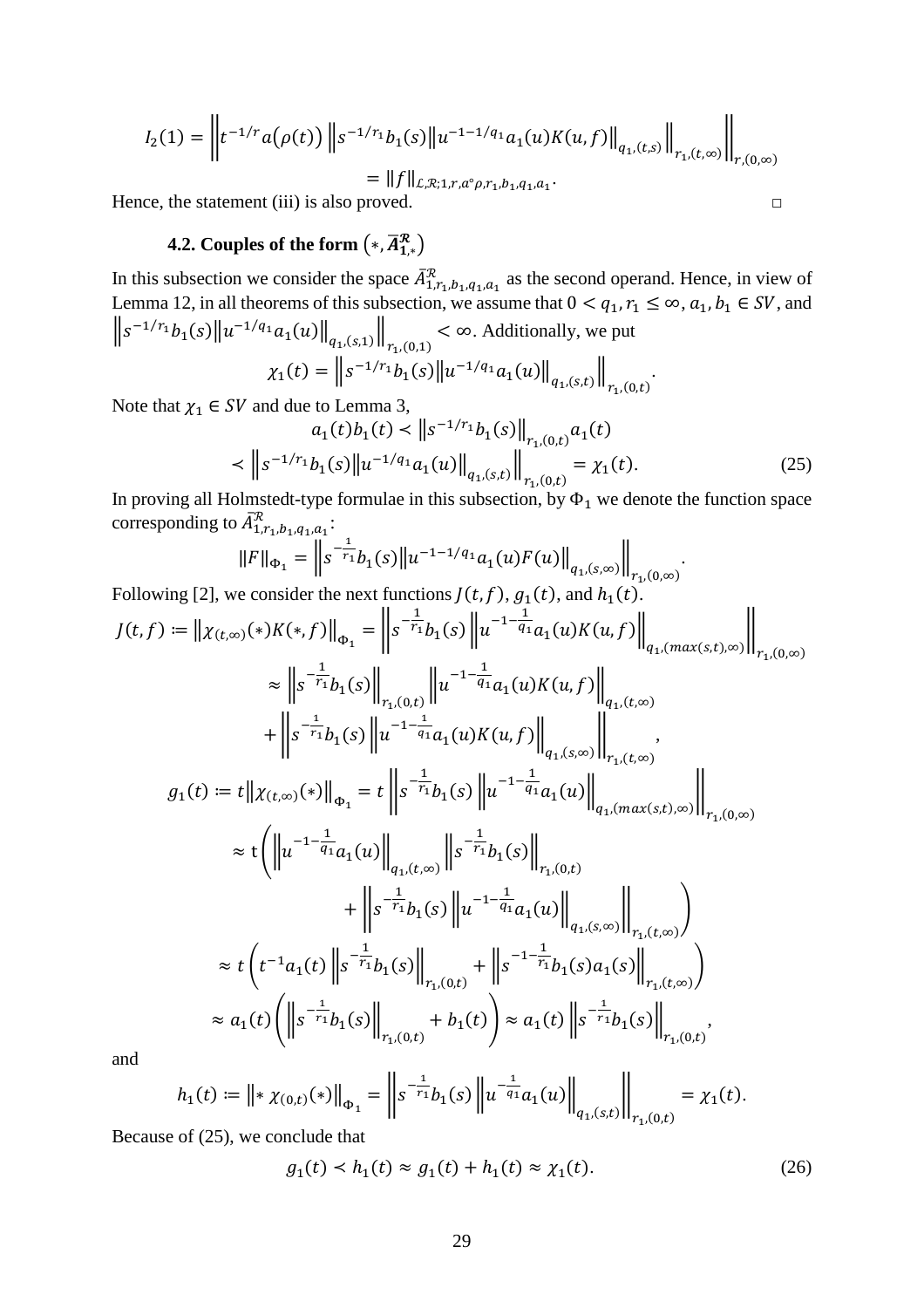<span id="page-29-0"></span>**Theorem 39.** Put  $\rho(t) = \frac{t}{\chi_1(t)}$ . For all  $f \in A_0 + \bar{A}_{1,r_1,b_1,q_1,a_1}^{\mathcal{R}}$  and  $t > 0$ ,  $K(\rho(t), f; A_0, A_{1,r_1,b_1,q_1,a_1}^R) \approx K(t, f)$  $+ \rho(t)$  | ||s  $-\frac{1}{r_1}$  $\|^{r_1}b_1(s)\|$  $r_{1}$ , $(0,t)$  $\mathbb{I}^u$  $-1-\frac{1}{a_1}$  $\left\{ u_1(a)K(u, f) \right\}$  $q_{1}$ ,(t,∞)  $\ddagger$  $\mathbb{I}^s$  $-\frac{1}{r_1}$  ${}^{r_1}b_1(s)$  ||u  $-1-\frac{1}{q}$  $\left\{ u_1(a)K(u, f) \right\}$  $q_{1}$ ,(s,∞)  $\parallel$  ).  $r_{1}$ , $(t,\infty)$ 

*Proof.* By (26), we arrive at  $\rho(t) \approx \frac{t}{g_1(t)+h_1(t)}$ . Using of [\[2,](#page-46-2) Theorem 3], completes the proof.□

<span id="page-29-1"></span>**Theorem** 40. Let  $0 < r \le \infty$  and  $a \in SV$ . Put  $\rho(t) = \frac{t}{\chi_1(t)}$ . For given  $0 \le \theta \le 1$ , denote  $a^{\#} =$  $\chi_1^{\mu} a^{\circ} \rho$ .

(i) If  $0 < \theta < 1$ , then

$$
(A_0, A_{1,r_1,b_1,q_1,a_1}^{\mathcal{K}})_{\theta,r,a} = A_{\theta,r,a^*}.
$$
  
(ii) If  $||s^{-1/r}a(s)||_{r,(1,\infty)} < \infty$ , then  

$$
(A_0, \bar{A}_{1,r_1,b_1,q_1,a_1}^{\mathcal{R}})_{0,r,a} = \bar{A}_{0,r,a^{\circ}\rho},
$$
  
(iii) If  $||s^{-1/r}a(s)||_{r,(0,1)} < \infty$ , then

$$
(A_0, \bar{A}_{1,r_1,b_1,q_1,a_1}^{\mathcal{R}})_{1,r,a} = \bar{A}_{1,r,a^{\#}} \cap \bar{A}_{1,r,B_1,q_1,a_1}^{\mathcal{R}}, \cap \bar{A}_{1,r,a^{\circ} \rho,r_1,b_1,q_1,a_1}^{\mathcal{R},\mathcal{R}},
$$
  
where  $B_1(t) = ||s^{-1/r_1}b_1(s)||_{r_1,(0,t)} a(\rho(t)).$ 

*Proof.* First, note that due to [Lemma 5](#page-3-0) (ii) and [Lemma 12](#page-5-2) the space  $A_{1,r,B_1,q_1,a_1}^{\mathcal{R}}$  is an intermediate space for the couple  $(A_0, A_1)$ . Denote  $\overline{K}(t, f) = K(t, f; A_0, \overline{A}_{1, r_1, b_1, q_1, a_1}^{\mathcal{R}})$  and  $Z =$  $(A_0, \overline{A}_{1,r_1,b_1,q_1,a_1}^{\mathcal{R}})$   $(0 \le \theta \le 1)$ . By a change of variables and [Theorem 39](#page-29-0) we can write  $||f||_Z \approx ||\rho(t)^{-\theta}t^{-1/r}a(\rho(t))\overline{K}(\rho(t), f)||_{r,(0,\infty)} \approx I_1(\theta) + I_2(\theta) + I_3(\theta),$ 

where

$$
I_1(\theta) := \left\| t^{-\theta - 1/r} \chi_1(t)^{\theta} a(\rho(t)) K(t, f) \right\|_{r,(0,\infty)} = \|f\|_{\theta, r; a^{\#}},
$$
  
\n
$$
I_2(\theta) := \left\| \rho(t)^{1-\theta} t^{-1/r} a(\rho(t)) \right\| s^{-1/r_1} b_1(s) \left\|_{r_1,(0,t)} \left\| u^{-1-1/q_1} a_1(u) K(u, f) \right\|_{q_1,(t,\infty)} \right\|_{r,(0,\infty)}
$$
  
\n
$$
= \left\| t^{1-\theta-1/r} a(\rho(t)) \chi_1(t)^{\theta-1} \right\| s^{-1/r_1} b_1(s) \left\|_{r_1,(0,t)} \left\| u^{-1-1/q_1} a_1(u) K(u, f) \right\|_{q_1,(t,\infty)} \right\|_{r,(0,\infty)},
$$
  
\nand

$$
I_3(\theta) := \left\| \rho(t)^{1-\theta} t^{-\frac{1}{r}} a(\rho(t)) \left\| s^{-1/r_1} b_1(s) \right\| u^{-1-1/q_1} a_1(u) K(u, f) \right\|_{q_1, (s, \infty)} \left\| \int_{r_1, (t, \infty)} \left\| \int_{r_2(0, \infty)} \rho(t)^{1-\theta} t^{-\frac{1}{r}} a(\rho(t)) \chi_1(t)^{\theta-1} \right\| s^{-1/r_1} b_1(s) \left\| u^{-1-1/q_1} a_1(u) K(u, f) \right\|_{q_1, (s, \infty)} \left\| \int_{r_1, (t, \infty)} \left\| \int_{r_2(0, \infty)} \rho(t)^{1-\theta} t^{-\frac{1}{r}} a(\rho(t)) \chi_1(t)^{\theta-1} \right\| s^{-1/r_1} b_1(s) \left\| u^{-1-1/q_1} a_1(u) K(u, f) \right\|_{q_1, (s, \infty)} \right\|_{r_2(0, \infty)}.
$$

Consider 
$$
I_2
$$
. Let  $0 \le \theta < 1$ . By Lemma 21 and (25), we have  
\n
$$
I_2(\theta) \approx \left\| t^{-\theta - 1/r} a(\rho(t)) \chi_1(t)^{\theta - 1} \right\| s^{-1/r_1} b_1(s) \Big\|_{r_1, (0,t)} a_1(t) K(t, f) \Big\|_{r, (0,\infty)}
$$
\n
$$
\le \| t^{-\theta - 1/r} a(\rho(t)) \chi_1(t)^{\theta} K(t, f) \Big\|_{r, (0,\infty)} = \| f \|_{\theta, r; a^{\#}}.
$$

Additionally,

 $I_2(1) = ||f||_{\mathcal{R}; 1, r, B_1, q_1, a_1},$ where  $B_1(t) = ||s^{-1/r_1}b_1(s)||_{r_1,(0,t)} a(\rho(t))$ . Consider  $I_3$ . If  $0 \le \theta < 1$ , using [Lemma 22](#page-10-0) and (25), we get

$$
I_3(\theta) \approx ||t^{-\theta - 1/r} a(\rho(t)) \chi_1(t)^{\theta - 1} a_1(t) b_1(t) K(t, f)||_{r, (0,\infty)}
$$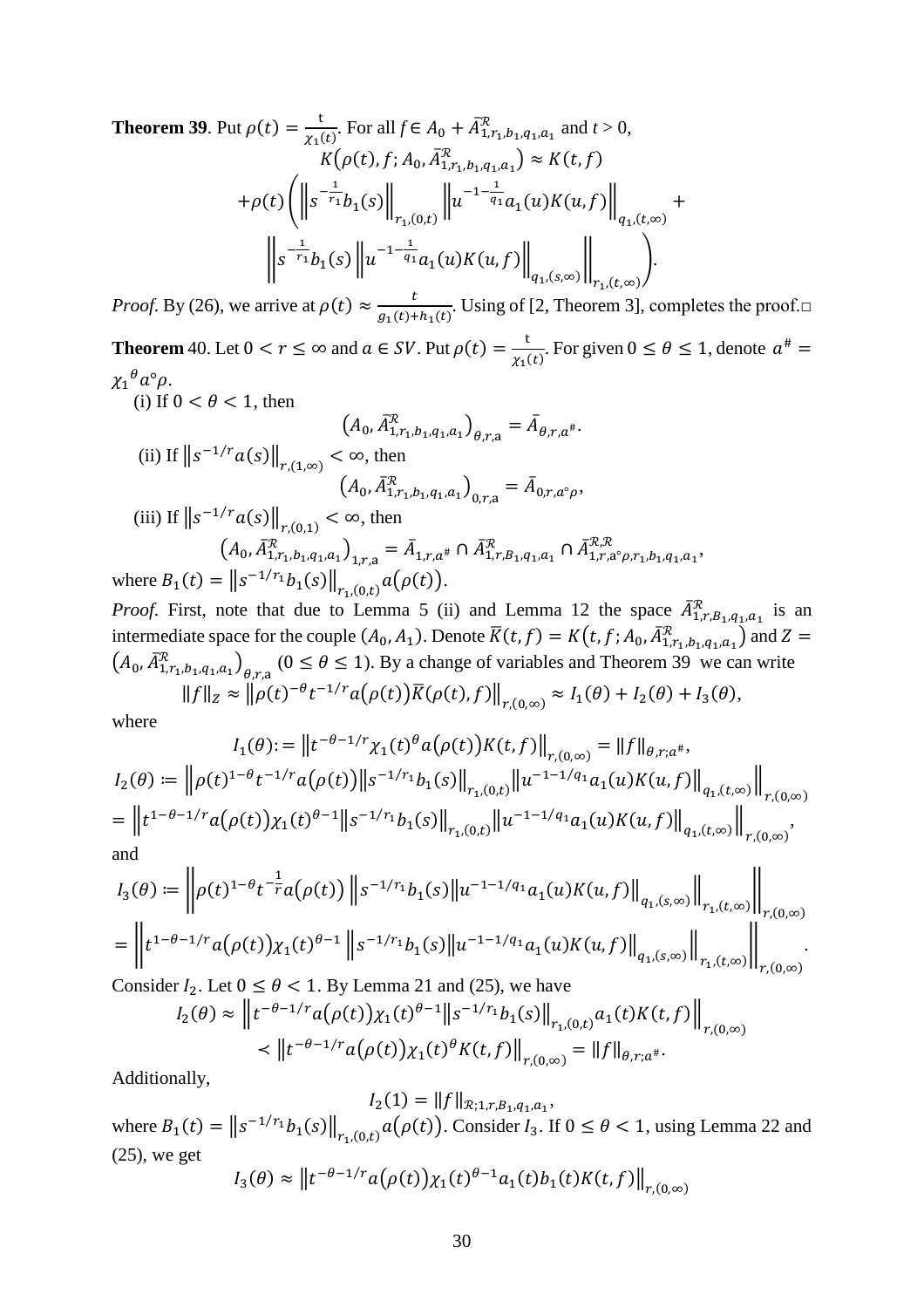$$
\langle \left\| t^{-\theta-1/r} a(\rho(t)) \chi_1(t)^\theta K(t,f) \right\|_{r,(0,\infty)} = \left\| f \right\|_{\theta,r;a^*}.
$$

If  $\theta = 1$ , we have

$$
I_3(1) = ||f||_{\mathcal{R}, \mathcal{R}; 1, r, a^{\circ} \rho, r_1, b_1, q_1, a_1}.
$$

This completes the proof. □

<span id="page-30-0"></span>**Theorem** 41. Let 
$$
0 < r_0 \le \infty
$$
,  $b_0 \in SV$ , and  $||s^{-1/r_0}b_0(s)||_{r_0,(1,\infty)} < \infty$ . Put  $\chi_0(t) =$   
\n $||s^{-1/r_0}b_0(s)||_{r_0,(t,\infty)}$  and  $\rho(t) = t \frac{\chi_0(t)}{\chi_1(t)}$ . Then, for all  $f \in A_{0,r_0,b_0} + \overline{A}_{1,r_1,b_1,q_1,a_1}^{\mathcal{R}}$  and  $t > 0$ ,  
\n $K(\rho(t), f; A_{0,r_0,b_0}, \overline{A}_{1,r_1,b_1,q_1,a_1}^{\mathcal{R}}) \approx$ 

$$
\|u^{-1/r_0}b_0(u)K(u,f)\|_{r_0,(0,t)} + \rho(t)\left(\|s^{-1/r_1}b_1(s)\|_{r_1,(0,t)}\|u^{-1-1/q_1}a_1(u)K(u,f)\|_{q_1,(t,\infty)} + \|\cdot\|s^{-1/r_1}b_1(s)\|u^{-1-1/q_1}a_1(u)K(u,f)\|_{q_1,(s,\infty)}\right) + \chi_0(t)K(t,f).
$$

*Proof.* Let  $\Phi_0$  be the function space corresponding to  $A_{0,r_0,b_0}$ :

$$
||F||_{\Phi_0} = ||u^{-1/r_0}b_0(u)F(u)||_{r_0,(0,\infty)}.
$$

From the proof of [Theorem 26,](#page-13-0) we know that

$$
I(t,f) := \left\| \chi_{(0,t)}(*)K(*,f) \right\|_{\Phi_0} = \left\| u^{-1/r_0} b_0(u)K(u,f) \right\|_{r_0,(0,t)}
$$

and

$$
h_0(t) < g_0(t) \approx g_0(t) + h_0(t) \approx t \chi_0(t).
$$
\nactions  $g(t)$  and  $h(t)$ .

Now we estimate the functions  $g(t)$  and  $h(t)$ .

$$
\frac{1}{g(t)} := \left\| \chi_{(t,\infty)}(u) \frac{u}{g_0(u) + h_0(u)} \right\|_{\Phi_1}
$$
\n
$$
\approx \left\| s^{-1/r_1} b_1(s) \left\| u^{-1-1/q_1} \frac{a_1(u)}{\chi_0(u)} \right\|_{q_{1,(\max(t,s),\infty)}} \right\|_{r_{1,0}(\infty)}
$$
\n
$$
\approx \left\| u^{-1-1/q_1} \frac{a_1(u)}{\chi_0(u)} \right\|_{q_{1,0}(t,\infty)}
$$
\n
$$
+ \left\| s^{-1/r_1} b_1(s) \left\| u^{-1-1/q_1} \frac{a_1(u)}{\chi_0(u)} \right\|_{q_{1,0}(s,\infty)}} \right\|_{r_{1,0}(\infty)}
$$
\n
$$
\approx t^{-1} \frac{a_1(t)}{\chi_0(t)} \left\| s^{-1/r_1} b_1(s) \right\|_{r_{1,0}(t)} + \left\| s^{-1-1/r_1} b_1(s) \frac{a_1(s)}{\chi_0(s)} \right\|_{r_{1,0}(\infty)}
$$
\n
$$
\approx t^{-1} \frac{a_1(t)}{\chi_0(t)} \left( \left\| s^{-1/r_1} b_1(s) \right\|_{r_{1,0}(t)} + b_1(t) \right) \approx t^{-1} \frac{a_1(t) \left\| s^{-1/r_1} b_1(s) \right\|_{r_{1,0}(t)}}{\chi_0(t)} \leq t^{-1} \frac{\chi_1(t)}{\chi_0(t)} = \frac{1}{\rho(t)}.
$$
\nHere we have used estimate (25). Properties the arguments of the proof of Theorem 26, we

Here we have used estimate (25). Repeating the arguments of the proof of [Theorem 26,](#page-13-0) we get

$$
h(t) := \left\| \chi_{(0,t)}(u) \frac{u}{g_1(u) + h_1(u)} \right\|_{\Phi_0} < \rho(t).
$$

Hence,

$$
h(t) < \rho(t) < g(t).
$$

Note that

$$
\frac{g_0(t)}{g_1(t) + h_1(t)} \approx \frac{g_0(t) + h_0(t)}{h_1(t)} \approx \frac{t\chi_0(t)}{\chi_1(t)} = \rho(t)
$$

and

$$
g_0(t) + \rho(t)h_1(t) \approx t\chi_0(t) + t\frac{\chi_0(t)}{\chi_1(t)}\chi_1(t) \approx t\chi_0(t).
$$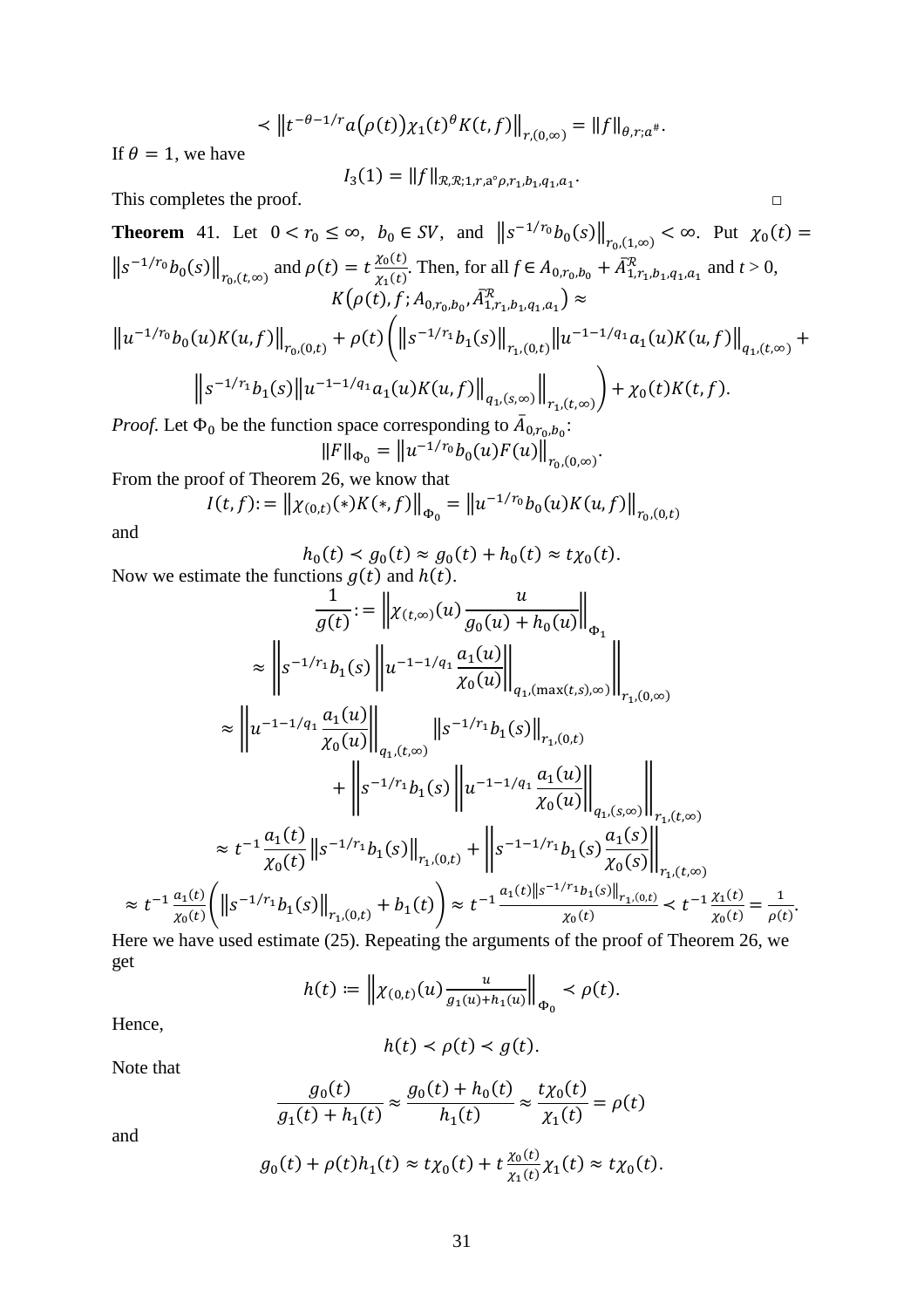Theorem 4 (Case 1) of [\[2\]](#page-46-2) completes the proof.  $\Box$ 

<span id="page-31-0"></span>**Theorem** 42. Let  $0 < r, r_0 \le \infty$ ,  $a, b_0 \in SV$ , and  $||s^{-1/r_0}b_0(s)||_{r_0,(1,\infty)} < \infty$ . Put  $\chi_0(t) =$  $||s^{-1/r_0}b_0(s)||_{r_0,(t,\infty)}$  and  $\rho(t) = t \frac{\chi_0(t)}{\chi_1(t)}$  $\frac{\lambda_0(\epsilon)}{\lambda_1(t)}$ . For a given  $0 \le \theta \le 1$ , denote  $a^{\#} = {\chi_0}^{1-\theta} {\chi_1}^{\theta} a^{\circ} \rho$ . (i) If  $0 < \theta < 1$ , then  $(A_{0,r_0,b_0}, A_{1,r_1,b_1,q_1,a_1}^{\mathcal{R}})_{\theta,r,a} = A_{\theta,r,a^*}.$ (ii) If  $\|s^{-1/r}a(s)\|_{r,(1,\infty)} < \infty$ , then  $(A_{0,r_0,b_0}, A_{1,r_1,b_1,q_1,a_1}^{\mathcal{X}})_{0,r,a} = A_{0,r,a^*} \cap A_{0,r,a^{\circ} \rho,r_0,b_0}^{\mathcal{L}}.$ (iii) If  $||s^{-1/r}a(s)||_{r,(0,1)} < \infty$ , then  $(A_{0,r_0,b_0}, \bar{A}_{1,r_1,b_1,q_1,a_1}^{\mathcal{R}})$ <sub>1,r,a</sub> =  $\bar{A}_{1,r,a^*}$   $\cap$   $\bar{A}_{1,r,B_1,q_1,a_1}^{\mathcal{R}},$   $\cap$   $\bar{A}_{1,r,a^{\circ} \rho,r_1,b_1,q_1,a_1}^{\mathcal{R},\mathcal{R}},$ 

where  $B_1(t) = ||s^{-1/r_1}b_1(s)||_{r_1,(0,t)} a(\rho(t)).$ 

*Proof.* First, note that due to [Lemma 5](#page-3-0) (ii) and [Lemma 12](#page-5-2) the space  $A_{1,r,B_{1},q_{1},a_{1}}^{R}$  is an intermediate space for the couple  $(A_0, A_1)$ . Denote  $K(t, f) = K(t, f; A_{0,r_0,b_0}, A_{1,r_1,b_1,q_1,a_1}^R)$  and  $Z = (A_{0,r_0,b_0}, A_{1,r_1,b_1,q_1,a_1}^{\mathcal{R}})_{\theta,r,a}$   $(0 \le \theta \le 1)$ . By a change of variables and [Theorem 41](#page-30-0) we can write

$$
||f||_Z \approx ||\rho(t)^{-\theta}t^{-1/r}a(\rho(t))\overline{K}(\rho(t),f)||_{r,(0,\infty)} \approx I_1(\theta) + I_2(\theta) + I_3(\theta) + I_4(\theta),
$$
  
Here

where

$$
I_{1}(\theta) := \left\| \rho(t)^{-\theta} t^{-1/r} a(\rho(t)) \right\| u^{-1/r_{0}} b_{0}(u) K(u, f) \Big\|_{r_{0}(0,t)} \Big\|_{r,(0,\infty)}
$$
  
\n
$$
= \left\| t^{-\theta-1/r} a(\rho(t)) \left( \frac{\chi_{1}(t)}{\chi_{0}(t)} \right)^{\theta} \left\| u^{-1/r_{0}} b_{0}(u) K(u, f) \right\|_{r,(0,t)} \Big\|_{r,(0,\infty)},
$$
  
\n
$$
I_{2}(\theta) := \left\| \rho(t)^{1-\theta} t^{-1/r} a(\rho(t)) \right\| s^{-1/r_{1}} b_{1}(s) \left\|_{r_{1}(0,t)} \left\| u^{-1-1/q_{1}} a_{1}(u) K(u, f) \right\|_{q_{1},(t,\infty)} \right\|_{r,(0,\infty)}
$$
  
\n
$$
= \left\| t^{1-\theta-1/r} a(\rho(t)) \left( \frac{\chi_{1}(t)}{\chi_{0}(t)} \right)^{\theta-1} \left\| s^{-1/r_{1}} b_{1}(s) \right\|_{r_{1},(0,t)} \left\| u^{-1-1/q_{1}} a_{1}(u) K(u, f) \right\|_{q_{1},(t,\infty)} \right\|_{r,(0,\infty)},
$$
  
\n
$$
I_{3}(\theta) := \left\| \rho(t)^{1-\theta} t^{-\frac{1}{r}} a(\rho(t)) \left\| s^{-1/r_{1}} b_{1}(s) \right\| u^{-1-1/q_{1}} a_{1}(u) K(u, f) \right\|_{q_{1},(s,\infty)} \left\| \int_{r_{1},(t,\infty)} \left\| \int_{r,(0,\infty)} \left\| \int_{r,(0,\infty)} \left\| s^{-1/r_{1}} b_{1}(s) \right\| u^{-1-1/q_{1}} a_{1}(u) K(u, f) \right\|_{q_{1},(s,\infty)} \right\|_{r_{1},(t,\infty)} \right\|_{r,(0,\infty)}
$$
  
\nand

and

$$
I_4(\theta) := \left\| \rho(t)^{-\theta} t^{-1/r} a(\rho(t)) \chi_0(t) K(t, f) \right\|_{r,(0,\infty)}
$$
  
= 
$$
\left\| t^{-\theta - 1/r} \chi_0(t)^{1-\theta} \chi_1(t)^{\theta} a(\rho(t)) K(t, f) \right\|_{r,(0,\infty)} = \|f\|_{\theta, r; a^{\#}}.
$$

Consider  $I_1$ . We have

$$
I_1(0) = \left\| t^{-1/r} a(\rho(t)) \right\| u^{-1/r_0} b_0(u) K(u, f) \Big\|_{r_0(0,t)} \Big\|_{r, (0,\infty)} = \|f\|_{L; 0, r, a^\circ \rho, r_0, b_0}.
$$

Let  $0 < \theta \le 1$ . Because  $b_0(t) < \chi_0(t)$ , using the first estimate from [Lemma 21,](#page-9-0) we conclude that

$$
I_1(\theta) \approx \left\| t^{-\theta - 1/r} a(\rho(t)) \chi_0(t)^{-\theta} \chi_1(t)^{\theta} b_0(t) K(t, f) \right\|_{r, (0, \infty)}
$$
  

$$
\left\| t^{-\theta - 1/r} a(\rho(t)) \chi_0(t)^{1-\theta} \chi_1(t)^{\theta} K(t, f) \right\|_{r, (0, \infty)} = \left\| f \right\|_{\theta, r; a^{\#}}.
$$

Consider  $I_2$ . Let  $0 \le \theta < 1$ . [Lemma 21](#page-9-0) and (25) imply

$$
I_2(\theta) \approx \left\| t^{-\theta - 1/r} a(\rho(t)) \chi_0(t)^{1-\theta} \chi_1(t)^{\theta - 1} \| s^{-1/r_1} b_1(s) \right\|_{r_1,(0,t)} a_1(t) K(t,f) \left\| \int_{r,(0,\infty)} |t|^{1-\theta - 1/r} a(\rho(t)) \chi_0(t)^{1-\theta} \chi_1(t)^{1-\theta} \chi_1(t)^{1-\theta} \chi_1(t)^{1-\theta} \chi_1(t)^{1-\theta} \chi_1(t)^{1-\theta} \chi_1(t)^{1-\theta} \chi_1(t)^{1-\theta} \chi_1(t)^{1-\theta} \chi_1(t)^{1-\theta} \chi_1(t)^{1-\theta} \chi_1(t)^{1-\theta} \chi_1(t)^{1-\theta} \chi_1(t)^{1-\theta} \chi_1(t)^{1-\theta} \chi_1(t)^{1-\theta} \chi_1(t)^{1-\theta} \chi_1(t)^{1-\theta} \chi_1(t)^{1-\theta} \chi_1(t)^{1-\theta} \chi_1(t)^{1-\theta} \chi_1(t)^{1-\theta} \chi_1(t)^{1-\theta} \chi_1(t)^{1-\theta} \chi_1(t)^{1-\theta} \chi_1(t)^{1-\theta} \chi_1(t)^{1-\theta} \chi_1(t)^{1-\theta} \chi_1(t)^{1-\theta} \chi_1(t)^{1-\theta} \chi_1(t)^{1-\theta} \chi_1(t)^{1-\theta} \chi_1(t)^{1-\theta} \chi_1(t)^{1-\theta} \chi_1(t)^{1-\theta} \chi_1(t)^{1-\theta} \chi_1(t)^{1-\theta} \chi_1(t)^{1-\theta} \chi_1(t)^{1-\theta} \chi_1(t)^{1-\theta} \chi_1(t)^{1-\theta} \chi_1(t)^{1-\theta} \chi_1(t)^{1-\theta} \chi_1(t)^{1-\theta} \chi_1(t)^{1-\theta} \chi_1(t)^{1-\theta} \chi_1(t)^{1-\theta} \chi_1(t)^{1-\theta} \chi_1(t)^{1-\theta} \chi_1(t)^{1-\theta} \chi_1(t)^{1-\theta} \chi_1(t)^{1-\theta} \chi_1(t)^{1-\theta} \chi_1(t)^{1-\theta} \chi_1(t)^{1-\theta} \chi_1(t)^{1-\theta} \chi_1(t)^{1-\theta} \chi_1(t)^{1-\theta} \chi_1(t)^{
$$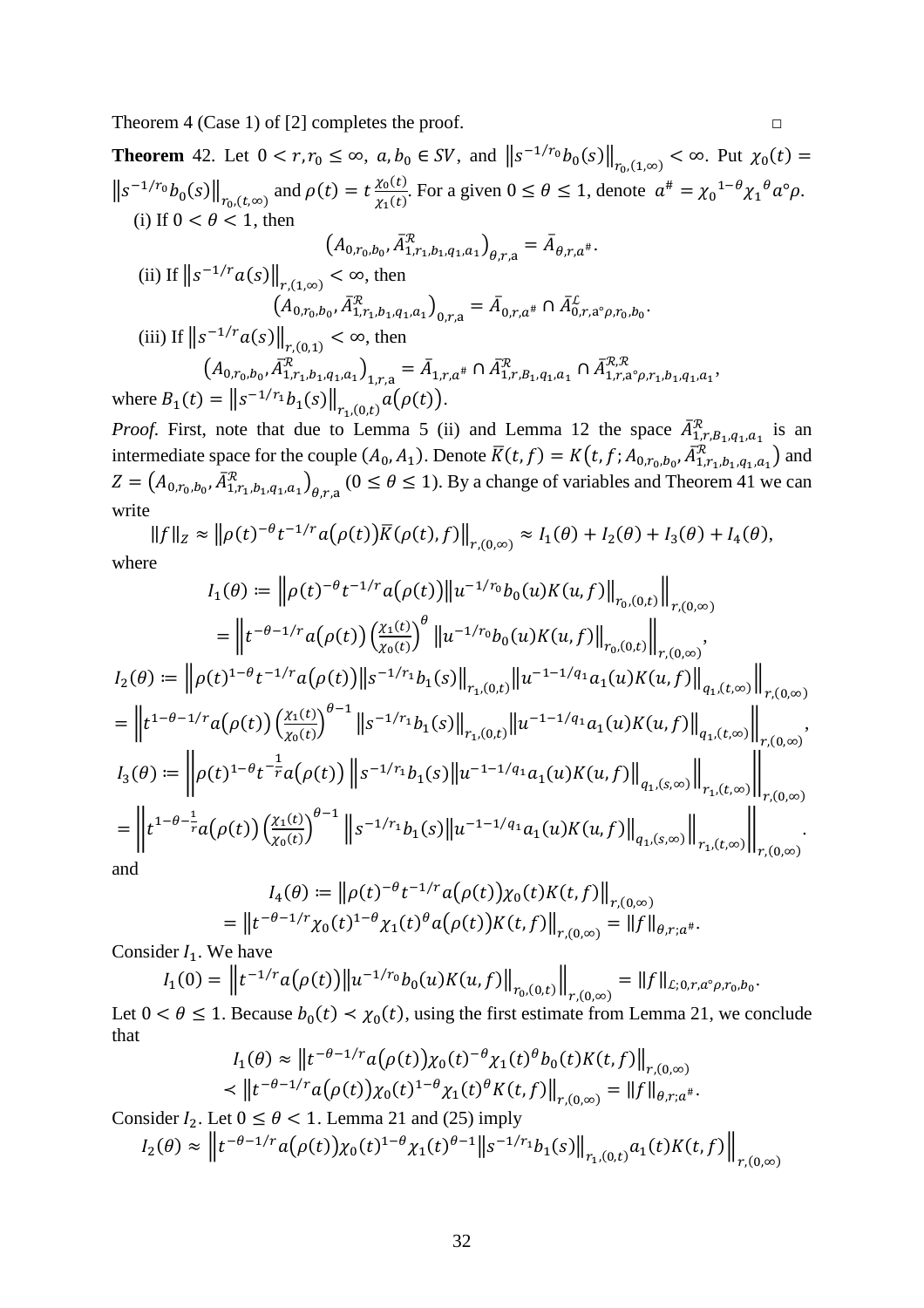$$
\langle \left\| t^{-\theta-1/r} a(\rho(t)) \chi_0(t)^{1-\theta} \chi_1(t)^{\theta} K(t,f) \right\|_{r,(0,\infty)} = \left\| f \right\|_{\theta,r;a^*}.
$$

Additionally,

$$
I_2(1) = \|f\|_{\mathcal{R}; 1, r, B_1, q_1, a_1},
$$

where

$$
B_1(t) = ||s^{-1/r_1}b_1(s)||_{r_1(0,t)}a(\rho(t)).
$$

Consider  $I_3$ . Let  $0 \le \theta \le 1$ . Using [Lemma 22](#page-10-0) and (25), we get

$$
I_3(\theta) \approx \left\| t^{-\theta - 1/r} a(\rho(t)) \left( \frac{\chi_1(t)}{\chi_0(t)} \right)^{\theta - 1} a_1(t) b_1(t) K(t, f) \right\|_{r, (0, \infty)}
$$
  

$$
\left\| t^{-\theta - 1/r} a(\rho(t)) \chi_0(t)^{1 - \theta} \chi_1(t)^{\theta} K(t, f) \right\|_{r, (0, \infty)} = \|f\|_{\theta, r; a^{\#}}.
$$

Finally,

$$
I_3(1) = \|f\|_{\mathcal{R},\mathcal{R};1,r,a^{\circ}\rho,r_1,b_1,q_1,a_1}.
$$

This completes the proof.  $\Box$ 

<span id="page-32-0"></span>**Theorem** 43. Let  $0 < \theta_0 < 1$ ,  $0 < r_0 \le \infty$ , and  $b_0 \in SV$ . Put  $\rho(t) = t^{1-\theta_0} \frac{b_0(t)}{x_1(t)}$ . Then, for all  $f \in A_{\theta_0, r_0, b_0} + A^{\mathcal{R}}_{1, r, b, q, a}$  and  $t > 0$ ,  $K(\rho(t), f; A_{\theta_0, r_0, b_0}, A_{1, r_1, b_1, q_1, a_1}^{\mathcal{R}}) \approx ||u^{-\theta_0 - 1/r_0} b_0(u) K(u, f)||_{r_0, (0, t)}$  $+\rho(t) \left( \left\| s^{-1/r_1} b_1(s) \right\|_{r_1,(0,t)} \left\| u^{-1-1/q_1} a_1(u) K(u,f) \right\|_{q_1,(t,\infty)} + \right.$  $\|s^{-1/r_1}b_1(s)\|u^{-1-1/q_1}a_1(u)K(u,f)\|_{q_1,(s,\infty)}\|$  $r_{1}$ , $(t,\infty)$  $\cdot$ 

*Proof.* Let  $\Phi_0$  be the function space corresponding to  $A_{\theta_0, r_0, b_0}$ :  $||F||_{\Phi_0} = ||u^{-\theta_0 - 1/r_0} b_0(u) F(u)||_{r_0,(0,\infty)}.$ 

From the proof of [\[8,](#page-46-8) Theorem 18], we know that

$$
I(t,f) := \| \chi_{(0,t)}(*)K(*,f) \|_{\Phi_0} = \| u^{-\theta_0 - 1/r_0} b_0(u)K(u,f) \|_{r_{0},(0,t)}
$$

and

$$
g_0(t) + h_0(t) \approx h_0(t) \approx g_0(t) \approx t^{1-\theta_0} b_0(t)
$$
.  
Now we estimate the functions  $g(t)$  and  $h(t)$ .

$$
\frac{1}{g(t)} := \left\| \chi_{(t,\infty)}(u) \frac{u}{g_0(u) + h_0(u)} \right\|_{\Phi_1}
$$
\n
$$
\approx \left\| s^{-1/r_1} b_1(s) \left\| u^{\theta_0 - 1 - 1/q_1} \frac{a_1(u)}{b_0(u)} \right\|_{q_{1},(\max(t,s),\infty)} \right\|_{r_{1},(0,\infty)}
$$
\n
$$
\approx \left\| u^{\theta_0 - 1 - 1/q_1} \frac{a_1(u)}{b_0(u)} \right\|_{q_{1},(t,\infty)} \|s^{-1/r_1} b_1(s) \left\|_{r_{1},(0,t)} \right\|_{r_{1},(0,t)}
$$
\n
$$
+ \left\| s^{-1/r_1} b_1(s) \left\| u^{\theta_0 - 1 - 1/q_1} \frac{a_1(u)}{b_0(u)} \right\|_{q_{1},(s,\infty)} \right\|_{r_{1},(t,\infty)}
$$
\n
$$
\approx t^{\theta_0 - 1} \frac{a_1(t)}{b_0(t)} \|s^{-1/r_1} b_1(s) \left\|_{r_{1},(0,t)} + \left\| s^{\theta_0 - 1 - 1/r_1} \frac{b_1(s) a_1(s)}{b_0(s)} \right\|_{r_{1},(t,\infty)}
$$
\n
$$
\approx t^{\theta_0 - 1} \frac{a_1(t)}{b_0(t)} \|s^{-1/r_1} b_1(s) \left\|_{r_{1},(0,t)} + t^{\theta_0 - 1} \frac{b_1(t) a_1(t)}{b_0(t)}
$$
\n
$$
= t^{\theta_0 - 1} \frac{a_1(t)}{b_0(t)} \left( \left\| s^{-1/r_1} b_1(s) \right\|_{r_{1},(0,t)} + b_1(t) \right)
$$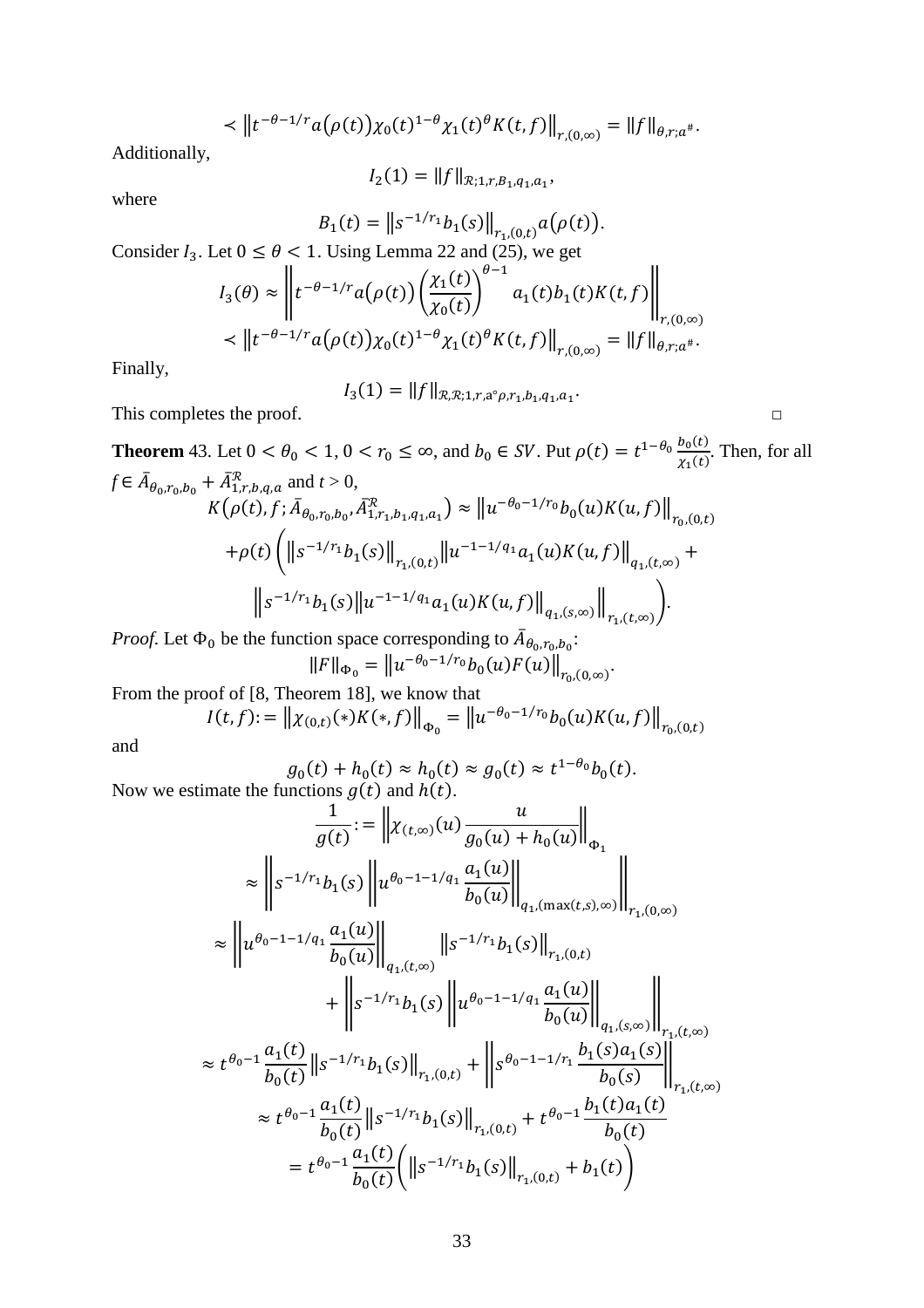$$
\approx t^{\theta_0 - 1} \frac{a_1(t) \|s^{-1/r_1} b_1(s)\|_{r_1,(0,t)}}{b_0(t)} < t^{\theta_0 - 1} \frac{\chi_1(t)}{b_0(t)} = \frac{1}{\rho(t)}.
$$

Here we have used estimate (25). Repeating the arguments of the proof of [Theorem 28,](#page-15-0) we get

$$
h(t) := \| \chi_{(0,t)}(u) \frac{u}{g_1(u) + h_1(u)} \|_{\Phi_0} \approx \rho(t).
$$

Thus,

$$
h(t) \approx \rho(t) < g(t).
$$

Theorem 4 (Case 1) of [\[2\]](#page-46-2) completes the proof.  $□$ 

<span id="page-33-0"></span>**Theorem** 44. Let  $0 < \theta_0 < 1$ ,  $0 < r, r_0 \le \infty$ , and  $a, b_0 \in SV$ . Put  $\rho(t) = t^{1-\theta_0} \frac{b_0(t)}{x_1(t)}$ . For a given  $0 \le \theta \le 1$ , denote  $a^{\#} = b_0^{1-\theta} \chi_1^{\theta} a^{\circ} \rho$  and  $\eta = (1-\theta)\theta_0 + \theta$ . (i) If  $0 < \theta < 1$ , then

$$
(A_{\theta_0,r_0,b_0}, A_{1,r_1,b_1,q_1,a_1}^R)_{\theta,r,a} = A_{\eta,r,a^*}.
$$
  
\n(ii) If  $||s^{-1/r}a(s)||_{r,(1,\infty)} < \infty$ , then  
\n
$$
(\overline{A}_{\theta_0,r_0,b_0}, \overline{A}_{1,r_1,b_1,q_1,a_1}^R)_{0,r,a} = \overline{A}_{\theta_0,r,a^{\circ}\rho,r_0,b_0}^L.
$$
  
\n(iii) If  $||s^{-1/r}a(s)||_{r,(0,1)} < \infty$ , then  
\n
$$
(\overline{A}_{\theta_0,r_0,b_0}, \overline{A}_{1,r_1,b_1,q_1,a_1}^R)_{1,r,a} = \overline{A}_{1,r,a^*} \cap \overline{A}_{1,r,B_1,q_1,a_1}^R \cap \overline{A}_{1,r,a^{\circ}\rho,r_1,b_1,q_1,a_1}^R,
$$
  
\nwhere  $B_1(t) = ||s^{-1/r_1}b_1(s)||_{r_1,(0,t)}a(\rho(t)).$ 

*Proof.* First, note that due to [Lemma 5](#page-3-0) (ii) and [Lemma 12](#page-5-2) the space  $A_{1,r,B_{1},q_{1},a_{1}}^{R}$  is an intermediate space for the couple  $(A_0, A_1)$ . Denote  $\overline{K}(t, f) = K(t, f; \overline{A}_{\theta_0, r_0, b_0}, \overline{A}_{1, r_1, b_1, q_1, a_1}^{\mathcal{R}})$ and  $Z = (A_{\theta_0, r_0, b_0}, A_{1, r_1, b_1, q_1, a_1}^{\mathcal{R}})_{\theta, r, a}$  ( $0 \le \theta \le 1$ ). By a change of variables and **[Theorem](#page-32-0)** 43, we can write

$$
||f||_Z \approx ||\rho(t)^{-\theta}t^{-1/r}a(\rho(t))\overline{K}(\rho(t),f)||_{r,(0,\infty)} \approx I_1(\theta) + I_2(\theta) + I_3(\theta),
$$

where

$$
I_1(\theta) := \left\| \rho(t)^{-\theta} t^{-1/r} a(\rho(t)) \right\| u^{-\theta_0 - 1/r_0} b_0(u) K(u, f) \Big\|_{r_0(0,t)} \Big\|_{r,(0,\infty)}
$$
  
\n
$$
= \left\| t^{-\theta(1-\theta_0) - 1/r} a(\rho(t)) b_0(t)^{-\theta} \chi_1(t)^{\theta} \left\| u^{-\theta_0 - 1/r_0} b_0(u) K(u, f) \right\|_{r_0(0,t)} \right\|_{r,(0,\infty)},
$$
  
\n
$$
I_2(\theta) := \left\| \rho(t)^{1-\theta} t^{-1/r} a(\rho(t)) \right\| s^{-1/r_1} b_1(s) \left\|_{r_1(0,t)} \right\| u^{-1-1/q_1} a_1(u) K(u, f) \left\|_{q_1,(t,\infty)} \right\|_{r,(0,\infty)}
$$
  
\n
$$
=
$$

$$
= \left\| t^{(1-\theta)(1-\theta_0) - \frac{1}{r}} a(\rho(t)) \left( \frac{\chi_1(t)}{b_0(t)} \right)^{\theta-1} \left\| s^{-\frac{1}{r_1}} b_1(s) \right\|_{r_1,(0,t)} \left\| u^{-1-\frac{1}{q_1}} a_1(u) K(u,f) \right\|_{q_1,(t,\infty)} \right\|_{r,(0,\infty)},
$$

and

$$
I_3(\theta) := \left\| \rho(t)^{1-\theta} t^{-\frac{1}{r_1}} a(\rho(t)) \right\| s^{-\frac{1}{r_1}} b_1(s) \left\| u^{-1-\frac{1}{q_1}} a_1(u) K(u, f) \right\|_{q_1,(s,\infty)} \left\| \bigg\|_{r_1,(t,\infty)} \right\|_{r,(0,\infty)}
$$
  
= 
$$
\left\| t^{(1-\theta)(1-\theta_0) - \frac{1}{r}} a(\rho(t)) \left( \frac{\chi_1(t)}{b_0(t)} \right)^{\theta-1} \right\| s^{-\frac{1}{r_1}} b_1(s) \left\| u^{-1-\frac{1}{q_1}} a_1(u) K(u, f) \right\|_{q_1,(s,\infty)} \left\| \bigg\|_{r_1,(t,\infty)} \right\|_{r,(0,\infty)}
$$

Consider  $I_1$ . We have

 $\ddot{\phantom{a}}$ 

$$
I_1(0) = \left\| t^{-1/r} a(\rho(t)) \right\| u^{-\theta_0 - 1/r_0} b_0(u) K(u, f) \Big\|_{r_0, (0,t)} \Big\|_{r, (0,\infty)} = \|f\|_{L; \theta_0, r, a^{\circ} \rho, r_0, b_0}.
$$
  
to  $0 < \theta < 1$ . Using the first estimate from I amme 21, we conclude that

Let  $0 < \theta \le 1$ . Using the first estimate from [Lemma 21,](#page-9-0) we conclude that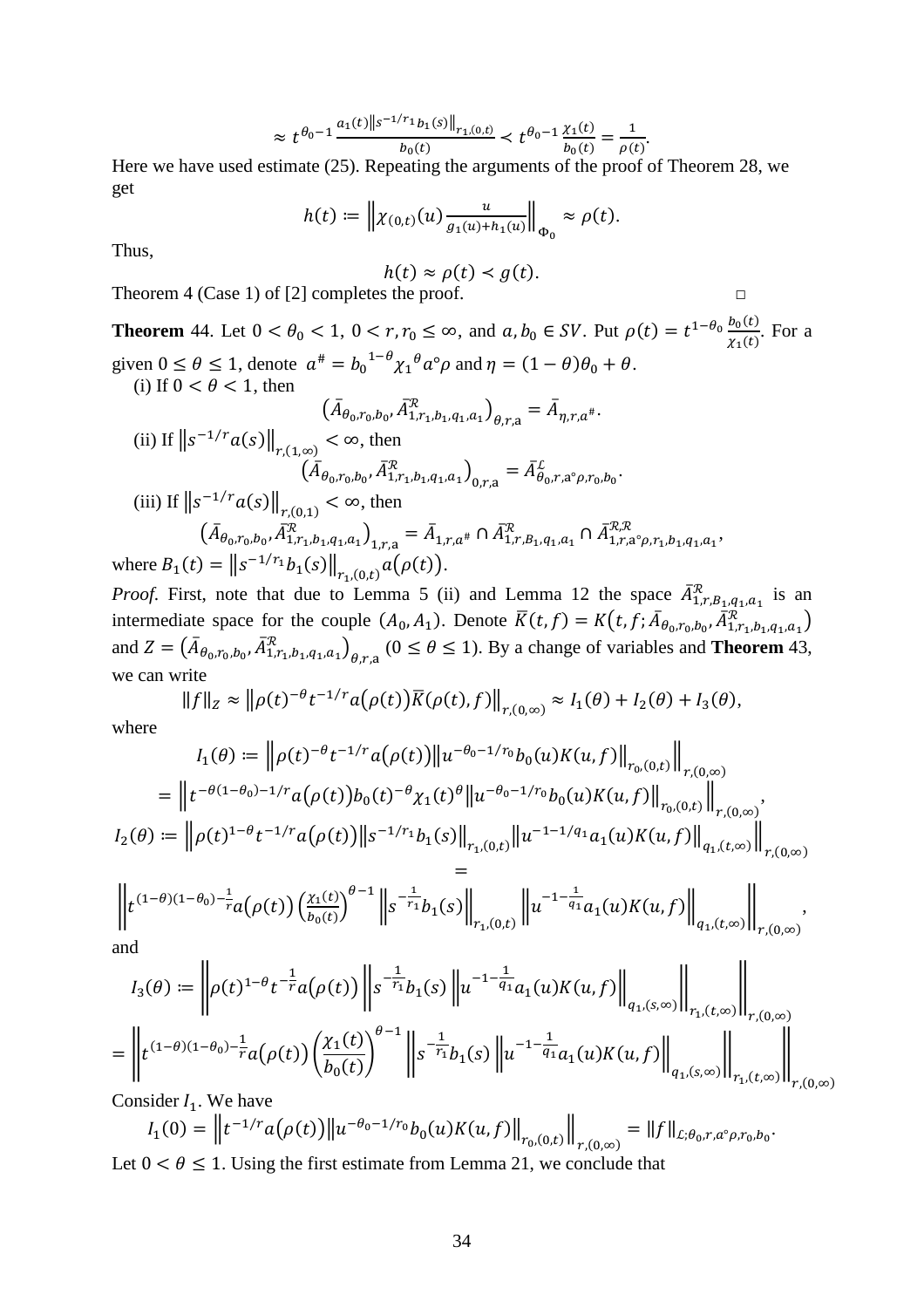$$
I_1(\theta) \approx ||t^{-\eta - 1/r} a(\rho(t)) b_0(t)^{-\theta} \chi_1(t)^{\theta} b_0(t) K(t, f)||_{r, (0, \infty)}
$$
  
=  $||t^{-\eta - 1/r} a(\rho(t)) b_0(t)^{1-\theta} \chi_1(t)^{\theta} K(t, f)||_{r, (0, \infty)} = ||f||_{\eta, r; a^*}.$ 

Consider  $I_2$ . Let  $0 \le \theta < 1$ . [Lemma 21](#page-9-0) (ii) and (25) imply

$$
I_2(\theta) \approx \left\| t^{-\eta - 1/r} a(\rho(t)) b_0(t)^{1-\theta} \chi_1(t)^{\theta-1} \right\| s^{-1/r_1} b_1(s) \left\|_{r_1(0,t)} a_1(t) K(t,f) \right\|_{r,(0,\infty)}
$$
  

$$
\leq \left\| t^{-\eta - 1/r} a(\rho(t)) b_0(t)^{1-\theta} \chi_1(t)^{\theta} K(t,f) \right\|_{r,(0,\infty)} = \left\| f \right\|_{\eta,r;a^*}.
$$

If  $\theta = 1$ , we have

$$
I_2(1) = ||f||_{\mathcal{R}; 1, r, B_1, q_1, a_1},
$$

where

$$
B_1(t) = ||s^{-1/r_1}b_1(s)||_{r_1,(0,t)}a(\rho(t)).
$$

Consider  $I_3$ . Let  $0 \le \theta < 1$ . Using [Lemma 22](#page-10-0) and (25), we get  $I_3(\theta) \approx \left\| t^{-\eta-1/r} a(\rho(t)) b_0(t)^{1-\theta} \chi_1(t)^{\theta-1} b_1(t) a_1(t) K(t,f) \right\|_{r,(0,\infty)}$  $\leq \|t^{-\eta-1/r}a(\rho(t))b_0(t)^{1-\theta}\chi_1(t)^{\theta}K(t,f)\|_{r,(0,\infty)} = \|f\|_{\eta,r;a^*}.$ 

Finally,

# $I_3(1) = ||f||_{\mathcal{R},\mathcal{R};1,r,a^{\circ}\rho,r_1,b_1,q_1,a_1}.$ Thus, (i) and (iii) are proved. To prove (ii), it is enough to show that  $||f||_{\theta_0,r,b_0a^{\circ}\rho} < ||f||_{\mathcal{L};\theta_0,r,a^{\circ}\rho,r_0,b_0}.$ But this follows from [Corollary 17](#page-7-1) (i).  $\Box$

<span id="page-34-0"></span>**Theorem** 45. Let 
$$
0 < r_0, q_0 \le \infty, a_0, b_0 \in SV
$$
, and  

$$
\left\| s^{-1/r_0} b_0(s) \right\| u^{-1/q_0} a_0(u) \left\|_{q_0,(1,s)} \right\|_{r_0,(1,\infty)} < \infty.
$$

Put

$$
\chi_{0}(t) = ||s^{-1/r_{0}}b_{0}(s)||u^{-1/q_{0}}a_{0}(u)||_{q_{0},(t,s)}||_{r_{0},(t,\infty)}
$$
  
\nand  $\rho(t) = t \frac{\chi_{0}(t)}{\chi_{1}(t)}$ . Then, for all  $f \in \bar{A}_{0,r_{0},b_{0},q_{0},a_{0}}^{c} + \bar{A}_{1,r_{1},b_{1},q_{1},a_{1}}^{R}$  and  $t > 0$ ,  
\n
$$
K(\rho(t), f; \bar{A}_{0,r_{0},b_{0},q_{0},a_{0}}^{c}, \bar{A}_{1,r_{1},b_{1},q_{1},a_{1}}^{R}) \approx ||s^{-1/r_{0}}b_{0}(s)||u^{-1/q_{0}}a_{0}(u)K(u,f)||_{q_{0},(0,s)}||_{r_{0},(0,t)}
$$
\n
$$
+ ||s^{-1/r_{0}}b_{0}(s)||_{r_{0},(t,\infty)}||u^{-1/q_{0}}a_{0}(u)K(u,f)||_{q_{0},(0,t)}
$$
\n
$$
+ \rho(t)\left(||s^{-1/r_{1}}b_{1}(s)||_{r_{1},(0,t)}||u^{-1-1/q_{1}}a_{1}(u)K(u,f)||_{q_{1},(t,\infty)} + ||s^{-1/r_{1}}b_{1}(s)||u^{-1-1/q_{1}}a_{1}(u)K(u,f)||_{q_{1},(t,\infty)}\right) + \chi_{0}(t)K(t,f).
$$

*Proof.* Let  $\Phi_0$  be the function space corresponding to  $\bar{A}^L_{0,r_0,b_0,q_0,a_0}$ :

$$
||F||_{\Phi_0} = ||s^{-1/r_0}b_0(s)||u^{-1/q_0}a_0(u)F(u)||_{q_0,(0,s)}||_{r_0,(0,\infty)}.
$$

From the proof of [Theorem 30,](#page-17-0) we know that

$$
I(t,f) := \left\| \chi_{(0,t)}(*)K(*,f) \right\|_{\Phi_0} \approx \left\| s^{-1/r_0} b_0(s) \left\| u^{-1/q_0} a_0(u) K(u,f) \right\|_{q_0,(0,s)} \right\|_{r_0,(0,t)}
$$

$$
+ \left\| s^{-1/r_0} b_0(s) \right\|_{r_0,(t,\infty)} \left\| u^{-1/q_0} a_0(u) K(u,f) \right\|_{q_0,(0,t)}
$$

and

$$
h_0(t) < g_0(t) \approx g_0(t) + h_0(t) \approx t \chi_0(t).
$$
\n
$$
g(t) \text{ and } h(t)
$$

Now we estimate the functions  $g(t)$  and  $h(t)$ .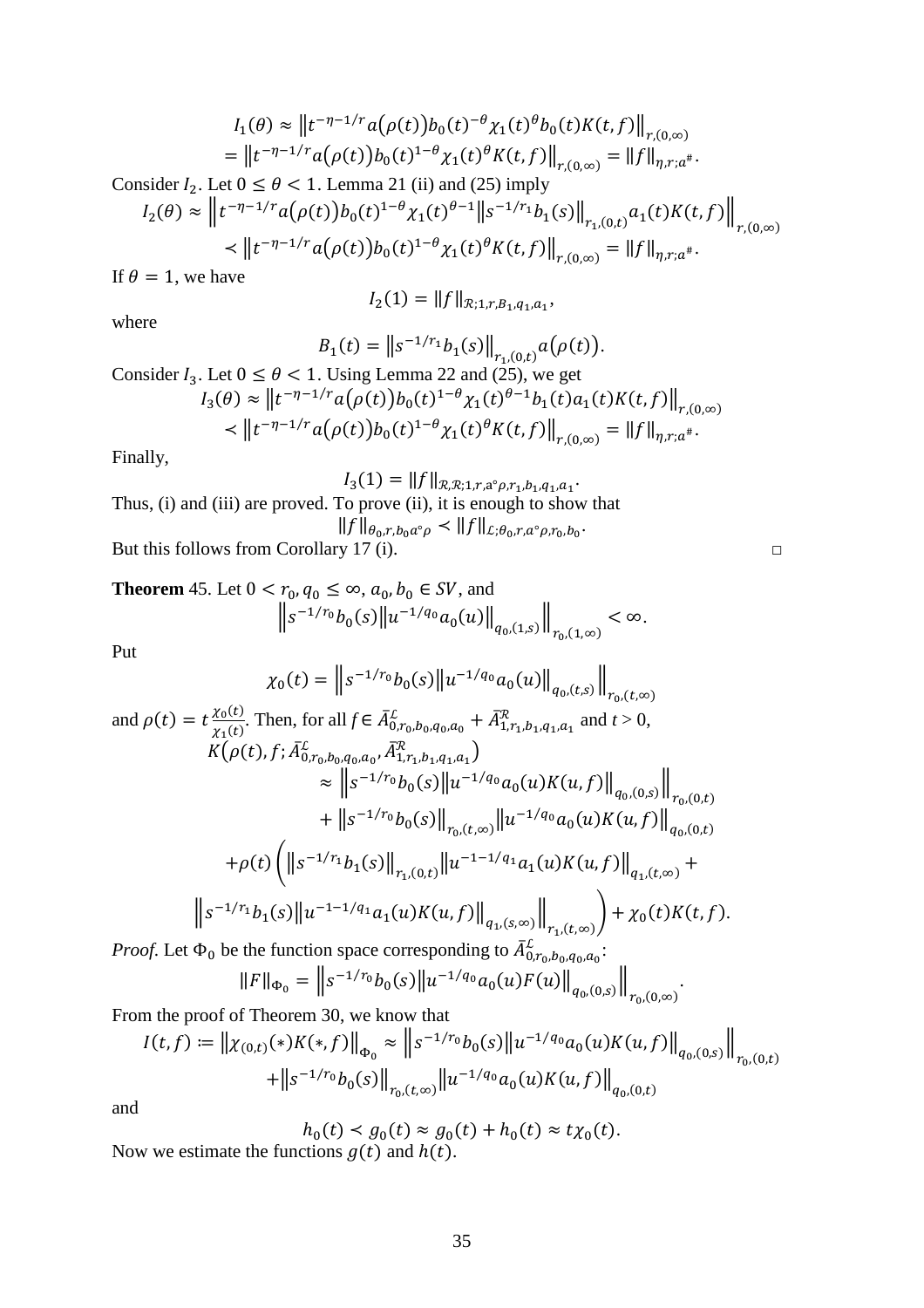$$
\frac{1}{g(t)} := \left\| \chi_{(t,\infty)}(u) \frac{u}{g_0(u) + h_0(u)} \right\|_{\Phi_1}
$$
\n
$$
\approx \left\| s^{-1/r_1} b_1(s) \left\| u^{-1-1/q_1} \frac{a_1(u)}{\chi_0(u)} \right\|_{q_1,(\max(t,s),\infty)} \right\|_{r_{1},(0,\infty)}
$$
\n
$$
\approx \left\| u^{-1-1/q_1} \frac{a_1(u)}{\chi_0(u)} \right\|_{q_1,(t,\infty)} \|s^{-1/r_1} b_1(s) \left\|_{r_{1},(0,t)} + \left\| s^{-1/r_1} b_1(s) \right\|_{r_{1},(0,t)} + \left\| s^{-1/r_1} b_1(s) \left\| u^{-1-1/q_1} \frac{a_1(u)}{\chi_0(u)} \right\|_{q_1,(s,\infty)} \right\|_{r_{1},(t,\infty)}
$$
\n
$$
\approx t^{-1} \frac{a_1(t)}{\chi_0(t)} \|s^{-1/r_1} b_1(s) \left\|_{r_{1},(0,t)} + \left\| s^{-1-1/r_1} \frac{b_1(s) a_1(s)}{\chi_0(s)} \right\|_{r_{1},(t,\infty)}
$$
\n
$$
\approx t^{-1} \frac{a_1(t)}{\chi_0(t)} \left( \left\| s^{-1/r_1} b_1(s) \right\|_{r_{1},(0,t)} + b_1(t) \right) \approx t^{-1} \frac{a_1(t) \|s^{-1/r_1} b_1(s) \left\|_{r_{1},(0,t)} }{\chi_0(t)} \lt t^{-1} \frac{\chi_1(t)}{\chi_0(t)} = \frac{1}{\rho(t)}.
$$

Here we have used estimate (25). Repeating the arguments of the proof of [Theorem 30,](#page-17-0) we get

$$
h(t) := \left\| \chi_{(0,t)}(u) \frac{u}{g_1(u) + h_1(u)} \right\|_{\Phi_0} < t \frac{\chi_0(t)}{\chi_1(t)} = \rho(t).
$$

Hence,

$$
h(t) \prec \rho(t) \prec g(t).
$$

In addition, we have

$$
\frac{g_0(t)}{g_1(t) + h_1(t)} \approx \frac{g_0(t) + h_0(t)}{h_1(t)} \approx \frac{t \chi_0(t)}{\chi_1(t)} = \rho(t).
$$

Note that

$$
g_0(t) + \rho(t)h_1(t) \approx t\chi_0(t) + t\frac{\chi_0(t)}{\chi_1(t)}\chi_1(t) \approx t\chi_0(t).
$$

Theorem 4 (Case 1) of [\[2\]](#page-46-2) completes the proof.  $\Box$ 

<span id="page-35-0"></span>Theorem 46. Let 
$$
0 < r, r_0, q_0 \le \infty
$$
,  $a, a_0, b_0 \in SV$ , and  
\n
$$
\|s^{-1/r_0}b_0(s)\|u^{-1/q_0}a_0(u)\|_{q_0,(1,s)}\|_{r_0,(1,\infty)} < \infty.
$$
\nPut  $\chi_0(t) = \|s^{-1/r_0}b_0(s)\|u^{-1/q_0}a_0(u)\|_{q_0,(t,s)}\|_{r_0,(t,\infty)}$  and  $\rho(t) = t\frac{\chi_0(t)}{\chi_1(t)}$ . For given  $0 \le$   
\n $\theta \le 1$ , denote  $a^{\#} = \chi_0^{1-\theta}\chi_1^{\theta}a^{\circ}\rho$ .  
\n(i) If  $0 < \theta < 1$ , then  
\n
$$
(A_{0,r_0,b_0,q_0,a_0}^{\beta}, A_{1,r_1,b_1,q_1,a_1}^{\beta})_{\theta,r,a} = \bar{A}_{\theta,r,a^{\#}}
$$
\n(ii) If  $||s^{-1/r}a(s)||_{r,(1,\infty)} < \infty$ , then  
\n
$$
(A_{0,r_0,b_0,q_0,a_0}^{\beta}, A_{1,r_1,b_1,q_1,a_1}^{\gamma})_{0,r,a} = \bar{A}_{0,r,a^{\#}} \cap \bar{A}_{0,r,\beta_0,q_0,a_0}^{\beta} \cap \bar{A}_{0,r,a^{\circ}\rho,r_0,b_0,q_0,a_0}^{\gamma}.
$$
\nwhere  $B_0(t) = ||s^{-1/r_0}b_0(s)||_{r_{0}(t,\infty)}a(\rho(t))$ .  
\n(iii) If  $||s^{-1/r}a(s)||_{r,(0,1)} < \infty$ , then  
\n
$$
(A_{0,r_0,b_0,q_0,a_0}^{\beta}, A_{1,r_1,b_1,q_1,a_1}^{\gamma})_{1,r,a} = \bar{A}_{1,r,a^{\#}} \cap \bar{A}_{1,r,B_1,q_1,a_1}^{\gamma} \cap \bar{A}_{1,r,a^{\circ}\rho,r_1,b_1,q_1,a_1}^{\gamma}.
$$
\nwhere  $B_1(t) = ||s^{-1/r_1}b_1(s)||_{r_1,(0,t)}a(\rho(t))$ .

*Proof.* First, note that due to [Lemma 5,](#page-3-0) [Lemma 11,](#page-5-1) and [Lemma 12](#page-5-2) the spaces  $\bar{A}^L_{0,r,B_0,r_0,b_0}$  and  $\bar{A}^R_{1,r,B_1,q_1,a_1}$  are an intermediate space for the couple  $(A_0, A_1)$ . Denote  $\bar{K}(t,f)$  =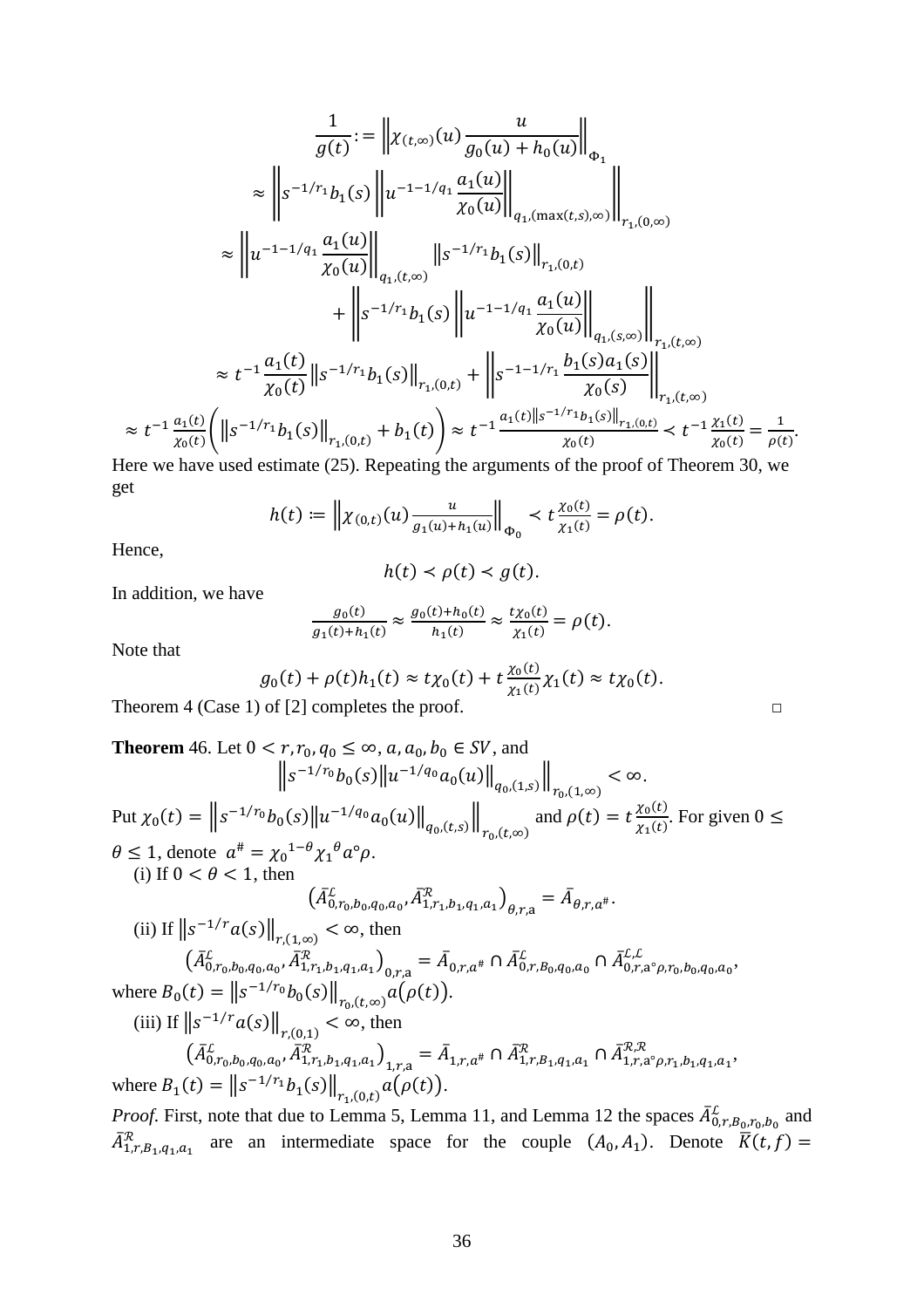$K(t, f; \bar{A}_{0,r_0,b_0,q_0,a_0}^{\mathcal{L}}, \bar{A}_{1,r_1,b_1,q_1,a_1}^{\mathcal{R}})$  and  $Z = (\bar{A}_{0,r_0,b_0,q_0,a_0}^{\mathcal{L}}, \bar{A}_{1,r_1,b_1,q_1,a_1}^{\mathcal{R}})_{\theta,r,a}$   $(0 \le \theta \le 1)$ . By a change of variables and Theorem 45 we can write

$$
||f||_Z \approx ||\rho(t)^{-\theta} t^{-1/r} a(\rho(t)) K(\rho(t), f)||_{r,(0,\infty)} \approx I_1(\theta) + I_2(\theta) + I_3(\theta) + I_4(\theta) + I_5(\theta),
$$
  
where

$$
I_{1}(\theta) := \left\| \rho(t)^{-\theta} t^{-1/r} a(\rho(t)) \left\| s^{-1/r_{0}} b_{0}(s) \right\| u^{-1/q_{0}} a_{0}(u) K(u,f) \right\|_{q_{0},(0,s)} \left\| \bigg\|_{r_{0},(0,t)} \right\|_{r_{0}(0,\infty)}
$$
\n
$$
= \left\| t^{-\theta-1/r} a(\rho(t)) \left(\frac{\chi_{1}(t)}{\chi_{0}(t)}\right)^{\theta} \left\| s^{-1/r_{0}} b_{0}(s) \right\| u^{-1/q_{0}} a_{0}(u) K(u,f) \right\|_{q_{0},(0,s)} \left\| \bigg\|_{r_{0},(0,t)} \right\|_{r,(0,\infty)}
$$
\n
$$
I_{2}(\theta) := \left\| \rho(t)^{-\theta} t^{-1/r} a(\rho(t)) \left(\frac{\chi_{1}(t)}{\chi_{0}(t)}\right)^{\theta} \left\| s^{-1/r_{0}} b_{0}(s) \right\|_{r_{0},(t,\infty)} \left\| u^{-1/q_{0}} a_{0}(u) K(u,f) \right\|_{q_{0},(0,t)} \right\|_{r,(0,\infty)}
$$
\n
$$
= \left\| t^{-\theta-1/r} a(\rho(t)) \left(\frac{\chi_{1}(t)}{\chi_{0}(t)}\right)^{\theta} \left\| s^{-1/r_{0}} b_{0}(s) \right\|_{r_{0},(t,\infty)} \left\| u^{-1/q_{0}} a_{0}(u) K(u,f) \right\|_{q_{0},(0,t)} \right\|_{r,(0,\infty)}
$$
\n
$$
I_{3}(\theta) := \left\| \rho(t)^{1-\theta} t^{-\frac{1}{r}} a(\rho(t)) \left\| s^{-\frac{1}{r_{1}}} b_{1}(s) \right\|_{r_{1},(0,t)} \left\| u^{-1-\frac{1}{q_{1}}} a_{1}(u) K(u,f) \right\|_{q_{1},(t,\infty)} \right\|_{r,(0,\infty)}
$$
\n
$$
I_{4}(\theta) := \left\| \rho(t)^{1-\theta} t^{-\frac{1}{r}} a(\rho(t)) \left\| s^{-\frac{1}{r_{1}}} b_{1}(s) \right\|_{r_{1},(0,t)} \left\| u^{-1-\frac{1}{q_{1}}} a_{1}(u) K(u,f) \right\|_{q_{1},
$$

and

$$
I_5(\theta) := \left\| \rho(t)^{-\theta} t^{-1/r} a(\rho(t)) \chi_0(t) K(t, f) \right\|_{r, (0, \infty)}
$$
  
= 
$$
\left\| t^{-\theta - 1/r} \left( \frac{\chi_1(t)}{\chi_0(t)} \right)^{\theta} a(\rho(t)) \chi_0(t) K(t, f) \right\|_{r, (0, \infty)}
$$
  
= 
$$
\left\| t^{-\theta - 1/r} \chi_0(t)^{1-\theta} \chi_1(t)^{\theta} a(\rho(t)) K(t, f) \right\|_{r, (0, \infty)} = \|f\|_{\theta, r, a^{\#}}.
$$

Repeating the proof of Theorem 31, we conclude that  $I_1(0) = ||f||_{\bar{A}_{0}^{L,L}}$ 

$$
I_1(\theta) < \left\| t^{-\theta - 1/r} a(\rho(t)) \chi_0(t)^{1-\theta} \chi_1(t)^{\theta} K(t, f) \right\|_{r,(0,\infty)} = \left\| f \right\|_{\theta, r; a^{\#}}, \text{ provided } 0 < \theta \le 1,
$$
\n
$$
I_2(0) = \left\| f \right\|_{\mathcal{L}; 0, r, B_0, q_0, a_0}, \text{ where } B_0(t) = \left\| s^{-1/r_0} b_0(s) \right\|_{r_0, (t,\infty)} a(\rho(t)),
$$

and

 $I_2(\theta) \lt ||f||_{\theta, r; a^{\#}}$ , provided  $0 \lt \theta \leq 1$ .

Repeating the proof of Theorem 42, we get  $I_2(\theta) < ||f||_{\theta}$  + provided  $0 \le \theta \le 1$ 

$$
I_3(1) = ||f||_{\mathcal{R}; 1, r, B_1, q_1, a_1}, \text{ where } B_1(t) = ||s^{-1/r_1}b_1(s)||_{r_1, (0, t)} a(\rho(t)),
$$
  

$$
I_4(\theta) < ||f||_{\theta, r; a^{\#}}, \text{ provided } 0 \le \theta < 1,
$$

and

$$
I_4(1) = ||f||_{\mathcal{R},\mathcal{R};1,r,a^{\circ}\rho,r_1,b_1,q_1,a_1}
$$

 $\Box$ 

This completes the proof.

<span id="page-36-0"></span>**Theorem** 47. Let  $0 < \theta_0 < 1$ ,  $0 < r_0$ ,  $q_0 \le \infty$ ,  $a_0, b_0 \in SV$ , and  $||s^{-1/r_0}b_0(s)||_{r_0,(1,\infty)} < \infty$ . Put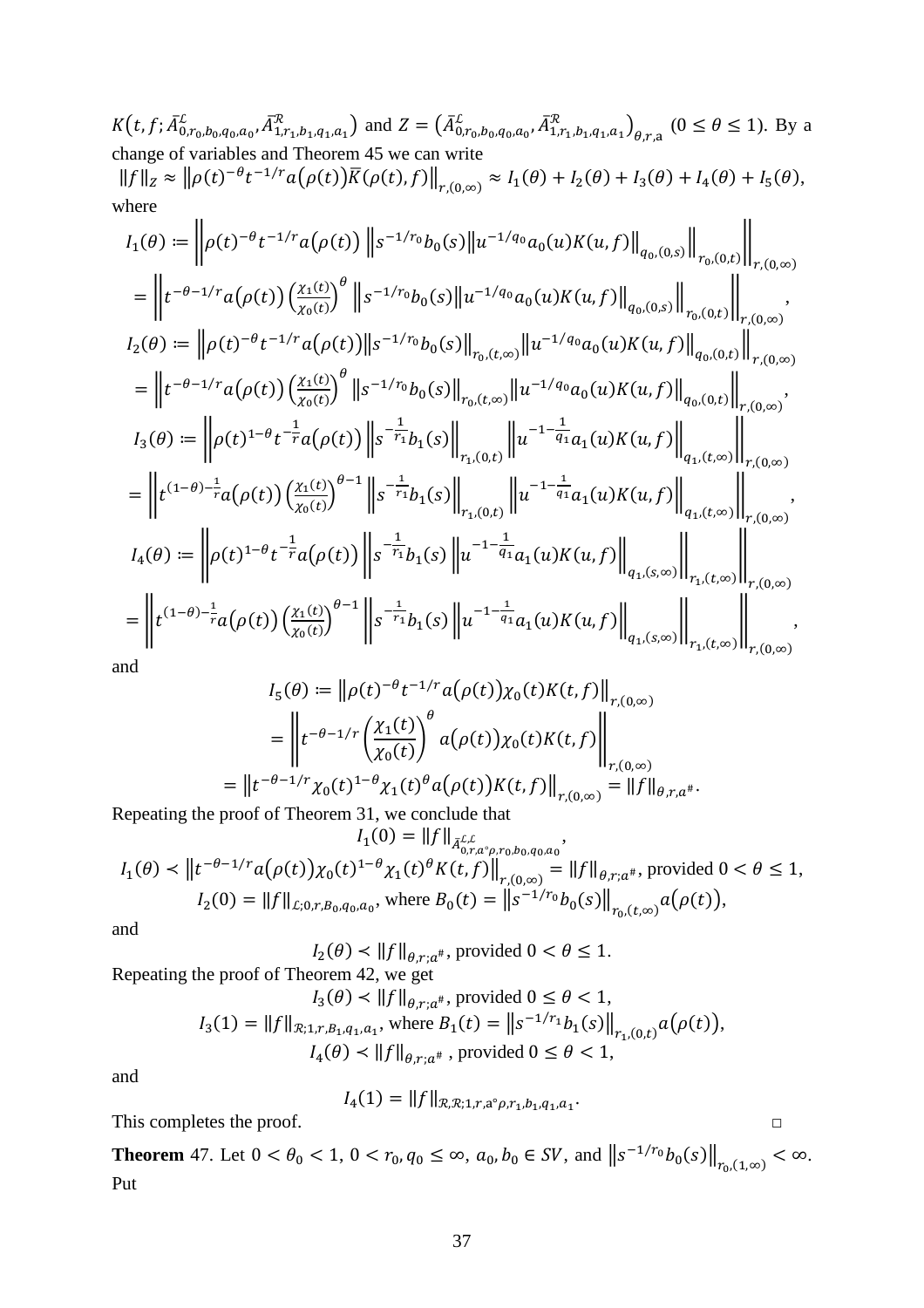$$
\chi_{0}(t) = a_{0}(t) \|s^{-1/r_{0}} b_{0}(s)\|_{r_{0},(t,\infty)} \text{ and } \rho(t) = t^{1-\theta_{0}} \frac{\chi_{0}(t)}{\chi_{1}(t)}.
$$
\nThen, for all  $f \in \bar{A}_{\theta_{0},r_{0},b_{0},q_{0},a_{0}}^{L} + \bar{A}_{1,r_{1},b_{1},q_{1},a_{1}}^{R}$  and  $t > 0$ ,\n
$$
K(\rho(t), f; \bar{A}_{\theta_{0},r_{0},b_{0},q_{0},a_{0}}^{L}, \bar{A}_{1,r_{1},b_{1},q_{1},a_{1}}^{R}) \approx \|s^{-1/r_{0}} b_{0}(s)\|u^{-\theta_{0}-1/q_{0}} a_{0}(u)K(u,f)\|_{q_{0},(0,s)}\|_{r_{0},(0,t)}
$$
\n
$$
+ \|s^{-1/r_{0}} b_{0}(s)\|_{r_{0},(t,\infty)} \|u^{-\theta_{0}-1/q_{0}} a_{0}(u)K(u,f)\|_{q_{0},(0,t)}
$$
\n
$$
+ \rho(t) \left( \|s^{-1/r_{1}} b_{1}(s)\|_{r_{1},(0,t)} \|u^{-1-1/q_{1}} a_{1}(u)K(u,f)\|_{q_{1},(t,\infty)} + \|\delta^{-1/r_{1}} b_{1}(s) \|u^{-1-1/q_{1}} a_{1}(u)K(u,f)\|_{q_{1},(s,\infty)} \right)
$$

*Proof.* Let  $\Phi_0$  be the function space corresponding to  $A^{\mathcal{L}}_{\theta_0, r_0, b_0, q_0, a_0}$ .

$$
||F||_{\Phi_0} = ||s^{-1/r_0}b_0(s)||u^{-\theta_0 - 1/q_0}a_0(u)F(u)||_{q_0,(0,s)}||_{r_0,(0,\infty)}.
$$

From the proof of [Theorem 33,](#page-20-0) we know that

$$
I(t,f) := \left\| \chi_{(0,t)}(*)K(*,f) \right\|_{\Phi_0} \approx \left\| s^{-1/r_0} b_0(s) \left\| u^{-\theta_0 - 1/q_0} a_0(u) K(u,f) \right\|_{q_0,(0,s)} \right\|_{r_0,(0,t)} +
$$
  

$$
\left\| s^{-1/r_0} b_0(s) \right\|_{r_0,(t,\infty)} \left\| u^{-\theta_0 - 1/q_0} a_0(u) K(u,f) \right\|_{q_0,(0,t)}
$$

and

$$
g_0(t) < h_0(t) \approx g_0(t) + h_0(t) \approx t^{1-\theta_0} \chi_0(t).
$$

Now we estimate the functions  $g(t)$  and  $h(t)$ . Repeating the arguments of the proof of [Theorem 43](#page-32-0) and [Theorem 33,](#page-20-0) we get

$$
h(t) < \rho(t) < g(t).
$$

Finally, note that

$$
\frac{h_0(t)}{h_1(t)} \approx \frac{t^{1-\theta_0}b_0(t)}{\chi_1(t)} = \rho(t).
$$

Theorem 4 (Case 4) of [\[2\]](#page-46-2) completes the proof.  $\Box$ 

<span id="page-37-0"></span>**Theorem** 48. Let  $0 < \theta_0 < 1$ ,  $0 < r, r_0, q_0 \le \infty$ ,  $a, a_0, b_0 \in SV$ , and  $||s^{-1/r_0}b_0(s)||_{r_0(1,\infty)} <$ ∞. Put  $\chi_0(t) = a_0(t) \|s^{-1/r_0} b_0(s)\|_{r_0,(t,\infty)}$  and  $\rho(t) = t^{1-\theta_0} \frac{\chi_0(t)}{\chi_1(t)}$ . For a given  $0 \le \theta \le 1$ , denote  $a^{\#} = \chi_0^{1-\theta} \chi_1^{\theta} a^{\circ} \rho$  and  $\eta = (1-\theta)\theta_0 + \theta$ . (i) If  $0 < \theta < 1$ , then

$$
(\bar{A}_{\theta_0, r_0, b_0, q_0, a_0}^{\mathcal{L}}, \bar{A}_{1, r_1, b_1, q_1, a_1}^{\mathcal{R}})_{\theta, r, a} = \bar{A}_{\eta, r, a^{\#}}.
$$
  

$$
\langle r_{a(s)} \rangle | \leq \infty, \text{ then}
$$

(ii) If 
$$
||s^{-1/r}a(s)||_{r,(1,\infty)} < \infty
$$
, then

$$
\left(\bar{A}_{\theta_0,r_0,b_0,q_0,a_0}^{\mathcal{L}}, \bar{A}_{1,r_1,b_1,q_1,a_1}^{\mathcal{R}}\right)_{0,r,a} = \bar{A}_{\theta_0,r,B_0,q_0,a_0}^{\mathcal{L}} \cap \bar{A}_{\theta_0,r,a^{\circ}\rho,r_0,b_0,q_0,a_0}^{\mathcal{L},\mathcal{L}},
$$
\nwhere  $B_0(t) = ||s^{-1/r_0}b_0(s)||_{r_0,(t,\infty)} a(\rho(t)).$ 

(iii) If 
$$
||s^{-1/r}a(s)||_{r,(0,1)} < \infty
$$
, then

$$
\left(\bar{A}_{\theta_0,r_0,b_0,q_0,a_0}^{\mathcal{L}}, \bar{A}_{1,r_1,b_1,q_1,a_1}^{\mathcal{R}}\right)_{1,r,a} = \bar{A}_{1,r,a^*} \cap \bar{A}_{1,r,B_1,q_1,a_1}^{\mathcal{R}} \cap \bar{A}_{1,r,a^{\circ}\rho,r_1,b_1,q_1,a_1}^{\mathcal{R},\mathcal{R}},
$$
\nwhere  $B_1(t) = ||s^{-1/r_1}b_1(s)||_{r_1,(0,t)} a(\rho(t)).$ 

*Proof.* First, note that due to [Lemma 5,](#page-3-0) [Lemma 11,](#page-5-1) and [Lemma 12](#page-5-2) the spaces  $\bar{A}^L_{\theta_0,r,B_0,r_0,a_0}$  and  $\bar{A}^R_{1,r,B_1,q_1,a_1}$  are an intermediate space for the couple  $(A_0, A_1)$ . Denote  $\bar{K}(t,f)$  =  $K(t, f; \bar{A}_{\theta_0, r_0, b_0, q_0, a_0}^L, \bar{A}_{1, r_1, b_1, q_1, a_1}^R)$  and  $Z = (\bar{A}_{\theta_0, r_0, b_0, q_0, a_0}^L, \bar{A}_{1, r_1, b_1, q_1, a_1}^R)_{\theta, r, a}$   $(0 \le \theta \le 1)$ . By a change of variables and [Theorem 47](#page-36-0) we can write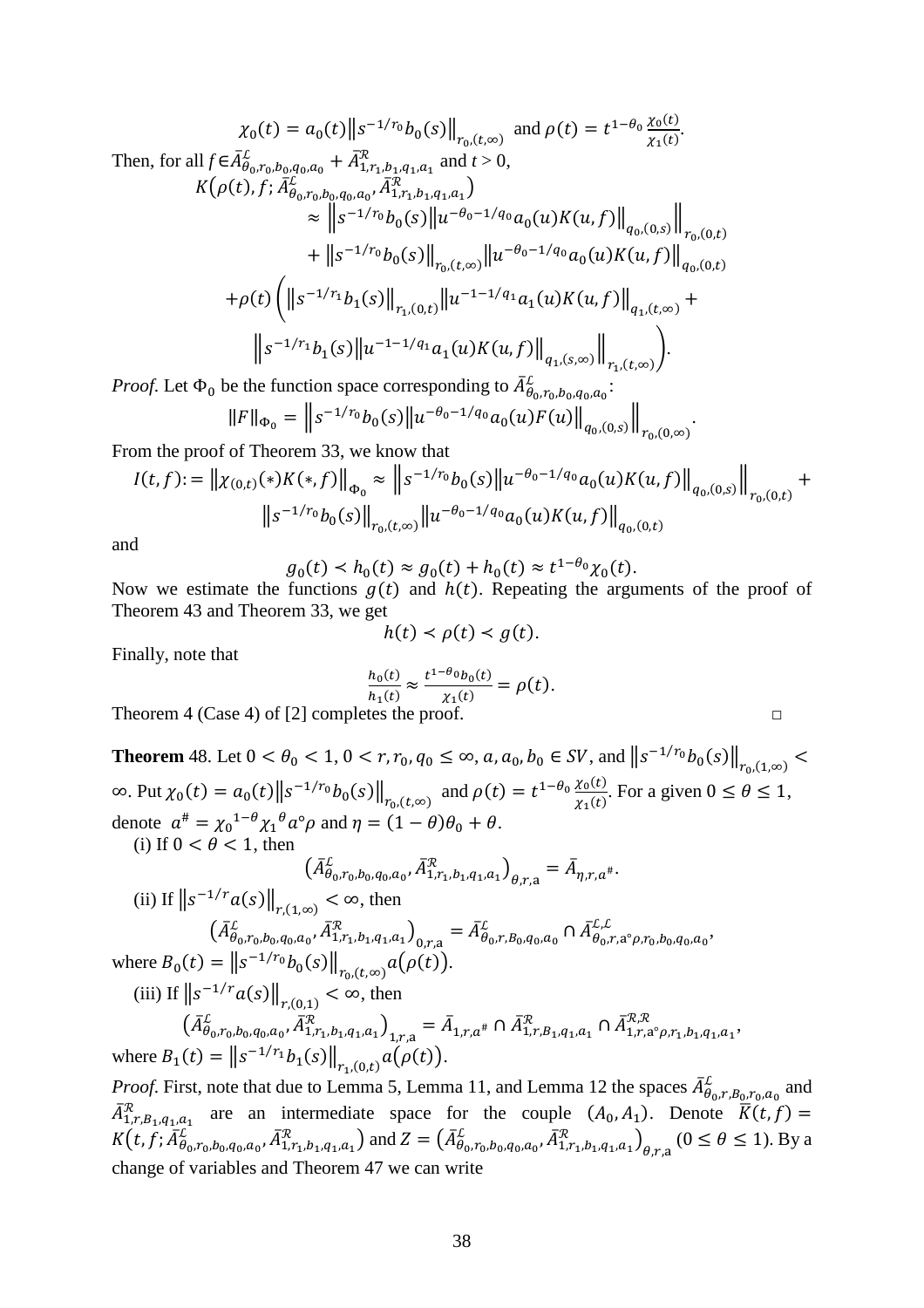$$
||f||_z \approx ||\rho(t)^{-\theta}t^{-1/r}a(\rho(t))\overline{K}(\rho(t),f)||_{r,(0,\infty)} \approx I_1(\theta) + I_2(\theta) + I_3(\theta) + I_4(\theta),
$$
  
\nwhere  
\n
$$
I_1(\theta) := \left\| \rho(t)^{-\theta}t^{-1/r}a(\rho(t)) \left\| s^{-1/r_0}b_0(s) \left\| u^{-\theta_0 - 1/q_0}a_0(u)K(u,f) \right\|_{q_0,(0,s)} \right\|_{r_0,(0,t)} \right\|_{r,(0,\infty)}
$$
  
\n
$$
= \left\| t^{\theta_0 - \eta - 1/r}a(\rho(t)) \left( \frac{\chi_1(t)}{\chi_0(t)} \right)^{\theta} \left\| s^{-1/r_0}b_0(s) \left\| u^{-\theta_0 - 1/q_0}a_0(u)K(u,f) \right\|_{q_0,(0,s)} \right\|_{r_0,(0,t)} \right\|_{r,(0,\infty)}
$$
  
\n
$$
I_2(\theta) := \left\| \rho(t)^{-\theta}t^{-1/r}a(\rho(t)) \left( \frac{\chi_1(t)}{\chi_0(t)} \right)^{\theta} \left\| s^{-1/r_0}b_0(s) \right\|_{r_0,(t,\infty)} \left\| u^{-\theta_0 - 1/q_0}a_0(u)K(u,f) \right\|_{q_0,(0,t)} \right\|_{r,(0,\infty)}
$$
  
\n
$$
= \left\| t^{\theta_0 - \eta - 1/r}a(\rho(t)) \left( \frac{\chi_1(t)}{\chi_0(t)} \right)^{\theta} \left\| s^{-1/r_0}b_0(s) \right\|_{r_0,(t,\infty)} \left\| u^{-\theta_0 - 1/q_0}a_0(u)K(u,f) \right\|_{q_0,(0,t)} \right\|_{r,(0,\infty)}
$$
  
\n
$$
I_3(\theta) := \left\| \rho(t)^{1-\theta}t^{-1/r}a(\rho(t)) \left( \frac{\chi_1(t)}{\chi_0(t)} \right)^{\theta - 1} \left\| s^{-1/r_1}b_1(s) \right\|_{r_1,(0,t)} \left\| u^{-1-1/q_1}a_1(u)K(u,f) \right\|_{q_1,(t,\infty)} \right\|_{r,(0,\infty)}
$$

$$
= \left\| t^{(1-\theta)(1-\theta_0) - \frac{1}{r}} a(\rho(t)) \left( \frac{\chi_1(t)}{\chi_0(t)} \right)^{\sigma-1} \left\| s^{-1/r_1} b_1(s) \right\| u^{-1-1/q_1} a_1(u) K(u,f) \left\|_{q_1,(s,\infty)} \right\|_{r_1,(t,\infty)} \right\|_{r,(0,\infty)}
$$
  
= 
$$
\left\| t^{1-\eta-\frac{1}{r}} a(\rho(t)) \left( \frac{\chi_1(t)}{\chi_0(t)} \right)^{\theta-1} \left\| s^{-1/r_1} b_1(s) \right\| u^{-1-1/q_1} a_1(u) K(u,f) \left\|_{q_1,(s,\infty)} \right\|_{r_1,(t,\infty)} \right\|_{r,(0,\infty)}.
$$

Repeating the proof of Theorem 34, we conclude that  $L(f) = ||f||_{c}$ 

$$
I_1(0) = ||f||_{\bar{A}_{\theta_0, r, a^{\circ} \rho, r_0, b_0, q_0, a_0}} \cdot I_1(\theta) < ||f||_{\eta, r; a^{\#}}, \text{ provided } 0 < \theta \le 1,
$$
\n
$$
I_2(0) = ||f||_{\mathcal{L}; \theta_0, r, B_0, q_0, a_0}, \text{ where } B_0(t) = ||s^{-1/r_0} b_0(s)||_{r_0, (t, \infty)} a(\rho(t)),
$$

and

 $I_2(\theta) \approx ||f||_{\eta, r; a^{\#}}$ , provided  $0 < \theta \le 1$ .

Repeating the proof of Theorem 44, we conclude that

$$
I_3(\theta) < \|f\|_{\eta, r; a^\#} \text{, provided } 0 \le \theta < 1,
$$
\n
$$
I_3(1) = \|f\|_{\mathcal{R}; 1, r, B_1, q_1, a_1}, \text{ where } B_1(t) = \|s^{-1/r_1} b_1(s)\|_{r_1, (0, t)} a(\rho(t)),
$$
\n
$$
I_4(\theta) < \|f\|_{\eta, r; a^\#} \text{, provided } 0 \le \theta < 1,
$$

and

 $I_4(1) = \|f\|_{\mathcal{R},\mathcal{R}; 1,r,a^{\circ}\rho, r_1,b_1,q_1,a_1}.$ Thus (i) and (iii) are proved. Consider the case  $\theta = 0$ . Because<br>  $B_0(t)a_0(t) = a_0(t) ||s^{-1/r_0}b_0(s)||_{r_0,(t,\infty)} a(\rho(t)) = a^*(t)$ , by Corollary 17, we get  $\bar{A}_{\theta_0,r,B_0,q_0,a_0}^{\mathcal{L}} \subset \bar{A}_{\theta_0,r,a^*}$ . This means, that<br>max $(I_3(0), I_4(0)) \prec ||f||_{\theta_0,r;a^*} \prec I_2(0)$ .

This completes the proof.

 $\Box$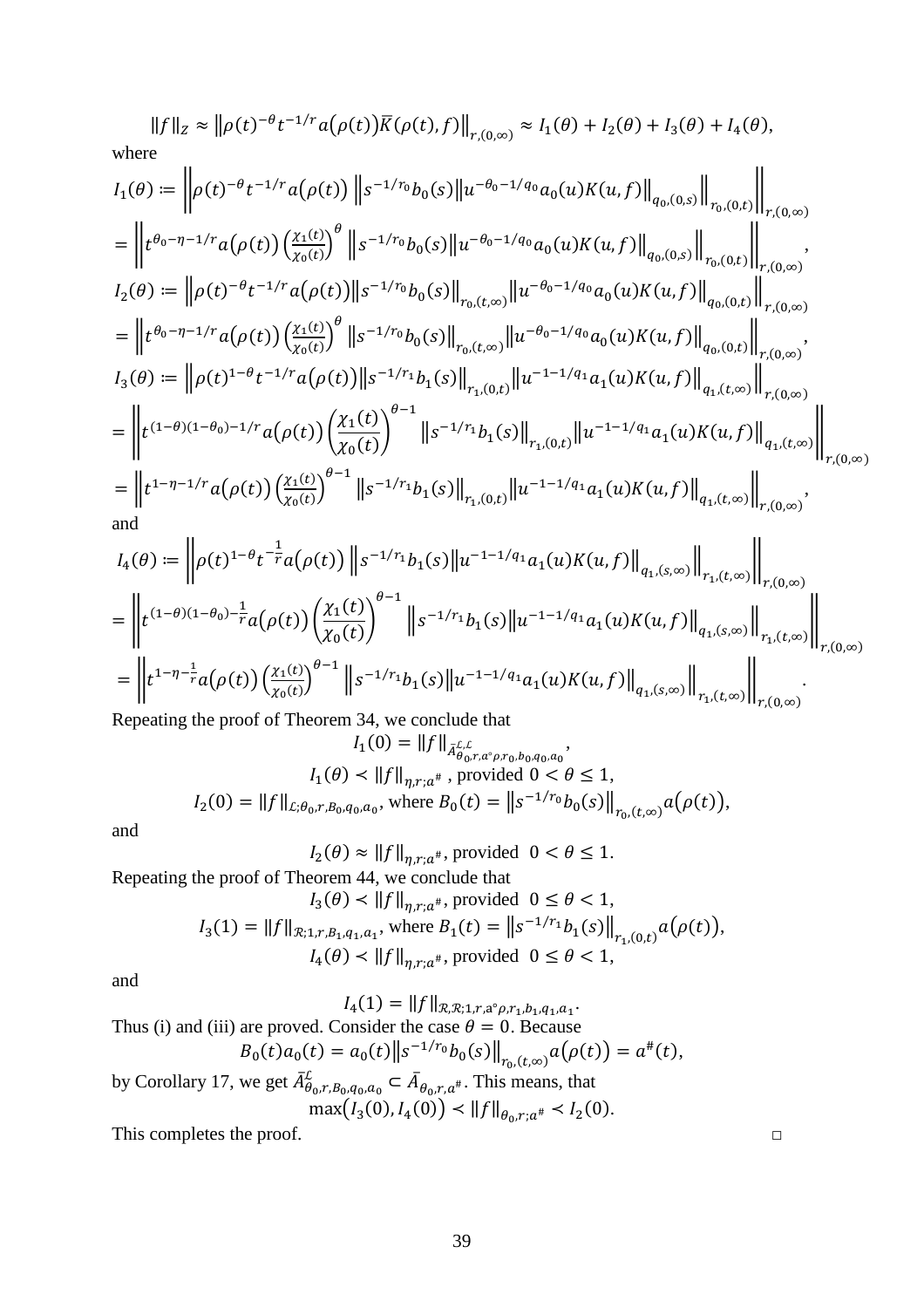<span id="page-39-0"></span>**Theorem** 49. Let  $0 < \theta_0 < 1$ ,  $0 < r_0, q_0 \le \infty$ ,  $a_0, b_0 \in SV$ , and  $||s^{-1/r_0}b_0(s)||_{r_0,(0,1)} < \infty$ . Put  $\chi_0(t) = a_0(t) \|s^{-1/r_0} b_0(s)\|_{r_0,(0,t)}$  and  $\rho(t) = t^{1-\theta_0} \frac{\chi_0(t)}{\chi_1(t)}$ . Then, for all  $f \in \bar{A}_{\theta_0,r_0,b_0,q_0,a_0}^R$  +  $A_{1,r_1,b_1,q_1,a_1}^{\mathcal{R}}$  and  $t > 0$ ,

$$
K(\rho(t), f; \bar{A}_{\theta_0, r_0, b_0, q_0, a_0}^{\mathcal{R}}, \bar{A}_{1, r_1, b_1, q_1, a_1}^{\mathcal{R}})
$$
  
\n
$$
\approx ||s^{-1/r_0}b_0(s)||u^{-\theta_0 - 1/q_0}a_0(u)K(u, f)||_{q_0,(s,t)}||_{r_0,(0,t)}
$$
  
\n
$$
+\rho(t)\left(||s^{-1/r_1}b_1(s)||_{r_1,(0,t)}||u^{-1-1/q_1}a_1(u)K(u, f)||_{q_1,(t,\infty)} + ||s^{-1/r_1}b_1(s)||u^{-1-1/q_1}a_1(u)K(u, f)||_{q_1,(s,\infty)}||_{r_1,(t,\infty)}\right).
$$
 (27)

.

.

*Proof.* Let  $\Phi_0$  be the function space corresponding to  $A_{\theta_0, r_0, b_0, q_0, a_0}^{\mathcal{R}}$ :

$$
||F||_{\Phi_0} = ||s^{-1/r_0} b_0(s)||u^{-\theta_0 - 1/q_0} a_0(u) F(u)||_{q_0, (s,\infty)}||_{r_0, (0,\infty)}
$$

We know (see the proof of Theorem 37 [\[9\]](#page-46-9)) that

$$
I(t,f) = \left\| s^{-1/r_0} b_0(s) \left\| u^{-\theta_0 - 1/q_0} a_0(u) K(u,f) \right\|_{q_0,(s,t)} \right\|_{r_0,(0,t)}
$$

and

$$
h_0(t) < g_0(t) \approx g_0(t) + h_0(t) \approx t^{1-\theta_0} \chi_0(t).
$$

Now we estimate the functions  $g(t)$  and  $h(t)$ . Repeating the arguments of the proofs of [Theorem 47](#page-36-0) and [Theorem 37,](#page-25-0) we get

$$
\frac{1}{g(t)} = \left\| \chi_{(t,\infty)}(u) \frac{u}{g_0(u) + h_0(u)} \right\|_{\Phi_1} < \frac{1}{\rho(t)}
$$

and

$$
h(t) := \left\| \chi_{(0,t)}(u) \frac{u}{g_1(u) + h_1(u)} \right\|_{\Phi_0} \approx \rho(t).
$$

Hence, we have

$$
h(t) < \rho(t) < g(t).
$$

Note that

$$
g_0(t) + h_1(t)\rho(t) \approx t^{1-\theta_0}\chi_0(t) + \chi_1(t)t^{1-\theta_0}\frac{\chi_0(t)}{\chi_1(t)} \approx t^{1-\theta_0}\chi_0(t).
$$

Thus, by [\[2,](#page-46-2) Theorem 4, Case 1] we arrive at

$$
K(\rho(t), f; \bar{A}_{\theta_0, r_0, b_0, q_0, a_0}^{\mathcal{R}}, \bar{A}_{1, r_1, b_1, q_1, a_1}^{\mathcal{R}})
$$
\n
$$
\approx ||s^{-1/r_0}b_0(s)||u^{-\theta_0 - 1/q_0}a_0(u)K(u, f)||_{q_0,(s,t)}||_{r_0,(0,t)}
$$
\n
$$
+\rho(t)\left(||s^{-1/r_1}b_1(s)||_{r_1,(0,t)}||u^{-1-1/q_1}a_1(u)K(u, f)||_{q_1,(t,\infty)} + ||s^{-1/r_1}b_1(s)||u^{-1-1/q_1}a_1(u)K(u, f)||_{q_1,(s,\infty)}||_{r_1,(t,\infty)}\right) + t^{-\theta_0}\chi_0(t)K(t, f).
$$

Repeating the arguments of the proof of [Theorem 37,](#page-25-0) we can show that

$$
t^{-\theta_0} \chi_0(t) K(t, f) \prec \left\| s^{-1/r_0} b_0(s) \left\| u^{-\theta_0 - \frac{1}{q_0}} a_0(u) K(u, f) \right\|_{q_0, (s, t)} \right\|_{r_0, (0, t)}
$$

Finally, we obtain formula (27).  $\Box$ 

<span id="page-39-1"></span>**Theorem** 50. Let  $0 < \theta_0 < 1$ ,  $0 < r, r_0, q_0 \le \infty$ ,  $a, a_0, b_0 \in SV$ , and  $||s^{-1/r_0}b_0(s)||_{r_0,(0,1)} <$ ∞. Put  $\chi_0(t) = a_0(t) ||s^{-1/r_0} b_0(s)||_{r_0,(0,t)}$  and  $\rho(t) = t^{1-\theta_0} \frac{\chi_0(t)}{\chi_1(t)}$ . For a given  $0 \le \theta \le 1$ , denote  $a^{\#} = \chi_0^{1-\theta} \chi_1^{\theta} a^{\circ} \rho$  and  $\eta = (1-\theta)\theta_0 + \theta$ .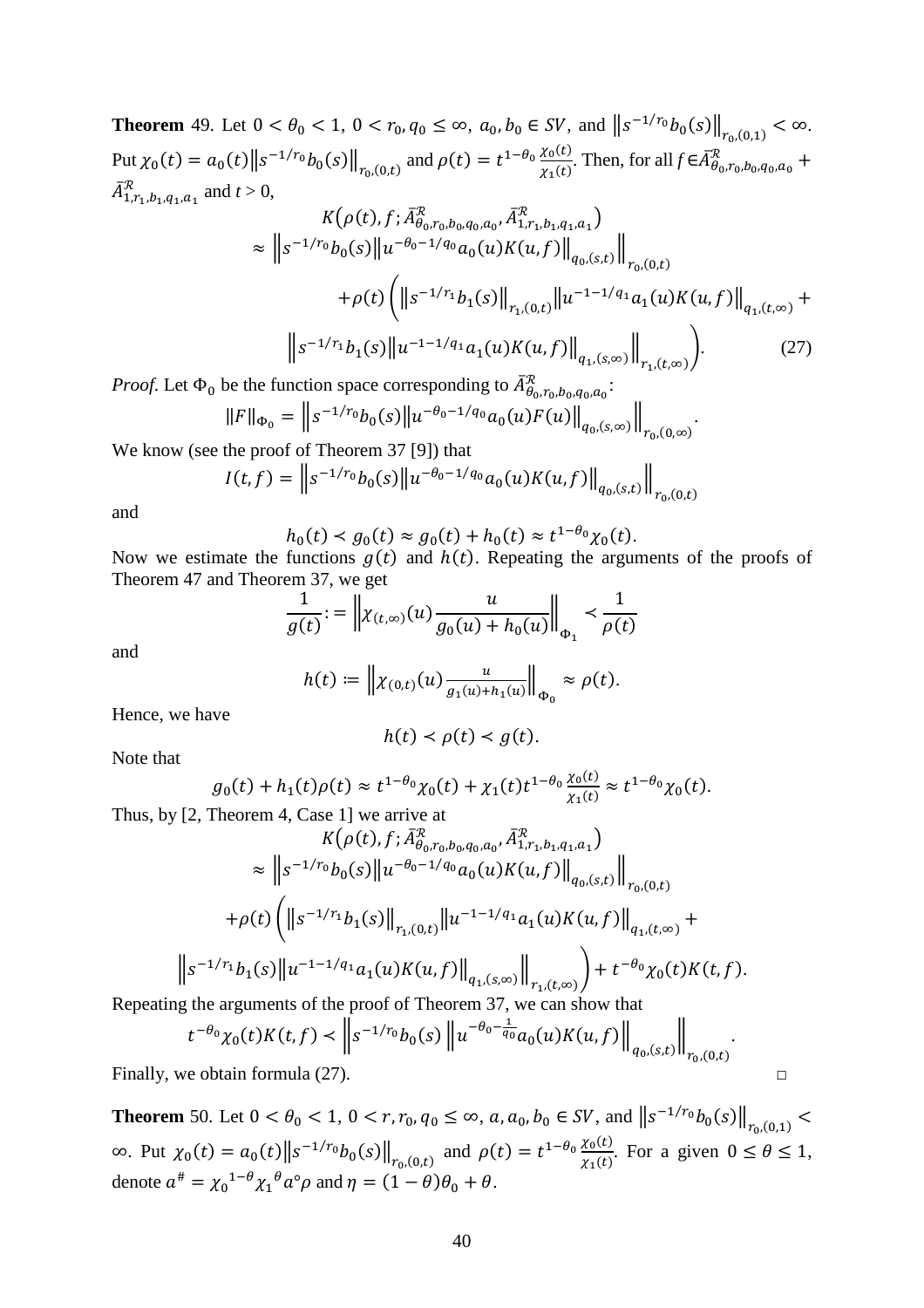(i) If  $0 < \theta < 1$ , then  $(A_{\theta_0,r_0,b_0,q_0,a_0}^{\mathcal{R}}, A_{1,r_1,b_1,q_1,a_1}^{\mathcal{R}})_{\theta,r,a} = A_{\eta,r,a^*}.$ (ii) If  $||s^{-1/r}a(s)||_{r,(1,\infty)} < \infty$ , then  $\left(\bar{A}^{\mathcal{R}}_{\theta_0,r_0,b_0,q_0,a_0}, \bar{A}^{\mathcal{R}}_{1,r_1,b_1,q_1,a_1}\right)_{0,r,{\bf a}} = \bar{A}^{\mathcal{R,L}}_{\theta_0,r,a^{\diamond}\rho,r_0,b_0,q_0,a_0}.$ (iii) If  $||s^{-1/r}a(s)||_{r,(0,1)} < \infty$ , then  $\left(\bar{A}_{\theta_0,r_0,b_0,q_0,a_0}^{\mathcal{R}},\bar{A}_{1,r_1,b_1,q_1,a_1}^{\mathcal{R}}\right)_{1,r,a}=\bar{A}_{1,r,a^*}\cap \bar{A}_{1,r,B_1,q_1,a_1}^{\mathcal{R}}\cap \bar{A}_{1,r,a^{\circ} \rho,r_1,b_1,q_1,a_1}^{\mathcal{R},\mathcal{R}},$ where  $B_1(t) = ||s^{-1/r_1}b_1(s)||_{r_1,(0,t)} a(\rho(t)).$ 

*Proof.* First, note that due to [Lemma 5](#page-3-0) (ii) and [Lemma 12](#page-5-2) the space  $A_{1,r,B_1,q_1,a_1}^{\mathcal{R}}$  is an  $1,r,B_1,q_1,a_1$ intermediate space for the couple  $(A_0, A_1)$ . Denote  $K(t, f) =$  $K(t, f; A^{\mathcal{R}}_{\theta_0, r_0, b_0, q_0, a_0}, A^{\mathcal{R}}_{1, r_1, b_1, q_1, a_1})$  and  $Z = (A^{\mathcal{R}}_{\theta_0, r_0, b_0, q_0, a_0}, A^{\mathcal{R}}_{1, r_1, b_1, q_1, a_1})_{\theta, r, a}$   $(0 \le \theta \le 1)$ . By a change of variables and [Theorem 49](#page-39-0) we can write

$$
||f||_Z \approx ||\rho(t)^{-\theta}t^{-1/r}a(\rho(t))\overline{K}(\rho(t),f)||_{r,(0,\infty)} \approx I_1(\theta) + I_2(\theta) + I_3(\theta),
$$

where

$$
I_1(\theta) := \left\| \rho(t)^{-\theta} t^{-1/r} a(\rho(t)) \left\| s^{-1/r_0} b_0(s) \left\| u^{-\theta_0 - 1/q_0} a_0(u) K(u, f) \right\|_{q_0,(s,t)} \right\|_{r_0,(0,t)} \right\|_{r,(0,\infty)}
$$
  
\n
$$
= \left\| t^{\theta_0 - \eta - 1/r} a(\rho(t)) \left( \frac{\chi_1(t)}{\chi_0(t)} \right)^{\theta} \left\| s^{-1/r_0} b_0(s) \left\| u^{-\theta_0 - 1/q_0} a_0(u) K(u, f) \right\|_{q_0,(s,t)} \right\|_{r_0,(0,t)} \right\|_{r,(0,\infty)}
$$
  
\n
$$
I_2(\theta) := \left\| \rho(t)^{1-\theta} t^{-1/r} a(\rho(t)) \left\| s^{-1/r_1} b_1(s) \right\|_{r_1,(0,t)} \left\| u^{-1-1/q_1} a_1(u) K(u, f) \right\|_{q_1,(t,\infty)} \right\|_{r,(0,\infty)}
$$
  
\n
$$
= \left\| t^{1-\eta - 1/r} a(\rho(t)) \left( \frac{\chi_1(t)}{\chi_0(t)} \right)^{\theta - 1} \left\| s^{-1/r_1} b_1(s) \right\|_{r_1,(0,t)} \left\| u^{-1-1/q_1} a_1(u) K(u, f) \right\|_{q_1,(t,\infty)} \right\|_{r,(0,\infty)}
$$
  
\nand

$$
I_3(\theta) := \left\| \rho(t)^{1-\theta} t^{-\frac{1}{r}} a(\rho(t)) \left\| s^{-1/r_1} b_1(s) \left\| u^{-1-1/q_1} a_1(u) K(u,f) \right\|_{q_1,(s,\infty)} \right\|_{r_1,(t,\infty)} \right\|_{r,(0,\infty)}
$$
  
= 
$$
\left\| t^{1-\eta-\frac{1}{r}} a(\rho(t)) \left( \frac{\chi_1(t)}{\chi_0(t)} \right)^{\theta-1} \left\| s^{-1/r_1} b_1(s) \left\| u^{-1-1/q_1} a_1(u) K(u,f) \right\|_{q_1,(s,\infty)} \right\|_{r_1,(t,\infty)} \right\|_{r,(0,\infty)}.
$$

Repeating the proofs of [Theorem 38](#page-26-0) and [Theorem 44,](#page-33-0) we conclude that

$$
I_1(0) = ||f||_{\bar{A}_{\theta_0, r, a^{\circ} \rho, r_0, b_0, q_0, a_0}},
$$
  
\n
$$
I_1(\theta) \approx ||f||_{\eta, r, a^{\#}}
$$
, provided  $0 < \theta \le 1$ ,  
\n
$$
I_2(\theta) < ||f||_{\eta, r, a^{\#}}
$$
, provided  $0 \le \theta < 1$ ,  
\n
$$
I_2(1) = ||f||_{\mathcal{R}; 1, r, B_1, q_1, a_1}, \text{ where } B_1(t) = ||s^{-1/r_1}b_1(s)||_{r_1, (0, t)} a(\rho(t)),
$$
  
\n
$$
I_3(\theta) < ||f||_{\eta, r; a^{\#}}
$$
, provided  $0 \le \theta < 1$ ,

and

 $I_3(1) = ||f||_{\mathcal{R},\mathcal{R};1,r,a^{\circ}\rho,r_1,b_1,q_1,a_1}.$ Thus (i) and (iii) are proved. Consider the case  $\theta = 0$ . Because  $(a^{\circ}\rho)(t)a_0(t)\|s^{-1/r_0}b_0(s)\|_{r_0,(0,t)} = (\chi_0a^{\circ}\rho)(t) = a^{\#}(t),$ by [Corollary 19](#page-8-0) (v), we get  $\bar{A}_{\theta_0,r,a^{\circ} \rho,r_0,b_0,q_0,a_0}^{\mathcal{R},L} \subset \bar{A}_{\theta_0,r,a^{\#}}$ . This means, that  $\max(I_2(0), I_3(0)) < ||f||_{\theta_0, r; a^*} < I_1(0).$ 

This completes the proof.  $\Box$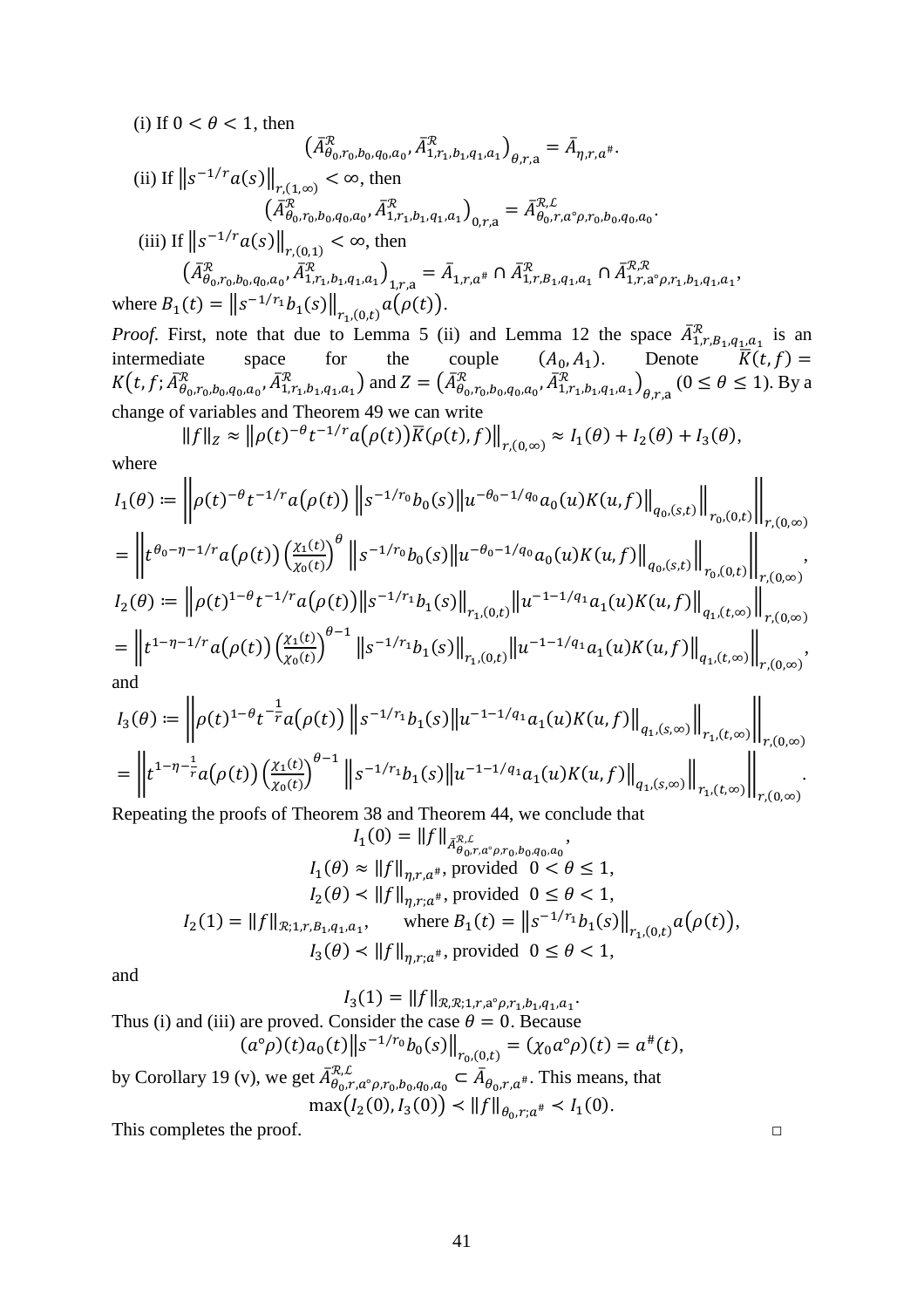### **5.** The limiting case  $\theta_0 = 0$

<span id="page-41-1"></span>Using symmetry arguments based on formulae (6), (7), and (8), the counterparts to all theorems from previous section can be formulated and proved. See, e.g., the proof of Theorems 3.4 and 4.7 in [\[16\]](#page-47-4) or the proof of Theorem 34 in [\[9\]](#page-46-9). Thereby, it is not hard to prove Holmstedt-type and reiteration formulae for the combinations  $(A_{0,*}^k,*)$  and  $(A_{0,*}^k,*)$  corresponding to the limiting case  $\theta_0 = 0$ . We leave this to the reader and formulate only the symmetry counterpart of [Theorem 31](#page-18-0) which completes Subsection [5.2.](#page-28-0)

Theorem 51. Let 
$$
0 < r, r_0, q_0, q_1, r_1 \le \infty
$$
,  $a, a_0, b_0, a_1, b_1 \in SV$ ,  $||s^{-1/r_0}b_0(s)||_{r_0,(0,1)} < \infty$ ,  
\n $||s^{-1/r_0}b_0(s)||u^{-1/q_0}a_0(u)||_{q_0,(s,\infty)}||_{r_0,(1,\infty)} < \infty$ , and  
\n $||s^{-1/r_1}b_1(s)||u^{-1/q_1}a_1(u)||_{q_1,(s,1)}||_{r_1,(0,1)} < \infty$ . Put  
\n
$$
\chi_0(t) = ||s^{-1/r_0}b_0(s)||u^{-1/q_0}a_0(u)||_{q_0,(s,\infty)}||_{r_0,(t,\infty)} + ||s^{-1/r_0}b_0(s)||_{r_0,(0,t)}||u^{-1/q_0}a_0(u)||_{q_0,(t,\infty)},
$$
\n
$$
\chi_1(t) = ||s^{-1/r_1}b_1(s)||u^{-1/q_1}a_1(u)||_{q_1,(s,t)}||_{r_1,(0,t)},
$$
\n
$$
\chi_2(t) = \chi_1(t) = \chi_2(t) = \chi_1(t) = \chi_2(t) = \chi_1(t) = \chi_2(t) = \chi_1(t) = \chi_2(t) = \chi_2(t) = \chi_1(t) = \chi_2(t) = \chi_2(t) = \chi_2(t) = \chi_2(t) = \chi_2(t) = \chi_2(t) = \chi_2(t) = \chi_2(t) = \chi_2(t) = \chi_2(t) = \chi_2(t) = \chi_2(t) = \chi_2(t) = \chi_2(t) = \chi_2(t) = \chi_2(t) = \chi_2(t) = \chi_2(t) = \chi_2(t) = \chi_2(t) = \chi_2(t) = \chi_2(t) = \chi_2(t) = \chi_2(t) = \chi_2(t) = \chi_2(t) = \chi_2(t) = \chi_2(t) = \chi_2(t) = \chi_2(t) = \chi_2(t) = \chi_2(t) = \chi_2(t) = \chi_2(t) = \chi_2(t) = \chi_2(t) = \chi_2(t) = \chi_2(t) = \chi_2(t) = \chi_2(t) = \chi_2(t) = \chi_2(t) = \chi_2(t) = \
$$

and  $\rho(t) = t \frac{\chi_0(t)}{\chi_1(t)}$  $\frac{\chi_0(\epsilon)}{\chi_1(t)}$ . For given  $0 \le \theta \le 1$ , denote  $a^* = {\chi_0}^{(1-\theta)} {\chi_1}^{\theta} a^{\circ} \rho$ . (i) If  $0 < \theta < 1$ , then

$$
\left(\bar{A}_{0,r_{0},b_{0},q_{0},a_{0}}^{\mathcal{R}},\bar{A}_{1,r_{1},b_{1},q_{1},a_{1}}^{\mathcal{R}}\right)_{\theta,r,a}=\bar{A}_{\theta,r,a^{\#}}.
$$

(ii) If 
$$
||s^{-1/r}a(s)||_{r,(1,\infty)} < \infty
$$
, then  
\n
$$
(\bar{A}_{0,r_0,b_0,q_0,a_0}^{\mathcal{R}}, \bar{A}_{1,r_1,b_1,q_1,a_1}^{\mathcal{R}})_{0,r,a} = \bar{A}_{0,r,a^{\#}} \cap \bar{A}_{0,r,a^{\circ}\rho,r_0,b_0,q_0,a_0}^{\mathcal{R},\mathcal{L}}.
$$
\n(iii) If  $||s^{-1/r}a(s)||_{r,(0,1)} < \infty$ , then  
\n
$$
(\bar{A}_{0,r_0,b_0,q_0,a_0}^{\mathcal{R}}, \bar{A}_{1,r_1,b_1,q_1,a_1}^{\mathcal{R}})_{1,r,a} = \bar{A}_{1,r,a^{\#}} \cap \bar{A}_{1,r,B_1,q_1,a_1}^{\mathcal{R}} \cap \bar{A}_{1,r,a^{\circ}\rho,r_1,b_1,q_1,a_1}^{\mathcal{R},\mathcal{R}},
$$
\nwhere  $B_1(t) = ||s^{-1/r_1}b_1(s)||_{r_1,(0,t)}a(\rho(t)).$ 

# **6. Applications**

<span id="page-41-0"></span>Here we demonstrate how our general reiteration theorems can be used to establish limiting interpolation results for the grand and small Lorentz spaces as well as for Lorentz–Karamata spaces. For the sake of shortness, we present only some possible results.

Let  $(\Omega, \mu)$  denote a *σ*-finite measure space with a non-atomic measure  $\mu$ . We consider functions f from the set  $\mathfrak{M}(\Omega, \mu)$  of all  $\mu$ -measurable functions on  $\Omega$ . As conventional (see e.g. [\[4\]](#page-46-0)),  $f^*(t)$  ( $t>0$ ) denotes the non-increasing rearrangement of f and the maximal function of  $f^*$ is defined by

$$
f^{**}(t) := \frac{1}{t} \int_0^t f^*(u) du.
$$

For simplicity, we focus our attention below on interpolation spaces between  $L^1$  and  $L^\infty$ . For functions from these spaces J. Peetre has shown that [\[4,](#page-46-0) Theorem V.1.6]

$$
K(t, f; L_1, L_\infty) = \int_0^t f^*(s) ds = t f^{**}(t). \tag{28}
$$

The following assertion is a modification of [\[20,](#page-47-2) Lemma 5.2] and can be proved similarly. See also [\[9\]](#page-46-9) and [\[10\]](#page-46-11).

<span id="page-41-2"></span>**Lemma** 52. Let  $0 < \theta \le 1$ ,  $p = \frac{1}{1-\theta}$ ,  $0 < q \le \infty$ , and  $b \in SV$ . If  $\theta = 1$ , we additionally suppose that  $||u^{-1/q}b(u)||_{a,(0,1)} < \infty$ . Then, for all  $f \in L_1 + L_\infty$  and  $t > 0$ ,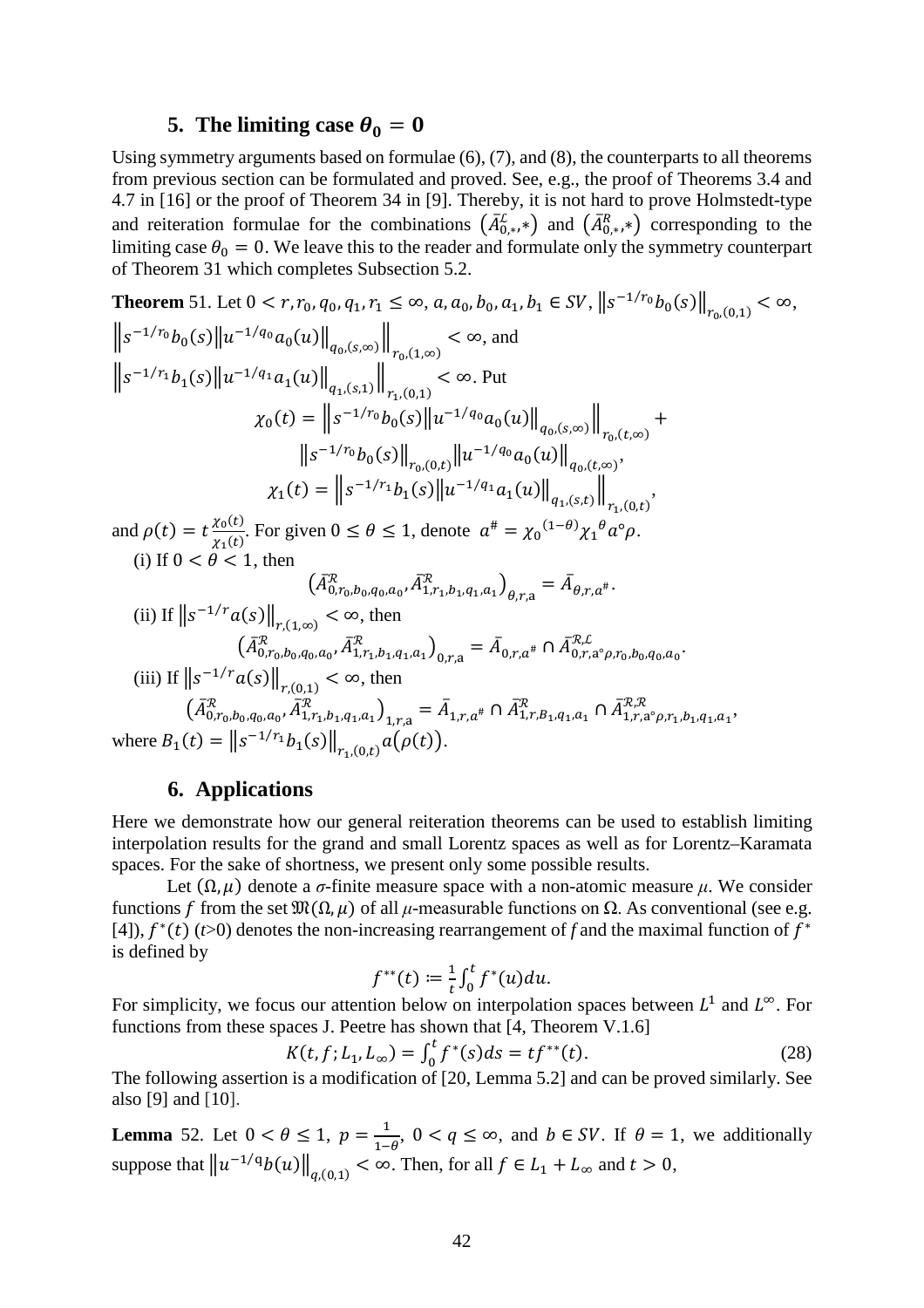$$
\left\|u^{-\theta-\frac{1}{q}}b(u)K(u,f;L_1,L_{\infty})\right\|_{q,(0,t)}=\left\|u^{\frac{1}{p}-\frac{1}{q}}b(u)f^{**}(u)\right\|_{q,(0,t)}\approx\left\|u^{\frac{1}{p}-\frac{1}{q}}b(u)f^{*}(u)\right\|_{q,(0,t)}.
$$

#### **6.1.Function spaces**

First, we define function spaces under consideration.

**Definition** 53. Let  $0 \leq p, q \leq \infty$  and  $b \in SV$ . The Lorentz–Karamata spaces  $L_{p,q;b}$  and  $L_{(p,q;b)}$  are the sets of all  $f \in \mathfrak{M}(\Omega, \mu)$  such that

$$
||f||_{p,q;b} = \left||t^{\frac{1}{p}-\frac{1}{q}}b(t)f^*(t)||_{q,(0,\infty)} < \infty
$$

and

$$
||f||_{(p,q;b)} = ||t^{\frac{1}{p}-\frac{1}{q}}b(t)f^{**}(t)||_{q,(0,\infty)} < \infty
$$

respectively.

The Lorentz–Karamata spaces form an important scale of spaces. It contains e.g. the Lebesgue spaces  $L_p$ , Lorentz space  $L_{p,q}$ , Lorentz-Zygmund, and the generalized Lorentz– Zygmund spaces. For further information about Lorentz–Karamata spaces we refer to e.g. [\[20,](#page-47-2) [22,](#page-47-7) [15\]](#page-47-0). [Lemma](#page-41-2) 52 implies the following interpolation result.

<span id="page-42-0"></span>**Lemma** 54. (Cf. [\[9,](#page-46-9) Lemma 53; [10;](#page-46-11) [15;](#page-47-0) [20,](#page-47-2) Corollary 5.3].) Let  $0 < \theta \le 1$ ,  $p = \frac{1}{1-\theta}$ ,  $0 < q \le$  $\infty$ , and  $b \in SV$ . Then  $(L_1, L_\infty)_{\theta, q, b} = L_{p,q,b}$ . Moreover,  $(L_1, L_\infty)_{0,q,b} = L_{(1,q,b)}$ , provided  $\|u^{-1/q}b(u)\|_{a(1,\infty)} < \infty.$ 

**Definition** 55. (Cf. [\[20,](#page-47-2) (5.21), (5.33)].) Let  $0 < p, q, r \leq ∞$  and  $a, b \in SV$ . The spaces  $L_{p,r,b,q,a}^{\mathcal{L}}$  and  $L_{p,r,b,q,a}^{\mathcal{R}}$  are the sets of all  $f \in \mathfrak{M}(\Omega, \mu)$  such that

$$
||f||_{L_{p,r,b,q,a}^{\mathcal{L}}} = \left||t^{-1/r}b(t)||u^{\frac{1}{p}-\frac{1}{q}}a(u)f^*(u)||_{q,(0,t)}\right||_{r,(0,\infty)} < \infty
$$

or

$$
||f||_{L_{p,r,b,q,a}^{\mathcal{R}}} = \left||t^{-1/r}b(t)||u^{\frac{1}{p}-\frac{1}{q}}a(u)f^{*}(u)||_{q,(t,\infty)}\right||_{r,(0,\infty)} < \infty,
$$

respectively.

Similar definitions can be found in [\[5,](#page-46-4) [7,](#page-46-12) [9,](#page-46-9) [12,](#page-46-6) [15,](#page-47-0) [18\]](#page-47-6). Note that the spaces  $L^{\mathcal{L}}_{*}$  are a special cases of Generalized Gamma space with double weights [\[19\]](#page-47-1).

**Definition 56.** Let  $0 < p, q, r \le \infty$  and  $b \in SV$ . The small Lorentz space  $L_b^{(p,q,r)}$  and the grand Lorentz space  $L_b^{p),q,r}$  we define as the sets of all  $f \in \mathfrak{M}(\Omega, \mu)$  such that

$$
||f||_{L_b^{(p,q,r)}} = \left||t^{-\frac{1}{r}}b(t)\left||u^{\frac{1}{p}-\frac{1}{q}}f^*(u)\right||_{q,(0,t)}\right||_{r,(0,\infty)} < \infty
$$

or

$$
||f||_{L_b^{p),q,r}} = \left||t^{-\frac{1}{r}}b(t)||u^{\frac{1}{p}-\frac{1}{q}}f^*(u)||_{q,(t,\infty)}\right||_{r,(0,\infty)} < \infty,
$$

respectively.

It is clear, that  $L_b^{(p,q,r)} = L_{p,r,b,q,1}^{\mathcal{L}}$  and  $L_b^{p),q,r} = L_{p,r,b,q,1}^{\mathcal{R}}$ .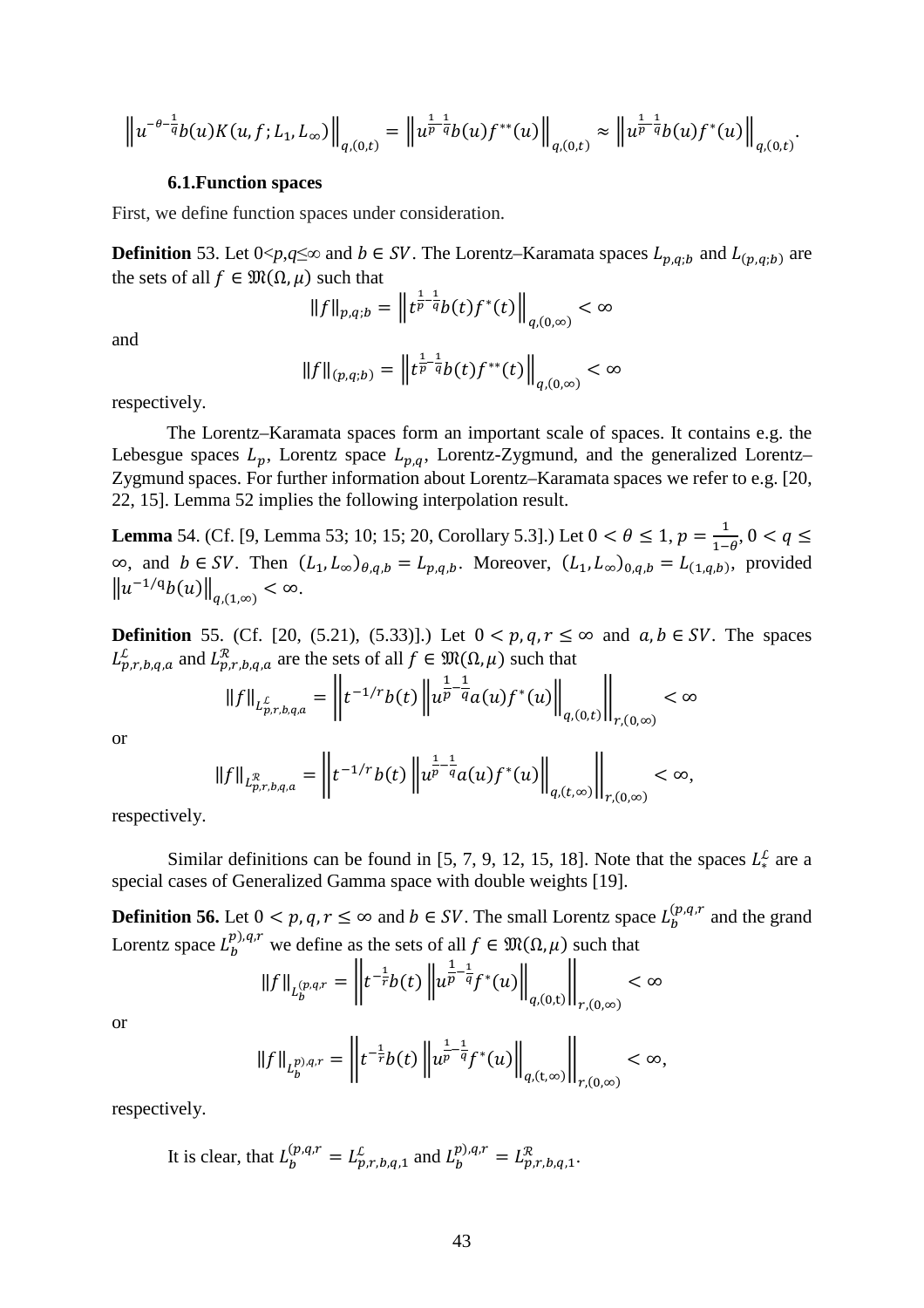**Definition** 57. [\[9,](#page-46-9) [10\]](#page-46-11). Let  $0 < p, q, r, s \le \infty$  and  $a, b, c \in SV$ . The spaces  $L_{p,(s,c,r,b,q,a)}^{L,L}$ ,  $L_{p,(s,c,r,b,q,a)}^{\mathcal{R},\mathcal{R}},$  and  $L_{p,(s,c,r,b,q,a)}^{\mathcal{R},\mathcal{R}},$  are the sets of all  $f \in \mathfrak{M}(\Omega,\mu)$  such that

$$
||f||_{L_{p,(s,c,r,b,q,a)}^{L,L}} = \left||u^{-1/s}c(u)||t^{-1/r}b(t)||v^{\frac{1}{p}-\frac{1}{q}}a(v)f^*(v)||_{q,(0,t)}\right||_{r,(0,u)}\left||\int_{s,(0,\infty)} s(\omega) \right||
$$
  

$$
||f||_{L_{p,(s,c,r,b,q,a)}^{R,L}} = \left||u^{-1/s}c(u)||t^{-1/r}b(t)||v^{\frac{1}{p}-\frac{1}{q}}a(v)f^*(v)||_{q,(t,u)}\right||_{r,(0,u)}\left||\int_{s,(0,\infty)} s(\omega) \right||_{s,(0,\infty)}\left||\int_{s,(0,\infty)} s(\omega) \right||_{r,(0,u)}\left||\int_{s,(0,\infty)} s(\omega) \right||_{r,(0,u)}\left||\int_{s,(0,\infty)} s(\omega) \right||_{r,(0,u)}\left||\int_{s,(0,\infty)} s(\omega) \right||_{r,(0,u)}\left||\int_{s,(0,\infty)} s(\omega) \right||_{r,(0,u)}\left||\int_{s,(0,\infty)} s(\omega) \right||_{r,(0,u)}\left||\int_{s,(0,\infty)} s(\omega) \right||_{r,(0,u)}\left||\int_{s,(0,\infty)} s(\omega) \right||_{r,(0,u)}\left||\int_{s,(0,\infty)} s(\omega) \right||_{r,(0,u)}\left||\int_{s,(0,\infty)} s(\omega) \right||_{r,(0,u)}\left||\int_{s,(0,\infty)} s(\omega) \right||_{r,(0,u)}\left||\int_{s,(0,\infty)} s(\omega) \right||_{r,(0,u)}\left||\int_{s,(0,\infty)} s(\omega) \right||_{r,(0,u)}\left||\int_{s,(0,\infty)} s(\omega) \right||_{r,(0,u)}\left||\int_{s,(0,\infty)} s(\omega) \right||_{r,(0,u)}\left||\int_{s,(0,\infty)} s(\omega) \right||_{r,(0,u)}\left||\int_{s,(0,\infty)} s(\omega) \right||_{r,(0,u)}\left||\int_{s,(0,\infty)} s(\omega) \right||_{r,(0,u)}\left||\int_{s,(0,\infty)} s(\omega) \right||_{r,(0,u)}\left||\int_{s,(0,\infty)} s(\omega) \right||_{r,(0,u)}\left||\int_{s,(0,\infty)} s(\omega) \right||_{r,(0,u)}\
$$

or

$$
||f||_{L_{p,(s,c,r,b,q,a)}^{\mathcal{R},\mathcal{R}}} = \left||u^{-1/s}c(u)||t^{-1/r}b(t)||v^{\frac{1}{p}-\frac{1}{q}}a(v)f^*(v)||_{q,(t,\infty)}||_{r,(u,\infty)}\right||_{s,(0,\infty)} < \infty,
$$

respectively.

The following lemmas characterise the  $L^{\mathcal{L}}, L^{\mathcal{R}}, L^{\mathcal{L}, \mathcal{L}}, L^{\mathcal{R}, \mathcal{L}},$  and  $L^{\mathcal{R}, \mathcal{R}}$  spaces as appropriate interpolation spaces.

<span id="page-43-0"></span>**Lemma 58**. [\[10\]](#page-46-11). (Cf. [\[20,](#page-47-2) Lemmas 5.4, 5.9].) Let  $0 < \theta \le 1$ ,  $p = \frac{1}{1-\theta}$ ,  $0 < q, r \le \infty$ , and  $a, b \in SV$ . Then  $L^L_{p,r,b,q,a} = (L_1, L_\infty)_{\theta,r,b,q,a}^k$  and  $L^R_{p,r,b,q,a} = (L_1, L_\infty)_{\theta,r,b,q,a}^R$ . In particular,  $L_b^{(p,q,r)} = (L_1, L_\infty)_{\theta, r, b, q, 1}^{\beta}$  and  $L_b^{(p,q,r)} = (L_1, L_\infty)_{\theta, r, b, q, 1}^{\mathcal{R}}$ . **Lemma** 59. [\[10\]](#page-46-11). Let  $0 < \theta \le 1$ ,  $p = \frac{1}{1-\theta}$ ,  $0 < q, r, s \le \infty$ , and  $a, b, c \in SV$ . Then

$$
L_{p,(s,c,r,b,q,a)}^{\mathcal{L},\mathcal{L}} = (L_1, L_\infty)_{\theta,s,c,r,b,q,a}^{\mathcal{L},\mathcal{L}},
$$
  

$$
L_{p,(s,c,r,b,q,a)}^{\mathcal{R},\mathcal{L}} = (L_1, L_\infty)_{\theta,s,c,r,b,q,a}^{\mathcal{R},\mathcal{L}},
$$

<span id="page-43-1"></span>and

$$
L_{p,(s,c,r,b,q,a)}^{\mathcal{R},\mathcal{R}} = (L_1, L_\infty)_{\theta,s,c,r,b,q,a}^{\mathcal{R},\mathcal{R}}.
$$

For further information about defined spaces we refer to e.g. [\[10\]](#page-46-11). We are going to use the theorems from Section [5](#page-11-0) to the couple  $(L_1, L_{\infty})$  to get some interpolation results for the grand and small Lorentz spaces. Due to [Lemma 11](#page-5-1) and [Lemma 13](#page-5-3) the space  $L_b^{(\infty,q,r)}$  $(L_1, L_\infty)_{1,r,b,q,1}^L$  is trivial if  $q < \infty$  or coincides with  $L_\infty + \infty L_1 = L_\infty$  if  $q = \infty$  [\[4,](#page-46-0) Ch. 5. (1.30)]. Therefore, we will use only theorems from Subsection [5.2](#page-28-1) for the couples where the second operand is  $(L_1, L_\infty)_{1,r_1,b_1,q_1,1}^{\mathcal{R}} = L_{b_1}^{\infty})_{q_1,r_1}^{\mathcal{R},n}$ . Note that due to [Lemma](#page-43-0) 58 and [Lemma 12,](#page-5-2)  $L_b^{\infty), q, r}$  is not trivial only if  $||s^{-1/r}b(s)||n s|^{1/q}||_{r,(0,1)} < \infty$ .

### **6.2.** Some interpolation results for couples, where the first operand is  $L_1$  or a **Lorentz-Karamata space**

<span id="page-43-2"></span>**Corollary** 60. Let  $0 < q_1, r_1, r \le \infty$ ,  $a, b_1 \in SV$ , and  $||s^{-1/r_1}b_1(s)||\ln s|^{1/q_1}||_{r_1,(0,1)} < \infty$ . Put  $\chi_1(t) = \left\| s^{-1/r_1} b_1(s) \right\| \ln \frac{t}{s}$ S  $\{$  $1/q_1$  $\mathsf{II}$  $r_{1}$ , $(0,t)$ and  $\rho(t) = \frac{t}{\chi_1(t)}$ . For given  $0 \le \theta \le 1$ , denote  $\alpha^* = \chi_1^{\theta} \alpha^{\circ} \rho$  and  $p = \frac{1}{1-\theta}$ .

(i) If  $0 < \theta < 1$ , then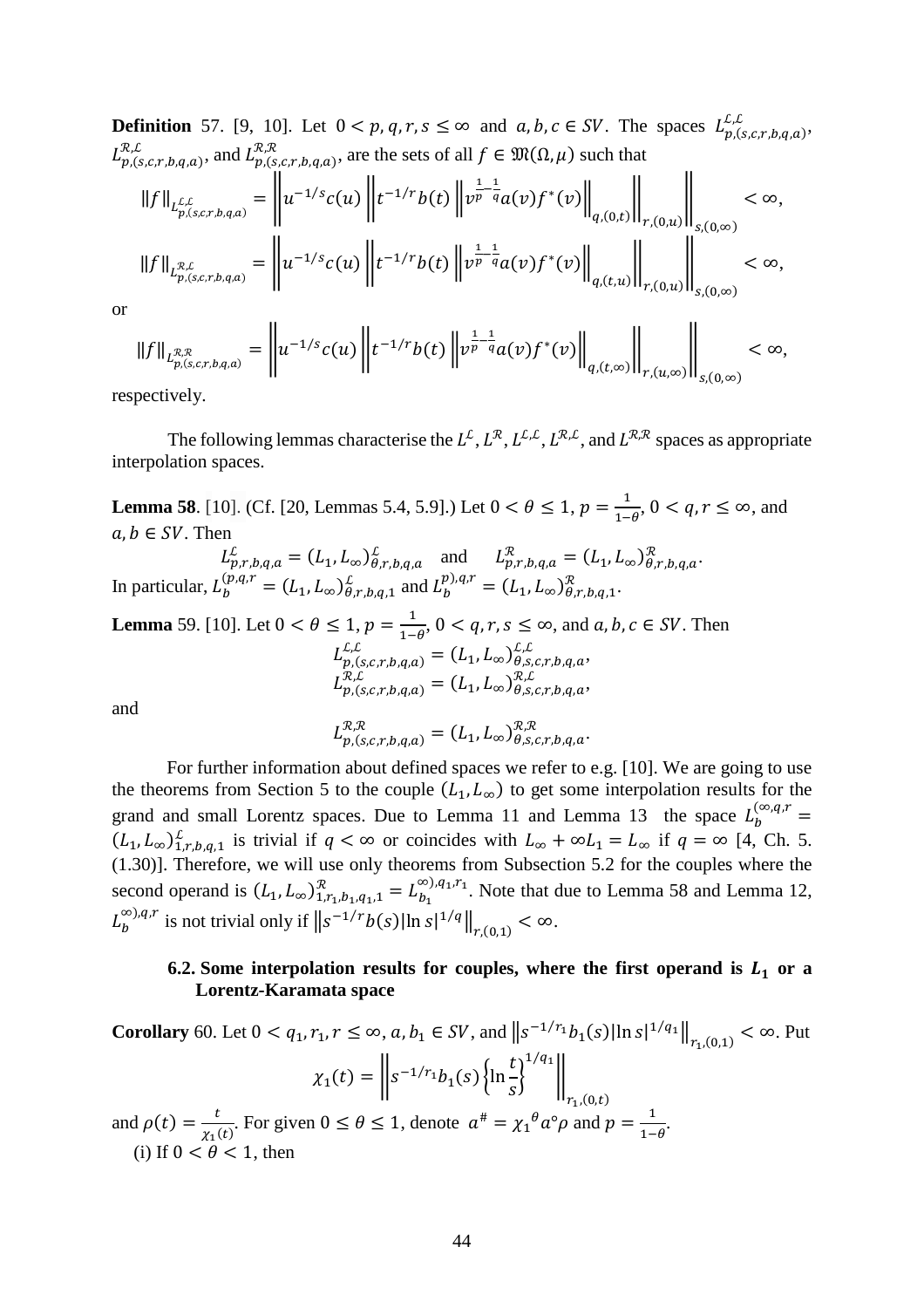$$
(L_1, L_{b_1}^{\infty})_{q,r,a} = L_{p,r,a^*}.
$$
  
\n(ii) If  $||s^{-1/r}a(s)||_{r,(1,\infty)} < \infty$ , then  
\n
$$
(L_1, L_{b_1}^{\infty})_{q,r,a} = L_{(1,r,a^*)}.
$$
  
\n(iii) If  $||s^{-1/r}a(s)||_{r,(0,1)} < \infty$ , then  
\n
$$
(L_1, L_{b_1}^{\infty})_{q,r,a} = L_{\infty,r,a^*} \cap L_{b_1}^{\infty})_{q,r,a} \cap L_{\infty,(r,a^{\circ}\rho,r_1,b_1,q_1,1)}^{\infty},
$$
  
\nwhere  $B_1(t) = ||s^{-1/r_1}b_1(s)||_{r_1,(0,t)}a(\rho(t)).$   
\n*Proof.* From Lemma 54 and Lemma 59, we know that  $(L_1, L_{\infty})_{\theta,r,a^*} = L_{p,r,a^*} \ (0 < \theta \le 1),$   
\n $(L_1, L_{\infty})_{0,r,a^{\circ}\rho} = L_{(1,r,a^{\circ}\rho)},$  and  $(L_1, L_{\infty})_{1,r,a^{\circ}\rho,r_1,b_1,q_1,1} = L_{\infty,(r,a^{\circ}\rho,r_1,b_1,q_1,1)}^{\mathcal{R},\mathcal{R}}.$  Thus, the proof

follows from [Theorem 40.](#page-29-1)

<span id="page-44-0"></span>**Corollary** 61. (Cf. [\[15,](#page-47-0) Corollary 7.4].) Let  $0 < r_1, r \le \infty$ ,  $a, b_1 \in SV$ , and  $||s^{-1/r_1}b_1(s)||_{r_1,(0,1)} < \infty$ . Put  $\chi_1(t) = ||s^{-1/r_1}b_1(s)||_{r_1,(0,t)}$  and  $\rho(t) = \frac{t}{\chi_1(t)}$ . For a given  $0 \le$  $\theta \le 1$ , denote  $a^{\#} = \chi_1^{\theta} a^{\circ} \rho$  and  $p = \frac{1}{1-\theta}$ . (i) If  $0 < \theta < 1$ , then

$$
(L_1, L_{\infty, r_1, b_1})_{\theta, r, a} \cong L_{p, r, a^*}.
$$

(ii) If 
$$
||s^{-1/r} a(s)||_{r,(1,\infty)} < \infty
$$
, then  
\n
$$
(L_1, L_{\infty, r_1, b_1})_{0, r, a} \cong L_{(1, r, a^{\circ} \rho)}.
$$
\n(iii) If  $||s^{-1/r} a(s)||_{r,(0,1)} < \infty$ , then  
\n
$$
(L_1, L_{\infty, r_1, b_1})_{1, r, a} \cong L_{\infty, r, a^*} \cap L_{\infty, r, a^{\circ} \rho, r_1, b_1}^{\mathcal{R}}.
$$

*Proof.* It is not difficult to show that  $L_{b_1}^{\infty}$ ,  $\infty$ ,  $r_1 = L_{\infty}$ ,  $r_1$ ,  $b_1$ . Thus, the proof follows from Corollary [60,](#page-43-2) if we take  $q_1 = \infty$ , because by [Lemma 59,](#page-43-1) [Lemma 15,](#page-6-0) and [Lemma](#page-43-0) 58, we have  $L_{\infty, (r, a^{\circ} \rho, r_1, b_1, \infty, 1)}^{\mathcal{X}, \mathcal{X}} = (L_1, L_{\infty})_{1, r, a^{\circ} \rho, r_1, b_1, \infty, 1}^{\mathcal{X}, \mathcal{X}} = (L_1, L_{\infty})_{1, r, a^{\circ} \rho, r_1, b_1}^{\mathcal{X}} = L_{\infty, r, a^{\circ} \rho, r_1, b_1}^{\mathcal{X}}.$ 

**Corollary** 62. (Cf. [\[8,](#page-46-8) Corollaries 44 and 45].) Let  $1 < p_0 < \infty$ ,  $0 < r, r_0, q_1, r_1 \le \infty$ ,  $a, b_0, b_1 \in SV$ , and  $||s^{-1/r_1}b_1(s)||n s|^{1/q_1}||_{r_1,(0,1)} < \infty$ . Put

$$
\chi_1(t) = \left\| s^{-1/r_1} b_1(s) \left\{ \ln \frac{t}{s} \right\}^{1/q_1} \right\|_{r_1,(0,t)}
$$

and  $\rho(t) = t^{\frac{1}{p_0}} \frac{b_0(t)}{y_1(t)}$  $\frac{b_0(t)}{\chi_1(t)}$ . For given  $0 \le \theta \le 1$ , denote  $a^{\#} = b_0^{-1-\theta} \chi_1^{\theta} a^{\circ} \rho$  and  $p = \frac{p_0}{1-\theta}$ . (i) If  $0 < \theta < 1$ , then

$$
(L_{p_0, r_0, b_0}, L_{b_1}^{\infty), q_1, r_1})_{\theta, r, a} = L_{p, r, a^*}.
$$
  
(ii) If  $||s^{-1/r}a(s)||_{r,(1,\infty)} < \infty$ , then  

$$
(L_{p_0, r_0, b_0}, L_{b_1}^{\infty), q_1, r_1})_{0, r, a} = L_{p_0, r, a^{\circ} \rho, r_0, b_0}^{\mathcal{L}}.
$$
  
(iii) If  $||s^{-1/r}a(s)||_{\infty} < \infty$  then

(iii) If  $||s^{-1/r}a(s)||_{r,(0,1)} < \infty$ , then  $\left(L_{p_0,r_0,b_0},L_{b_1}^{\infty),q_1,r_1}\right)_{1,r,a} = L_{\infty,r,a^{\#}} \cap L_{B_1}^{\infty),q_1,r} \cap L_{\infty,(r,a^{\circ}\rho,r_1,b_1,q_1,1)}^{\mathcal{R},\mathcal{R}},$ where  $B_1(t) = ||s^{-1/r_1}b_1(s)||_{r_1,(0,t)} a(\rho(t)).$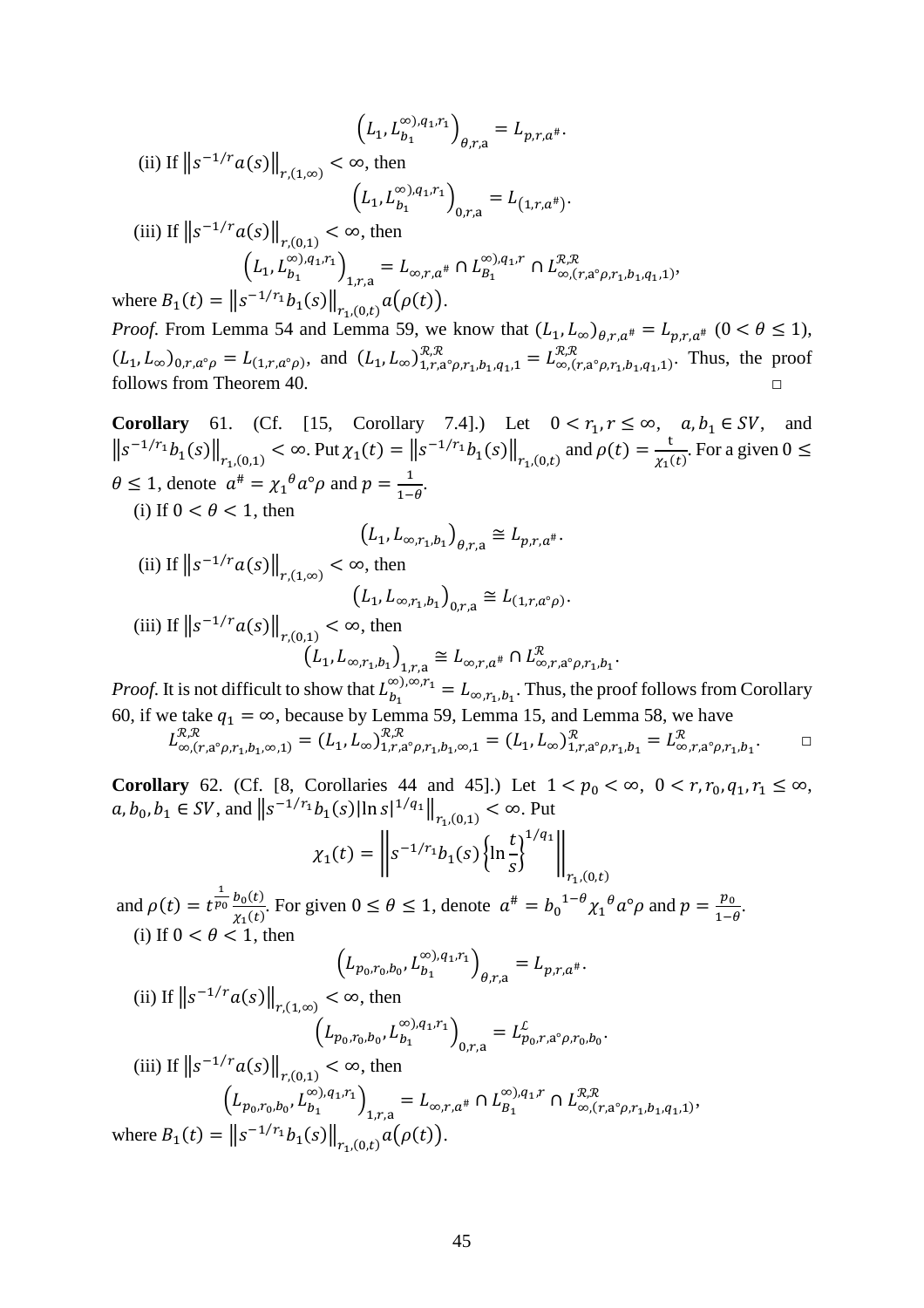*Proof.* Let  $\theta_0 = 1 - \frac{1}{p_0}$ . The proof follows from [Theorem 44](#page-33-0) and the formulae  $(L_1, L_{\infty})_{\theta_0, r_0, b_0} = L_{p_0, r_0, b_0}, \quad (L_1, L_{\infty})_{\theta_0, r, a^{\circ} \rho, r_0, b_0}^{\mathcal{L}} = L_{p_0, r, a^{\circ} \rho, r_0, b_0}^{\mathcal{L}}, \quad (L_1, L_{\infty})_{1, r, B_1, q_1, 1}^{\mathcal{R}} = L_{B_1}^{\infty, q_1, r},$ and  $(L_1, L_\infty)_{1,r,a^\circ\rho,r_1,b_1,q_1,1}^{x,x} = L_{\infty,(r,a^\circ\rho,r_1,b_1,q_1,1)}^{x,x}$ .

Taking  $q_1 = \infty$  in the previous corollary, we get the next one. See the proof of Corollary [61.](#page-44-0)

**Corollary** 63. (Cf. [\[15,](#page-47-0) Corollary 6.3].) Let  $1 < p_0 < \infty$ ,  $0 < r, r_0, r_1 \le \infty$ ,  $a, b_0, b_1 \in SV$ , and  $\left\|s^{-1/r_1}b_1(s)\right\|_{r_1,(0,1)} < \infty$ . Put

$$
\chi_1(t) = \left\| s^{-1/r_1} b_1(s) \right\|_{r_1,(0,t)}
$$

and  $\rho(t) = t^{\frac{1}{p_0}} \frac{b_0(t)}{\gamma_1(t)}$  $\frac{b_0(t)}{\chi_1(t)}$ . For a given  $0 \le \theta \le 1$ , denote  $a^{\#} = b_0^{1-\theta} \chi_1^{\theta} a^{\circ} \rho$  and  $p = \frac{p_0}{1-\theta}$ . (i) If  $0 < \theta < 1$ , then

$$
(L_{p_0,r_0,b_0}, L_{\infty,r_1,b_1})_{\theta,r,a} = L_{p,r,a^*}.
$$
  
\n(ii) If  $||s^{-1/r}a(s)||_{r,(1,\infty)} < \infty$ , then  
\n
$$
(L_{p_0,r_0,b_0}, L_{\infty,r_1,b_1})_{0,r,a} = L_{p_0,r,a^{\circ} \rho,r_0,b_0}^{\mathcal{L}}.
$$
  
\n(iii) If  $||s^{-1/r}a(s)||_{r,(0,1)} < \infty$ , then  
\n
$$
(L_{p_0,r_0,b_0}, L_{\infty,r_1,b_1})_{1,r,a} = L_{\infty,r,a^*} \cap L_{\infty,r,a^{\circ} \rho,r_1,b_1}^{\mathcal{R}}.
$$

#### **6.3. Some interpolation results for couples, where the first operand is a grand or a small Lorentz space**

**Corollary** 64. (Cf. [\[8,](#page-46-8) Corollary 52; [9,](#page-46-9) Corollary 65[; 16,](#page-47-4) Corollary 5.7; [17,](#page-47-5) Corollary 5.5].) Let  $1 < p_0 < \infty$ ,  $0 < r, r_0, q_1, r_1 \le \infty$ ,  $a, b_0, b_1 \in SV$ ,  $||s^{-1/r_0}b_0(s)||_{r_0,(0,1)} < \infty$ , and  $||s^{-1/r_1}b_1(s)||\ln s|^{1/q_1}||_{r_{1}(0,1)} < \infty$ . Put  $\chi_0(t) = ||s^{-1/r_0}b_0(s)||_{r_0,(0,t)}, \qquad \chi_1(t) = ||s^{-1/r_1}b_1(s) \{\ln \frac{t}{s}\}\$  $1/q_1$  $\mathbb I$  $r_{1}$ , $(0,t)$ , and  $\rho(t) = t^{\frac{1}{p_0}} \frac{\chi_0(t)}{\chi_1(t)}$  $\frac{\chi_0(t)}{\chi_1(t)}$ . For a given  $0 \le \theta \le 1$ , denote  $\alpha^{\#} = {\chi_0}^{1-\theta} {\chi_1}^{\theta} \alpha^{\circ} \rho$  and  $p = \frac{p_0}{1-\theta}$ . (i) If  $0 < \theta < 1$ , then  $\left(L_{b_0}^{p_0),q_0,r_0},L_{b_1}^{\infty),q_1,r_1}\right)_{\theta,r,a}=L_{p,r,a^*}.$ (ii) If  $||s^{-1/r}a(s)||_{r,(1,\infty)} < \infty$ , then  $\left(L_{b_0}^{p_0),q_0,r_0},L_{b_1}^{\infty),q_1,r_1}\right)_{0,r,a}=L_{p_0,(r,a^{\circ} \rho,r_0,b_0,q_0,1)}^{R,L}.$ (iii) If  $||s^{-1/r}a(s)||_{r,(0,1)} < \infty$ , then  $\left(L_{b_0}^{p_0),q_0,r_0},L_{b_1}^{\infty),q_1,r_1}\right)_{1,r,a} = L_{\infty,r,a^{\#}} \cap L_{B_1}^{\infty),q_1,r_1} \cap L_{\infty,(r,a^{\circ} \rho,r_1,b_1,q_1,1)}^{\mathcal{R},\mathcal{R}},$ where  $B_1(t) = ||s^{-1/r_1}b_1(s)||_{r_1,(0,t)} a(\rho(t)).$ *Proof.* Put  $\theta_0 = 1 - \frac{1}{p_0}$ . The proof follows from [Theorem 50](#page-39-1) if we take  $a_0 = 1$  and use the formulae  $(L_1, L_{\infty})_{\theta_0, r_0, b_0, q_0, 1}^{\mathcal{R}} = L_{b_0}^{p_0, q_0, r_0}, (L_1, L_{\infty})_{1, r, B_1, q_1, 1}^{\mathcal{R}} = L_{B_1}^{\infty, q_1, r},$  $(L_1, L_{\infty})_{\theta_0, r, a^{\circ} \rho, r_0, b_0, q_0, 1}^{\mathcal{R}, L} = L_{p_0, (r, a^{\circ} \rho, r_0, b_0, q_0, 1)}^{\mathcal{R}, L}$ , and  $(L_1, L_{\infty})_{1, r, a^{\circ} \rho, r_1, b_1, q_1, 1}^{\mathcal{R}, \mathcal{R}} = L_{\infty, (r, a^{\circ} \rho, r_1, b_1, q_1, 1)}^{\mathcal{R}, \mathcal{R}}$ . □

Similarly, using [Theorem 48,](#page-37-0) the next corollary can be proved.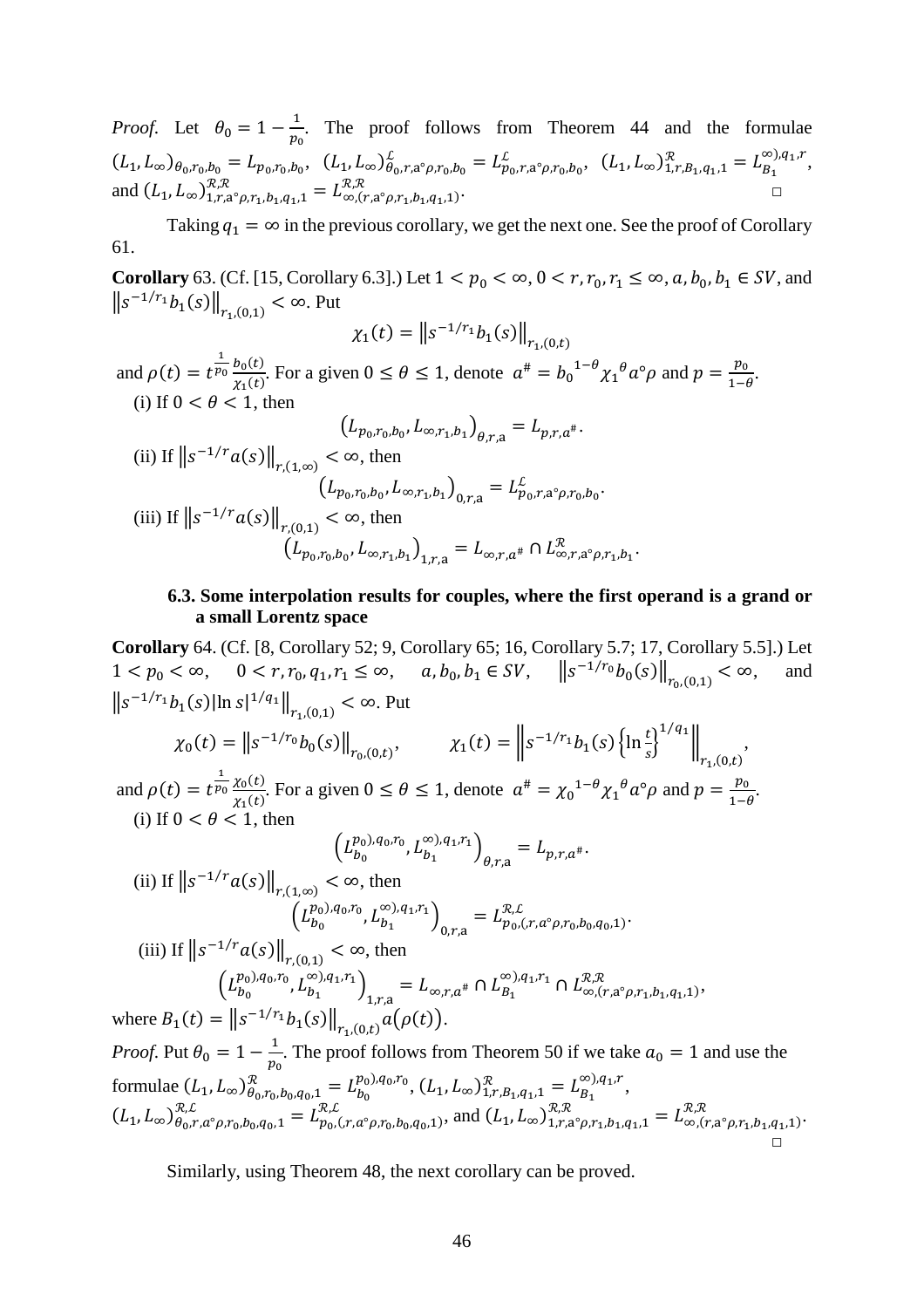**Corollary** 65. (Cf. [\[8,](#page-46-8) Corollary 51; [9,](#page-46-9) Corollary 66; [17,](#page-47-5) Theorem 5.7].) Let  $1 < p_0 < \infty$ ,  $0 <$  $r, r_0, q_1, r_1 \le \infty,$   $a, b_0, b_1 \in SV,$   $||s^{-1/r_0}b_0(s)||_{r_0,(1,\infty)} < \infty,$  and  $||s^{-1/r_1}b_1(s)||n s|^{1/q_1}||_{r_{1}(0,1)} < \infty$ . Put  $\chi_0(t) = ||s^{-1/r_0}b_0(s)||_{r_0,(t,\infty)}, \qquad \chi_1(t) = ||s^{-1/r_1}b_1(s)||_{\frac{1}{s}}$  $1/q_1$  $\mathbb I$  $r_{1}$ , $(0,t)$ , and  $\rho(t) = t^{\frac{1}{p_0}} \frac{\chi_0(t)}{\chi_1(t)}$  $\frac{\chi_0(t)}{\chi_1(t)}$ . For a given  $0 \le \theta \le 1$ , denote  $\alpha^{\#} = {\chi_0}^{1-\theta} {\chi_1}^{\theta} \alpha^{\circ} \rho$  and  $p = \frac{p_0}{1-\theta}$ . (i) If  $0 < \theta < 1$ , then  $\left(L_{b_0}^{(p_0,q_0,r_0},L_{b_1}^{\infty),q_1,r_1}\right)_{\theta,r,a}=L_{p,r,a^*}.$ (ii) If  $||s^{-1/r}a(s)||_{r,(1,\infty)} < \infty$ , then  $\left(L_{b_0}^{(p_0,q_0,r_0},L_{b_1}^{\infty),q_1,r_1}\right)_{0,r,a} = L_{a^{\#}}^{(p_0,q_0,r_0)} \cap L_{p_0,(r,a^{\circ} \rho,r_0,b_0,q_0,1)}^{L,L}.$ (iii) If  $||s^{-1/r}a(s)||_{r,(0,1)} < \infty$ , then  $\left(L_{b_0}^{(p_0,q_0,r_0},L_{b_1}^{\infty),q_1,r_1}\right)_{1,r,a} = L_{\infty,r,a^{\#}} \cap L_{B_1}^{\infty,0,q_1,r_1} \cap L_{\infty,(r,a^{\circ} \rho,r_1,b_1,q_1,1)}^{\mathcal{R},\mathcal{R}},$ where  $B_1(t) = ||s^{-1/r_1}b_1(s)||_{r_1,(0,t)} a(\rho(t)).$ 

**References**

- <span id="page-46-1"></span>1. I. Ahmed, D.E. Edmunds, and W.D. Evans, G.E. Karadzhov, *Reiteration theorems for the K-interpolation method in limiting cases*, Math. Nachr. 284, No. 4 (2011), 421–442.
- <span id="page-46-2"></span>2. I. Ahmed, G. Karadzhov, and A. Raza, *General Holmstedt's Formulae for the K – Functional*, J. Funct. Spaces (2017), Art. ID 4958073, 9 pp.
- <span id="page-46-3"></span>3. I. Ahmed, A. Fiorenza, and A. Hafeez, *Some Interpolation Formulae for Grand and Small Lorentz Spaces*, Mediterr. J. Math., 17, Art. No. 57, (2020).
- <span id="page-46-0"></span>4. C. Bennett and R. Sharpley, *Interpolation of operator*. Academic Press, Boston, 1988.
- <span id="page-46-4"></span>5. R. Ya. Doktorskii, *A multiparametric real interpolation method IV. Reiteration relations for "limiting" cases η=0 and η=1, application to the Fourier series theory*, Manuscript No. 4637-B89, deposited at VINITI (1989) (Russian).
- <span id="page-46-5"></span>6. R. Ya. Doktorskii, *Reiteration relations of the real interpolation method*, Soviet. Math. Dokl., 44 No. 3 (1992), 665–669.
- <span id="page-46-12"></span>7. L. R. Y. Doktorski, *An application of limiting interpolation to Fourier series theory*, in The Diversity and Beauty of Applied Operator Theory. Operator Theory: Advances and Applications, A. Buttcher, D. Potts, P. Stollmann, and D. Wenzel, Eds., 268, Birkhäuser, Cham, Basel, 2018.
- <span id="page-46-8"></span>8. L. R. Ya. Doktorski, *Reiteration formulae for the real interpolation method including* **L** *or* **R** *limiting spaces*, J. Funct. Spaces (2020), Article ID 6685993, 15 pp.
- <span id="page-46-9"></span>9. L. R. Ya. Doktorski, *Some reiteration theorems for* **R, L, RR**, **RL**, **LR**, *and* **LL** *limiting interpolation spaces*, J. Funct. Spaces (2021), Article ID 8513304, 31 pp.
- <span id="page-46-11"></span>10. L. R. Ya. Doktorski, P. Fernández-Martínez, and T. Signes, *Some examples of equivalent rearrangement-invariant quasi-norms defied via*  $f^*$  *or*  $f^{**}$ , To appear.
- <span id="page-46-10"></span>11. L. R. Ya. Doktorski, P. Fernández-Martínez, and T. Signes, *Reiteration Theorems for* **R** *and* **L** *Spaces with the same parameter*, J. Math. Anal. Appl., 508, No. 1, (2022), 125846.
- <span id="page-46-6"></span>12. W. D. Evans and B. Opic, *Real interpolation with logarithmic functors and reiteration*, Canad. J. Math., 52, No. 5 (2000), 920–960.
- <span id="page-46-7"></span>13. P. Fernández-Martínez and T. Signes, *Real Interpolation with symmetric Spaces and slowly varying Functions*, Quart. J. Math., 63, No. 1, (2012), 133–164.